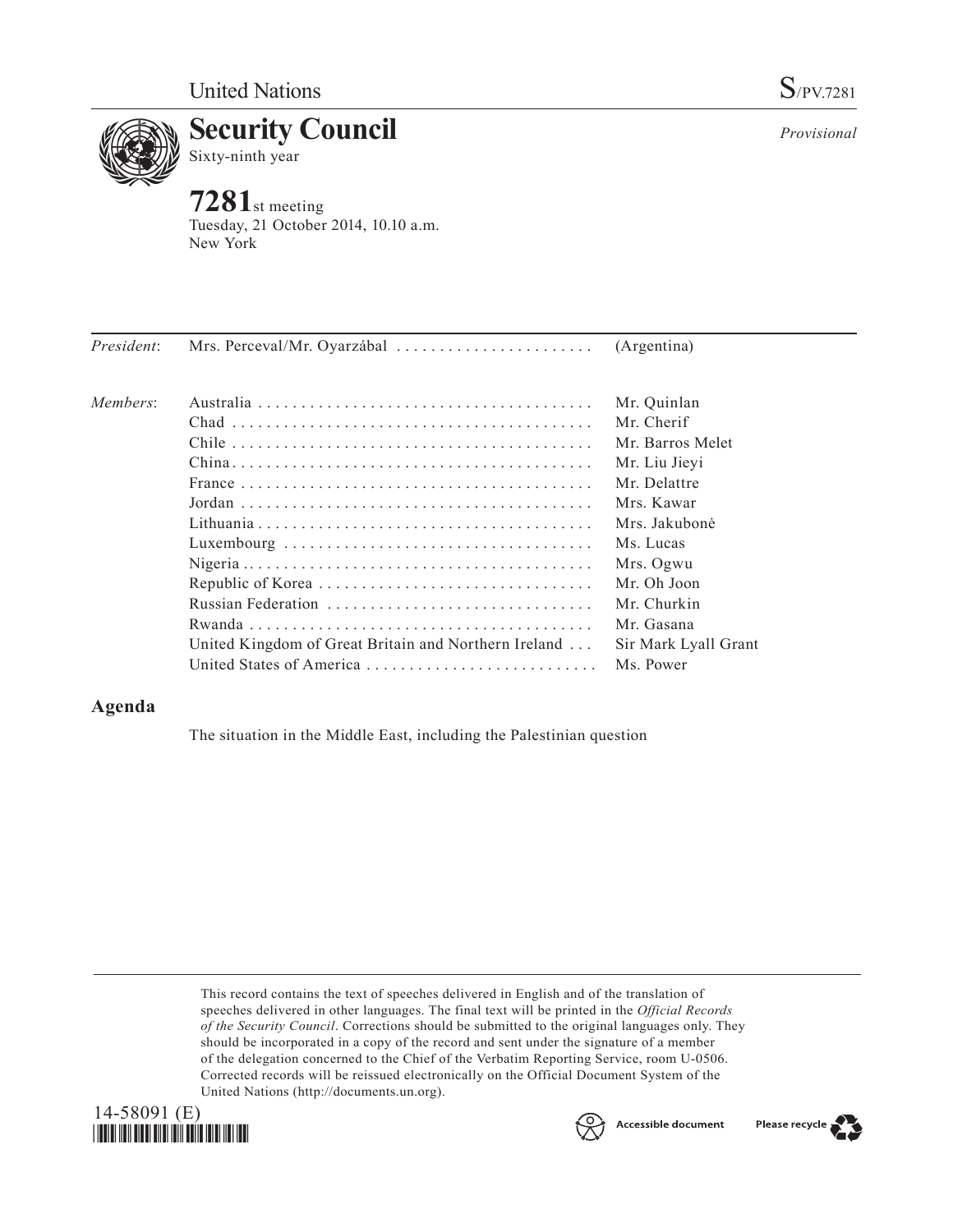*The meeting was called to order at 10.10 a.m.*

#### **Adoption of the agenda**

*The agenda was adopted.*

## **The situation in the Middle East, including the Palestinian question**

**The President** (*spoke in Spanish*): In accordance with rule 37 of the Council's provisional rules of procedure, I invite the representatives of Algeria, Bahrain, Belize, the Plurinational State of Bolivia, Brazil, Cuba, Egypt, Guatemala, Iceland, India, Indonesia, the Islamic Republic of Iran, Israel, Japan, Kazakhstan, Kuwait, Lebanon, Malaysia, Maldives, Morocco, Namibia, Nicaragua, Norway, Pakistan, Peru, Qatar, Saudi Arabia, South Africa, Sri Lanka, the Syrian Arab Republic, Tunisia, Turkey, Ukraine and Zimbabwe to participate in this meeting.

I propose that the Council invite the Permanent Observer of the Observer State of Palestine to the United Nations to participate in the meeting, in accordance with the provisional rules of procedure and the previous practice in this regard.

There being no objecton, it is so decided.

In accordance with rule 39 of the Council's provisional rules of procedure, I invite His Excellency Mr. Thomas Mayr-Harting, Head of the Delegation of the European Union to the United Nations, and His Excellency Mr. Fodé Seck, Chairman of the Committee on the Exercise of the Inalienable Rights of the Palestinian People, to participate in this meeting.

I propose that the Council invite the Permanent Observer of the Observer State of the Holy See to the United Nations to participate in this meeting, in accordance with the provisional rules of procedure and the previous practice in this regard.

There being no objecton, it is so decided.

The Security Council will now begin its consideration of the item on its agenda.

I wish to warmly welcome the Secretary-General, His Excellency Mr. Ban Ki-moon, and I now give him the floor.

**The Secretary-General**: I thank Argentina for organizing this important meeting. As members know, I returned last week from Egypt, Israel and Palestine, which included my first visit to Gaza since this summer's conflict. In Egypt, I attended the International Conference on Palestine, which focused on Gaza's reconstruction. I would like to thank the co-chairs, Egypt and Norway, for their leadership. The event surpassed expectations, with pledges from some 50 countries amounting to \$5.4 billion. It is important that those promises quickly materialize into concrete assistance on the ground.

The clock is ticking. Some \$414 million are immediately needed for humanitarian relief, \$1.2 billion for early recovery needs and \$2.4 billion for reconstruction efforts. More than 100,000 residents of Gaza remain homeless, with over 50,000 still sheltering in school buildings belonging to the United Nations Relief and Works Agency for Palestine Refugees in the Near East. Many still lack access to the municipal water network. Blackouts of up to 18 hours per day are common. Meanwhile, winter is approaching. I urge the international community to move quickly to deliver much-needed assistance.

Nothing could have prepared me for what I witnessed in Gaza. I saw mile after mile of wholesale destruction. I visited a United Nations school in the Jabaliya refugee camp, which was shelled during the hostilities. Civilians had sought protection under the United Nations flag. Parents and children shared heartwrenching accounts of suffering and pain. I met a young man whose brothers and sisters perished in the blasts. He is now confined to a wheelchair, having lost his legs.

I look forward to a thorough investigation by the Israel Defense Forces of this and other incidents in which United Nations facilities sustained hits and many innocent people were killed. I am planning to move forward with an independent board of inquiry to look into the most serious of those cases, as well as instances in which weaponry was found on United Nations premises.

Israelis also suffered during the conflict. I travelled to a kibbutz where I met the grieving family of a four-year-old child named Daniel who was killed by a Hamas rocket — another innocent victim of this mindless conflict. As I said in Gaza, firing rockets is unacceptable, and the rockets have brought nothing but suffering. I also visited a tunnel built by militants to launch attacks. I fully understand the security threat to Israel from rockets above and tunnels below. At the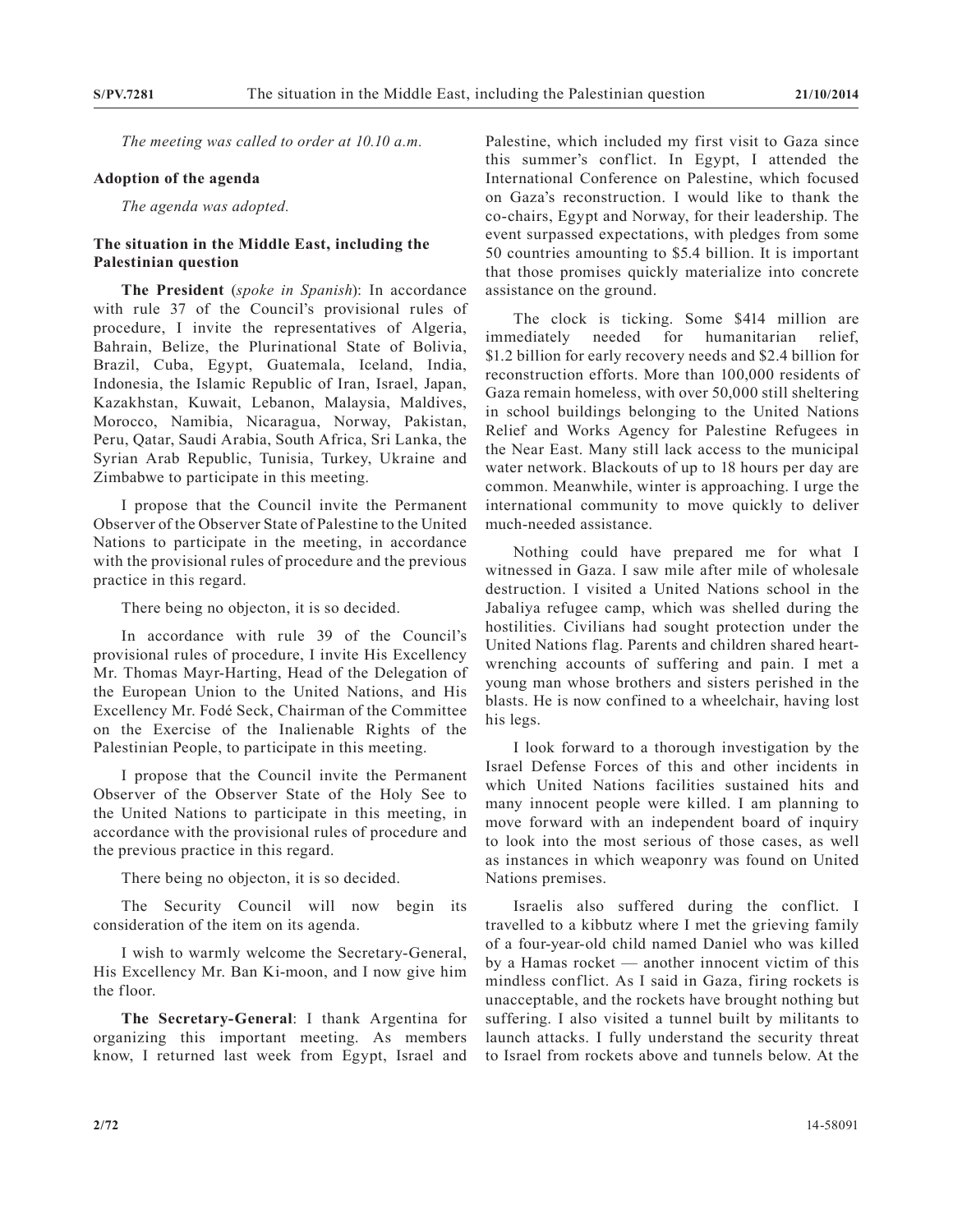same time, the scale of the destruction in Gaza has left deep questions about proportionality and the need for accountability.

Despite the harsh reality on the ground, I left Gaza with a measure of hope. During my visit to Gaza, the first supplies of urgently needed construction materials entered Gaza under the temporary mechanism brokered by my Special Coordinator. If implemented in good faith, that mechanism can help bring stability to Gaza. I also welcome Turkey's offer of a ship to serve as a temporary power plant, and Israel's positive consideration of that arrangement. That is the kind of action and cooperation needed now to alleviate the situation in Gaza.

Palestinians are taking critical steps to forge a united path to the future. That includes an intra-Palestinian reconciliation agreement, followed by a historic meeting in Gaza of the Cabinet of the Government of national consensus. A united Palestinian Government is beginning to take shape. During my visit, I met with Prime Minister Hamdallah and his Cabinet in Ramallah, and Deputy Prime Minister Abu-Amr and several Ministers in Gaza to further underscore United Nations support for a unified Palestinian leadership.

The national consensus Government must be consolidated so it can assume its rightful responsibilities in Gaza, including deployment to the border crossings. That is crucial, as effective management of Gaza's borders will facilitate the flow of construction materials into Gaza and allow the restoration of trade between Gaza and the West Bank. Civil and administrative reform and other related issues must also become a priority to help unify the two separate strands of administration for the Gaza Strip. I welcome the generous contribution of the Government of Qatar and the Emir, His Highness Sheikh Tamim bin Hamad Al-Thani, towards a one-time humanitarian payment by the end of this month in Gaza for a number of civil service employees.

Notwithstanding the immediate needs in Gaza, the situation in the West Bank demands renewed attention. In my meetings in Jerusalem, I reiterated my deep concerns about plans to construct residential housing units in occupied East Jerusalem. International law is clear — settlement activity is illegal. It runs totally counter to the pursuit of a two-State solution. I urge the Israeli Government to reverse these activities.

I also remain deeply concerned by unilateral actions, restrictions and provocations at the holy sites in Jerusalem. I take note of Prime Minister Netanyahu's personal assurance to me in Jerusalem of his Government's commitment to refraining from altering policies with respect to the holy sites that have been in place over many decades.

I am also concerned about mounting numbers of attacks by settlers and others, as well as Israeli plans to relocate some 7,000 Palestinian Bedouins, the majority of whom are refugees, from their current locations in the central West Bank, including in the strategic El area. Such an action, if implemented in a forcible manner, would be contrary to international human rights and humanitarian law.

The cycle of build-and-destroy must end. The international community cannot be expected to continually pick up the pieces of another war and then pick up the bill. As I said in Cairo, let this be the last Gaza reconstruction conference. I welcome the planned resumption of indirect ceasefire talks between Israel and the Palestinians, under Egyptian auspices in Cairo. I also recognize the positive steps taken by Israel to ease restrictions on movement and trade in the West Bank and Gaza. These must be further expanded.

But, as I repeated throughout my visit to the region, there is no hope for long-term stability in Gaza without addressing the underlying causes of the conflict: an end to the occupation that has grinded on for nearly half a century, a full lifting of the blockade on the Gaza Strip, and effectively addressing Israel's legitimate security concerns. Ultimately, long-term stability will require a comprehensive peace agreement leading to a viable and independent Palestinian State. Leaders on both sides must overcome their differences and dispense with unilateral initiatives that serve only to fuel mistrust and polarization. The two-State solution is the only viable option for a durable peace. It is time for courage and vision to make the tough compromises that are needed now. I challenge both sides to rise to the occasion.

Allow me to take this opportunity to also say a few words about Syria and Lebanon, neither of which can be considered in isolation from the broader context. On Syria, last week I called on all parties to step up to protect civilians in the town of Ayn al-Arab/Kobani. Ayn al-Arab/Kobani is just one of many places across Syria where civilians are under imminent threat.

In addition to the barbarity of the Islamic State in Iraq and the Levant, or Daesh, the Syrian Government continues to brutally and indiscriminately attack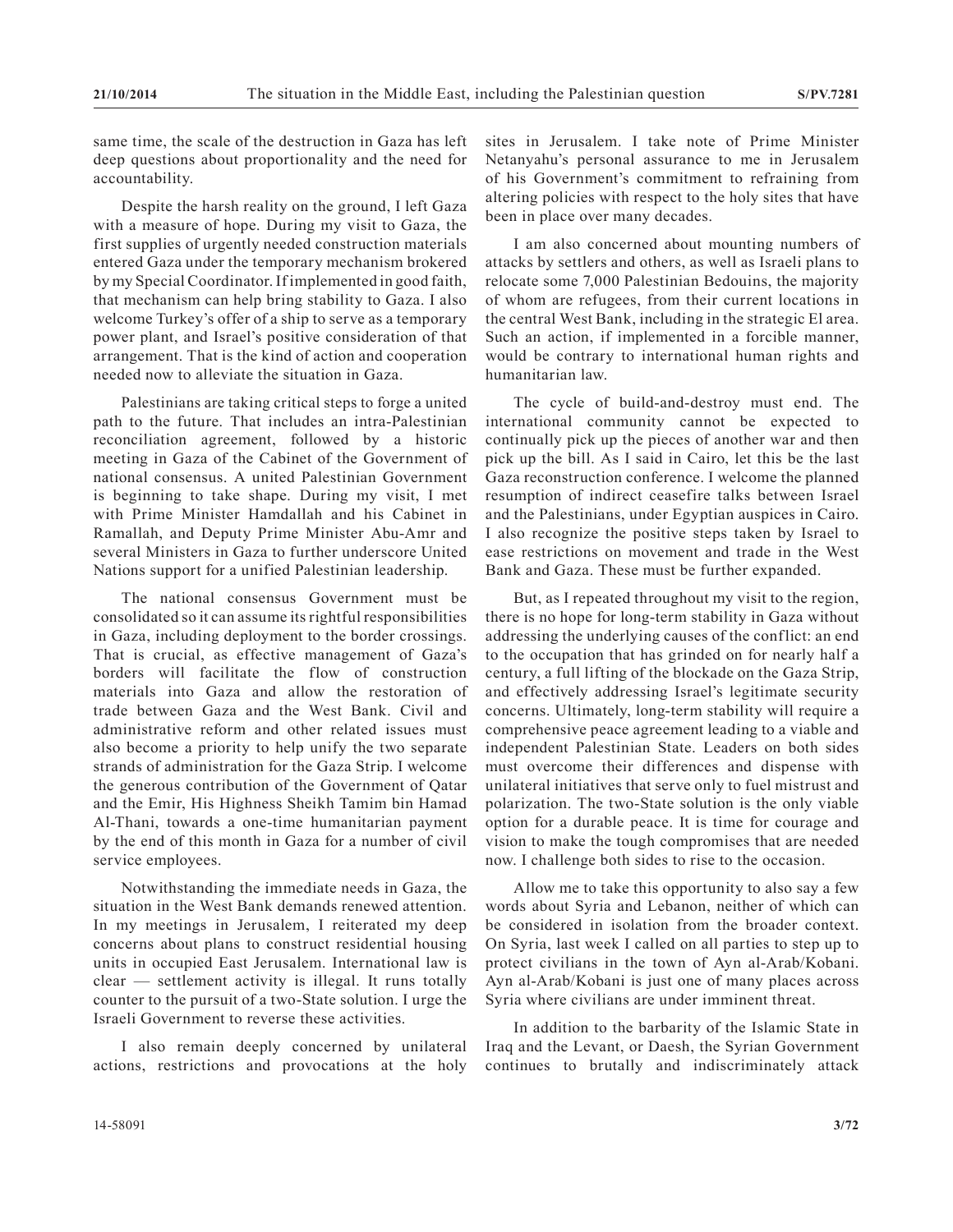populated areas, including with barrel bombs. Our long-term strategic objective in Syria remains a political solution based on the Geneva communiqué (S/2012/522, annex). A purely military response to the vicious new threat posed by Daesh could ultimately contribute to the radicalization of other Sunni armed groups and spark a cycle of renewed violence. I urge the Council to lend its full support to my Special Envoy's efforts to reduce the suffering of the Syrian people and contribute to a political solution.

In Lebanon, I am troubled by a dangerous escalation since the August attacks by Daesh and Nusra Front on Arsal, and the latest fighting earlier this month between the Nusra Front and Hizbullah outside the town of Brital. I welcome the efforts of Prime Minister Salam and Lebanese leaders to uphold national unity. The Lebanese parties should urgently demonstrate flexibility to open the way for the election of a president of the Republic without further delay. In this context, the challenge of the refugee presence in Lebanon has become ever more complex. I welcome the upcoming meeting of the International Support Group for Lebanon in Berlin on 28 October.

Finally, I would like to underscore the importance of ensuring that calm continues to prevail along the Blue Line. This is vital to the stability of Lebanon and the region. I welcome the recommitment of both Lebanon and Israel to their obligations under resolution 1701 (2006), and to cooperating fully with the United Nations Interim Force in Lebanon.

I thank the members of the Council once again for their attention. Let us work together to bring longsought peace and lasting stability to the people of the Middle East.

**The President** (*spoke in Spanish*): I thank the Secretary-General for his statement.

I now give the floor to the Permanent Observer of the Observer State of Palestine.

**Mr. Mansour** (Palestine): I congratulate the friendly country of Argentina on its assumption of the presidency of the Security Council this month, and express our appreciation, Madam, for your able leadership of the Council's efforts to address the many critical issues on its agenda at this time.

I also express our appreciation to Secretary-General Ban Ki-moon for his important briefing and deep gratitude for his dedicated peace efforts. We are grateful for his leadership of the United Nations delegation to the Cairo International Conference on Palestine, "Reconstructing Gaza", and for his recent visit to the State of Palestine, including to the Gaza Strip, where he witnessed first-hand the massive destruction and devastation wrought by the Israeli military aggression in July and August and the suffering that continues in the absence of real recovery, reconstruction and sustainable solutions to core issues of this conflict.

We have long appealed for the Security Council members to visit Palestine to see, unfiltered, these realities and the grave injustice being endured by the Palestinian people under Israeli occupation. We are certain that this would better inform the Council's deliberations and compel greater resolve to contribute to a viable solution through the implementation of the Council's resolutions and in line with its Charter duty to ensure international peace and security. As noted by the Secretary-General during his visit to Gaza, "No amount of Security Council sessions, reports or briefings could have prepared me for what I witnessed today". At this critical time, we again appeal for such a visit by the Council, stressing the imperative of salvaging the prospects for Palestinian-Israeli peace.

The centrality of the United Nations in pursuit of a peaceful solution is indisputable. The Secretary-General's expressions of solidarity and support resonated deeply with our people, who recognize the historic role of the United Nations in advocating for justice and for the rights of the Palestinian people, including the Palestine refugees, and who continue to look to the United Nations to ease their hardships and lead the way to a just, lasting and comprehensive peace. We join the Secretary-General today in commending the extraordinary work of the United Nations agencies on the ground, which exerted valiant efforts during the recent crisis in Gaza, including, inter alia, the United Nations Relief and Works Agency for Palestine Refugees in the Near East (UNRWA), the Office for the Coordination of Humanitarian Affairs, UNICEF, the United Nations Development Programme, the World Health Organization, the World Food Programme and the United Nations Mine Action Service, as well as the Office of the United Nations Special Coordinator, led by Special Coordinator Robert Serry, to whom we express appreciation for his role in facilitating the recent agreement regarding access to and reconstruction in the Gaza Strip.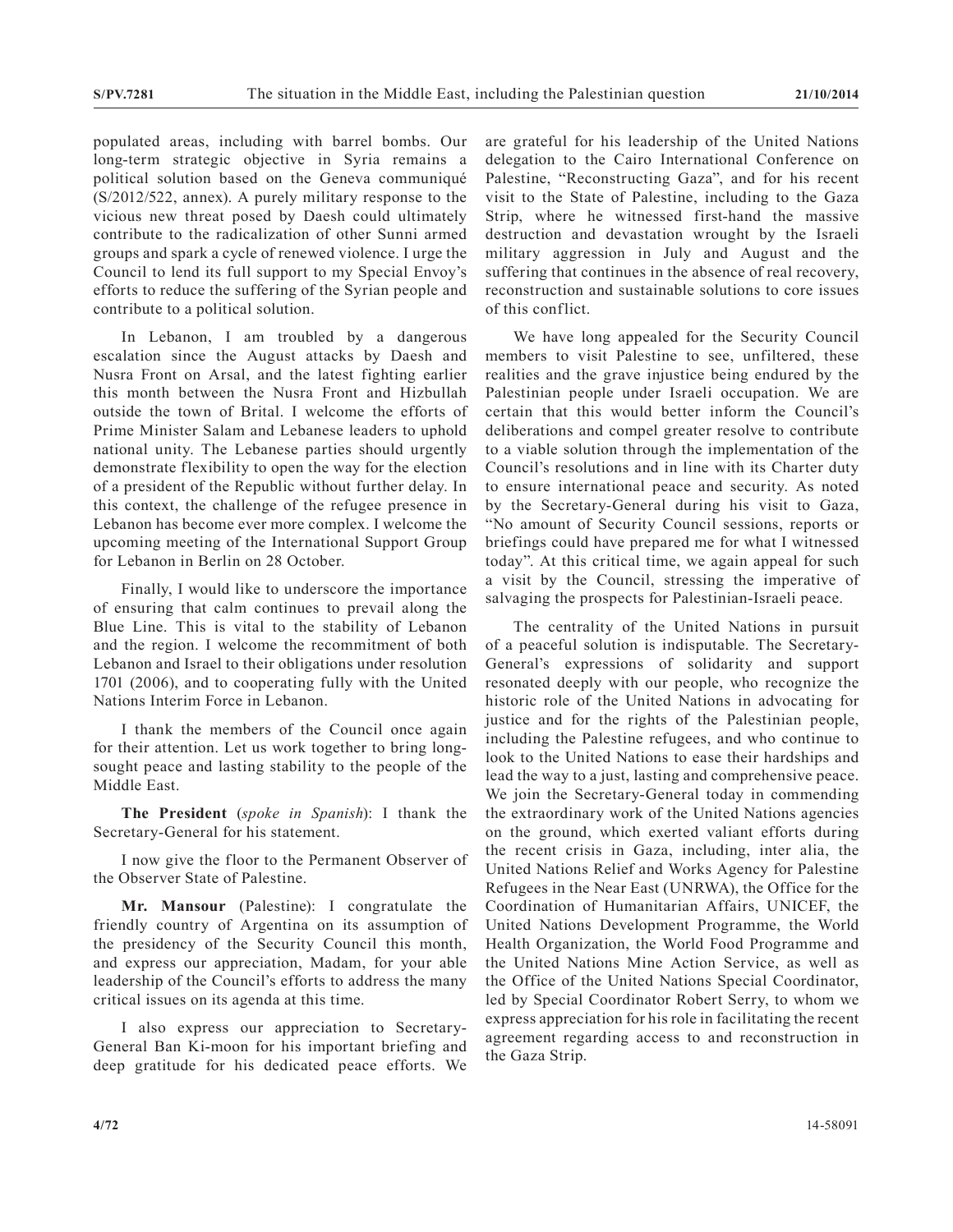Today, we also pay tribute to the eleven Palestinian national staff of UNRWA who lost their lives during the Israeli onslaught on Gaza. We honour their selfless humanitarian service to their people and convey our sincerest condolences to their families and colleagues. We also memorialize the many others of our humanitarian and medical personnel, as well as journalists, who were killed while aiding others or trying to give voice to the anguish of our people during this criminal war.

Nearly two months ago, since the Israeli aggression against Gaza ended, following the ceasefire reached on 26 August under the auspices of Egypt, the magnitude of the carnage, terror and destruction inflicted continue to weigh heavily, impacting every aspect of life and fuelling despair and hopelessness. The Secretary-General has described the toll as "beyond words", a sentiment repeatedly conveyed in the universal expressions of disbelief and shame that such devastation and trauma could again be inflicted on the Palestinian people, and so cruelly, deliberately and systematically. While all may know by now the figures, they merit repeating in the Council, to be put in the official record but also to impel a greater sense of urgency for expediting recovery, including by the complete lifting of the illegal Israeli blockade, which continues to suffocate Gaza and impede efforts to alleviate the humanitarian disaster and to expedite the long-overdue solution to the conflict.

As of 26 August 2014, among the breaches of international law amounting to war crimes committed by Israel, the occupying Power, in its 50-day aggression against Gaza are the following.

There were 2,180 Palestinians killed, the majority civilians, among them 516 children and 283 women. Among families, 142 lost three or more members in the same incident, with a total of 739 people from those families perishing, including in Israeli bombings that flattened homes atop entire families. That fact confirms in stark terms the excessive, indiscriminate nature of Israel's offensive and the abject failure to protect civilians. The numbers also belie Israel's claims to the contrary, including false claims about human shields. In that regard, I recall a statement by Assistant Secretary-General for Humanitarian Affairs Kyung-Wha Kang at the height of the conflict, addressed to the Human Rights Council special session on Gaza in July:

"Families are taking the heart-wrenching decision to split to different locations — mother and son Our people were trying desperately to save themselves from the Israeli war machine.

So far, 1,500 girls and boys have been orphaned. More than 373,000 traumatized children require psych-osocial support. More than 11,000 Palestinians were injured, including 3,000 children, of them 1,000 disabled for life. Even now, victims of Israeli assaults are dying due to the severity of their wounds or the lack of life-saving medical treatment in Gaza. More than half a million people were displaced at the height of the aggression, the largest displacement of Palestinian civilians since 1967. More than 80,000 homes were damaged by the occupying forces, with 20,000 homes either entirely destroyed or damaged beyond habitation. To date, 108,000 people have been rendered homeless, with more than 40,000 people continuing to shelter at 18 UNRWA schools.

More than 100 United Nations facilities were damaged, including UNRWA schools, where civilians believed they were safe under the United Nations flag, yet where many lost their lives in abhorrent Israeli attacks. In addition, 75 hospitals and clinics were damaged and 23 health personnel were killed and 83 injured. More than 33,000 metres of water and waste networks were damaged. The attack on the Gaza power plant caused up to 22 hours a day of power outages, with 18-hour outages continuing due to lack of fuel, with the many consequences for civilian life. At least 500 economic and industrial facilities, constituting 60 per cent of Gaza's production capacity, were destroyed, directly and indirectly impacting more than 35,000 jobs. Approximately 8,000 unexploded ordnance, 10 per cent of the munitions launched by Israel at Gaza, remains scattered in civilian areas, obstructing rubble removal and reconstruction and endangering lives.

The same period witnessed the killing of at least 32 Palestinian civilians in violent and destructive raids throughout the West Bank, including East Jerusalem, and the arrest and detention of more than 800 civilians, including children.

This list is not exhaustive and these facts alone cannot convey the depth of our people's misery following this horrific war and our collective grief at the immense loss of life and tragedy endured. As we seek to move forward, we cannot ignore the pain of the families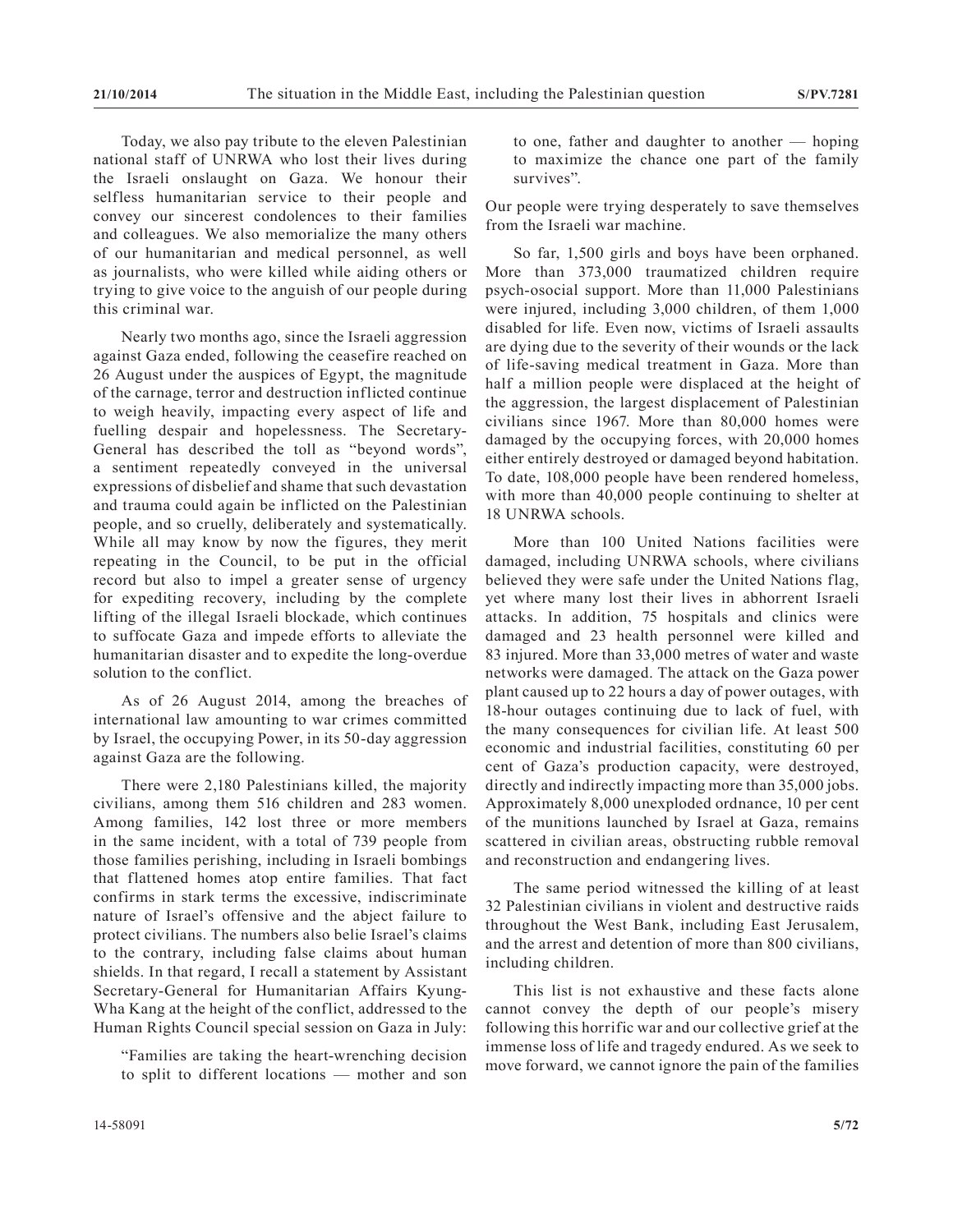who have lost and buried their loved ones and must do all we can to heal the injured bodies, wounded souls and broken spirits of those who remain. Serious efforts are required to allay their suffering, but also to ensure accountability for these crimes and give them hope for the future. In that regard, I must clarify — tending to the wounds of our people and seeking justice is neither incitement nor provocation; rather, it is responsible, moral behaviour and an absolute imperative to promote genuine healing, without which peace and reconciliation between the two peoples can ever be realized.

Therefore, while we are grateful for the outpouring of support and the generosity and the principled commitments by donor countries in Cairo, and while we reaffirm our gratitude to the Governments of Egypt and Norway for their sponsorship of the Conference, we reiterate whas was stressed by the UNRWA Commissioner-General: "Nowhere in the world does humanitarian assistance alone make up for the denial of dignity and rights". Palestine is not the exception. Hence, while we seek to immediately address, in coordination with the United Nations, urgent humanitarian and reconstruction needs to restore dignity to the lives of our people in Gaza, including by lifting the blockade and consolidating the ceasefire, we will also act resolutely, with the support of all concerned and friendly countries, to ensure a broader political horizon and mobilize the global will for political action to justly, finally and peacefully resolve the conflict's core issues and to realize the legitimate national aspirations and rights of the Palestinian people, including to selfdetermination and freedom.

The time is past due to acknowledge that Israel, the occupying Power, rejects peace and is deliberately destroying the two-State solution and undermining every effort to realize it. That is not the Palestinian narrative; it is the reality confirmed over and over by the actions of the Israeli Government and the words of its representatives at the highest levels. On the ground, Israel's illegitimate and destructive colonial project continues apace. As it did throughout the nine months of United States Secretary of State John Kerry's sponsored negotiations, Israel persists with its settlement construction, the construction of its apartheid annexation wall, land confiscation, home demolitions and forced displacement of civilians, including threats to displace more than 12,000 Bedouins.

Occupied East Jerusalem and its Palestinian inhabitants remain a primary target of those illegal practices as the occupying Power continues its attempts to illegally alter the demography, character, identity and spirit of the Holy City with repeated provocations at Al-Aqsa Mosque, threatening to deepen polarizations and instigate a religious conflict, with grave consequences, and paying no heed to the clear sensitivities and volatility of the region. Armed settlers persist with their terror rampages against Palestinian civilians, just days ago killing a 5-year old Palestinian girl, Inas Khalil, in addition to incessant attacks on our land, mosques and churches.

While the international community appeals for calm and restraint, Israeli officials are outbidding each other with provocative declarations and incitement against the Palestinian people and their Government. I am sure we will hear such crude incitement in this Chamber again today by the Israeli representative.

Just weeks ago, Prime Minister Netanyahu stood before the General Assembly (see A/69/PV.17) extolling the status quo and denying that there is an occupation; and Israeli war minister Ya'alon has declared openly that they will never allow the two-State solution and blatantly exposed their intentions to force the Palestinian people into isolated, disconnected Bantustans without sovereignty and under Israel's perpetual subjugation. Those declarations and actions are predicated on the erroneous notion that such an immoral, unjust outcome would ever be accepted. We reiterate in response that the Palestinian people will never forgo their inalienable human rights, including to freedom, independence and sovereignty, and they will never forgo justice and the goal of peace.

We believe that the international community, too, will never accept such an injustice. Our conviction is firm that the international community will more precisely continue to demand respect for international law and for the consensus solution rooted in United Nations resolutions, and will continue to advocate for the realization of the rights of the Palestinian people to defend the vulnerable and to seek peace and justice.

Here, we also reaffirm before the Council that the Palestinian people and the Palestinian national consensus Government, under the leadership of President Mahmoud Abbas, remain fully committed to peace and will continue to exert every effort, in partnership and with the support of all concerned countries, to achieve as soon as possible a just, comprehensive and viable solution that will bring a complete end to the Israeli occupation begun in 1967,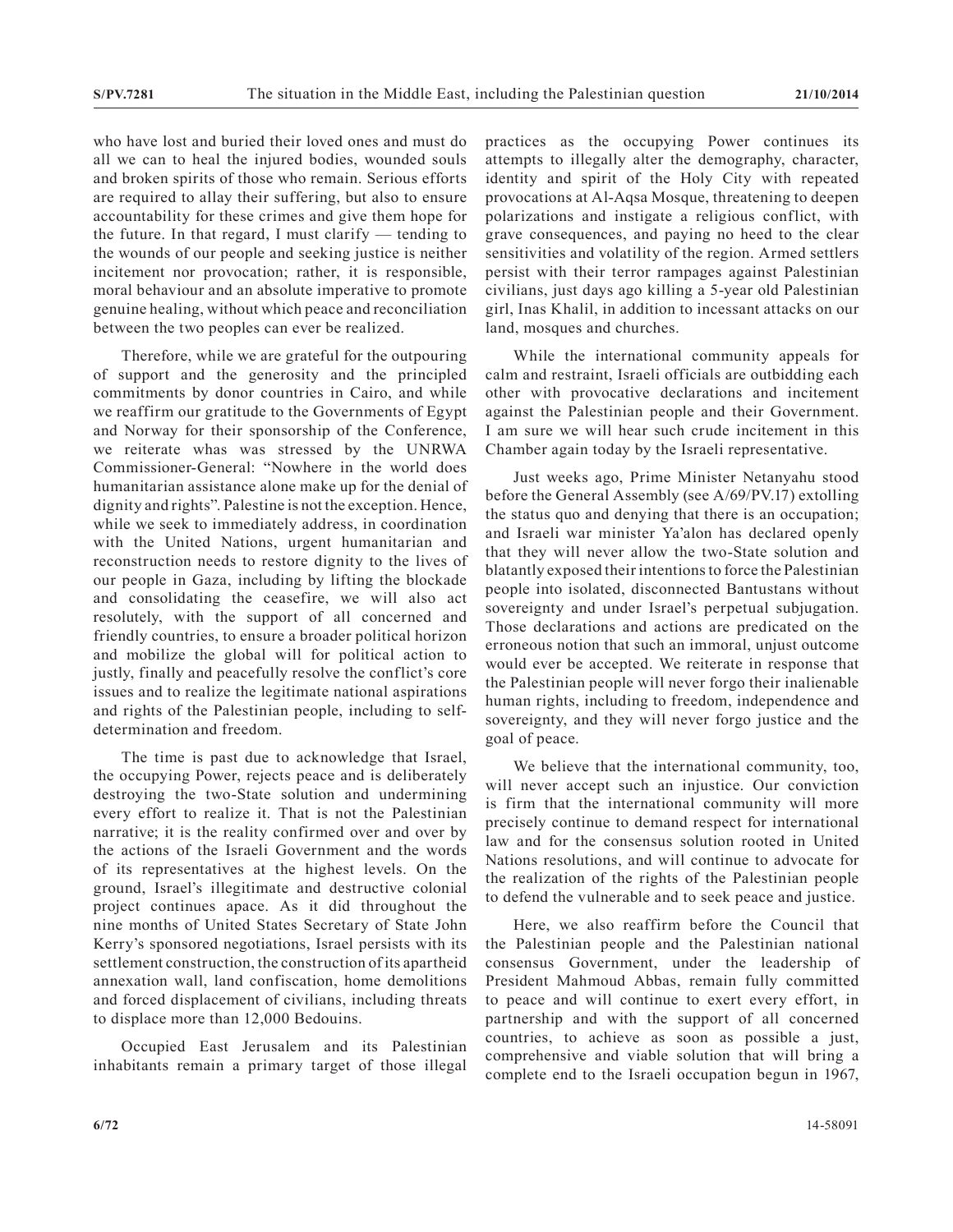and achieve the independence of the State of Palestine, with East Jerusalem as its capital, living side by side with Israel in peace and security within recognized borders, and a just solution for the Palestine refugee question, in accordance with General Assembly resolution 194 (III). In that regard we reiterate the importance of the Arab Peace Initiative and recognize the role of our Arab brethren in supporting peace efforts.

If we are ever to attain those urgent objectives, we cannot return to the same cycle of failed negotiations, which are used by Israel only as a means to alleviate international pressure and as a cover for its illegal schemes to entrench, rather than end, its occupation. How many times have our protestations against Israel's settlement activities and collective punishment of our people, including the cruel blockade of Gaza, been met with demands that we restrain ourselves to avoid undermining the peace process?

The credibility of that process has been nullified by Israel and it is high time to move beyond speaking of the two-State solution in theory and time to act forthwith to actualize it, before the small opportunity that remains vanishes — an impending reality that is widely acknowledged. We have therefore approached the Security Council with the initiative of a draft resolution reaffirming the parameters of the two-State solution and delineating a time frame for an end to the 47-year Israeli military occupation of Palestinian land, including East Jerusalem, and for the attainment of the independence and rights of the Palestinian people. As affirmed by President Abbas before the General Assembly, we are committed to that peaceful, political, non-violent, legal path to achieve our rights and establish peace and security.

The elements of the draft resolution are based fully on the provisions of relevant Security Council and General Assembly resolutions comprising the foundation of a lasting peace settlement. Moreover, the draft calls for a cessation of Israel's illegal policies and practices; its compliance with international law, including humanitarian and human rights law; and the protection of the Palestinian people, which are imperative for reducing tensions, promoting calm and creating the appropriate environment and level of trust required for the conduct of genuine, accelerated negotiations to end the occupation and resolve the core issues.

We reiterate our call on the members of the Security Council and the international community to support the initiative and the approach to reaffirm the fundamental parameters for a just solution, and to inject new momentum into the efforts to achieve lasting peace and security between the Palestinian and Israeli peoples. We urge all States to uphold their responsibilities — collectively here at the United Nations and as high contracting parties to the Geneva Conventions, as well as individually  $-$  to back the efforts towards making peace a reality.

In that regard, we express gratitude to Sweden for its principled announcement regarding recognition of the State of Palestine as well as the motions on recognition put forward by the Parliaments of the United Kingdom and Spain, and we encourage those who have not yet recognized the existence of our State to do so as a legitimate and necessary contribution to peace.

In closing, to our people in occupied Palestine, in the refugee camps of Jordan, Lebanon and Syria, and the Diaspora, we reiterate our resolve to end their plight and to ensure their rights, national aspirations and wellbeing. We recall the question posed by President Abbas at the Cairo Conference:

"Has the time not come for righteousness and justice to prevail in Palestine? Has the time not come for the historic injustice against our people to end?"

We believe that the time has come, and we appeal to the international community for all possible support to our efforts to realize those noble, long-overdue objectives.

**The President** (*spoke in Spanish*): I now give the floor to the representative of Israel.

**Mr. Roet** (Israel): I congratulate you, Madam President, on the Argentine presidency of the Security Council this month and thank you for presiding over today's important debate and for your country's almost two years of service to the Security Council. I also thank Secretary-General Ban Ki-moon for his briefing, which we highly appreciate.

Albert Einstein once said that the world was a dangerous place to live not because of people who were evil, but because of people who did nothing about it. There is no question that the world is a dangerous place to live. What many fail to realize is that it will remain dangerous — and become even more dangerous — unless we address the real root causes of this violence and instability, namely, the poisonous ideology of extremism.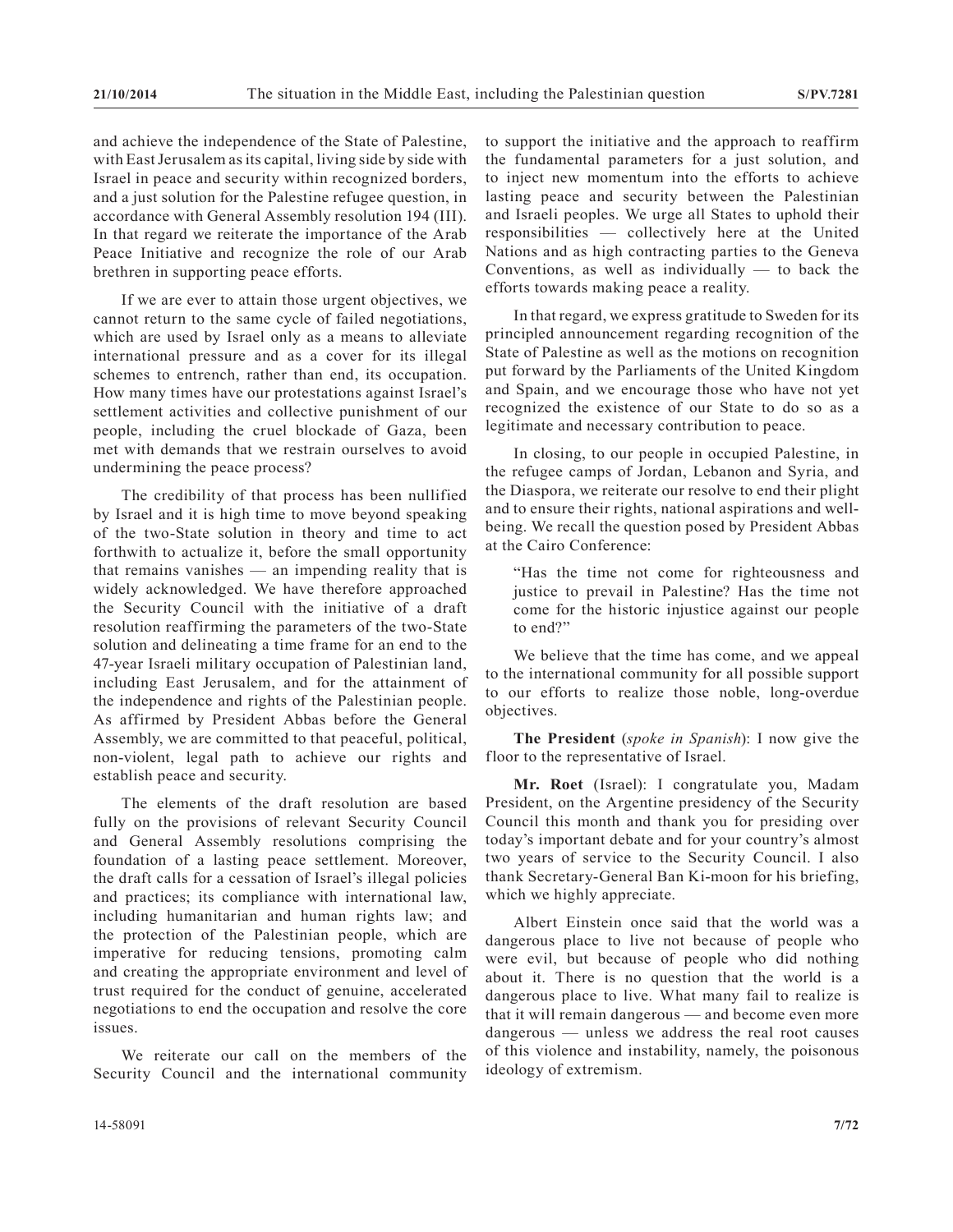As we speak, violent radical groups are waging a brutal and aggressive war in order to challenge the existing world order. It is no accident that the most dangerous extremist groups operate in the Middle East, a region plagued by intolerance and tyranny. They are taking advantage of the area's instability to advance their narrow interests and return the region to the Dark Ages.

While many nations struggle to combat terrorist groups that are thousands of kilometres and oceans away, Israel finds those threats on its doorstep. The State of Israel is the only democracy between the Red Sea and the Caspian Sea. We have built a society based on democracy, freedom of speech, freedom of worship, the rule of law and the equal rights of all people. Those are the values that the United Nations was built upon and they are the values that the Organization should be upholding. And yet, as I listen to members of the international community speak about the root causes of the Israeli-Palestinian conflict, it is clear that those values are not always the ones being championed.

Madam President, how many times have you heard it said that the root cause of the conflict is the "occupation"? And how many times have you heard that Hamas fires rockets into Israel to oppose the occupation? It simply is not true — because Israel does not occupy Gaza. In 2005, Israel turned every inch of Gaza over to the Palestinians. We uprooted thousands of families from their homes and dismantled their businesses. We opened border crossings and encouraged commerce because we wanted Gaza to succeed — for our sake and for the sake of the Palestinians. We hoped that it would serve as a model for two societies living side by side in peace. But it has not done that. Instead, Hamas has sought to fulfil the mission stated in its Charter, namely, that of destroying the State of Israel.

Some have also suggested that settlements are the root cause of the conflict. There are many threats in our region, but the presence of Jewish homes in the Jewish homeland has never been one of them. From 1948 until 1967, the West Bank was part of Jordan and Gaza was part of Egypt — and throughout that time, our neighbours still sought our destruction. Nonetheless, some in the international community continue to cling to old myths. How many times have you heard, Madam President, that the Israeli-Palestinian conflict is the central conflict in the Middle East, that if you solve that conflict, you solve all the other conflicts in the region?

Make no mistake, it is important for Israel and the Palestinians to resolve our long-standing dispute. It is important on its own merits so that Israelis and Palestinians alike can lead peaceful, secure and prosperous lives. But that can only be done through direct negotiation. As much as I look forward to the day when we will make peace, 1 can assure you, Madam President, that when that day comes, the Middle East will not magically transform into a stable and peaceful place. Hizbullah will not surrender its tens of thousands of rockets, the Islamic State in Iraq and the Levant will not join the Peace Corps and stop recruiting new jihadists, and Hamas will not amend its charter to recognize the existence of the State of Israel.

President John F. Kennedy said that the great enemy of the truth was very often not the lie, but the myth — persistent, persuasive and unrealistic. Therefore, what are the real underlying causes of the instability in our region?

The first root cause is Hamas, an organization committed to the destruction of the State of Israel. Hamas — an extremist terrorist organization — rejects our very existence. It believes that Israel has no right to exist within any borders. Some in the international community are willing to admit this fundamental fact behind closed doors, but rarely will they acknowledge it in public meetings.

Millions of Israeli families spent the summer months this year running for shelter from the thousands of rockets fired intentionally and indiscriminately by Hamas towards our cities and towns. Communities near Gaza were horrified to learn that their homes and schools were steps from Hamas' vast network of terror tunnels. No nation, no Government could be expected to stand by as its people are the target of rocket attacks, kidnappings or terrorist plots. In the face of those unrelenting threats, we were left with no choice but to defend our citizens.

Israel did everything it could to safeguard innocent lives, taking steps beyond those required under international law. We accepted ceasefire after ceasefire, we aborted missions to save lives and, before launching attacks, we dropped leaflets, sent text messages and made phone calls. What other country goes to those lengths to protect civilians?

Hamas' modus operandi is to exploit its innocent civilians and endanger its own people. There is no site in Gaza that Hamas deemed off limits — not ambulances which were used to transport terrorists, not private homes where Israeli forces discovered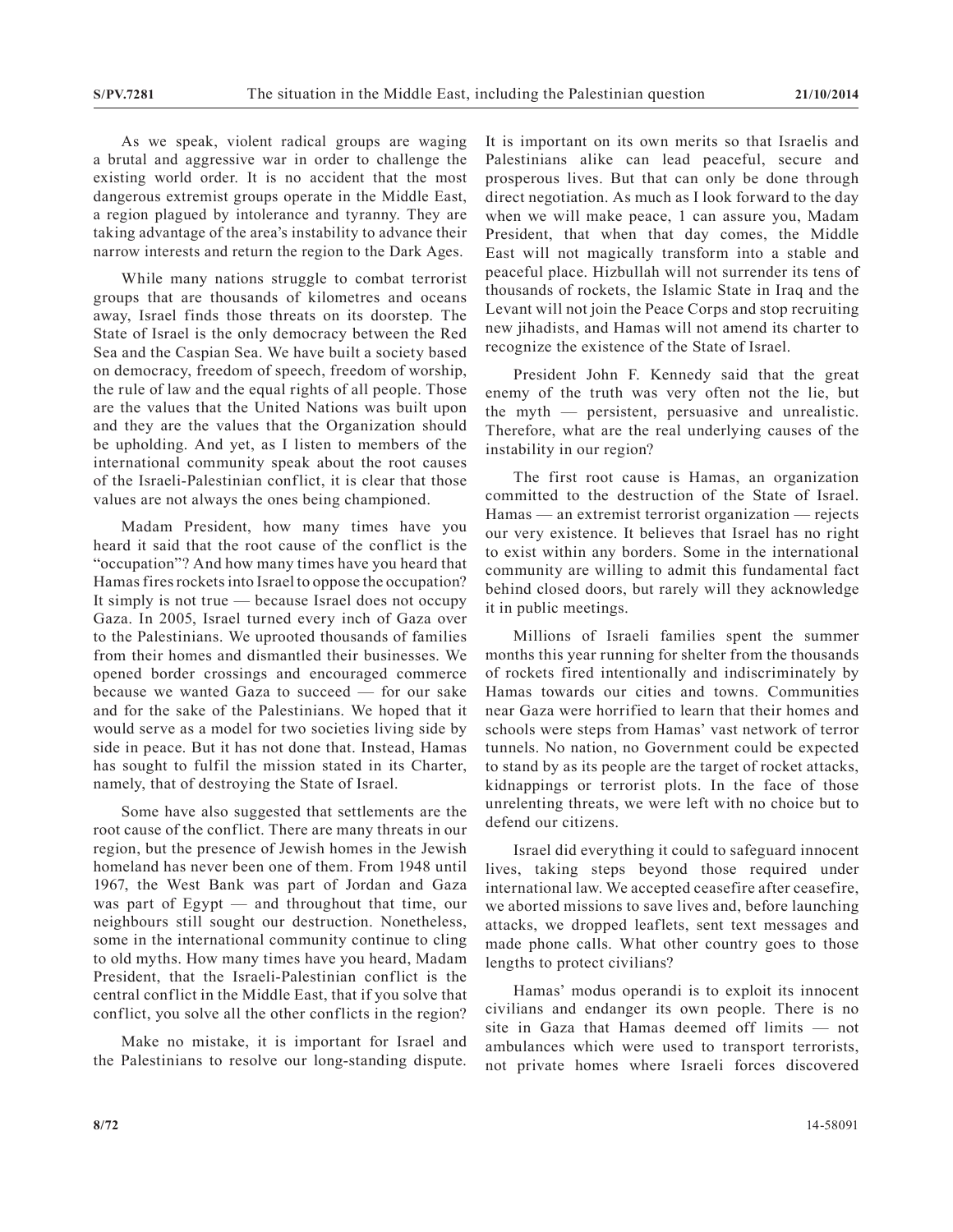explosives beside a baby crib, not hospitals that were used as terrorist command centres, and certainly not schools administered by the United Nations Relief and Works Agency for Palestine Refugees in the Near East, which were turned into rocket storehouses and where, from just steps away, terrorists fired rockets.

Despite all of that, Israel — and Israel alone — is singled out, scrutinized and criticized. At the Cairo Conference many nations had a great deal to say about Israel's policies and actions, but they could not even bring themselves to mention Hamas by name.

A second real root cause of the conflict is the unilateral steps that distance us from peace. There are no shortcuts when it comes to making peace. Making peace requires courageous leaders — leaders who speak about partnership and denounce prejudice; leaders who embrace tolerance and reject terrorism; leaders who believe in cooperation instead of conflict. When Israel faced a leader willing to make peace, we made peace. That was the case with President Sadat of Egypt and it was the case with King Hussein of Jordan.

In his remarks to the General Assembly last month, President Abbas delivered a hate-fuelled attack that accused Israel of the worst crimes, including racism and genocide (see A/69/PV.12). Just a few days ago, he called on the Palestinians to prevent Jews from visiting the Temple Mount in Jerusalem, through the use of "all means necessary". Are those the words of a man committed to making peace? Does that sound like a leader willing to make painful compromises? Or is that more incitement and intolerance?

Making peace requires compromise and hard choices. The remarks made earlier by the Palestinian observer offer another example of the tendency of the Palestinians to point fingers instead of taking responsibility. His remarks touched on many things, but failed to address the important issues. And so I ask him, "why do you not condemn Hamas for using your own people as human shields? Why do you not denounce Hamas for stealing from the Palestinian people to buy rockets and build terror tunnels? Why do you pursue destructive unilateral actions rather than constructive bilateral efforts?"

The same message should be conveyed to the international community. Supporting Palestinian unilateral steps does not advance the cause of peace. By prematurely recognizing a State of Palestine, European Governments are sending a message that Palestinians do not need to make hard choices and may thereby be

undermining efforts to bring about a real and lasting change in our region.

The United Nations must also play its part. The selection of William Schabas to chair the Gaza commission of inquiry is just one more example of the anti-Israel bias that pervades the Organization. Mr. Schabas's agenda is clear. He has repeatedly called for the prosecution of Israeli leaders, saying, "My favourite would be Netanyahu within the dock of the International Criminal Court". It is obvious that Mr. Schabas is not impartial, and yet he refuses to recuse himself. If Mr. Schabas does not have the integrity to do what is right, then it is up to the international community to step in.

Israel does not shy away from accepting responsibility, but cannot be expected to abide by a commission that has predetermined the outcome of its inquiry. Israel understands that the examination of its policies is a fundamental part of the democratic process. For that reason, in the early days of Operation Protective Edge, Israel established a fact-finding mechanism in accordance with international law to investigate exceptional incidents. Those incidents include, among others, cases which resulted in harm to civilians or damage to civil or United Nations facilities.

As a democracy, Israel upholds and abides by the rule of law. We would hope that the international community would support us in this effort. Premature and unfounded accusations serve no purpose other than to inflame tensions in the region.

Israel is committed to partnership with the international community to advance peace and develop the Palestinian economy. We have already approved a three-phase plan to address the Palestinians' economic and construction needs and improve the access and movement of people and goods. Last week, 600 tons of cement and 60 trucks of construction aggregates and iron were transferred into Gaza to begin reconstruction efforts. Furthermore, all projects submitted by the international community and the Palestinian Authority have already been approved.

Now that a ceasefire is holding, we must consider how to bring about a lasting and sustained period of quiet for the people of both Gaza and Israel. Only the demilitarization of Gaza can guarantee a durable and sustained ceasefire between Israel and the Palestinians.

Many in the international community are quick to denounce Israel's actions but are blind to one simple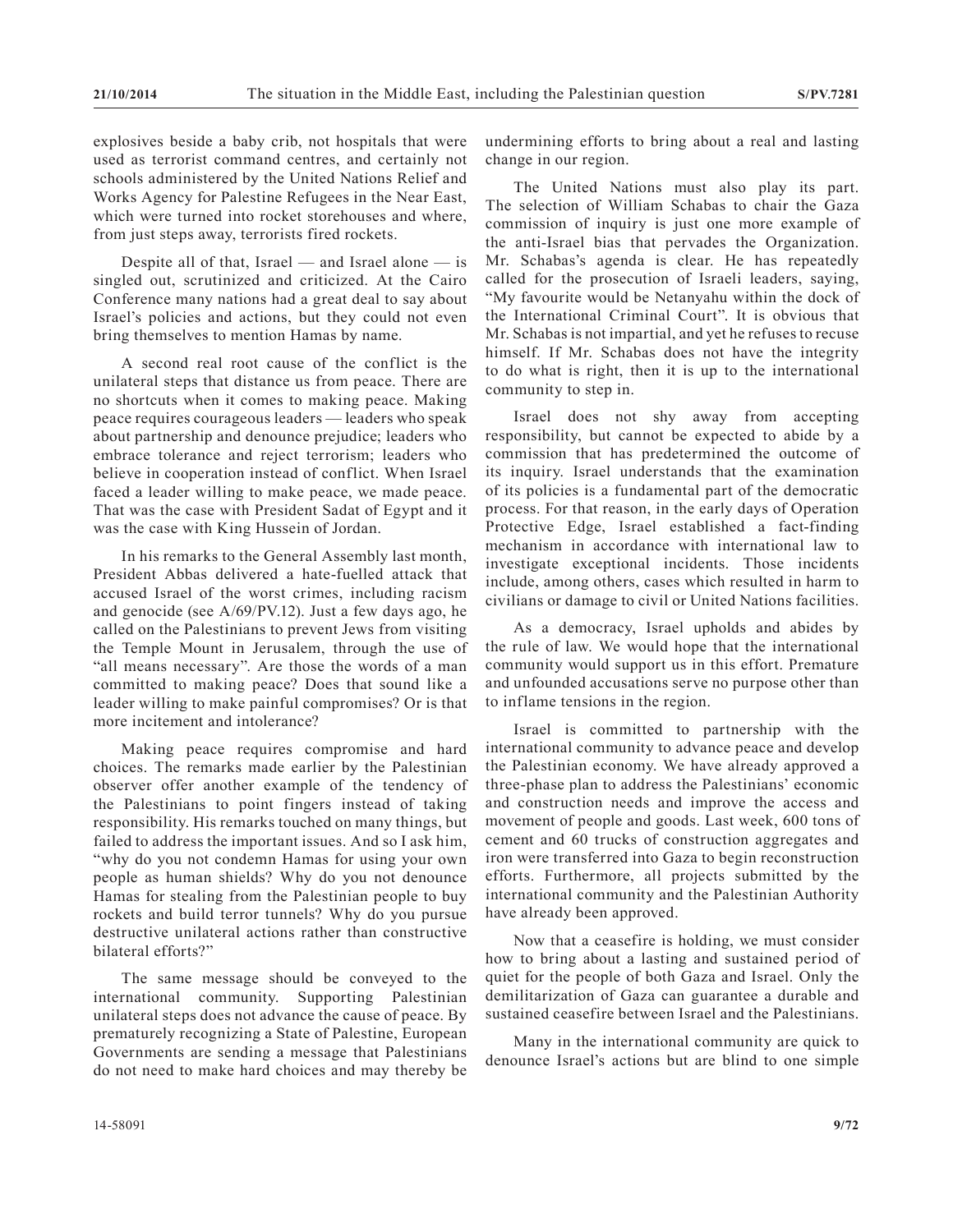fact: if Hamas is allowed to acquire more weapons, it will use them. We have been at this crossroads before. Over the years, Hamas has stolen hundreds of millions of aid dollars intended for development to build its military capabilities and terror infrastructure.

This time must be different. This time there must be proper oversight to ensure that all funds and materials reach their intended destination. This time we must ensure that Hamas does not stockpile more rockets and build more terror tunnels. To that end, Israel welcomes the tripartite mechanism for rehabilitating the Gaza Strip. Working together, we can build a strong Palestinian economy while building bridges towards peace. That will be possible only through partnership, cooperation and direct negotiation. Unilateral actions are not a step forward; they are a step in the wrong direction.

The third root cause is States sponsors of terrorism. As the international community comes together to fight the threat posed by radical extremist groups, it should not lose sight of the even greater threat looming on the horizon: a nuclear Iran. The horrific death and destruction we are seeing today in our area pales in comparison to the devastation that would unfold if the world's most dangerous regime were to get its hands on the world's most dangerous weapons. The international community has realized the need for a robust strategy that will contain the threat posed by terrorist groups such as Daesh. The same thinking is needed with State sponsors of terror such as Iran.

The nuclear deal that is currently on the table allows Iran's nuclear infrastructure, knowledge and ambitions to remain intact. That is a dangerous mistake. The international community must see Iran for what it is: a ruthless and repressive regime that is determined to acquire nuclear weapons.

It has been over a year since Hassan Rouhani became President of Iran. He came to power promising to tackle corruption, grant freedoms and defend minorities. Now, one year later, what exactly has changed? According to a United Nations report issued in March, religious minorities in Iran still face rampant discrimination. In particular, "Iranian authorities at the highest levels have designated house churches and evangelical Christians as threats to national security" (*A/HRC/25/61, para. 40*).

What does it say when a nation is desperate to acquire weapons of mass destruction, but regards churchgoers as weapons of "Sunday Mass" destruction?

In the year since Rouhani was elected President, has Iran reformed its justice system? Not in the least. Every month, dozens of Iranians are hanged from cranes in public squares, and hundreds of political prisoners are beaten and tortured. Are the Iranian people in any way freer or happier? It turns out that even being happy is a crime in Iran. Just days after Rouhani denounced Internet censorship as "cowardly", six young Iranians were arrested for creating a YouTube video in which they sang and danced about being happy. Rouhani may smile happily for the cameras, but Iran's own citizens are denied that privilege.

For decades, Iran has funded hundreds of terror campaigns that have taken thousands of innocent lives in Africa, Europe, Latin America and the Middle East. In Syria, Iran has sent its Revolutionary Guards to fight alongside Al-Assad's forces and spent billions sustaining the bloody civil war that has taken almost 200,000 lives. In Lebanon, the Iranian-backed Hizbullah terrorist group has built a militia larger and stronger than many armies.

For years, we alerted the international community to the fact that illegal arms continued to flow into southern Lebanon. We warned that Hizbullah was amassing tens of thousands of rockets and missiles. We were met with silence. That is the same response we received when we reported that Syria was arming itself with chemical weapons and Hamas was smuggling thousands of rockets into Gaza.

Will the Council continue to remain silent as Hizbullah escalates its attacks on Israel? Two weeks ago, three improvised explosive devices were detonated on the Israeli side of the Blue Line. Shortly after the attack, Hizbullah claimed responsibility for planting the devices. This is not the first incident of this nature. Earlier this year, Hizbullah leader Nasrallah admitted his organization's responsibility for planting a roadside bomb in the vicinity of Mount Dov.

Before the situation deteriorates any further, the Security Council must demand that the Lebanese Government fully abide by Security Council resolution 1701 (2006) and deploy its armed forces to prevent any further attacks before it is too late. Israel will not tolerate any attack on its sovereignty and will act to protect its territory and its citizens. The citizens of Israel want to live in peace. There is nothing we want more. Israelis envision the day when we can live free from divisions, hatred and violence. But making peace requires courageous action.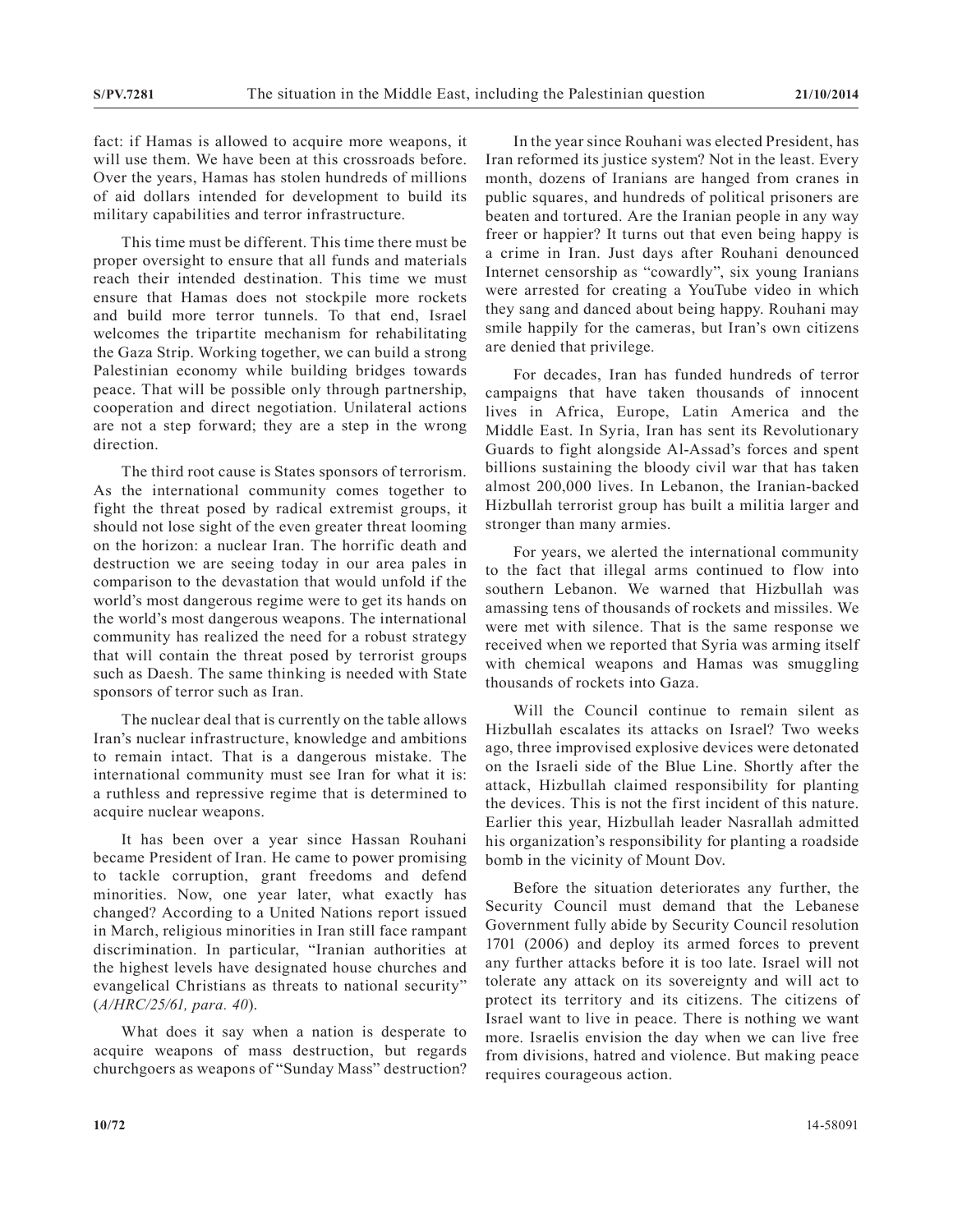The international community must lead by example and confront the real root causes of the instability plaguing the Middle East. It must stand firm against the jihadist groups that are spreading the poison of radical extremism throughout our region. In the coming months, our values and our resolve will be tested time and again. We must stand firm, because the safety of our citizens and global security are at stake.

The global community has been clear about its opposition to Daesh, Al-Qaida and Boko Haram, but that same determination must be shown with respect to Hamas and Hizbullah, which share the same dangerous and radical views. It is time to speak out clearly and unequivocally, to call on President Abbas and the Palestinian Authority to denounce Hamas, stop the anti-Israel incitement and take constructive steps towards peace. That is the only way to ensure that all of our children can inherit a more open, more tolerant and more peaceful planet.

**The President** (*spoke in Spanish*): I shall now give the floor to the members of the Security Council.

**Ms. Power** (United States of America): I, too, would like to thank the Secretary-General for joining us today and for briefing us on his recent trip to the region.

We are living in a time of tremendous turmoil in the Middle East, a time that demands brave and decisive leadership by both regional leaders and the international community. Across the region we see the need for hard choices. In Syria, the international community must summon the collective resolve to stop the Al-Assad regime's monstrous atrocities as well as the horrors of the Islamic State in Iraq and the Levant (ISIL) and find a political solution to the conflict. In Lebanon and Iraq, political leaders must strengthen the institutions necessary to honour the aspirations of their people and to defeat violent extremist threats. And Israeli and Palestinian leaders must recognize that there is no alternative to a negotiated peace and invest the political will to build it. I will discuss each of those critical issues today in turn.

We have seen how failures in leadership can help foster the conditions in which extremist groups thrive. By failing to make the hard choices necessary to address the grievances of its Sunni population, Iraq's former leaders helped to create conditions that ISIL exploited. The consequences have been horrifying. To cite just one example, earlier this month ISIL announced strict rules on what can be taught in universities in Mosul, one of the cities it now controls. When Iraqi university professors rejected those restrictions and boycotted, ISIL declared that any professor who did not return to work would be executed.

More than three years ago, Bashar Al-Assad lost the legitimacy to lead when he responded to peaceful protests with brutal violence. Atrocities committed by his regime — atrocities of the kind and scale the world has rarely seen — played a key role in spurring the emergence of ISIL and other terrorist groups, and Al-Assad's indiscriminate attacks on his own people continue to this day.

In September, the Organization for the Prohibition of Chemical Weapons (OPCW) released its second report, which found "compelling confirmation that a toxic chemical was used as a weapon systematically and repeatedly" in three opposition-held villages in northern Syria. The OPCW concluded with confidence that chlorine was used. Witnesses described the attacks as being carried out by helicopters, which only the Al-Assad regime possesses.

The consequences of Al-Assad's actions have been staggering — more than 200,000 Syrians killed and nearly 11 million Syrians in need of humanitarian assistance. Yet despite the valiant efforts of international humanitarian groups, United Nations agencies and others, the Al-Assad regime is deliberately obstructing the delivery of crucial assistance to millions of people in dire need. The regime declares itself the antidote to the horrors of ISIL, but its chemical and barrel bomb attacks and its use of starvation as a tool of war are every bit as indifferent to the fate of innocents and every bit as grotesque.

One community subjected to the Al-Assad regime's merciless attacks has been that of the Palestinians in the refugee camp of Yarmouk, which the regime has sealed since July 2013. The 18,000 residents who remain there have been relying on untreated ground water and a single well for drinking water for nearly a month. Just yesterday a spokesman for the United Nations Relief and Works Agency for Palestine Refugees in the Near East (UNWRA) issued a statement that began "UNWRA was not cleared to distribute humanitarian assistance in Yarmouk today, 20 October". The day before, UNWRA's statement began "UNWRA was not cleared to distribute humanitarian assistance in Yarmouk today, 19 October." UNWRA notes that, since July this year, there has been a steady and significant decline in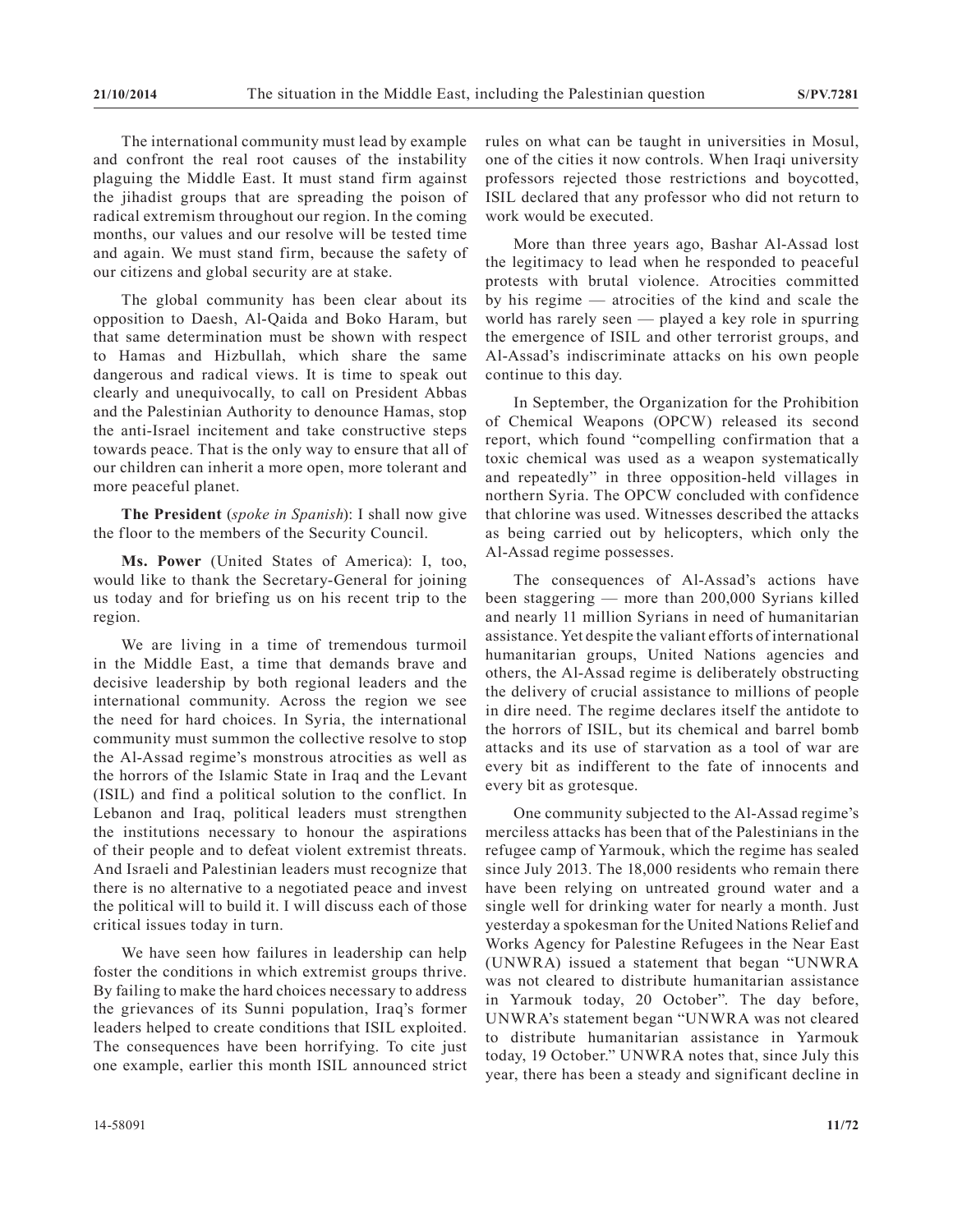the quantity of food and other essential items, such as medicine, that the Agency has been able to offer to the Palestinians in Yarmouk. That on any day — let alone so many days — the Al-Assad regime is not allowing aid to flow to the Palestinians suffering in Yarmouk shows extreme cruelty. The international community must be more vocal in its condemnation of those unspeakable tactics. And when the Syrian Government hails its leadership, on behalf of the Palestinian people, they should be reminded by all of us of the people living in Yarmouk.

There are 3 million Syrians who have fled to neighbouring countries to escape the regime's and extremist groups' violence, up to 80 per cent of them women and children. The threat posed by ISIL is felt across the region, but especially in Iraq and Syria. Foreign fighters and Syrian nationals, who have been recruited and trained to fight in ISIL and other terrorist groups, pose a threat to countries far from the battlefield. Among the countries most severely impacted are Iraq and Lebanon. For example, 180,000 Iraqis fled the city of Heet, in Anbar province, as it fell to ISIL in recent weeks. They are among an estimated 1.8 million Iraqis displaced just this year. Lebanon has taken in 1.2 million Syrian refugees, over a quarter of the country's population, placing immense pressure on its already strained resources.

We know what we must do. We must defeat ISIL and other terrorist groups; we must hold accountable all those in the Al-Assad regime responsible for its widespread attrocities and we must mitigate the suffering of the Syrian people. But we wholeheartedly agree with the Secretary-General that a political solution is absolutely essential to address the root causes of extremism in Syria and to address the legitimate aspirations and grievances of its people. A political solution is not an enshrinement of the status quo. The majority of Syrians will not accept being ruled by a regime that has used sarin and chlorine to suppress its own people. We commend the efforts of United Nations Special Envoy for Syria Staffan de Mistura, who is working urgently to build support for a political solution by engaging multiple stakeholders. The Special Envoy met with a representative of Iran over the weekend and is meeting with a representative of Russia today — countries whose influence will be critical to reaching a long-sought solution.

Given the massive suffering that Syria's crisis is causing the threat it poses to our collective security,

leaders in the region must be part of the efforts to forge a political solution. But regional leaders also must address problems closer to home, which impact the rights of their people and are a source of the suffering, disenfranchisement and intolerance that feed groups like ISIL. Yet some leaders still choose to put shortterm interests ahead of the tough decisions needed to best serve their people. Others take devisive steps when they could instead build consensus. The international community stands ready to help address the regions challenges, but we need partners to exert the political will and courage to seek real solutions.

In Iraq, newly elected leaders must break from the sectarian style of leadership that defined the tenure of the Al-Maliki Government and build institutions that represent the whole nation, rather than advancing one groups interest at the expense of another's. In Lebanon, the position of president has been vacant for nearly five months during a time when the country faces considerable security, economic and humanitarian challenges. Lebanon's political leaders must come together urgently to select a president.

We have seen leaders within those countries willing to choose unity over division and to make great sacrifices for their people. In August, the Lebanese Armed Forces and internal security forces fought bravely to defend the city of Arsal from extremists. They served and died for their country, not for any one religious sect. In Iraq, Prime Minister Al Abadi is taking steps to form a more inclusive Government, establishing the country's first complete cabinet since 2010. He is also moving towards decentralizing power and granting greater authority to provinces.

Real leadership is also required to advance Israeli-Palestinian peace. The most recent wave of violence, was devastating — both in terms of its enormous human toll and because it was avoidable. Preventing another round of violence requires leaders who are willing to make difficult choices and commit to the hard work of negotiations. We commend Egypt for helping broker a ceasefire agreement. The Gaza reconstruction conference raised \$5.4 billion and reaffirmed the international community's commitment to rebuilding the lives of Palestinians in Gaza, who have suffered so much during and since the recent crisis. The United States is providing \$212 million in assistance to the Palestinian people for relief and reconstruction, atop of the \$118 million announced in September. Of course, as has been said, aid and assistance cannot produce peace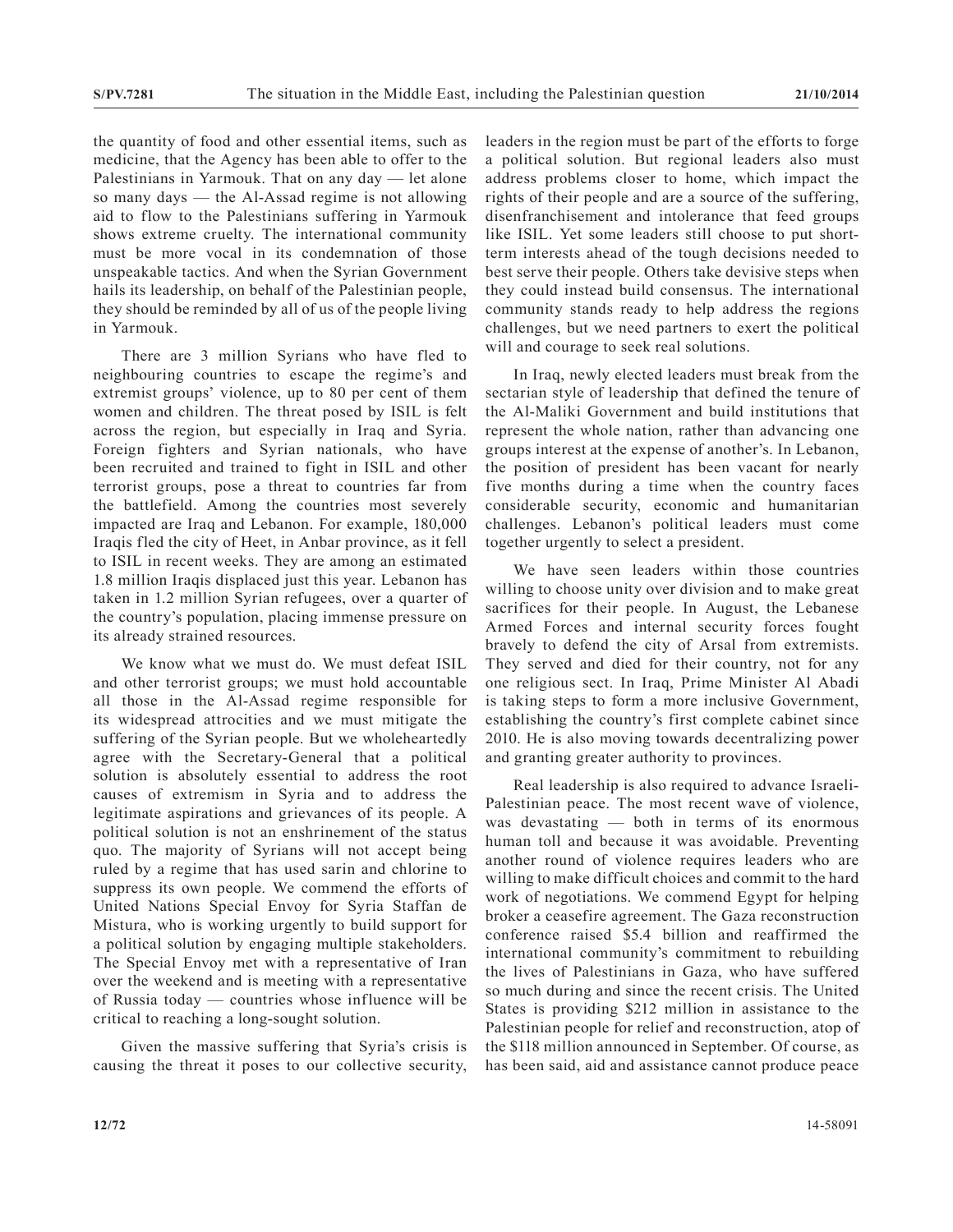in the Middle East. Leadership and compromise are needed. For reconstruction not to be required again in the future there must be a real change on the ground. Even the most durable of ceasefires is not a substitute for real security for Israel or for an independent State for the Palestinians.

That is only more difficult to achieve when both sides continue to take actions that may be politically popular with domestic constituencies, but that come at the expense of advancing the cause of peace. We continue to urge all parties to refrain from such actions, including unilateral steps at the United Nations, Israeli settlement activity and provocations at the Temple Mount/Haram Al-Sharif, where we urge all sides to respect the status quo of the holy site.

The United States remains fully committed to achieving a negotiated final status agreement allowing two States to live side by side in peace and security. That is the only viable way forward and, if the parties are willing to go down that path and are genuinely dedicated to the hard work of peace, we stand ready to support them. Together we can and must support those taking the courageous steps to strengthen the Middle East in these immensely troubling times. The cause of peace in the region and the dignity of its people depend on it.

**Sir Mark Lyall Grant** (United Kingdom): I thank the Secretary-General for his briefing and the representatives of Israel and Palestine for their statements.

One of the consistent themes of the speeches heard in the high-level debate in the General Assembly last month was grave concern about the situation in the Middle East. Violence and conflict in the region continue to present the international community with many challenges — challenges that this Council has a responsibility to address.

The conflict in Gaza this summer was a grim reminder of the devastating toll of the Israeli-Palestinian conflict on the lives of ordinary civilians. The international community must act with urgency to help the people of Gaza get back on their feet and begin the hard work of reconstruction. We welcome the \$5.4 billion pledged towards the reconstruction of Gaza and commend the efforts of Egypt and Norway to rally international support for reconstruction efforts.

The humanitarian situation in Gaza must be the immediate priority. The parties must move quickly to accelerate reconstruction efforts, including by implementing the United Nations mechanisms agreed with the Palestinian Authority and Israel to allow the import of construction materials. Urgent progress is also needed to improve access to electricity, clean water and sanitation.

This conflict in Gaza, the third in six years, underlines that a return to the status quo is unacceptable. Why should the international community spend billions of dollars rebuilding Gaza when there is no guarantee that it will not be destroyed again within a few years? There must be rapid progress towards a durable ceasefire that ends the cycle of violence and addresses Israel's legitimate security concerns. The ceasefire should be underpinned by a comprehensive monitoring and verification mechanism that provides guarantees to both sides. It is crucial that the Palestinian Authority return to Gaza and restore effective and accountable governance, capable of providing people with services and security.

We continue to have serious concerns about deteriorating conditions on the ground in the occupied Palestinian territories. We deplore Israel's recent decisions to advance settlement plans in Givat Hamatos and plans to expropriate land near Bethlehem. We are deeply concerned about an impending decision by Israeli to proceed with proposals to relocate the Bedouin population from around the sensitive E1 area. We urge the Government of Israel to change course now and to reverse those plans.

We are also concerned about tensions at the Haram al-Sharif/Temple Mount compound in Jerusalem in recent weeks and urge the Israeli and Jordanian authorities to work together in order to stabilize the situation.

We are clear that the best way for both Israeli and Palestinian families to live without fear of further violence is agreement on a comprehensive negotiated solution without delay. The United Kingdom will continue to work closely with international partners to support efforts towards a negotiated solution that will deliver an independent Palestinian State alongside a safe and secure Israel. We urge all parties to make the difficult choices required for meaningful progress.

We continue to witness appalling violence in Syria. While an international coalition has been trying to save Kobani from falling into the hands of the Islamic State in Iraq and the Levant (ISIL), the Al-Assad regime has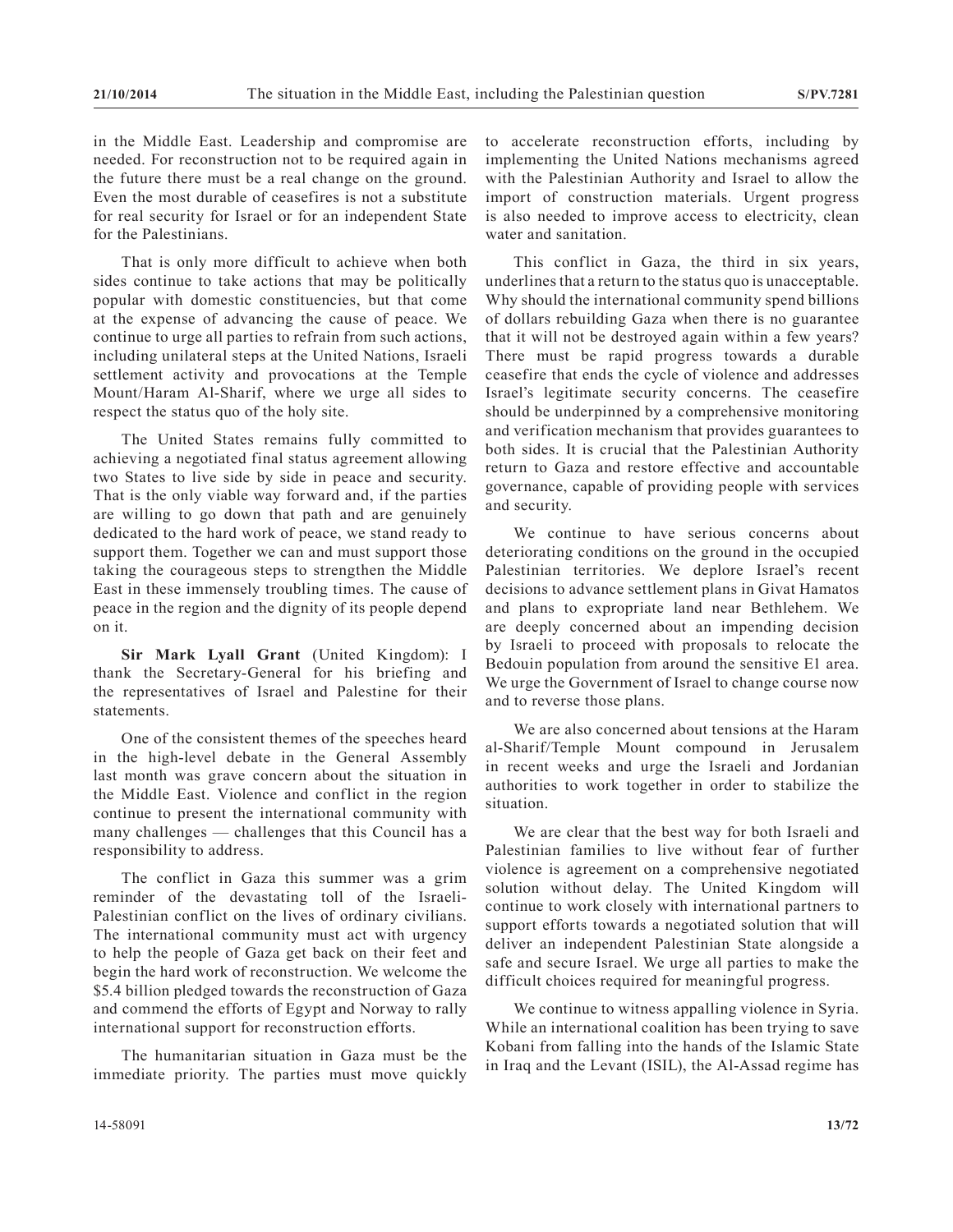continued it murderous policy of indiscriminate attacks and aerial bombardments on Syria's civilian population, including around Aleppo and Damascus.

There should be no doubt that Al-Assad cannot be part of the solution to the crisis in Syria. There needs to be a Government in Damascus that enjoys legitimacy in the eyes of the Syrian people and credibility with the international community and that can take effective action against extremism. For as long as Al-Assad remains in power, there will be no peace in Syria. We strongly support the efforts of the United Nations Special Representative and urge all parties to work towards a Syrian-led political transition.

In Iraq, the security situation remains very serious, with ISIL maintaining control of significant swathes of territory. It has made advances in Anbar province in recent days, including taking control of the city of Hit and attacking the provincial capital, Ramadi. Liberating that territory from ISIL will take months and years, not days and weeks, and the horrific effects of ISIL on governance, security and Iraqi society will be felt for even longer. We welcome Prime Minister Al Abadi's steps towards the formation of a Government of national reconciliation. To preserve the integrity of the Iraqi State, its Government must commit to a more inclusive approach to the decentralization of power to Iraq's communities and to a more equitable sharing of Iraq's natural-resource wealth.

It is vital now that all parties in Iraq have the courage to build bridges to each other, in particular to appeal to the Sunni populations who are living under, and in some cases acquiescing in, ISIL's brutal regime and who must be brought back into the political fold if ISIL is to be comprehensively defeated.

**Mrs. Kawar** (Jordan) (*spoke in Arabic*): Jordan has repeatedly warned about the repercussions of the stalemate in the Palestinian territory and the dire consequences of the deadlock in the efforts to realize peace on the basis of the two-State solution. The world has seen how that has led to bloody conflict, taking a high toll among Palestinian civilians. Due to the illegal, unilateral practices of Israel, today we find ourselves once again on the threshold of yet another bloody confrontation threatening innocence civilians, jeopardizing peace and stability in the region and exacerbating the feelings of frustration and despair.

Israel's desecration of the sanctity of the Haram al-Sharif, the Noble Sanctuary, has escalated recently, following the ceasefire in Gaza. That points to one thing: that Israel is determined to incite and provoke Arabs and Muslims by any means possible. Israel knows all too well that the Noble Sanctuary, Al-Quds al-Sharif, is a red line for more than 1.5 billion people in the world. They will not remain silent with regard to such violations. Israel's actions are incompatible with the pursuit of peace and security for its citizens, because such acts put Israel in direct confrontation with the Arab and Islamic world.

Last March we warned the Council against such acts. We clarified how they are illegitimate and explicitly contravene the provisions of international humanitarian law. East Jerusalem is an occupied territory, as recognized by the international community. Israel is the occupying Power, as per resolutions of the Security Council and General Assembly and the advisory opinion of the International Court of Justice on the *Legal consequences of the construction of a wall in the occupied Palestinian territory*.

The unilateral actions of Israel, including those undertaken in the Noble Sanctuary, will not change the status quo. Israel must therefore cease forthwith all of its acts of provocation and deliberate policies that seek to create a new fait accompli. The detention of Muslims at prayer and preventing them from entering the Sanctuary, committing acts of aggression against them and against officers of the Endowment authorities, humiliating them and allowing Israeli political and religious extremists to attack them under the protection of Israeli police, allowing them to desecrate the Sanctuary - all those acts are violations of the rules of international law, and the Hague Regulations of 1907.

The international community in general, and the Security Council in particular, should therefore shoulder their responsibilities to put an end to Israeli acts of aggression against the Noble Sanctuary. Should such acts continue, they would result in unqualified disaster, threatening international peace and security. On the basis of the historic Hashemite guardianship of the holy sites in Jerusalem held in trust by His Majesty King Abdullah II ibn Al-Hussein, and Jordan's special historic role in relation to the holy Islamic shrines, recognized by Israel in article 9 of the peace agreement, Jordan will continue to address and respond to Israeli violations in the Noble Sanctuary through all available diplomatic and political means. We will continue to work to preserve, protect and prevent the undermining of the holy Al-Aqsa Mosque, the Dome of the Rock and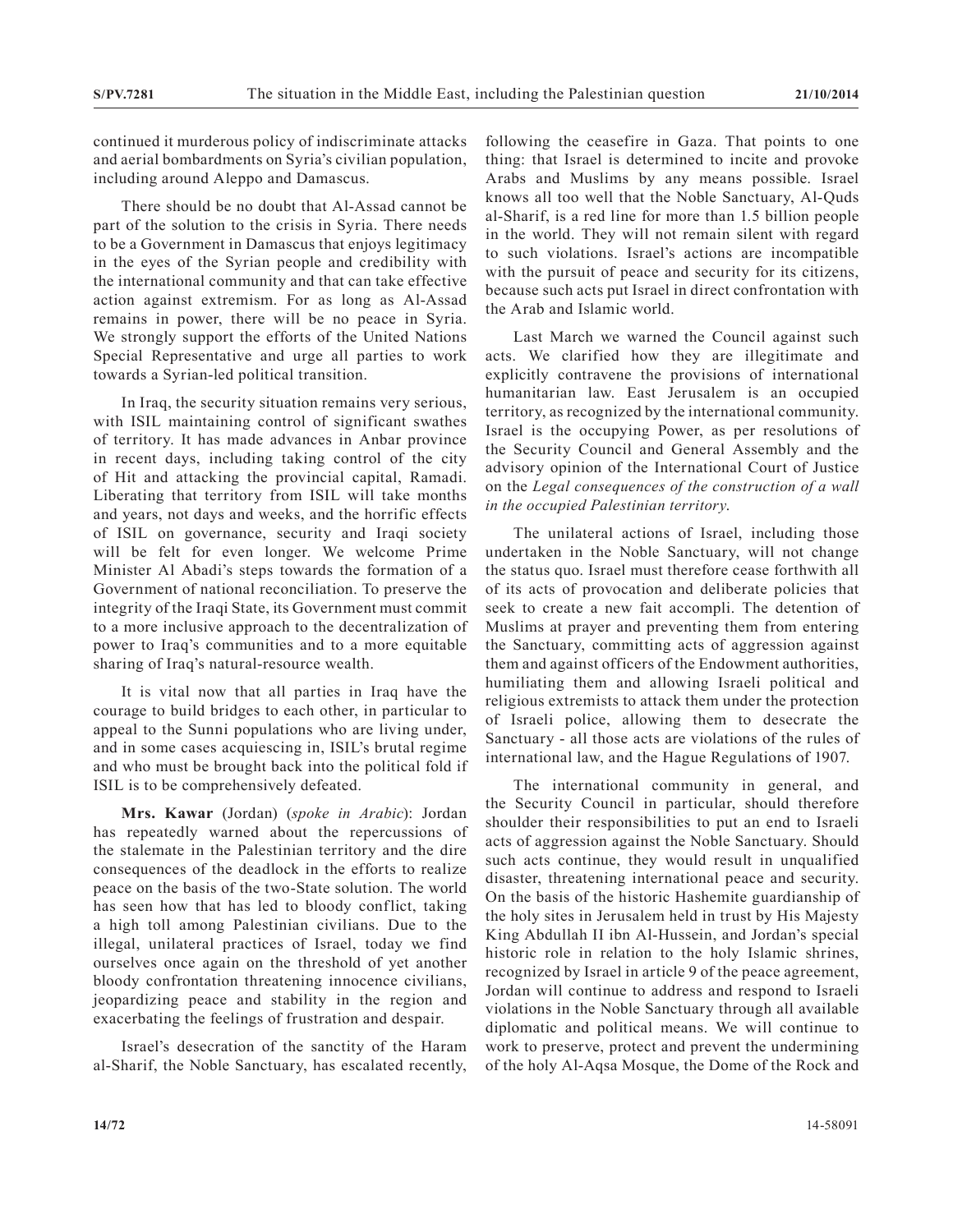other such sanctuaries. We hope that the message is clear to anyone who may cast doubt on the status of the noble sanctuary Al-Haram Al-Sharif and on the status of Arabs and Muslims in general and Palestinians and Jordanians in particular.

Geographically, the Gaza Strip and the occupied West Bank, including East Jerusalem, are a single, integral unit and the territory on which an independent, fully sovereign Palestinian State would be built, in accordance with the terms of the peace process and the Arab Peace Initiative, including all its elements. We therefore welcome the significant talks on Palestine and rebuilding Gaza hosted by the Arab Republic of Egypt. We emphasize that Jordan, at the direction of His Majesty King Abdullah, continues to provide political and humanitarian support and assistance for our brothers in Palestine, including the steadfast men and women of the Gaza Strip, who have been so hard hit by events. The Jordanian field hospital has worked non-stop to treat the injured, and our hospitals have also received many citizens of the Gaza Strip critically injured during the act of aggression. Our Hashemite charity organization has deployed humanitarian and relief convoys to the Strip, and we will be sending more than 2,000 mobile-home units for families that have been displaced.

We stress how important it is that the Security Council recognize the Palestinians' legitimate right to live in dignity and ensure that a framework is put in place so that the occupation can be ended and a Palestinian State established. In that regard, we should emphasize that the main guarantee that the recent bloody events are not repeated would be by making the two-State solution a reality through a resumption of negotiations designed to make that happen. The negotiations should be serious, robust and held to standards for producing results within a limited time frame. They should be accompanied by a complete halt to unilateral or illegal measures, which could obstruct, undermine and even preempt the negotiations through attempts to change the status quo or the legal status of the Palestinian territories, including East Jerusalem, or through efforts to target holy Islamic or Christian shrines in Jerusalem, particularly the noble sanctuary and the Al-Aqsa Mosque at its heart.

Jordan would like to emphasize the importance of arriving at a political solution to the crisis in Syria, ending the bloodshed and providing a political transition compatible with the Syrian people's legitimate aspirations. It should restore peace and stability in Syria and establish a welcoming environment for refugees returning home. Jordan also stands with Iraq in its pursuit of stability and security and its efforts to maintain its territorial integrity. We encourage all the Iraqi political forces to be involved in a comprehensive political process that allows them to share in decision-making and improves unity and the potential for national reconciliation among the Iraqi people.

In Jordan we fight terrorism and terrorists, and those who advocate for or support them. We strive to block their sources of financing and work to address the risks of terrorism and extremism, particularly through initiatives aimed at promoting dialogue among religions, cultures and civilizations. We try to explain the true tenets of the noble religion of Islam, and in that context I would like to recall the message of Amman and many of the other conferences that have been held on this subject. Our fundamental focus is on fighting extremist thought in all its forms and manifestations. We stand at the forefront of international and regional efforts to fight terrorism and extremism. Doing so, in our view, constitutes protecting Jordan's national interests, because we are against terrorism that targets us or perpetrates crimes on our territory or against our citizens.

**Mr. Churkin** (Russian Federation) (*spoke in Russian*): We welcome the Secretary-General's participation in today's open debate and his report on his visit to the region. Perhaps the time has come to implement Russia's proposal of four years ago to establish a Security Council mission to Palestine and Israel. If that initiative had not been blocked at the time by a particular member of the Council, who knows if perhaps the current surge in violence might not have been avoided?

We listened attentively to the statements by the representatives of Palestine and Israel, which did not, unfortunately but not surprisingly, give indications for hope. The current situation in the Middle East is hardly very propitious to a relaunch of the peace process. As has happened more than once in the past decade, the Israeli-Palestinian talks begun last year under American auspices have reached a dead end. Israel continues to expropriate Palestinian lands, thus reducing the chances of arriving at a just two-State solution. The situation is aggravated by the expansion of settlements in the West Bank and particularly in East Jerusalem. The recent events surrounding the Al-Aqsa Mosque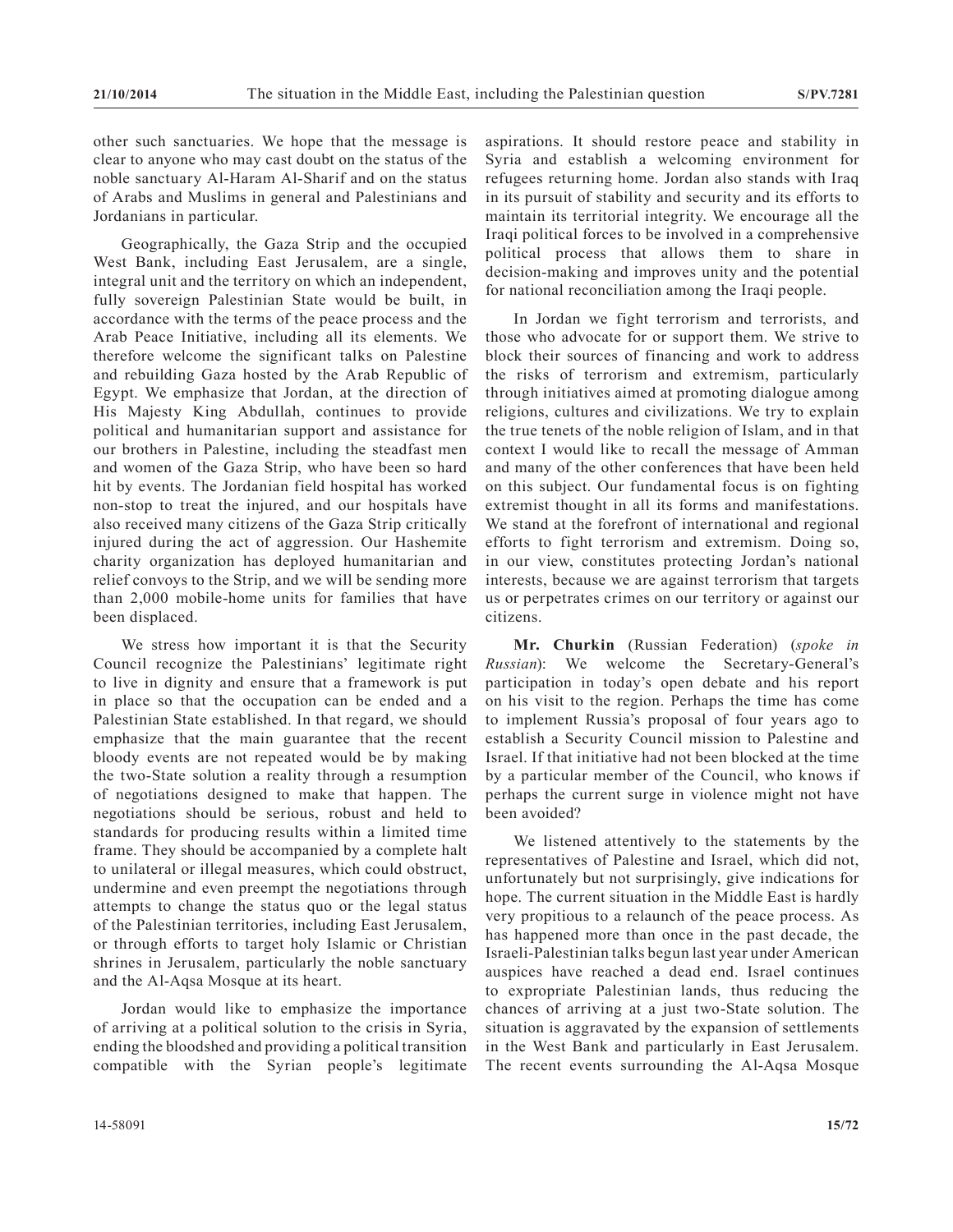are seriously worrying. We urge both sides to exercise maximum restraint and to refrain from unilateral action on a problem that touches the feelings of millions of the faithful around the world.

At the same time, we must all recognize that there is no alternative to negotiations. The Russian Federation supports continuing the indirect contacts between Palestinian and Israeli representatives in Cairo, with Egypt playing an active role with the goal of reaching an agreement on regulating the situation around Gaza for the long term. We believe that within the framework of the Cairo contacts it is essential that an understanding be reached that excludes any relapse into escalation in the future. That task would be assisted by a resumption of full-on Palestinian-Israeli talks on final status issues for the Palestinian territories.

Today we are focusing on the serious humanitarian effects of the tragedy that has been playing out in Gaza. We welcome the decision to allocate \$5.4 billion to the reconstruction sector's needs, made during the course of the international donor conference held in Egypt on 12 October and in which Russia also participated. If Gaza's ruined infrastructure is to be rebuilt, it is essential that the ceasefire regime be strictly observed and that all agreements on goods access to the area under United Nations auspices be fulfilled.

It is vital in that regard that the authority of the Palestinian Government of national unity extend over the whole of Palestinian territory, including the Gaza Strip. That is because, in our view, no alternative to Palestinian unity exists. In order to continue the negotiations and, especially, to implement an eventual peace agreement, it is essential that there be a partner on the Palestinian side representing the interests of all Palestinian society, not its various parts. In that regard, we support overcoming the internal Palestinian split on the basis of the political platform of the Palestine Liberation Organization and the Arab Peace Initiative.

Despite all the difficulties, we must never throw up our hands. Russia is ready to work to reach a peace settlement both through bilateral channels and in multilateral formats. We think that not using the Middle East Quartet more fully during the past few years has been a mistake. We have always been in favour of activating the Quartet and of involving it further in dealing with the peace settlement process. We are ready for substantive discussions during the Quartet special representatives' meeting to be held in Brussels on 24 October.

With regard to the draft resolution prepared by Palestine and submitted to the Security Council by Jordan, we would like to note that the text refers to the well-known international legal basis for a Middle East peace settlement and affirms the route of negotiations for reaching a settlement with Israel. That kind of approach merits our support.

The turbulent processes under way in the Middle East that are often referred to as the Arab Spring are far from complete, but attempts to draw lessons from what has happened lead us to only one conclusion: there is no alternative to a peaceful, non-violent resolution to any crisis situation. The concrete facts show us that clearly that the more brazen the intervention was in a given Arab country, the more the process became unpredictable. In Libya, after three years of illegal NATO bombing and the ousting of Al-Qadhafi, the situation has only deteriorated. The legitimate Libyan authorities are not even capable of controlling the situation in their capital, not to mention the rest of the Libyan territory.

Another example is Syria. Although there was no direct military involvement, there was a very aggressive attack by radicals on the legitimate Government authorities. That is no secret. It occurred with the full support from the West for the Syrian opposition. In fact, for a long time, the West approved the actions of terrorists because they formed the backbone of the opposition to President Al-Assad. But do all ends justify the means? The latest events in Iraq involving the atrocities of the so-called Islamic State force us to recall the terrible American invasion of 2003. At the time, the United States destroyed that State's structures and provoked a sectarian conflict from which the country has still not recovered.

The Security Council should consider holding a brainstorming session to consider the lessons of the Arab Spring and make an in-depth analysis of the deterioration of the situation in the Middle East. Perhaps that could prevent us from making the same mistakes in the future.

Today, it would seem that our Western partners have once again made mistakes, and it is the countries of the region that will have to pay for those mistakes. Anti-terrorism efforts should be undertaken in compliance with international law and be conducted under the auspices of the Security Council, as the main body responsible for the maintenance of international peace and security. Instead of that, we see air strikes on Islamic State positions in Syrian territory without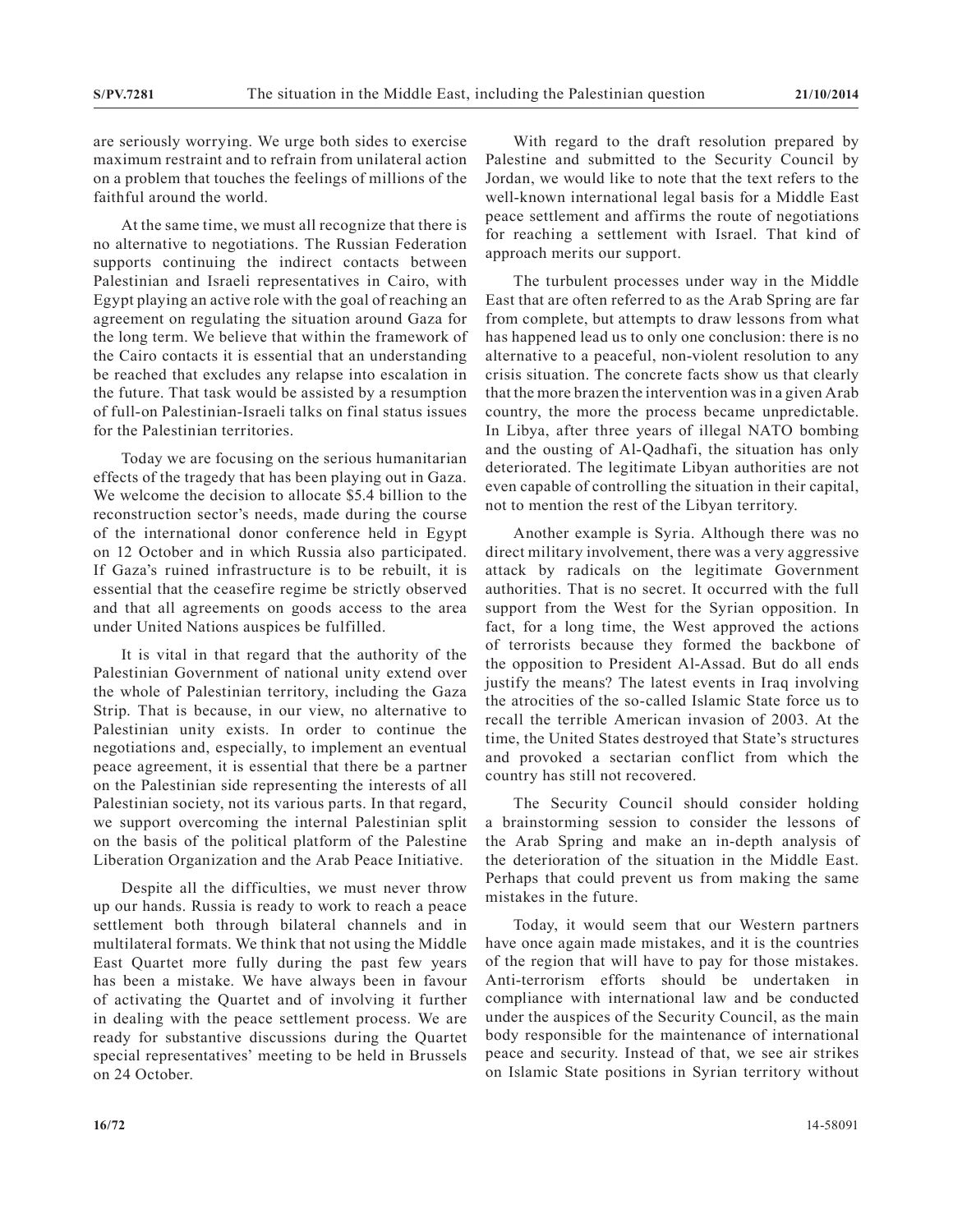the consent of the Government of Syria. The so-called coalition has refused to cooperate with Damascus and Tehran, which are logical allies in the fight against terrorism in the region. Perhaps the campaign against the Islamic State would have been more successful with such support.

Against that backdrop, it is contradictory and paradoxical that the United States and its allies are providing arms support to the so-called moderate opposition to help them overthrow President Al-Assad. We have seen more than once how so-called moderate oppositions become radicalized, and it then becomes difficult to distinguish them from more extremist organizations.

Russia continues to support constructive intergovernmental relations with Syria, Iraq and other States of the region, and we will continue to fulfil our international obligations and to make efforts to strengthen the capability of those States in their courageous attempts to combat international terrorists and extremists.

**Mr. Quinlan** (Australia): I thank the Secretary-General for his briefing earlier this morning and the Palestinian observer and the Israeli representative for their statements.

Like all of us, Australia welcomed the ceasefire agreement that brought the destructive conflict in Gaza to an end, but all parties to the agreement must scrupulously honour its terms. The ceasefire must put an end to rocket and mortar attacks on Israel and enable the opening of border crossings for humanitarian aid and reconstruction materials into Gaza, which should include an effective United Nations supervision mechanism. We thank Egypt and Norway for organizing the Cairo Conference on reconstructing Gaza, and we are committed to supporting those efforts through our development programme.

The Gaza conflict was a very stark reminder that Israel and the Palestinians must renew their efforts towards finding a two-State solution. Encouraging and supporting such efforts must be the focus of the international community and the Council. Both sides should avoid any unilateral actions that could undermine the prospects for a return to negotiations, whether it be expropriating land in the West Bank or pursuing international initiatives that set conditions and fail to recognize Israel's right to security.

In Iraq, the atrocities of the Islamic State in Iraq and the Levant (ISIL) have descended to new depths of depravity. The organization is neither Islamic nor a State — a view shared by Muslim religious leaders around the world. Its barbaric attacks make it impossible to deny the extreme threat that ISIL represents to the region and the world at large. It stands in opposition to the basic values of the international community and our shared sense of humanity, and my own country, along with everyone else, condemns its terrorist actions absolutely.

Australia has committed to playing its part in helping Iraq and the international coalition in combating ISIL. With the consent of the Iraqi Government, we have deployed Australian aircraft and personnel, who are undertaking missions over Iraq. That is in addition to our air assets already providing humanitarian and logistical support to Iraq. Australia will also deploy a special operations task group on the ground to advise and assist the Iraqi security forces. Those measures represent a prudent and proportionate response to the threat posed by that murderous organization. We urge other Member States to show their support for the Al Abadi Government as it rebuilds a stable and cohesive Iraq, and to join the efforts to combat a common enemy.

There is still more we can do to win this fight. ISIL is seeking to bolster its ranks by appealing to people at risk of radicalization in other countries, including Australia. In that context, the full implementation by all Member States of resolution 2178 (2014), on foreign terrorist fighters, which we adopted in September, is crucial. My own Government is introducing legislative measures to make it easier to prosecute foreign fighters and to prevent people from leaving Australia to fight in foreign conflicts. We are strengthening counterterrorism engagement with our partners, including efforts to address the threat posed by foreign terrorist fighters, and we encourage other Member States to consider similar cooperation.

The Al-Assad regime is, in large part, responsible for the disorder and violence in which ISIL has thrived and for the conflict that is destabilizing the region. The Syrian people must have a better choice than that between the Al-Assad regime and ISIL. More than ever, a political process is needed that can bring the conflict to an end and give all Syrians a say in their future. We welcome the efforts of the Special Envoy of the Secretary-General for Syria, Staffan de Mistura, and look forward to discussions with him in the Council shortly. A renewed focus by the Council on a political solution in Syria is long overdue.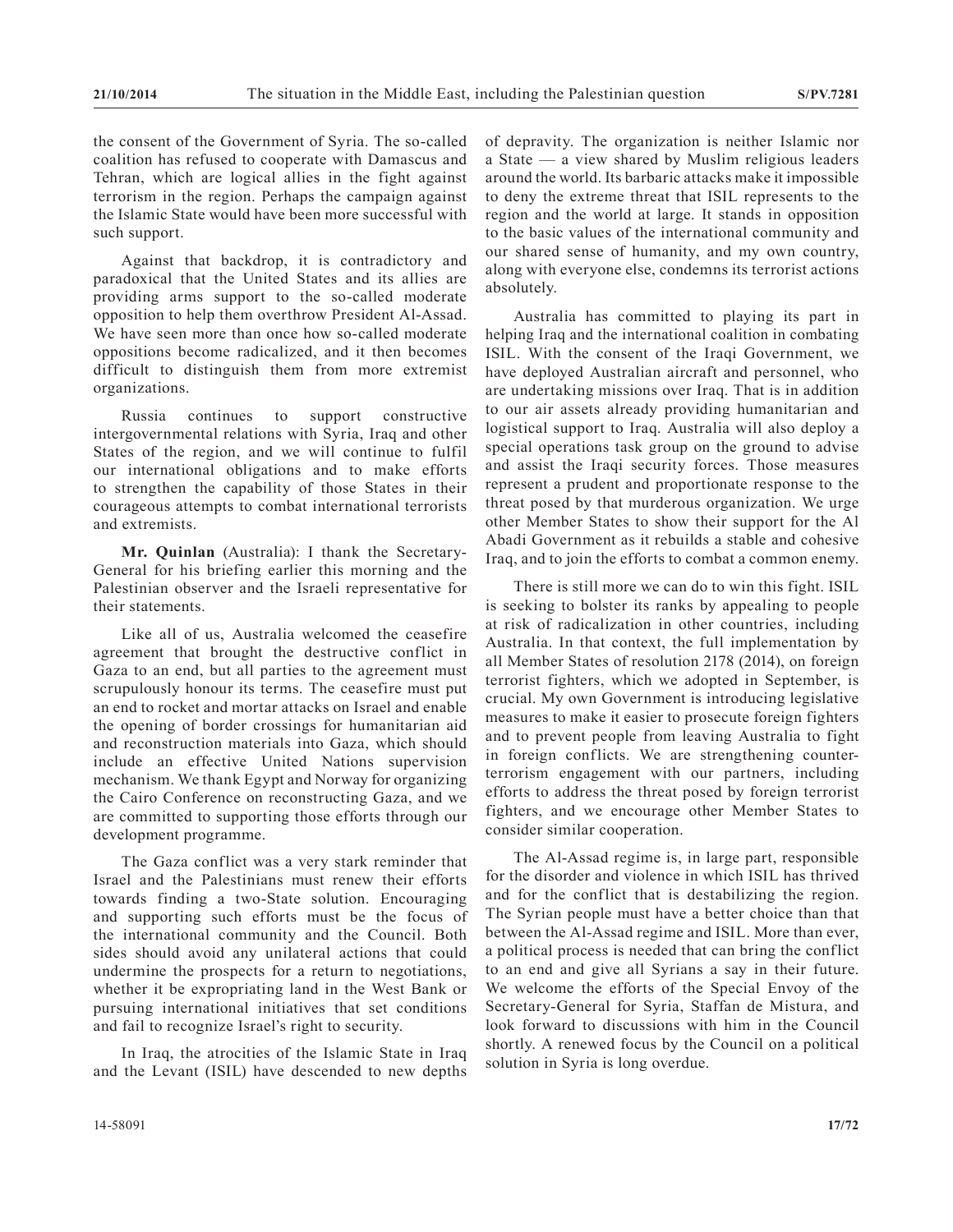We commend the excellent work being done inside Syria by United Nations agencies and humanitarian organizations in the most challenging, difficult and dangerous circumstances. Resolution 2165 (2014) has brought about a modest but notable increase in the numbers being reached by United Nations agencies, but the humanitarian crisis continues to worsen. Close attention to coordination with existing cross-border aid delivery mechanisms will be essential to getting the most out of improvements in access.

Despite small improvements in access, the parties to the conflict continue to flout the provisions of resolution 2139 (2014), which we adopted unanimously in February, particularly the Al-Assad regime and extremist groups in Syria. We are appalled at the grave violations of human rights that continue to take place, including the targeting of children on a scale never before seen. The Al-Assad regime continues to use barrel bombs and to illegally use chlorine as a weapon in attacks on civilian neighbourhoods, which are targeted as a deliberate military strategy. The Secretary-General remarked on that this morning. In resolution 2139 (2014), the Council unamiously demanded that such attacks and all indiscriminate shelling stop. There must be accountability for the terrible international crimes being committed in Syria.

Finally, Australia acknowledges the heightened security threats faced by Lebanon and commends the efforts of the Lebanese armed forces to prevent terrorist attacks, to counter militant groups, including ISIL and Jabhat Al-Nusra, and to provide security in an increasingly difficult environment. The Lebanese armed forces should not be without a commander-in-chief at such a critical time, and Lebanon's politicians should elect a President without further delay. Events near Arsal, including the ongoing detention of Lebanese personnel, show that the threats to Lebanon's security are very real. We urge the international community, and this Council specifically, to continue to support Lebanon as it faces complex and growing challenges, including the burden of hosting more than 1.2 million Syrian refugees.

**Mr. Oh Joon** (Republic of Korea): I would like to thank the Secretary-General for his briefing and for his tireless efforts to bring a peaceful and secure futuure to the Middle East. In particular, the Secretary-General's recent trip to the region was both timely and relevant, as it renewed the international community's attention to the urgent situation in Gaza and its commitment to seeking a peacful solution to the Israeli-Palestinian issue.

In that vein, the Republic of Korea welcomes the United Nations-brokered reconstruction mechanism for Gaza. We believe that the trilateral agreement offers a robust plan to facilitate the Palestinian Government in leading the reconstruction efforts, while also addressing Israel's legitimate security concerns. As the much-needed construction material is brought into Gaza, the parties must seek ways to prevent another cycle of destruction from occurring in the future.

We are also encouraged by the results of the Gaza donors conference, held in Cairo on 12 October. The Republic of Korea pledged to provide \$12 million in assistance to the Palestinian people, of which \$2 million will go to supporting Gaza's economic recovery. We hope that all the pledges made are promptly fulfilled to help lessen the suffering of the Palestinian people.

However, despite the reconstruction efforts, the Republic of Korea remains concerned about the underlying instability and the repeated cycle of suffering in that region. We agree with the Secretary-General that time is not on the side of peace. The longer that the present state of insecurity continues, the longer the path to genuine peace will be. The prolonged isolation of Gaza not only is having devastating effects on the economic and social situation; it also may lead to more lasting effects in terms of the radicalization of youth. Scant access to food, medicines and electricity, coupled with the pronounced rate of unemployment, will only continue to give rise to more extremism and violent tendencies. That is certainly not in the interest of Israel's long-term security or of regional peace.

More efforts are needed to build a foundation for lasting and durable peace. Although the August ceasefire is being maintained in Gaza, it cannot be the final solution. We support a continuation of the Egyptian-brokered talks with a view to addressing both outstanding issues and the root of the conflict. We call on all parties to respect the previous agreements and to return to the negotiating table so as to work out a viable framework to resolve the Israeli-Palestinian conflict with the two-State solution at its core.

In that regard, we look forward to the Quartet meeting in Brussels later this week. We hope that it can galvanize mediation efforts at this critical time. As any unilateral action will only hinder progress, we oppose Israel's newly announced settlement expansion.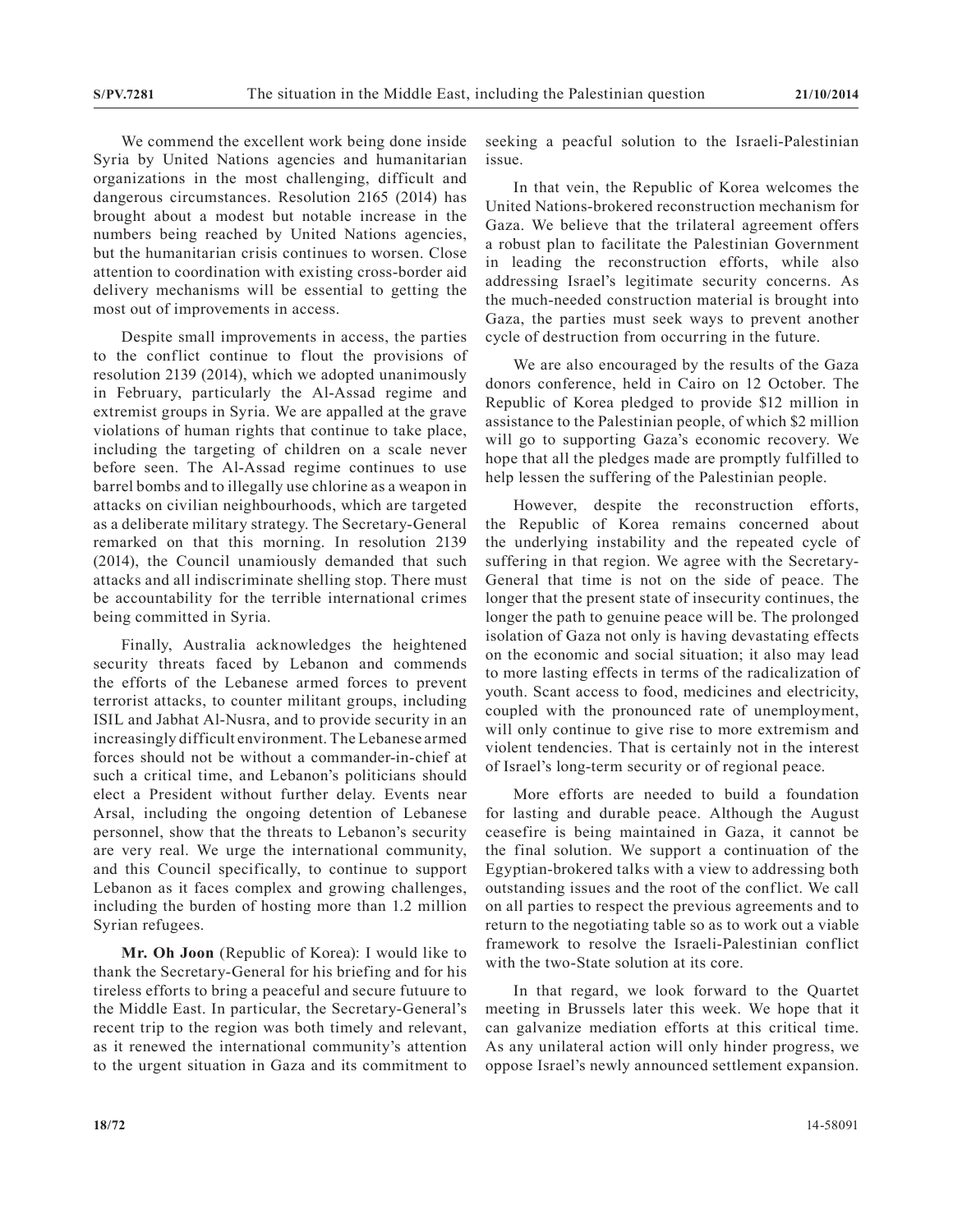We are also concnerd about the growing insecurity in the West Bank and the clashes that have taken place at Jerusalem's Holy Sites. We call on all parties to cease the further fuelling of tensions on the West Bank and in East Jerusalem.

Turning to Syria, the Republic of Korea is concerned about the fate of Kurdish civilians under siege from the Islamic State in Iraq and the Levant (ISIL) in Kobani. Mass displacement is occurring at an unprecedented pace and, as Special Envoy Staffan de Mistura recently stated, the threat of massacres, war crimes and possible crimes against humanity are very real. We urge all actors to take the necessary steps to ensure civilian protection, including the possible easing of cross-border restrictions.

We remain very concered about the continued abuse by the Syrian Government of its own people. The use of barrel bombs continues despite the Council's explicit ban of such weapons in resolution 2139 (2014). Furthermore, the conclusion of the fact-finding mission of the Organisation for the Prohibition of Chemical Weapons that chlorine was used systematically and repeatedly as a weapon is a cause for serious concern. The only way to end the ongoing conflict in Syria is through the resumption of negotiations and a political solution. We support the ongoing efforts of Special Envoy De Mistura in that regard.

Regarding Lebanon, we remain deeply troubled over the simmering tensions inherently related to both the Syrian conflict and the ISIL threats, which have deep implications for Lebanese society. The Lebanese armed forces hostages, held by the Nusra Front and ISIL, are a source of serious concern, as is the growing resentment and backlash against the Syrian refugees in the country. We hope that Lebanon will elect its next President as early as possible to ensure much-needed political stability.

**Mr. Delattre** (France) (*spoke in French*): I thank Secretary-General Ban Ki-Moon, for his statement. I associate myself with the statement to be made by the observer of the European Union. I will talk briefly about the Israeli-Palestinian peace process, the situation in Iraq, Syria and Lebanon, and the crisis in Libya.

The two-State solution must be revived. This summer, war again devastated Gaza. That crisis was the third in six years. Even more violent than those of 2008-2009 and 2012, it has had tragic consequences, of which we are aware — more than 2,100 people dead,

including hundreds of children, 11,000 people wounded and unprecedented destruction. The Cairo Conference made it possible for the international community to express its solidarity towards Palestine and its support for the reconstruction of Gaza, with the announcement of the mobilization of \$5.4 billion. We hope that those pledges will be promptly translated into action.

However, we cannot continue to agree to endlessly participate in the cycle of reconstruction and destruction while the perpetrators of the destruction are not requested to contribute financially to the reconstruction. It is our responsibility to put an end to that spiral of violence. That requires going well beyond the ceasefire agreed on 26 August, which does not provide a lasting solution for Gaza. Today, as in 2009 and in 2012, nothing has truly been settled. The parties are expected to resume their talks in Cairo soon. We encourage them to do so without delay. A lasting agreement must be concluded so as to achieve both a complete lifting of the blockade and a response to Israel's legitimate security concerns.

However, Gaza is only the symptom of a deeper problem: the impasse in the peace process. We must be clear: the lack of a political horizon for the Palestinians and the threat weighing heavily over the two-State solution led to the initiative of President Abbas, announced in the General Assembly (see A/69/PV.12). Speeding up colonization in particularly sensitive areas such as Givat Hamatos - which created a new settlement in East Jerusalem for the first time in over fifteen years - makes the emergence of a Palestinian State on the ground more difficult with each passing day. We will have to bear the repercussions.

Heightened tensions in the Haram al-Sharif are also very worrying. France reaffirms its commitment to free access to the holy sites for all religions and emphasizes that any challenge to the status quo of those sites could carry risks of major destabilization.

Nevertheless, the parameters for a solution to the conflict are known: an independent State of Palestine democratic, contiguous and sovereign, living in peace and security side by side with Israel, based on the 1967 borders, with Jerusalem as the capital of both States.

France believes in the possibility of a definitive settlement, but we do not have unlimited time to find a lasting solution. The time has come to implement the two-State solution, before it is too late. To do so, we must provide ourselves collectively with the means to reach that end. We need to start thinking about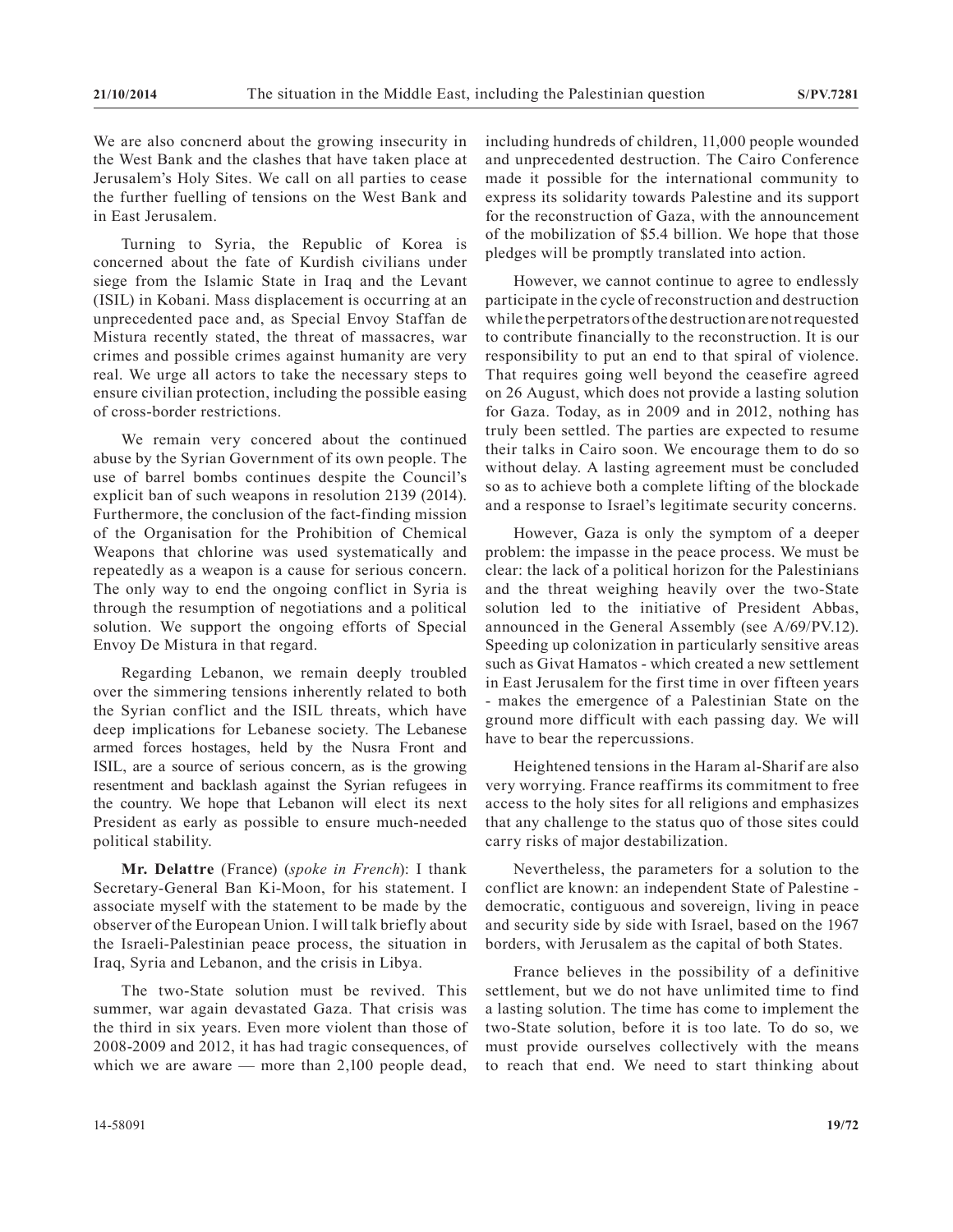developing a method to reach a conclusion, not just to negotiate. Fresh negotiations will come to nothing unless they start with clear parameters and a programme of work. The successive failure of negotiations for the past twenty years reminds us of that. Security Council action making it possible to establish a framework for negotiation would be timely. International partners must commit themselves further to support the parties in the negotiation of a comprehensive and permanent settlement.

The role of the United States is decisive and remains central. The role of Europe and the Arab League is equally important. Both have made proposals to encourage the conclusion of a permanent agreement and open the prospects for regional peace. Europe and its international partners must be prepared to use the leverage they have on all parties so that the negotiations can succeed.

In fact, we can no longer settle for simply trying. We must succeed. France is prepared nowto contribute to that collective effort. Without rapid progress and without success, we will have to recognize a Palestinian State at some point.

The region is facing the emergence of a regional terrorist scourge that extends from Iraq to Lebanon, via Syria. In Iraq, the fight against Daesh calls for an unprecedented mobilization of the international community, alongside the Iraqi Government. That response rests on three pillars.

First is a lasting political strategy to support the Iraqi authorities with regard to reconciliation and national unity. Daesh has thrived on the weaknesses of Iraq, a country torn by divisions and sectarian conflicts. The resolution of the crisis must above all be political, taking the path of redress and reconciliation. The recent appointment of the Ministers of the Interior and Defence, as well as the swearing-in of the Kurdish Ministers, have completed the formation of an inclusive Government. We must encourage that approach.

Secondly, humanitarian assistance and reconstruction efforts must be enlarged.

Thirdly, the fight against Daesh must be coordinated with regard to military support, drying up financial resources and extinguishing terrorist networks. In terms of military support, France is engaged in air support operations for the Iraqi armed forces and the Pesh Merga. We encourage all our partners to join our efforts.

In Syria, it is the regime of Bashar Al-Assad that has deliberately fostered the development of Daesh to block the moderates, who are now fighting two barbaric elements - the regime and Daesh. Syria does not have to choose between these two barbarities. Daesh's heinous crimes should not cause one to forget that the Syrian regime, which continues to bomb civilian populations on a daily basis, is primarily responsible for the current tragedy, which has left 200,000 dead. It thus feeds extremism and the rejection of its own people and can in no way represent the Syria of tomorrow.

The Syrian crisis calls for two responses. In the medium term, a political response to the crisis needs to be worked out. France will give its full support to the initiatives of Staffan de Mistura to relaunch negotiations and give durable responses to the legitimate aspirations of the Syrian people. On an immediate basis, the capabilities of Daesh, which has eastern Syrian as its rear base, must be reduced. France supports the coalition strikes against Daesh. France actively contributes to the fight against terrorism in the framework of task-sharing. We also continue our support for the democratic opposition of the Syrian National Coalition, led by Hadi Al-Bahra. That support is, and will be, political, financial and logistical.

In Lebanon, the situation has clearly deteriorated. The fighting by various terrorist groups, including Daesh and Jabhat Al-Nusra, against the Lebanese army last August in Ersal demonstrates how Lebanon is suffering the repercussions of the crisis in Syria. We must do our utmost to end the attacks against the army and the attempts to destabilize the country. The dissociation policy and principles of the Baabda Declaration of 2012 (S/2012/477, annex) provide the framework to which all Lebanese forces must subscribe.

The mobilization of the Security Council is needed to support Lebanon in three concerns. First, it is urgent that a President be elected. Countries that can influence the Lebanese actors and their regional allies should advocate the election of a President. Secondly, support for the Lebanese Armed Forces should be strengthened and accelerated in the short and medium term. France is working closely with Saudi Arabia to finalize the initiative to strengthen the Lebanese Army. Thirdly, our economic and financial support must be reinforced in order to strengthen the institutions and infrastructure in Lebanon. With the highest ratio of refugees to population in the world, Lebanon ought to benefit from a sharing of the burden.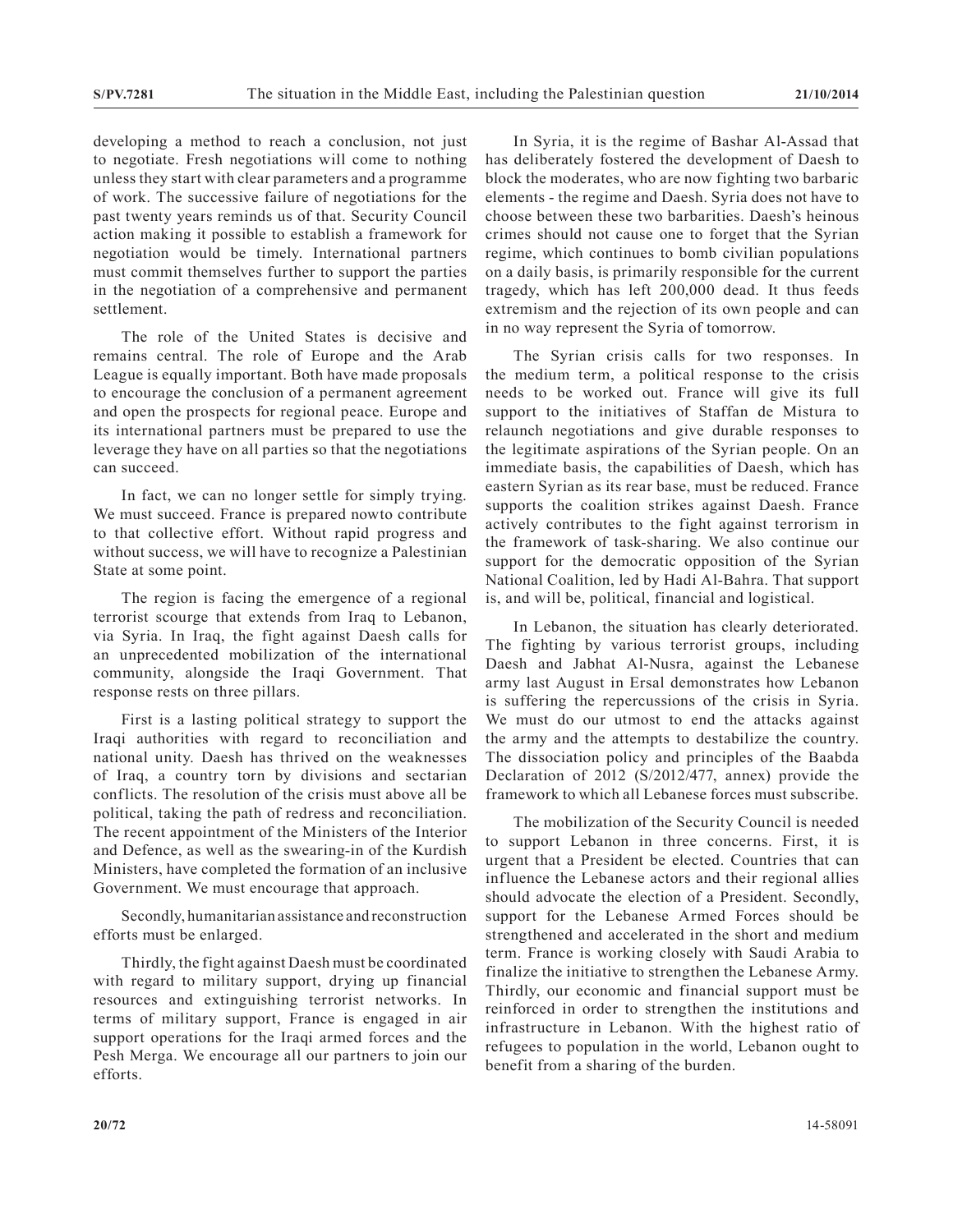Finally, allow me to briefly mention the situation in Libya, which is of increasing concern to us. This Council must remain united and mobilized in order to respond to the two major challenges in Libya.

First is the political transition. The legitimacy of the authorities elected on 25 June must be recognized by all. At the same time, that does not exempt the authorities from having an inclusive approach. The conclusion of the ceasefire in Libya and the launching of an open and sincere political dialogue, focused on the search for a lasting agreement, are the first steps towards the restoration of peace. That is the challenge facing the mediation efforts of the Special Representative of the Secretary-General, Bernardino León. All international actors must encourage the parties to take part in that dialogue in a spirit of compromise. As for ourseves, we must be prepared to use individual sanctions under resolution 2174 (2014) against those who endanger peace, stability or security in Libya, or those who hinder the success of its political transition.

The second challenge facing Libya is that of terrorism. The presence in Libya of various terrorist groups is a significant risk for the region, but for Europe as well. It allows terrorist groups in the Sahel to rebuild their forces, especially in Mali. In neighbouring countries, a strategy to contain the terrorist threat, as well as illicit arms trafficking, must be encouraged.

**Ms. Lucas** (Luxembourg) (*spoke in French*): I thank the Secretary-General for his presentation, as well as the Permanent Observer of the State of Palestine and the Deputy Permanent Representative of Israel for their briefings.

Luxembourg fully associates itself with the statement to be made by the representative of the European Union.

The Secretary-General has just presented a damning assessment of 50 days of war in the Gaza Strip, the third war in six years that has caused so many deaths and wounded, destroyed so many lives and neighbourhoods.

We would like to thank Egypt, whose efforts led to a ceasefire agreement concluded on 26 August. It was the first step necessary to end the hostilities, the sufferings and humiliations. We also welcome the holding of the conference in Cairo on Palestine, "Reconstructing Gaza", on 12 October, organized by Egypt and Norway in support of the Palestinian Authority. Our Minister of Foreign and European Affairs was able to reaffirm the strong solidarity of Luxembourg with the Palestinians, which translates into an ongoing financial commitment of approximately  $E$ 7 million euros a year.

We also welcome implementation of the mechanism established by the United Nations, the Palestinian Authority and Israel, which is another necessary step in the reconstruction of the Gaza Strip. But we all know that we need to go further. No people can live under the conditions imposed on the inhabitants of Gaza, besieged between three walls and the sea, surviving only thanks to UNRWA and international aid. We must lift the blockade that strangles Gaza and its economy.

The war in Gaza confirms that fighting is inevitable in the context of political deadlock, hatred and discord. For 20 years, the peace process has seen the repetition of three successive stages: stimulus, stagnation and failure. Each new cycle has brought its share of suffering. It is now high time to think outside the box. It is no longer time to repeat the same sterile processes of perpetual negotiations that go nowhere. It is our responsibility to learn the lessons from the past.

The elements of a just and lasting peace in the Middle East have often been stated. We all know the terms of the equation; there is no need to repeat them. The goal is clear — an independent, democratic, contiguous and sovereign State of Palestine, living in peace and security alongside Israel, based on the pre-1967 borders with Jerusalem as the capital of two States. It is time to take bold and concrete measures to implement the two-State solution before others take new measures that make that solution impossible.

In that context, Luxembourg condemns the recent decision by the Israeli authorities to approve construction plans for 2,610 dwellings in Givat HaMatos. That decision directly threatens the two-State solution and the need for Jerusalem to be the capital of two States, Israel and Palestine. If upheld, the decision would confirm our doubts about Israel's commitment in favour of a negotiated solution with the Palestinians. Luxembourg recalls that the settlements are illegal under international law. We call on Israel to reverse that decision and, more generally, to immediately end settlement activities in East Jerusalem and the whole of the West Bank. Like the European Union, Luxembourg will not recognize any changes to the 1967 borders other than those agreed by both parties. We hope the Security Council will play a constructive role in achieving peace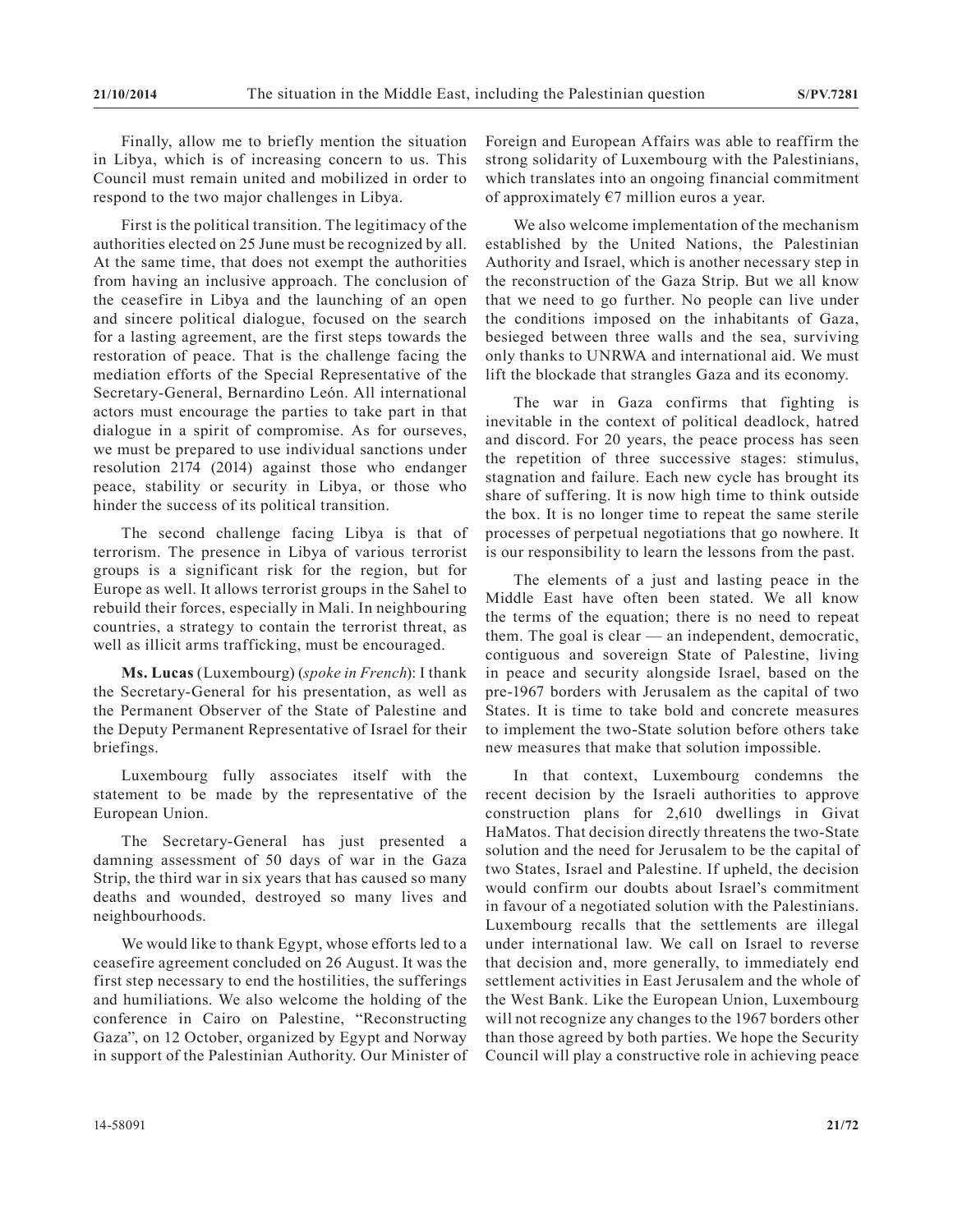to encourage and facilitate efforts aimed at safeguarding the two-State solution and ending the occupation. My country is ready to support those efforts.

I must mention another tragedy, the conflict that has been ravaging Syria and decimating its civilian population for more than three and a half years. The numbers speak for themselves — over 191,000 Syrians have been killed in three years, including more than 10,000 children; 10.8 million Syrians, more than half of them children, are in need of urgent humanitarian assistance; 4.7 million Syrians are trapped by combat in areas difficult to access; more than 3 million Syrians have been forced to leave their country; and over 1 million of them are refugees in Lebanon, representing nearly one-third of the total population of Lebanon. Within just a few weeks, 200,000 civilians have fled the city of Kobani and taken refuge in Turkey to seek protection from the murderous rampage of the Islamic State of Iraq and the Levant (ISIL). Those numbers of deaths and displaced persons are staggering, but they do not capture all the suffering inflicted on the Syrian people, suffering that must deeply affect the human conscience.

To respond to the humanitarian emergency, the Security Council has been able to mobilize. The first positive action has been taken under resolution 2165 (2014), adopted by the Council three months ago, for cross-border humanitarian assistance across the Syrian-Jordan and Syrian-Turkey borders and for cross-line assistance through lines of conflict. However, the parties to the conflict, particularly the Syrian authorities, continue to ignore the demands of resolution 2139 (2014). Indiscrimiпate attacks against civilians, schools and hospitals, bombardements using barrel bombs, the denial of humanitarian assistance and the use of starvation as a weapon of war continue unabated. Administrative obstacles to the delivery of humanitarian assistance remain. The suffering of the Syrian people will not be relieved by half measures, the issuance of visas at a snail's pace nor by the approval of a few additional national non-governmental organizations. We demand that the parties, in particular the Syrian authorities, adopt concrete measures to implement resolutions 2139 (2014) and 2165 (2014) in their entirety. This is all the more urgent as the Syrian people will soon face their fourth winter since the conflict began.

We hope that progress on the humanitarian front will facilitate the task of those seeking a political solution, the only possible solution to the conflict. As Under-Secretary-General Valerie Amos said yesterday, we urgently need a political solution. Such a solution entails a political transition that responds to the legitimate aspirations of the Syrian people, in line with the Geneva communiqué (S/2012/522, annex) of June 2012. In that regard, we support the efforts of the Special Envoy for Syria, Mr. Staffan de Mistura, to restart talks on the political level.

Luxembourg is gravely concerned by the findings of the Organization for the Prohibition of Chemical Weapons fact-finding mission, published on 10 September. It is now well-established that a toxic chemical, specifically chlorine, was used as a weapon systematically and repeatedly against villages in northern Syria. Witness statements contained in the report established a link between the attacks with chlorine and the use of helicopters. However, only the Syrian armed forces possess helicopters in Syria.

A year ago, with the adoption of resolution 2118 (2013), our goal was clear. It was to ensure that crimes using chemical weapons were not repeated again in Syria. In our view, the Security Council should not tolerate violations of resolution 2118 (2013), which are being ignored in silence.

Today, we can no longer be indecisive or procrastinate in the face of war crimes and crimes against humanity perpetrated in Syria, whether committed by the Syrian authorities or extremist or terrorist groups, chief among them the Islamic State of Iraq and the Levant. That group, which is neither a State nor Islamic, defiles Islam and merely strives to spread its reign of terror to take root in Syria and Iraq and to destabilize the entire region. The advance of ISIL makes it even more urgent and necessary for the international community to provide support to the countries suffering the impact of the Syrian conflict — Iraq, Jordan and Lebanon. We encourage the political leaders of Lebanon to elect a President who can continue to implement the policies of dissociation from the conflict.

My country fully supports the measures adopted to counter the terrorists of ISIL, the Nusra Front, Al-Qaida and their affiliates to cut off their funding channels to prevent radicalization and stem the flow of foreign terrorist fighters. We can do that under resolutions 2170 (2014) and 2178 (2014). Beyond the actions taken at the political, economic, military and humanitarian level, it is important to redouble efforts to combat impunity, whoever is responsible for the crimes. It is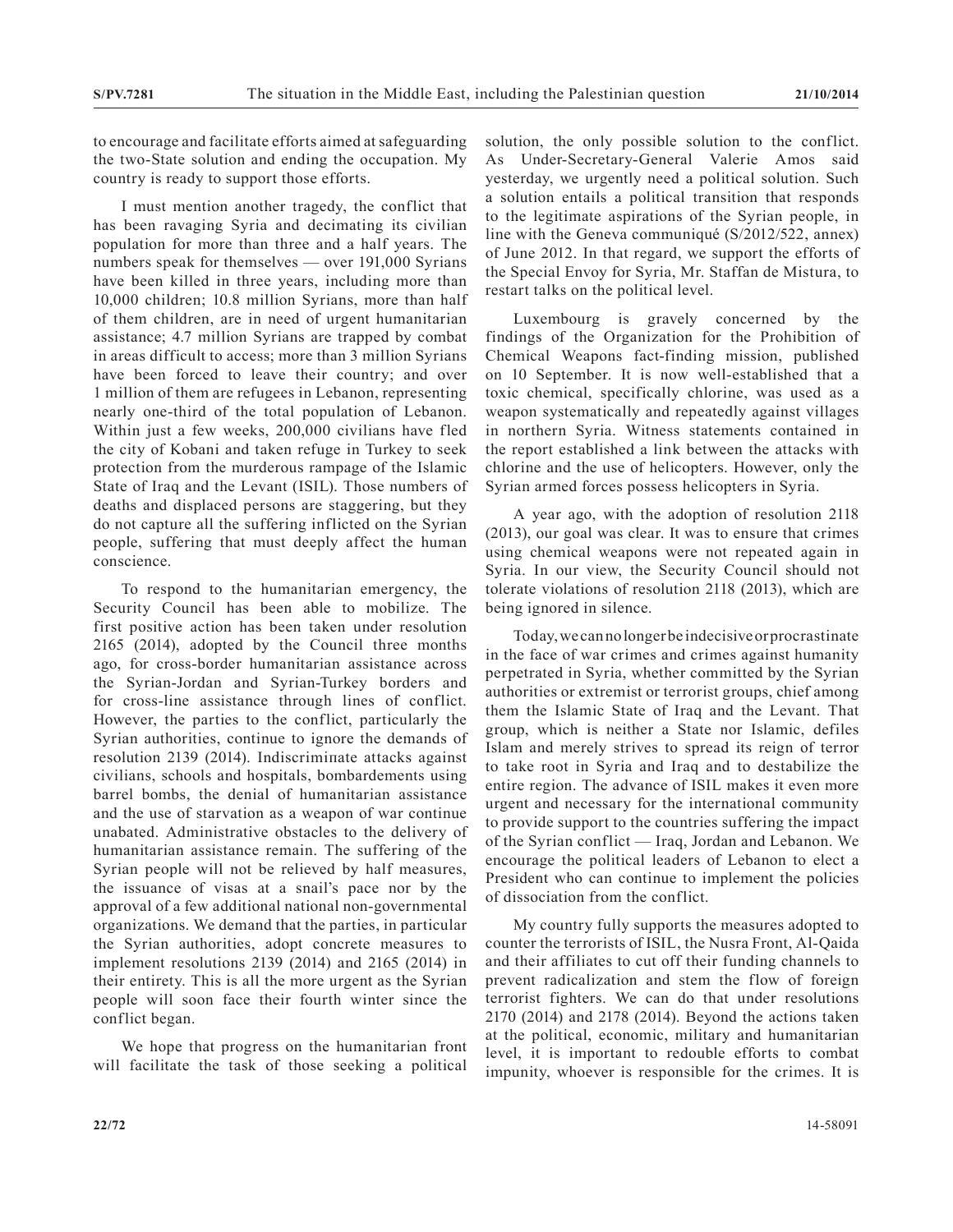at least important to give a ray of hope to relatives of victims of the Syrian conflict and the victims of the ISIL throat-slitters and other terrorist groups; the hope that in the end, justice will be rendered; the hope that the perpetrators of the heinous crimes in Syria and Iraq will be held accountable for their terrible actions. In our opinion, the International Criminal Court must play a key role in nurturing that hope for justice.

**Mr. Cherif** (Chad) (*spoke in French*): I would like to begin by thanking you, Madam President, for having convened this open debate on the situation in the Middle East, including the Palestinian question. I also wish to thank Secretary-General Ban Ki-moon for his briefing. I commend his personal commitment, especially his recent mission to the region and, in particular, to Gaza, which enabled him to assess the situation on the ground and the extent of the human and material damage suffered by the Palestinian population during Israel's most recent military operations.

My statement will focus on the question of Palestine. My country appreciates the convening in Cairo on 12 October of the Gaza reconstruction Conference and welcomes the commitments made by donors to contribute to Gaza's rebuilding and development efforts.

Nevertheless, my country believes that the time has come for the international community to take responsibility and establish safeguards to ensure that the aggression against the Gaza Strip does not become a recurrent phenomenon every two or three years, jeopardizing all peace efforts and wasting the enormous financial resources allocated to Gaza's reconstruction. From that perspective, it seems crucial to us that we emerge from that vicious cycle and end the continuing spiral of violence, thereby leaving behind the cycle of continuing construction and reconstruction.

Furthermore, we must not lose sight of the fact that the Palestinian problem is not confined to aggression against Gaza. Clearly, it is important to end the blockade and to protect Gazans from all forms of aggression. Above all, however, there must be an end to the Israeli occupation of the Palestinian territory, which has persisted for far too long and for which no durable or permanent solution seems to be visible on the horizon.

Despite the well-known parameters for a solution, Israel continues to hamper the legitimate rights of the Palestinian people and prevent the two-State solution by flouting the relevant United Nations resolutions and its other international commitments.

Concerning the upheaval in the Middle East, especially the hotspots and impasses in armed conflict that encourage radicalization and terrorism, such situations are both unacceptable and extremely dangerous. We deplore the fact that many years of negotiations between Israelis and Palestinians have not yielded any concrete results.

In that context, there must be a change in strategy and to explore other options. It is the responsibility of the international community to bring Israel to reason in order to renounce its intransigence by accepting a negotiated political solution leading to the realization of the vision of two independent States living side by side in peace and security based on the pre-1967 borders. In the absence of that, the international community will have to finally recognize the State of Palestine and thereby ensure protection of the Palestinian people even under occupation, based on respect for international law.

In that respect, the new initiative of Mahmoud Abbas, President of the Palestinian Authority, supported by the League of Arab States, sets a date to end the Israeli occupation and form a Palestinian State based on the pre-1967 borders. It deserves the full attention of the international community.

In that regard, we salute the adoption by the United Kingdom Parliament of a resolution calling on the Government to recognize the State of Palestine. We also commend Sweden's courageous decision to recognize the State of Palestine. Those positions, beyond the profound symbolic character, represent a step in the right direction to put an end to the historic injustice that the Palestinian people have bitterly experienced on a daily basis for six decades.

We are profoundly concerned by the recent actions of the Israeli occupation forces and groups of extremist settlers on the esplanade of the Al-Aqsa Mosque in carrying out profane attacks against the holy sites and brutally attacking pilgrims who have made the journey in fulfillment of their religious duty. Such actions are provocations — even attacks — against the feelings of the Muslim world that risk undermining the peace efforts.

We also condemn the settlement policy and the destruction of Palestinian homes and all arbitrary acts committed against the Palestinian population.

In that vein, it is Chad's belief that aggressive acts committed by Israel against the civilian Palestinian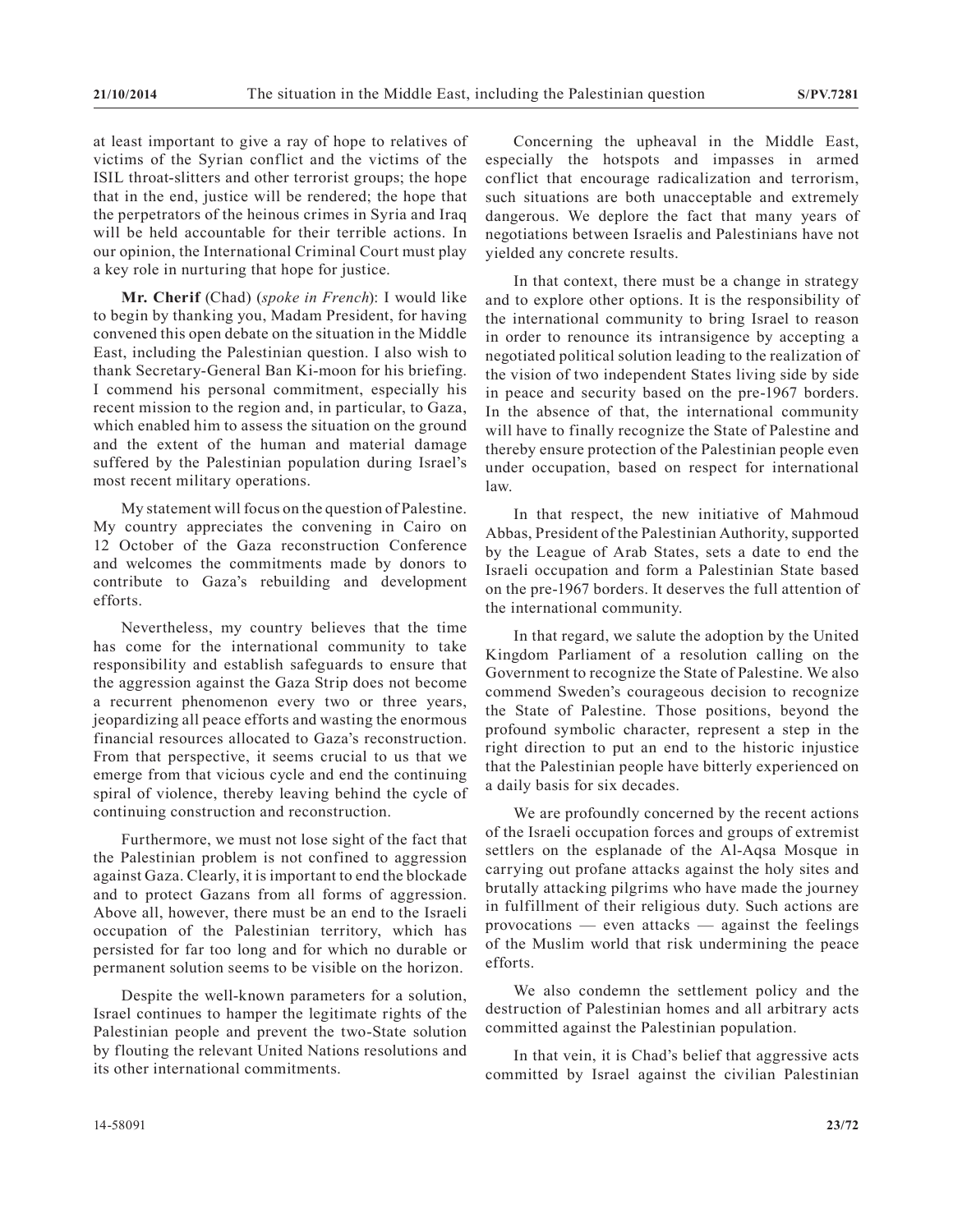population in the Gaza Strip, the displacement and transfer of civilians by the Israeli authorities, the destruction of civilian property and all acts of collective punishment represent grave violations of international humanitarian law and international human rights.

To conclude, I wish to again stress that the international community must emerge from its inertia and assume its historic and moral responsibility by considering all possible options and exerting the necessary pressure upon the parties to ensure the relaunching of the peace process in order to end the suffering of the Palestinian people and enable them to exercise their right to a sovereign, independent and viable State. That also constitues the road map to settling other conflicts in the Middle East.

**The President** (*spoke in Spanish*): Before giving the floor to the next speaker, I will take a minute, as an aside, to note that sometimes we have that impression in the Security Council that we are unable to do here what we are able to do elsewhere. If we can turn off our cellphones in cinemas and theatres, I would ask participants, out of respect for the topic we are considering and for the speakers taking the floor, to silence their cellphones.

**Mr. Barros Melet** (Chile) (*spoke in Spanish*): We would like to thank you, Madam President, for convening this open debate. We also highly appreciate the presence of the Secretary-General and thank him for his tireless efforts towards dialogue between the Palestinians and the Israelis. Chile promotes peace between both peoples and the two-State solution. We therefore recognized the State of Palestine in 2011, including for the sake of supporting negotiations.

Under the framework of the recent conflict in Gaza, my country repeatedly condemned the rocket launches by Hamas and the disproportionate use of force by Israel in densely populated areas leading to the loss of life of hundreds of innocent civilians. That is why my country called for consultations with the Ambassador of Israel during the conflict and contributed financially through the United Nations Relief and Works Agency for Palestine Refugees in the Near East. We have also continued participating in the bilateral cooperation programme of the Latin American region.

Chile welcomes the role of mediator played by Egypt, as well as the ceasefire agreed on 26 August in Cairo. However, as has been mentioned, the ceasefire cannot mean a return to the status quo ante, which is unacceptable and a fertile breeding ground for violence. The international community must support the urgent restart of negotiations. In addition, the parties have the responsibility to move towards a mutual understanding and to refrain from taking decisions that undermine dialogue. In that vein, threats by Hamas and other radical groups against the Israeli civilian population must come to a halt. Israel must put a stop to building settlements in occupied Palestinian territory and lift the blockade imposed on Gaza.

The Charter of the United Nations is clear in the functions it assigns to the Security Council. It is our task to speak out on this issue and thus isolate those who advocate for extremist positions. The Quartet also has a role to play in resolving the conflict, as we have said in the past. Chile wishes for peace for both peoples. In that spirit, my country is organizing an international meeting with prominent Israeli and Palestinian figures to advance dialogue and understanding, which will take place in November in our capital.

With respect to the problems affecting Lebanon and the side effects resulting from the Syrian conflict, we agree with the remarks made by the Administrator of the United Nations Development Programme at the latest meeting of the International Support Group of Lebanon. It is not only a humanitarian crisis, but a crisis of development and stability. Lebanese political leaders must return to dialogue with a focus on national unity. It is crucial to follow the principle of dissociation established in the Baabda Declaration and for the Lebanese militia, including those with political aims, to refrain from taking part in the Syrian conflict. There will be no peace in Lebanon as long as there is conflict in Syria.

We deplore the fact that in this latest conflict there is a continued violence from all actors against the civilian population. We express our concern at its effects on women, which has taken the form of sexual violence and summary executions, as well as the ongoing aggression against children, including their recruitment as soldiers.

We are alarmed by the advance of the Islamic State in Iraq and the Levant and its offensive against the city of Kobani, which has displaced thousands of people. We also add our concern to that expressed by the Under-Secretary-General for Humanitarian Affairs on the situation of those people who continue to be trapped in Kobani without having access to humanitarian assistance.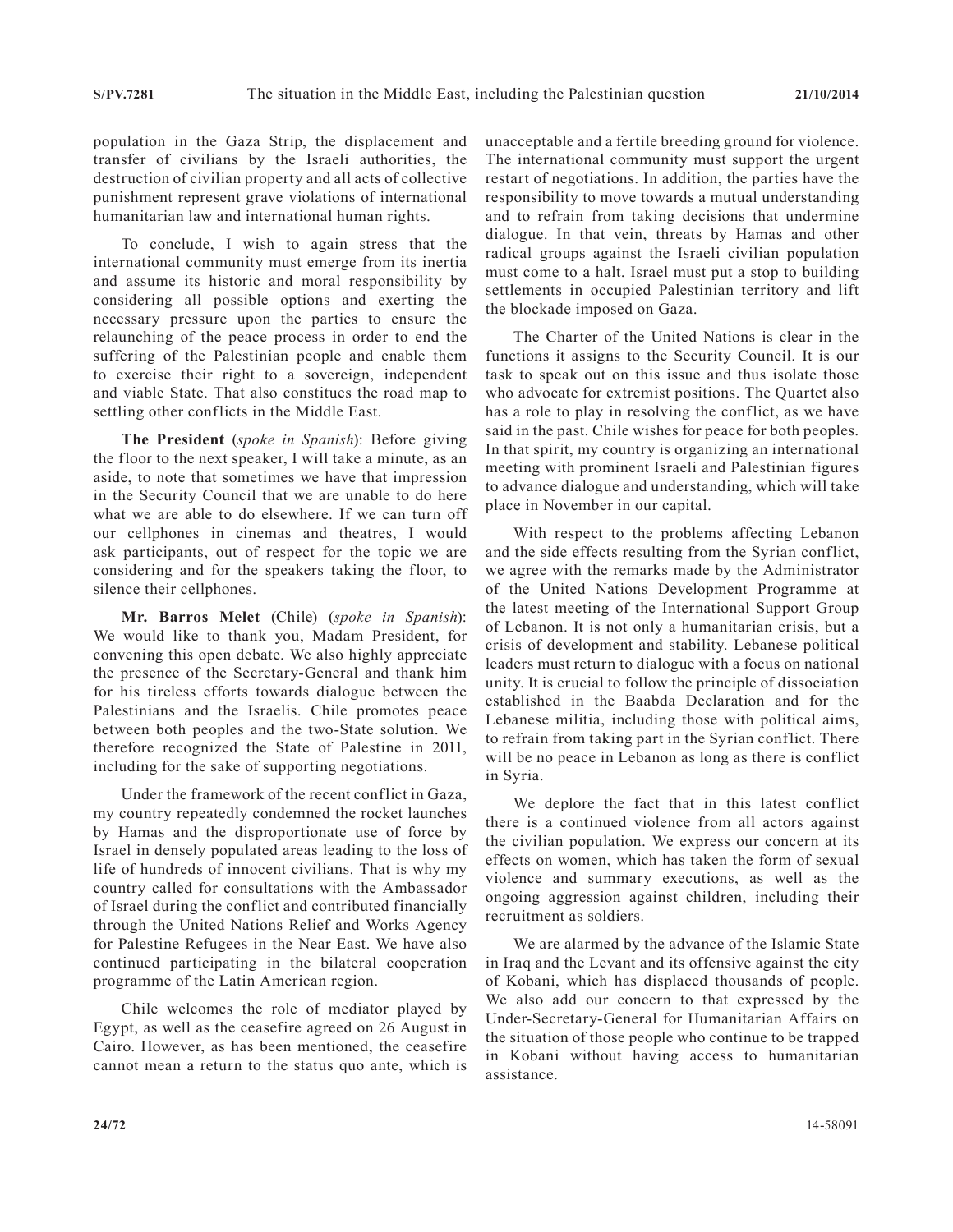Finally, we encourage the Secretary-General's Special Envoy for Syria's continued efforts to mediate between Syrian and regional actors to break the stalemate and find a political way out. Despite the difficulties before us, we must persevere, for that is the only way of putting an end to the tragic situation in the region.

**Mr. Gasana** (Rwanda): I would like to start by expressing my appreciation to His Excellency Secretary-General Ban Ki-moon for his comprehensive briefing on the recent developments in the Middle East. I also thank Ambassador Riyad Mansour, Permanent Observer of the Observer State of Palestine, and Mr. David Roet, representative of Israel, for their respective remarks.

The general situation in the Middle East remains delicate. The current status in many parts of the region is not sustainable as it may lead to a spiral of violence, terrorism and destruction across the Middle East. Parties and belligerents should therefore understand that in no way can there be any military solution in the region. Rather, they should make a serious commitment to seeking or resuming political talks in order to find peaceful solutions to all contentious issues within or between countries of the region.

On the Israeli-Palestinian conflict, it is important for the leadership in Tel Aviv and Ramallah, with the support of such key stakeholders as the United States, the Quartet and the League of Arab States, to keep up the momentum of the talks aimed at achieving a two-State solution for two peoples living side by side in peace and security. The parties should make additional efforts to resume direct and genuine negotiations while refraining from all provocative actions that would derail the current process. In that respect, Rwanda believes that the sustainable solution to the outstanding issues must be negotiated in good faith and that any unilateral action may further complicate the current situation.

On Gaza, the humanitarian situation remains a cause for concern. Rwanda welcomes the outcome of the Cairo donor conference for the reconstruction of the Gaza Strip held on 12 October. We commend the Governments of Norway and Egypt for successfully co-hosting the conference, which achieved even more than expected. We hope that pledges made in Cairo will soon be kept and have a concrete impact on the ground. We take this opportunity to call on other donors and international partners to join the international effort to rebuild Gaza.

In the same vein, we welcome the recent trilateral agreement between Israel, the Palestinian Authority and the United Nations to enable them to work at the scale required in the Strip, involving the Gaza private sector and giving a leading role to the Palestinian Authority in the reconstruction efforts, with the hope that the construction materials will not be diverted from their civilian purpose. Furthermore, we call upon the parties to continue to uphold the commitments contained in the Gaza ceasefire agreement brokered by Egypt in August this year. We believe that a sustained implementation of the commitments will allow people's livelihoods in Gaza to be restored, but even more importantly it will provide the trust and political environment needed to reach a larger and sustainable solution to the Palestinian question.

With respect to Syria, it is unfortunate that military confrontation continues to escalate to dangerous levels and that the three-and-a-half-year conflict has claimed the lives of over 190,000 people, with 10.8 million people in urgent need of humanitarian assistance. As we look forward to the briefing to the Council by Special Envoy Staffan de Mistura focusing on possible avenues to end conflict in Syria, we reiterate our call on all the concerned parties to resume the Geneva II peace talks, which is the only possible way to end the political crisis with its dramatic security, human rights and humanitarian consequences.

However, it is clear that political talks with terrorist and/or genocidal forces should never be envisaged. In that context, Rwanda reiterates its firm support for the ongoing fight against the Islamic State in Iraq and the Levant (ISIL), which commits mass atrocities against civilians, beheads journalists and humanitarian workers and persecutes religious minorities, including Christians and Yazidis. We believe that it is important that the Security Council, which has always been unanimous in its fight against terrorism — most recently in resolutions 2170 (2014) and 2178 (2014) — support the coalition led by the United States aimed at degrading and ultimately defeating ISIL. The fight to save the population of the Syrian town of Kobani from barbaric extermination, which is going on even as we speak, should be a reaffirmation of our collective responsibility to protect.

The situation in Lebanon remains severely affected by the conflict in Syria, with cross-border shelling, arms smuggling and further influxes of refugees. The involvement of different Lebanese armed groups in the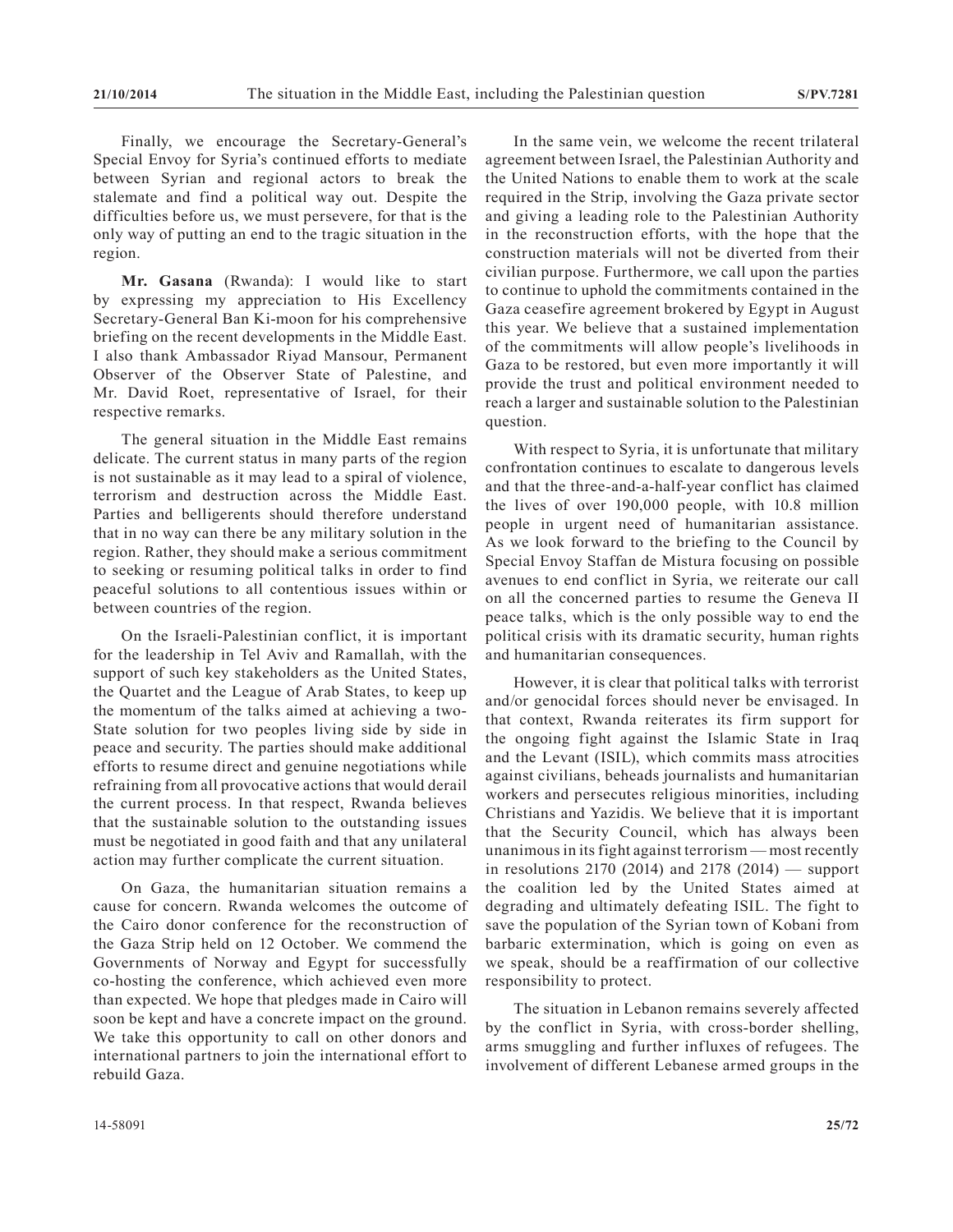Syrian conflict, violating the Lebanese Government's dissociation policy, has raised tensions, leading to sectarian violence mainly along the Lebanese-Syrian border areas that have claimed civilian lives and seen the kidnapping of members of the Lebanese Armed Forces.

We commend the Lebanese Armed Forces for containing threats to the country's security and stability, and we reiterate our call on all parties in Lebanon to continue to uphold the Baabda declaration and its dissociation policy.

In same vein, Rwanda also welcomes the announcement of new assistance to the Lebanese army and encourages further assistance in priority areas. However, Rwanda expresses its concern over the prolonged vacancy in the presidency for over four months now, which increases the country's vulnerability in facing the mounting security, economic and humanitarian challenges. We express our appreciation for the efforts of Prime Minister Salam and his Government in ensuring stability in the country. We hope that the parties in Lebanon, with the support of the countries of the region, will overcome their differences and put an end to this constitutional gridlock.

To conclude, I would wish to recall that for all conflicts and crises in the Middle East, the genuine resolve and unwavering support of those who have real influence on the parties are prerequisites for any progress or breakthrough. It is therefore critical that regional and world Powers remain committed and coordinated so as to ensure lasting peace in the Middle East.

**Mr. Liu Jieyi** (China) (*spoke in Chinese*): I thank Secretary-General Ban Ki-moon for his briefing and appreciate his tireless efforts to promote the peace process in the Middle East.

China has listened attentively to the statements made by the representatives of Palestine and Israel. China is greatly concerned about the situation between Palestine and Israel and by the plight of the Palestinian people. We are grieved by the large number of casualties caused by the conflict in Gaza, including civilian casualties and women and children. We strongly condemn any indiscriminate use of force or actions that cause casualties among innocent civilians.

In spite of the ceasefire in Gaza, the situation on the ground remains fragile, and the humanitarian situation is worrisome. To change the situation once and for all will require Palestine and Israel to work together with the rest of the international community. The recurrent conflicts between Palestine and Israel in Gaza show once again that a deadlock in the peace talks is bound to aggravate tension and drag both parties into a vicious cycle of returning violence for violence. It is also one more reminder to the international community that peace talks are the only way out on the question of the Middle East.

We hope that Palestine and Israel will adhere to the strategic choice for peace talks and seize the opportunity offered by the ceasefire to resume as soon as possible and push forward substantive negotiations, so as to achieve an early settlement of the question of Palestine that will eventually create an independent State of Palestine that enjoys full sovereignty on the basis of the 1967 borders, with East Jerusalem as its capital.

Palestine and Israel live next to each other as neighbours. Peace between them will therefore require goodwill from both sides. We call on Israel to put an end to the construction of settlements in the occupied territories, release Palestinian prisoners as soon as possible, lift the blockade on Gaza and create the conditions necessary for the resumption of peace talks. We hope that the Palestinian factions will strengthen their unity and work together in support of the national consensus Government.

Meanwhile, the legitimate security concerns of Israel should be addressed. Peace and security should be enjoyed and maintained by both Palestine and Israel. At present there is a pressing need for reconstruction in Gaza, and China is pleased by the positive outcome of the recent Cairo conference on reconstruction in Gaza. We hope that the international community will deliver promptly on its commitments. We hope also that Israel will cooperate actively with the international community's relief efforts so as to enable relief to reach the people of Palestine quickly and smoothly.

The question of Palestine is one in which international peace and security is at stake. The Security Council should shoulder its responsibility and play a role, as is called for. It should push Palestine and Israel to keep the ceasefire in place so that the safety and security of civilian lives and property can be protected, and push also for substantive progress on the question of Palestine. We welcome the draft resolution of the Security Council recently distributed by Arab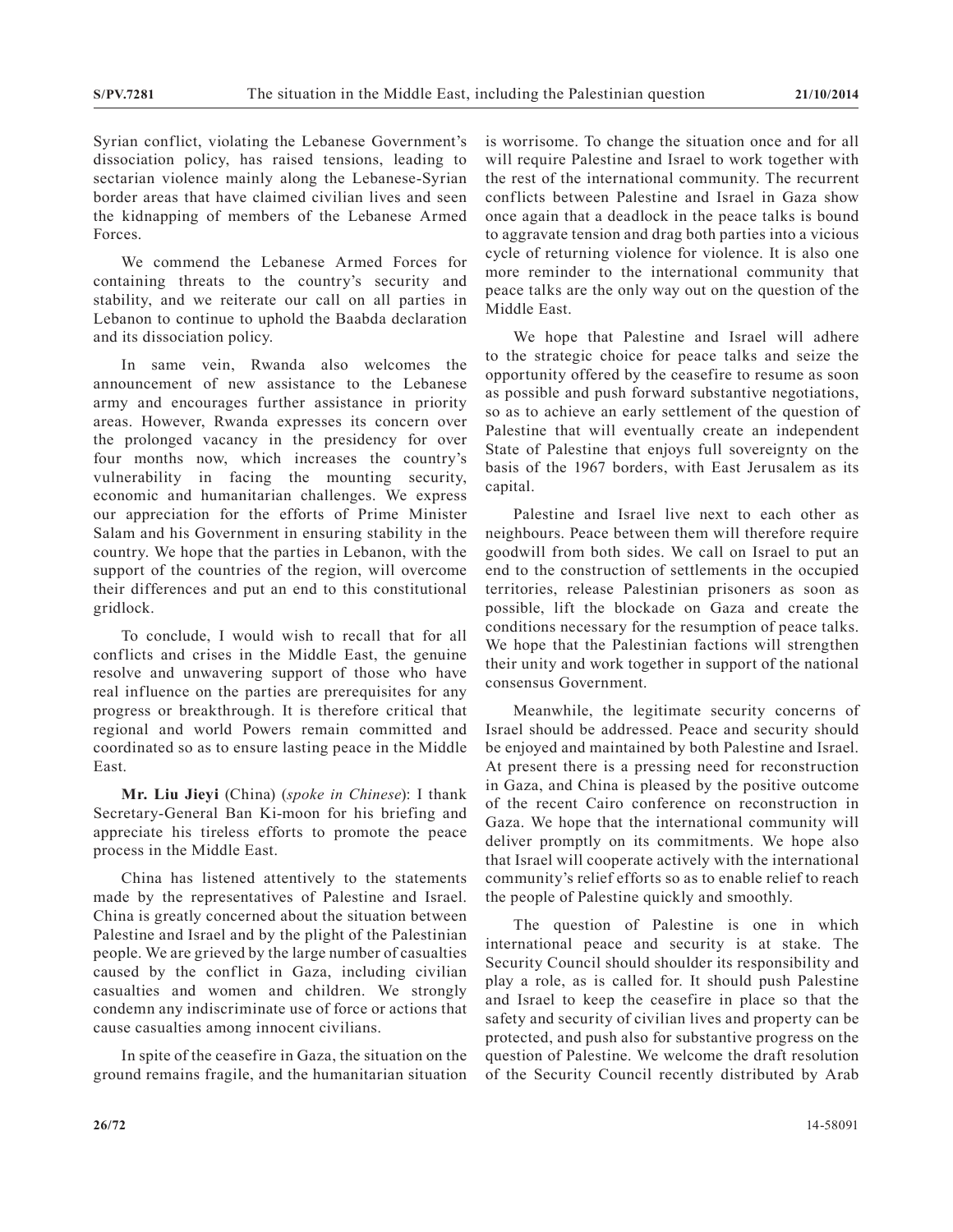States and support action being taken by the Security Council so as to effectively respond to the reasonable request made by Palestine and other Arab States.

China is a firm supporter and sincere mediator for peace between Palestine and Israel. China has been pushing for peace and negotiations between Palestine and Israel, including the five-point proposal for peace submitted shortly after the recent outbreak of conflict. We have also twice provided emergency humanitarian assistance in cash to the people of Gaza. We are ready to join the rest of the international community in a continued and tireless effort to achieve peace between Palestine and Israel so as to maintain regional peace and stability in the Middle East.

**Mrs. Ogwu** (Nigeria): I thank the Secretary-General not only for his briefing but especially for his unflinching and abiding efforts to achieve peace and security in the Middle East.

My comments will focus on three issues, namely, the Palestinian question, Syria and Lebanon.

On the question of Palestine, we note that both sides are abiding by the terms of the ceasefire agreement of 26 August. That has provided ample opportunity for the international community to focus attention on the much-needed reconstruction of Gaza. We welcome the convening of the donors conference in Cairo on 12 October, co-chaired by Norway and Egypt, to fund the reconstruction. We commend the leadership of the United Nations for its role in brokering an agreement between Israel and the Palestinian Authority providing a framework for the reconstruction effort.

While we pay close attention to the reconstruction of Gaza, we must never lose sight of the need to move forward the peace process in a very determined manner. We must seize every moment, and I believe that the current ceasefire should be viewed as representing an opportunity for both sides to restart the stalled negotiations. We are convinced that dialogue remains the only viable means of resolving the question of Palestine. The two parties should heed the well-meaning appeals from various stakeholders to resume direct negotiations without further delay. That dialogue must be complemented by concrete action to demonstrate the sincerity of both parties. It should also be consistent with relevant United Nations resolutions, the Madrid principles, the Quartet road map and the 2002 Arab Peace Initiative. We restate our support for a two-State solution with Israel and Palestine living side by side in peace and security.

Concerning Syria, we welcome the successful completion of the work of the Joint Mission of the Organization for the Prohibition of Chemical Weapons and the United Nations for the Elimination of the Chemical Weapons Programme of the Syrian Arab Republic. Syria's declared chemical weapons materials have now been destroyed in designated facilities outside the country. The progress achieved in the completion of that delicate process is a significant milestone in the implementation of Council resolution 2118 (2013). We acknowledge the cooperation of the Syrian Government with the Joint Mission, as well as the efforts of Member States who contributed financial and material resources in aid of the Mission.

With the steady progress on the chemical weapons track in Syria, the Council must now focus its attention on seeking ways to achieve a cessation of violence and, indeed, a political settlement. In that regard, we look forward to the Council's engagement with Special Envoy Mr. Staffan de Mistura in order to assess the way forward in reviving the stalled peace talks. We urge the parties to the conflict in Syria to lay down their arms and embrace dialogue and negotiation within the framework of the Geneva communiqué (S/2012/522, annex) of June 2012. There cannot be a military solution to the conflict in Syria.

With regard to Lebanon, we are deeply concerned by the challenge posed by the presence of armed militias to the security and sovereignty of the country. There seems to be no indication of progress towards the disbanding and disarming of the militias, as called for in resolution 1559 (2004). By their very nature, armed militias weaken the legitimate authority of the State and foster an atmosphere of lawlessness. They have no place in a system of democratic governance and, indeed, their presence fuels sectarian tensions. Nigeria would like to see all militias active in Lebanon disarm and disband, in line with their commitments under the Taif Agreement of 1989. As long as militias continue to operate unimpeded in Lebanon, the peace, stability and sovereignty of the country will remain under threat.

We urge the political leaders of Lebanon to demonstrate the political will necessary to break the impasse caused by the inability to reach a consensus on a president to fill the vacuum left since President Suleiman's term ended in May. As one of the three principle offices in Lebanon's political establishment, the presidency is a crucial component of the country's power equation. An early consensus in choosing a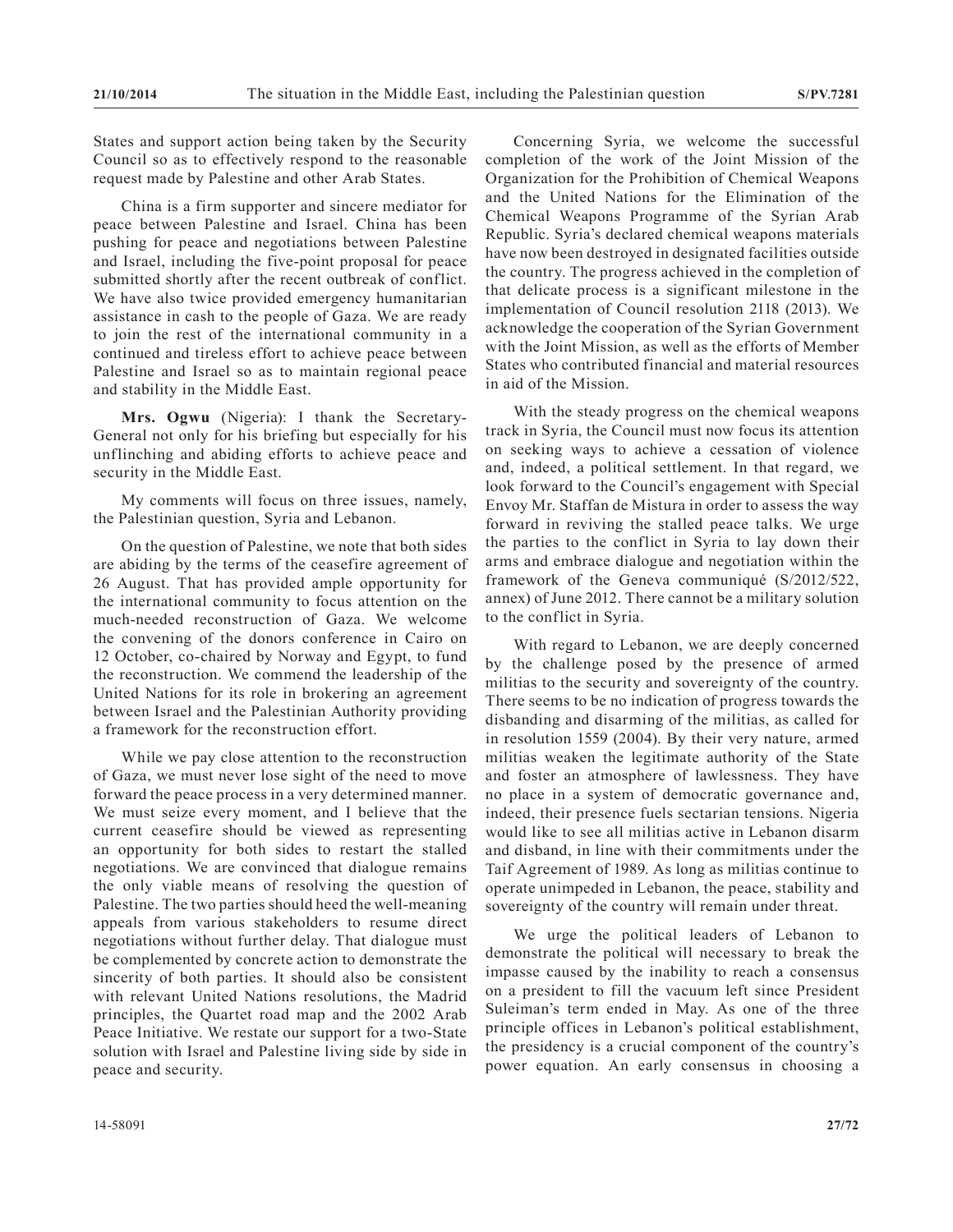successor to President Suleiman will, in great measure, help to stabilize Lebanon.

**Mrs. Jakubonė** (Lithuania): I thank you, Madam President, for convening this open debate and I also thank the Secretary-General for his briefing.

Lithuania aligns itself with the statement to be made on behalf of the European Union.

The surge of violent extremism has reached an unprecedented scope. The Islamic State in Iraq and the Levant (ISIL) and other terrorist groups ruthlessly hijack religion to control territory and vital economic resources. They callously brutalize, kill and expel all those who do not accept their rules and beliefs. They abduct, rape and sell to slavery women and children. They target and slaughter minorities. Only a coherent and coordinated response can tackle what is truly a global and indiscriminate threat. We must all act together to dismantle and destroy ISIL and the likes of it, working in tandem with the countries affected by that plague and in support of the local populations.

We call for a thorough and comprehensive implementation of recent resolutions 2170 (2014) and 2178 (2014). ISIL and other terrorist groups in the region must be denied safe havens. All channels of their financing, arming and recruiting must be disrupted. Factors conducive to their radicalization and grievances that drive support for such terrorist groups must be addressed with all due urgency.

The phenomenon of foreign terrorist fighters exacerbates the threat by adding a new dimension to it. Thousands traveled from abroad to fuel the conflicts. They have little to do with the local communities, and they also become tools for the most reprehensible and barbaric acts of terror. The Security Council has two powerful tools at its disposal: the Committee pursuant to resolutions 1267 (1999) and 1989 (2011) concerning Al-Qaida and associated individuals and entities, and the Committee established pursuant to resolution 1373 (2001) concerning counter-terrorism. They were both given strategic and practical tasks, within their respective mandates, to tackle that scourge. We look forward to regular updates on their work in that regard.

Iraq has been badly affected by the onslaught of ISIL. The newly elected Government of Iraq needs to consolidate and sustain efforts seeking a credible process of reconciliation, overcome past sectarianism and divisiveness. Lessons from previous leaders' mistakes must be learned quickly. There is no time to

lose. The humanitarian situation is dire. We encourage all parties to the conflict to ensure the safe, unhindered passage of civilians fleeing the violence and safe access for humanitarian actors to all affected populations.

The fierce fighting over Kobane has become a symbol of resistance, but also recalls the Syrian Government's refusal to fight ISIL. In the face of ISIL's expansion, Al-Assad continues to fight his own people, not terrorism. The humanitarian situation in and around Syria, extreme violence and grave violations of basic norms of international humanitarian law by all parties to the conflict remain our biggest concern. The denial of access, starvation as a method of war, the use of chemical weapons and continued barrel bombings of civilian areas constitute war crimes and crimes against humanity. We must make sure that all perpetrators of such crimes be brought to account. At the same time we note that, without an inclusive political negotiation urgently addressing all the legitimate aspirations and grievances of all Syrian people, the situation will continue to deteriorate. We fully support United Nations Special Envoy Mr. Staffan de Mistura in his efforts and look forward to his briefing in the Council.

Lebanon, too, is increasingly affected by the situation in the region. In August, the attacks in Arsal recalled the looming threat of expansionist extremism to that country. Strong democratic institutions are essential to withstand that threat, which is affecting the fragile balance among communities in Lebanon. We express our full support to Lebanon, including its Armed Forces, and call on all parties to put aside their differences and urgently elect a new president. The political vacuum must be filled in order to strengthen Lebanon's resilience to the dramatic challenges it faces.

In Yemen, the use of force by the Houthis, in disregard of the National Dialogue Conference outcomes and the Peace and National Partnership Agreement, is a significant blow to Yemen's peaceful transition. The occupation of civilian and government buildings must stop. Heavy military equipment must be handed over to the Government. The unity and territorial integrity of Yemen must be preserved and all political forces should unite behind crucial economic reforms, as further fragmentation will threaten the very survival of Yemen as a State. The Council should no longer hesitate to use the tools at its disposal under resolution 2140 (2014) and impose sanctions on those who are behind the attempts to undermine the peace, security and stability of Yemen.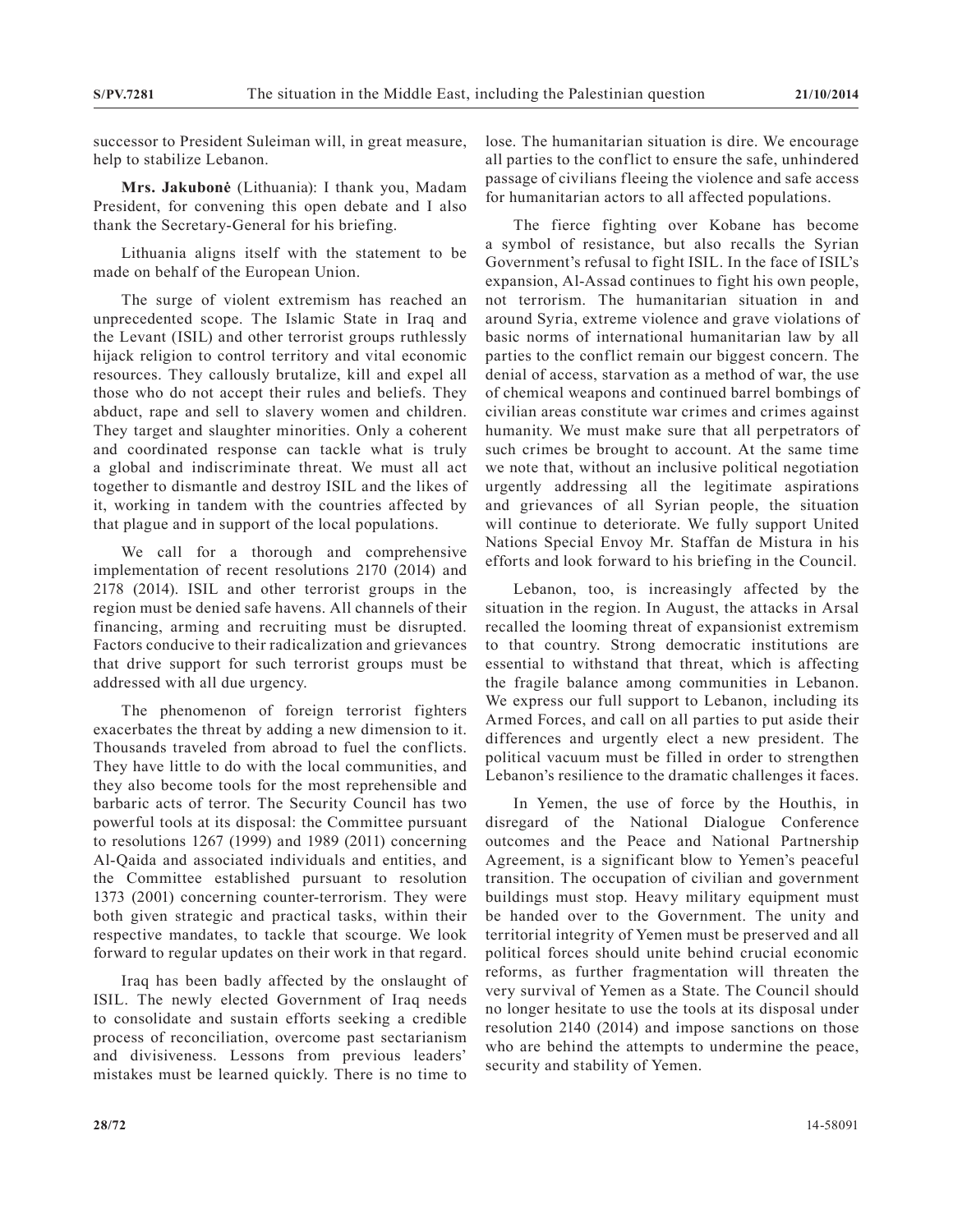Turning to the Israeli-Palestinian conflict, we commend Egypt and Norway for convening a conference on the reconstruction of Gaza. Let us hope that this was the last time the international community is called upon to rebuild Gaza. There cannot be a return to the status quo ante. We need to see a fundamental and durable change in Gaza, within the framework of a two-State solution. The Palestinian Authority must assume its full responsibilities in the Gaza Strip. We are encouraged by the recent Palestinian Cabinet meeting in Gaza. The understanding reached on 25 September was a positive step and should be implemented swiftly and fully.

The Government of Israel needs to lift restrictions on the socioeconomic development of the Gaza Strip, in particular in the field of movement and access. We welcome the adoption of the trilateral agreement on the reconstruction mechanism. At the same time, we remain concerned by the recent tensions in the West Bank and East Jerusalem, including in the Temple Mount-Haram Al-Sharif complex, and the price tag attack on a mosque in the West Bank. The Israeli decision to approve a plan for new settlement activity in the area of Givat Hamatos is another worrying development. We call on all parties to refrain from any actions heightening tensions and risking a reversal to open conflict. We call on the Government of Israel to put an end to its settlement policy in East Jerusalem and the West Bank. We also call on the Palestinian leadership to use its United Nations status constructively.

In conclusion, only a credible resumption of the peace negotiations can lead to a durable solution. Our ultimate objective remains a two-State solution, with the State of Israel and an independent, democratic, contiguous, sovereign and viable State of Palestine living side by side in peace and security, and mutual recognition. Lithuania is fully committed to working towards that end.

**The President** (*spoke in Spanish*): I shall now make a statement in my national capacity as representative of Argentina.

I thank the Secretary-General for participating in this open debate. I also thank the Permanent Observer of the State of Palestine for his statement. I also thank the representative of Israel.

At the outset, I will briefly address the situations in Syria and Iraq, before turning to the Israeli-Palestinian conflict, as the central focus of our quarterly debates.

While the world's attention is focused on the military campaign against the Islamic State in Iraq and the Levant (ISIL) in Iraq and Syria, efforts to reach a political solution to the Syrian crisis tragically seem to have been relegated to second or even third place. We must therefore bear in mind that the expansion and consolidation of ISIL and the spread of sectarian violence throughout the region are the result of the prolonged and uncontrolled militarization of the Syrian conflict, which is rooted in the inability and unwillingness of local, regional and international actors to reconcile their differences by peaceful means.

Therefore, just as in Iraq the formation of an inclusive new Government is a central component of the strategy to help stop the spread of extremism, so in Syria must the resolution of the conflict by peaceful means be at the centre of the priorities of the international community. Without peace in Syria there will be no peace in the region and the expansion of ISIL and other extremist groups will continue.

We therefore hope to be able to start working soon with the new Special Envoy, Mr. De Mistura, to begin to forge the consensus needed for effective action by the Security Council. At the same time, we take this opportunity to reaffirm our demand that all actions in the fight against ISIL be framed with respect for international law and for human rights, including the Charter of the United Nations and relevant resolutions of the Security Council, and observe the highest standards for the protection of civilians.

Regarding the Israeli-Palestinian conflict, on 12 October Argentina added its contribution to the efforts of the international community for the reconstruction of Gaza. After 50 days of extreme violence and unprecedented devastation, rebuilding Gaza and meeting the vast needs of the victims is a humanitarian, political and moral imperative. It is an urgent task. The cooperation of all stakeholders under the leadership of the Palestinian Government of national consensus will be essential for turning promises into tangible results.

While reconstruction work begins, and the work of rebuilding from previous years continues, it is crucial to bear in mind the message that resonated with such force in Cairo: we must bring to an end this destructive cycle through a durable solution that goes beyond the sort of short-term assistance that leaves the underlying causes of violence intact. The people of Gaza do not need only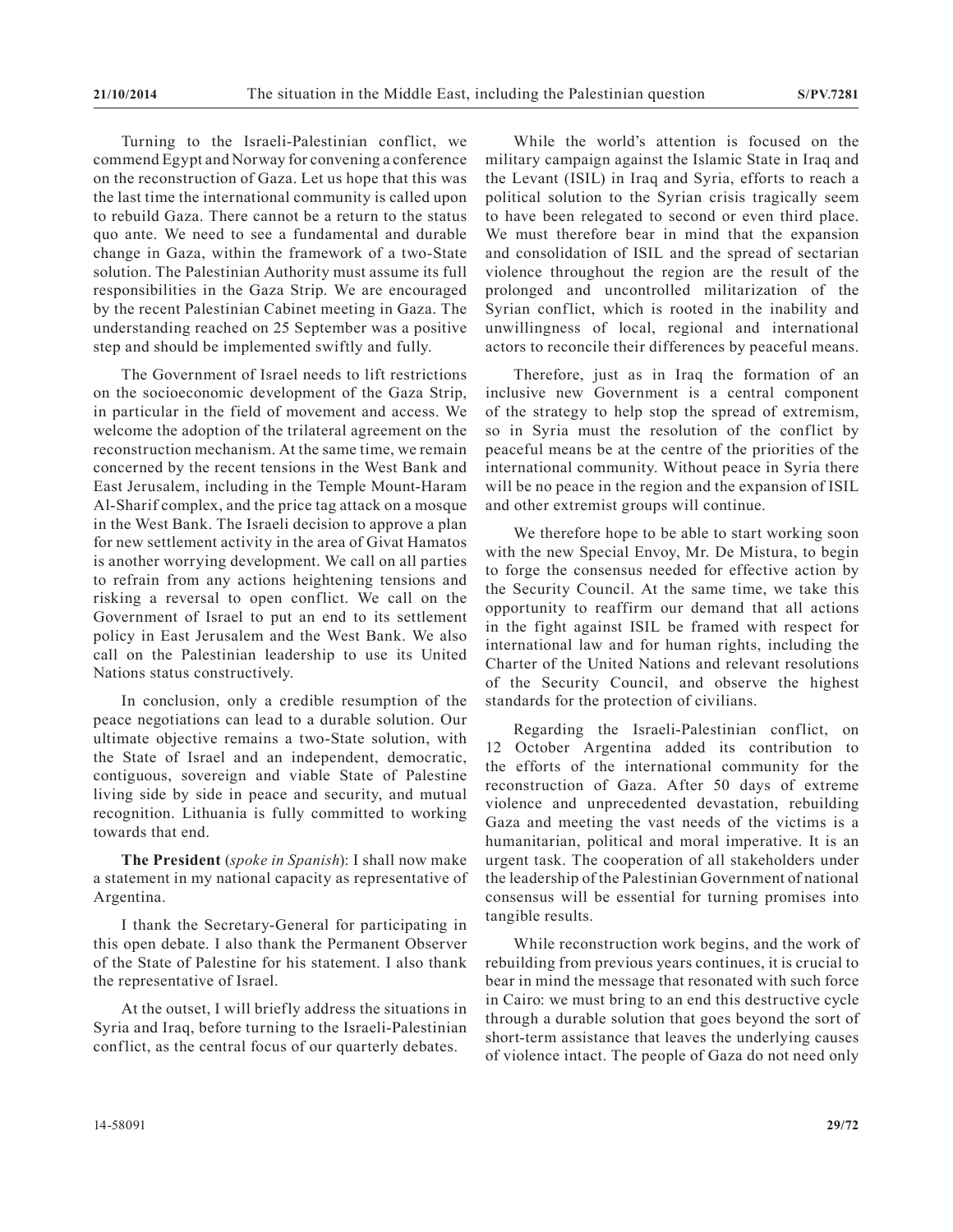humanitarian assistance. The people of Gaza do not need only cement, bricks and wood. What they need ultimately is freedom. Reconstruction must therefore be accompanied by a process of genuine political change to end the 47 years of illegal occupation. Otherwise, we are volunteering to continue managing the conflict by accepting the fallacy that, with sufficient resources, the occupation can be more dignified. Let us make no mistake: that is impossible! Dignity and occupation are absolutely incompatible concepts.

We believe, therefore, that it is necessary to do more than where we have done to date. It is not enough to condemn the excessive use of force by Israel or the launching of rockets by Hamas; to be horrified at the killing of civilians; to weep when we witness the murder of women and children; to repeat time and again that the building of settlements is illegal and hinders peace; or to express our deep concern about the impunity enjoyed by extremist settlers and their acts of incitement and violence in the holy places of Jerusalem. This is not enough. We have had enough of such repetitive rhetoric. We have had enough, above all, of such unnecessary violence.

Over the past 20 years, various negotiating formats and initiatives have been tried and have failed. Far from resolving the conflict, they have perpetuated the status quo at the expense of the rights of the Palestinian people. But these 20 years have not been useless; they have served to crystallize within the international community a set of principles and parametres that outline a two-State solution, contained in the relevant resolutions of the Security Council and the General Assembly. It is crucial that progress be made in its implementation before it is too late. We believe that the Security Council should assume its political and institutional responsibilities, acting as a key player in this task by helping to create the conditions necessary for this to be occur.

That is why we support, and will continue to support, all proposals containing the elements which enjoy the overwhelming acceptance of the international community to resolve the conflict, which are based on international law and inspired by justice, seek the full independence of Palestine, and guarantee the right of Israel to live in peace and security. From this perspective, we have determined and supported from the beginning the initiative launched by President Abbas and endorsed by the League of Arab States for the Security Council to adopt a resolution containing

parametres, targets and clear deadlines for ending the occupation. The fact is that for too long, using the excuse that the peace process must be protected, the Security Council has tacitly consented to practices that have actually undermined the recognition of the legitimate rights of the Palestinian people, which are one of the main objectives of the negotiations.

We are not naive. While peace can be achieved overnight, violence, too, can happen overnight. We are not naive. The interests and reasons that continue to block effective action by the Security Council are known to all. We must decide whether we want to continue to be part of the problem or to begin to be part of the solution. My country believes firmly that the Council cannot continue to look the other way, since it is clear that every time it has failed in its mission the human cost has been intolerable. And in a region where extremists are imposing an agenda of more and more violence and more and more hatred, it is our duty to support those who strive to build peace, not merely infrastructure. It is our duty to those who wish to build peace through peaceful and legitimate means. Argentina continues to be ready to support those efforts.

I now resume my functions as President of the Security Council.

I would like to remind all speakers to limit their statements to no more than four minutes in order to enable the Council to carry out its work expeditiously. Delegations with lengthy statements are kindly requested to circulate the texts in writing and deliver a condensed version when speaking in the Chamber.

I wish to inform all concerned that we will be carrying on this open debate right through the lunch hour, as we have a very large number of speakers.

## *Mr. Oyarzábal took the Chair.*

**The President** (*spoke in Spanish*): I now give the floor to the representative of Lebanon.

**Mr. Salam** (Lebanon): I would like to thank Argentina for organizing this timely meeting, and the Secretary-General for his comprehensive briefing as well as his efforts to address the situation in the Middle East.

Three months ago, Israel launched its third major campaign of collective punishment against the 1,800,000 people of Gaza in less than six years. In July and August Israel's air force launched more than 6,000 attacks,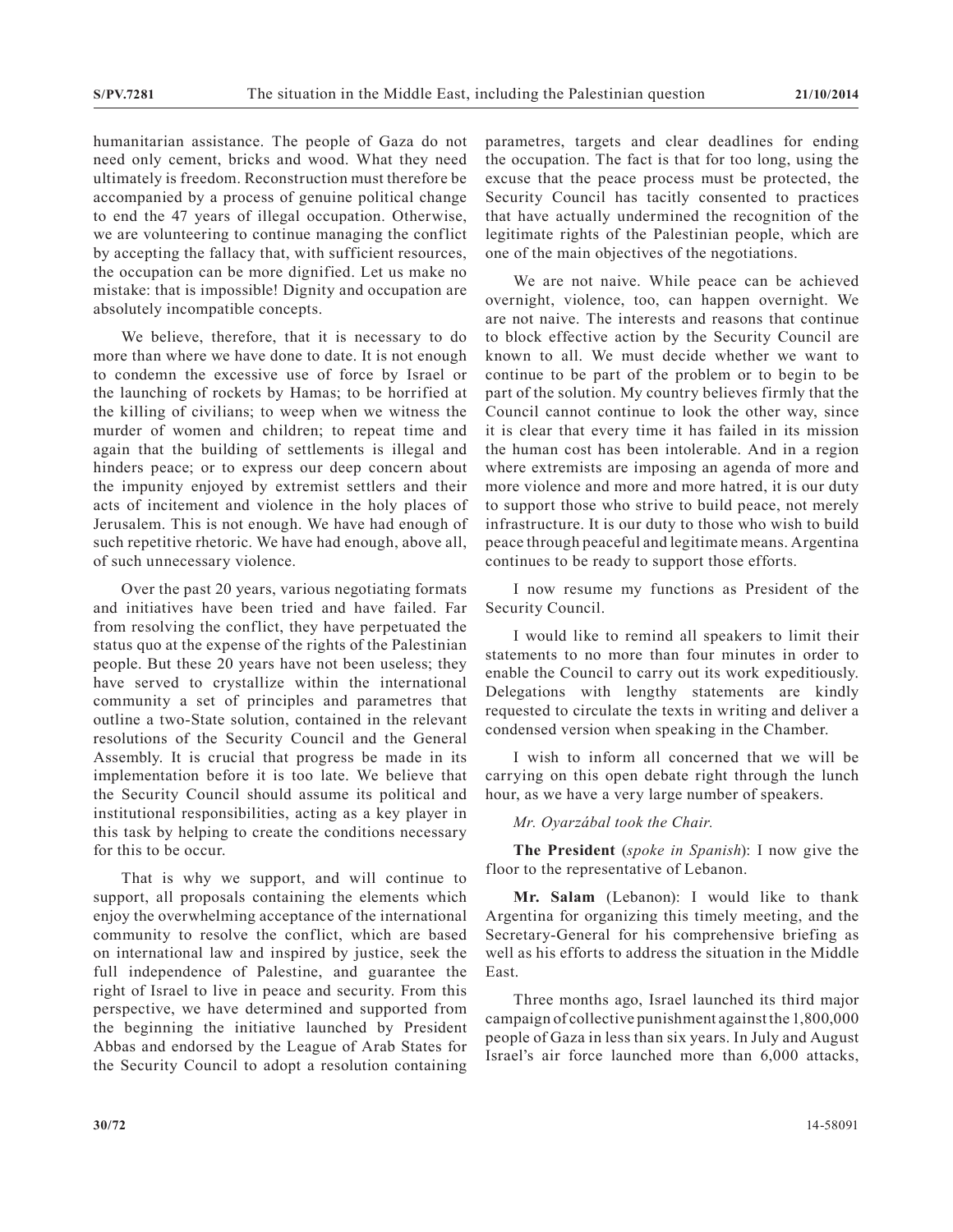and its army and navy fired about 50,000 artillery and tank shells, killing more than 2,100 Palestinians and wounding more than 11,000. The majority of those casualties were, as we all know, defenceless civilians, and it is estimated that more than half of them were children, women, the disabled and old people. More than 450,000 inhabitants of Gaza were forced to leave their homes, and 277 schools, 17 hospitals and clinics and more than 40,000 other buildings were damaged.

All those who stood against the savage Israeli assault on Gaza and its dreadful methods of indiscriminate killing and wanton destruction of homes and property deserve to be commended. I should also add that it was particularly heartening to see an open letter published on 23 August in *The New York Times* in which 327 signatories from 26 countries, representing four generations of survivors and descendants of survivors and victims of the Holocaust, stated:

"As Jewish survivors and descendants of survivors and victims of the Nazi genocide we unequivocally condemn the massacre of Palestinians in Gaza and the ongoing occupation and colonization of historic Palestine. ... Nothing can justify bombing United Nations shelters, homes, hospitals and universities. Nothing can justify depriving people of electricity and water."

Realizing the enormity of the destruction, the international community pledged \$5.4 billion at a Cairo Conference for the reconstruction of Gaza, and that generosity is indeed to be commended as well. No less important, however, is the fact that all participants in the Conference stressed the unavoidable importance of addressing the root causes of the conflict. The Secretary-General summed it up by saying that it was time to chart a course to a just and final peace between Israelis and Palestinians, one that addresses all the outstanding issues.

More than 20 years ago, more than 20 years after the Oslo Accords and two years after United States Secretary of State John Kerry's renewed efforts to relaunch the peace talks, it is heart-wrenching to witness not only the drastic humanitarian situation in Gaza but how this body, which is entrusted with the maintenance of international peace and security, can still stand idle before the continued and repeated violations by Israel of its obligations under international law, from the rampant illegal settlement activities and evictions of Palestinians from their homes to the provocations and

incitement by Israeli soldiers and settlers, in particular at Al-Haram Al-Sharif in occupied East Jerusalem. Let the lessons of Gaza spark a new beginning for the peace process, to bring a clear end to the Israeli occupation, help the State of Palestine achieve full independence and meanwhile ensure that its people have international protection. In that context, we applaud the decision by the Government of Sweden to recognize the State of Palestine, as well as the motion of the Parliament of the United Kingdom to that effect.

Time and again, my Government has reiterated its commitment to the full implementation of resolution 1701 (2006) and has called on the international community to compel Israel to abide by its obligations under that resolution, withdraw from the remaining occupied Lebanese territories and end its violations of Lebanese sovereignty by land, air and sea. Today we would like to renew that call and to underline that it is only by reinforcing its capacities that the Lebanese army will be able to fulfil its tasks in cooperation with the United Nations Interim Force in Lebanon in southern Lebanon, combat terrorism and maintain security and stability throughout the country. The events in Arsal are only the latest chapter in the Lebanese army's fight against terrorism. In that regard, my delegation is very grateful for the continued support that has been expressed for our army, particularly during the International Support Group for Lebanon's meetings in Paris, Rome and here in New York, on the margins of the General Assembly.

Since the beginning of the conflict in Syria, the flow of refugees into Lebanon has continued unabated. The staff of the Office of the United Nations High Commissioner for Refugees register an average of 2,500 new refugees every day. Indeed, with more than 1,145,000 refugees now registered, the impact is affecting every aspect of life in my country. For example, the number of student refugees is expected to exceed 140,000 this year, amounting to 57 per cent of public-school students in Lebanon. Clearly, the stability of my country is being threatened by the fallout from the Syrian conflict.

As the United Nations High Commissioner for Refugees said, preserving Lebanon's stability is everybody's business. Burden-sharing is a fundamental prerequisite for the success of our collective endeavours to address the dire humanitarian situation of Syrian refugees and their host communities. In that context, and on the eve of the Berlin conference on Syrian refugees, let me underline how important it is to include a greater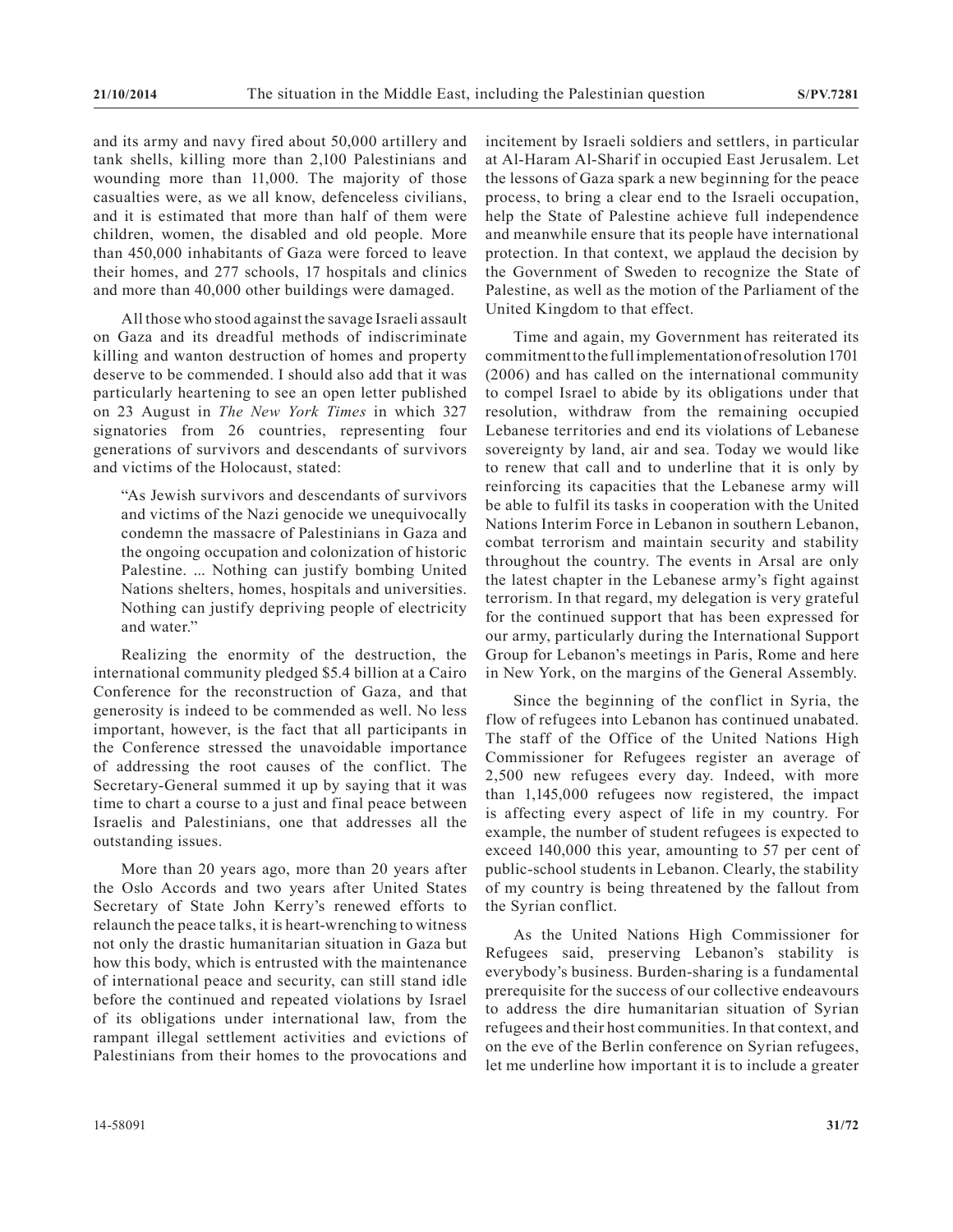number of those refugees currently in Lebanon in any resettlement programmes.

Finally, the dire humanitarian situation of Syrians, whether displaced in their own country or now refugees in Lebanon, Jordan or Turkey, should be enough in itself for the international community to redouble its efforts to help reach a political settlement to the Syrian crisis.

**The President** (*spoke in Spanish*): I now give the floor to the representative of Egypt.

**Mr. Aboulatta** (Egypt) (*spoke in Arabic*): The Palestinian question is a recurring item on the agenda of the Security Council, and has been since the establishment of the Organization following the Second World War. Today, we are discussing this item once again following the tragic events in the Gaza Strip last summer, in which a large part of the Palestinian State was involved and which proved to everyone that the failure to reach a lasting and just settlement of the Palestinian question remains a threat to international and regional peace and security. The events in Gaza have revealed a few realities that we should highlight today.

First, the solution to the Palestinian question is well known and has been unanimously welcomed at the international level — the establishment of a viable, independent Palestinian State within the pre-1967 borders, with Jerusalem as its capital. That vision remains elusive, primarily owing to the ongoing Israeli occupation and the other illegitimate expansionary practices, which flagrantly violate resolution 242 (1967).

Secondly, and in that respect, I would like to stress Egypt's total rejection of the recent Israeli decision to seize Palestinian territory in the West Bank.

Thirdly, the pretexts and justifications for the war in Gaza — the right to legitimate self-defence and the need for a deterrant factor — do not hold water, as evidenced by the three wars waged against Gaza in the past decade. Those wars refute the allegations that a blockade of Gaza could ever achieve security for the Israeli State, as does the significant humanitarian cost to the people that those conflicts entailed.

Fourthly, since the 1990s the Palestinians have opted for the political path, which is the only viable way to settle the Palestinian issue and which must lead to the establishment of an independent Palestinian State. However, the difficulties that this process has

encountered, including the continued illegitimate and illegal practices aimed at establishing new settlements and a new reality in occupied Palestinian land over a fairly short period of time, has placed the Palestinian leadership in a very difficult situation when it comes to its own people.

The Palestinian people place great hopes in their leaders' ability to secure their freedom and dignity and the establishment of an independent State on their behalf, especially since the uninterrupted expansion of settlements threatens to dismember the Palestinian State's territory by undermining in practice the two-State solution that was agreed on internationally. That has led the Palestinian leadership to request a timeline for an end to the occupation in order to preserve the rights of the Palestinian people. In that respect, I wish to quote the words of the President of the Arab Republic of Egypt during the International Conference on the reconstruction of Gaza on 12 October:

"Egypt, on the basis of its historic and regional role and its vision, which stems from its longstanding principles and values, calls for an end to this conflict and the achievement of a comprehensive and just settlement. I launch this appeal not only to heads of State, but to the peoples of the entire region, peoples who have suffered from the throes of war and who continue to be wounded by this war. I launch a vibrant appeal to the people and Government of Israel. It is high time to put an end to this conflict as soon as possible in order to respect people's rights and restore security."

Egypt, on the basis of its historic responsibility with respect to the Palestinian question, has consistently supported the aspirations of the Palestinian people in order to enable the Palestinian Authority, under the leadership of Mahmoud Abbas, to achieve its aspirations. In that respect, I would like to stress the important achievements that have taken place since the Cairo Conference. Through that Conference, under the joint chairmanship of Norway and Egypt, the international community was able to provide assistance that would allow the Government of national consensus to rebuild Gaza. I would like to pay tribute to all of the States that made a commitment to provide generous assistance to the reconstruction of Gaza.

Egypt has contributed to understandings that allowed for the formation of a Government of national consensus in Palestine. Egypt calls upon the Security Council and its member States to fully shoulder their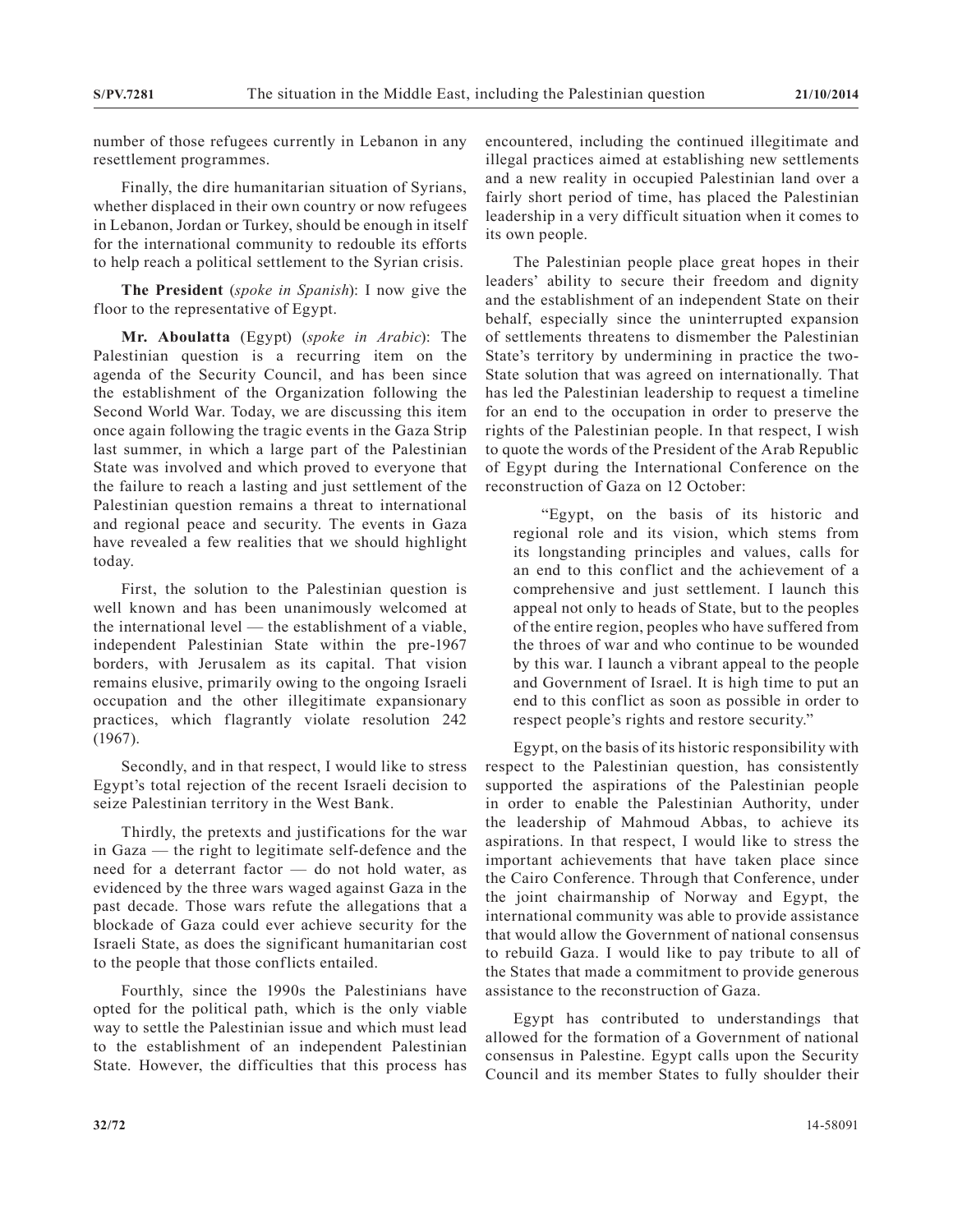responsibilities through effective action that is free of any consideration other than maintaining international peace and security by taking the measures that are necessary to bring an end to the occupation as a prelude to the establishment of an independent Palestinian State.

**The President** (*spoke in Spanish*): I now give the floor to the representative of Algeria.

**Mr. Boukadoum** (Algeria): First of all, I would like to thank the Argentine presidency for the programme of work they have scheduled for this month and for organizing today's special meeting on the situation in the Middle East. I thank the Secretary-General as well.

There is no need to recall the consequences and the profound impact of 50 continuous days of the Israeli pounding of Gaza. The killing of 500 children is the most appalling fact, but we must also mention the 100,000 displaced, with the tragic irony of Palestinian sons of refugees being displaced once again within their own land. I would like to quote the Secretary-General's statement, made just 10 days ago in the Gaza Strip: "I am here with a very heavy heart. The destruction which I have seen coming here is beyond description."

No further words are needed. Let us leave it to the independent commission of inquiry established by the Human Rights Council pursuant to its resolution adopted on 23 July for the investigation of all violations of international humanitarian and human rights law. Let us just say that accountability and justice are essential for the international system. We have also witnessed the formidable international response for the reconstruction of Gaza. The successful convening and conclusion of the International Conference convened in Cairo and hosted by Egypt and Norway resulted in pledges of \$5.4 billion, and it is a good omen that the Palestinian Government of national consensus will carry out the reconstruction plan in coordination with the United Nations. Algeria will obviously continue to provide its full support for the Palestinian cause in that regard. During the Cairo conference, my Government pledged \$25 million in financial aid, which is in addition to humanitarian aid, food and medical supplies totalling more than \$22 million.

It is obvious that the international community, States, international organizations and civil society have been responsive to the situation. There is a strong and urgent need that must be fulfilled. But it is legitimate to ask ourselves: are we going to reconstruct and simply write off the damages, destruction and death, with

The current status quo is destructive. While we still evoke the need for a resumption of the peace talks, Israel has chosen not only to renege on its past commitments but also to blatantly continue its illegal settlement policy and practices. The most recent decision on the construction of more than 2,600 new units in occupied East Jerusalem is not only a blatant violation of all norms of international law but also another stumbling block on the already uncertain road to peace. We repeat and underline that such a situation needs the effective and genuine response of the international community, in particular the Security Council. That is an obligation that cannot be evaded or ignored.

Concerning another important issue with regard to the extremely volatile situation throughout the region, let me mention that, with respect to Syria, the window of opportunity is narrowing daily. It would be extremely short-sighted to think that anyone would ever benefit from the current situation. Destroying houses and souls goes with the building of incessant hatred, terrorism and war.

Let me just recall simple facts. Palestine is illegally occupied. There must be an end to the occupation for the sake of justice and peace for the people of the entire region. There are international principles for the establishment of a just settlement of the issue. Otherwise, it will continue for another generation. The prospective settlement is being completely destroyed by Israeli policies and practices, which are making it progressively impossible to achieve peace. That is why my country fully supports the initiative of President Abbas to set a time frame for the end of the occupation. That is also why my country fully supports the urgent need to protect the Palestinian population in accordance with international humanitarian law.

**The President** (*spoke in Spanish*): I now give the floor to the representative of Guatemala.

**Ms. Bolaños Pérez** (Guatemala) (*spoke in Spanish*): I would like to congratulate you, Sir, and your team on your country's leadership and work as President of the Security Council this month, which is a particularly busy one. I would also like to thank the Secretary-General for his informative briefing.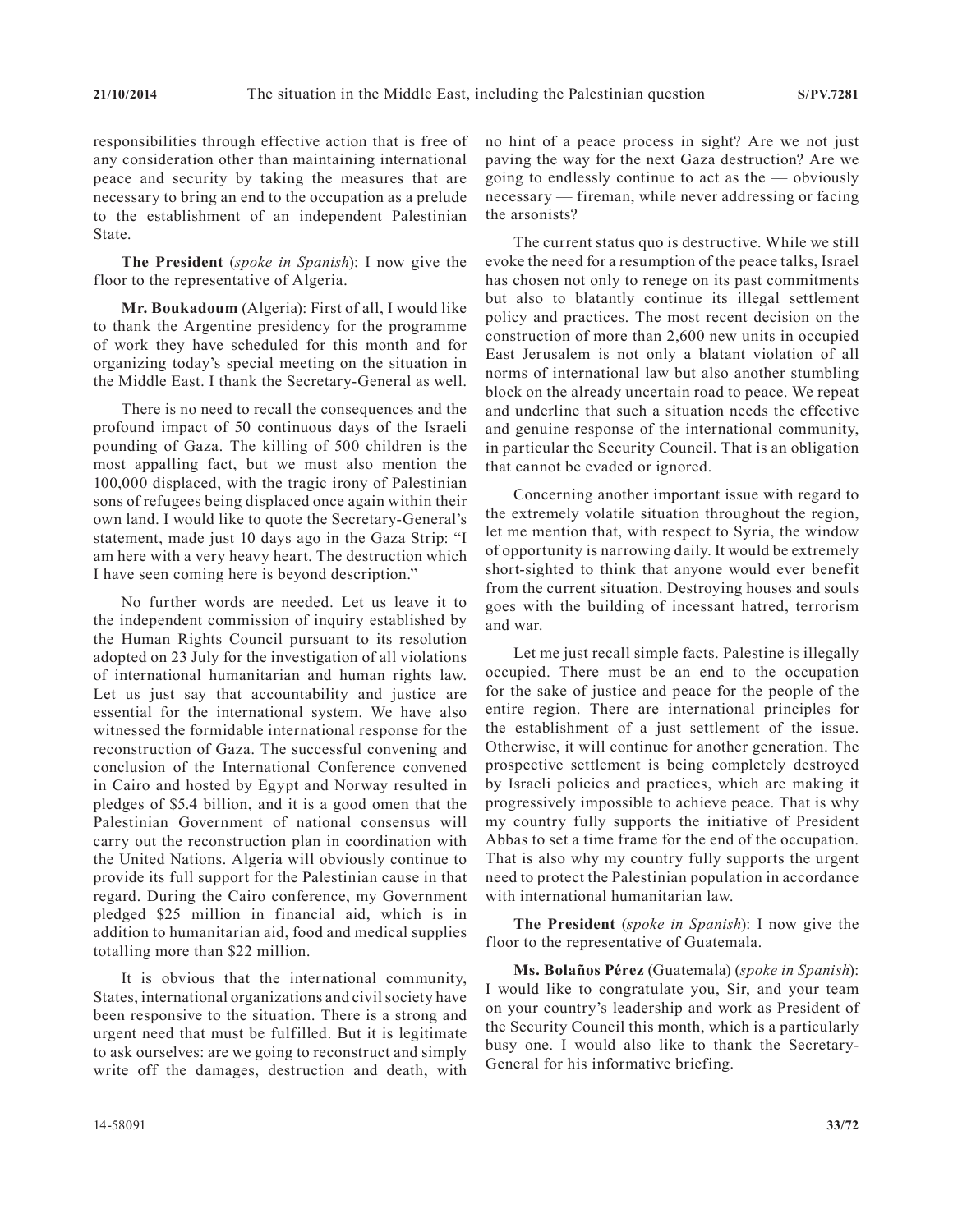Guatemala remains steadfast in its belief that diplomacy and dialogue are the best way to achieve a long-term solution in each of the conflicts that undermine the Middle East region. Although the extent of the existing intransigence and hostilities could suggest that such a view is naive, we continue to believe that political solutions to the disputes that have divided the region for years are the only path that offers lasting stability and the possibility of returning to the path of progress and development.

The recent events between Israel and Palestine have not been encouraging. The 51 days of conflict had disastrous consequences. More than 2,100 Palestinians died, along with more than 70 Israelis. Almost one third of the population of the Gaza Strip was expelled from their homes. Many of them lost all their belongings. Whole neighbourhoods, including basic public infrastructure, were devastated. Dozens of schools, hospitals and clinics were destroyed or damaged. United Nations facilities were affected and United Nations staff lost their lives. The Secretary-General called the destruction indescribable. The successful reconstruction of Gaza requires a strong political basis.

In that regard, we deem the reconciliation agreement reached on 25 September in Cairo to be positive. We hope that all stakeholders will strive to ensure that it is fully implemented. We also believe that the Conference on Palestine and the reconstruction of Gaza that took place in Cairo on 12 October is a step in the right direction. It is encouraging that the reconstruction work has begun. We hope that such work helps the civilian population most affected by the conflict. In that regard, we recognize the success of the temporary tripartite agreement negotiated by the United Nations in ensuring the entry of reconstruction materials into the Gaza Strip.

However, the peace process must continue. It is therefore necessary to promote an environment conducive to peace, mutual understanding and respect for human rights. That should include an investigation into all possible violations of international humanitarian law committed by all sides during the conflict. We also believe that it will be important to strengthen the ceasefire agreement for the resumption of any kind of peace talks. Along the same lines, it is vital that all parties refrain from any unilateral action and provocations that could contribute to increased tension.

It is essential not to lose sight of the root causes of the recent hostilities: a restrictive occupation that has

continued for nearly half a century, the ongoing denial of Palestinian rights and a lack of tangible progress in the peace negotiations. The parties must make a true and renewed effort to chart a clear path towards a just and lasting negotiated peace that includes, among other things, the lifting of the embargo, the cessation of settlement construction, taking Israel's legitimate security concerns into account and the establishment of two States living side by side in peace and security.

We are aware of the enormous challenges that the pursuit of a political solution at both the national and the international levels may mean for the parties. However, we insist that it is the only way left. Continuing along the current course will only deepen the divisions, thereby hampering the desired goal of peace. The status quo is not an option.

**The President** (*spoke in Spanish*): I now give the floor to the representative of the Syrian Arab Republic.

**Mr. Ja'afari** (Syrian Arab Republic) (*spoke in Arabic*): Allow me to start by congratulating you, Sir, your country, Argentina, and its delegation on your assumption of the presidency of the Security Council for this month. Allow me to begin with a number of questions.

How long are we going to continue meeting here simply to make statements that express concern about and the condemnation of Israel's continued occupation of Arab territories in Palestine, the Golan and southern Lebanon? That occupation, unprecedented in its duration, violation of international law and settlement policies, has destroyed any glimmer of hope for the establishment of a Palestinian State, for which we all yearn, and for a comprehensive, just and lasting peace.

The occupying Power has always flouted all the meetings of this international Organization and the resolutions adopted, even though Israel itself was established as a result of a United Nations resolution. Everyone knows that such Israeli disregard for the United Nations, its ongoing persecution of the Palestinian people and its occupation of Arab lands, including the Syrian Golan, are primarily due to a number of influential States that are Council members irresponsibly supporting Israel at the political, military, economic and media levels.

Some people claim day and night that they are concerned about preserving the rights of the Syrian people. However, their true intentions and misleading words are now known to all, in particular with regard to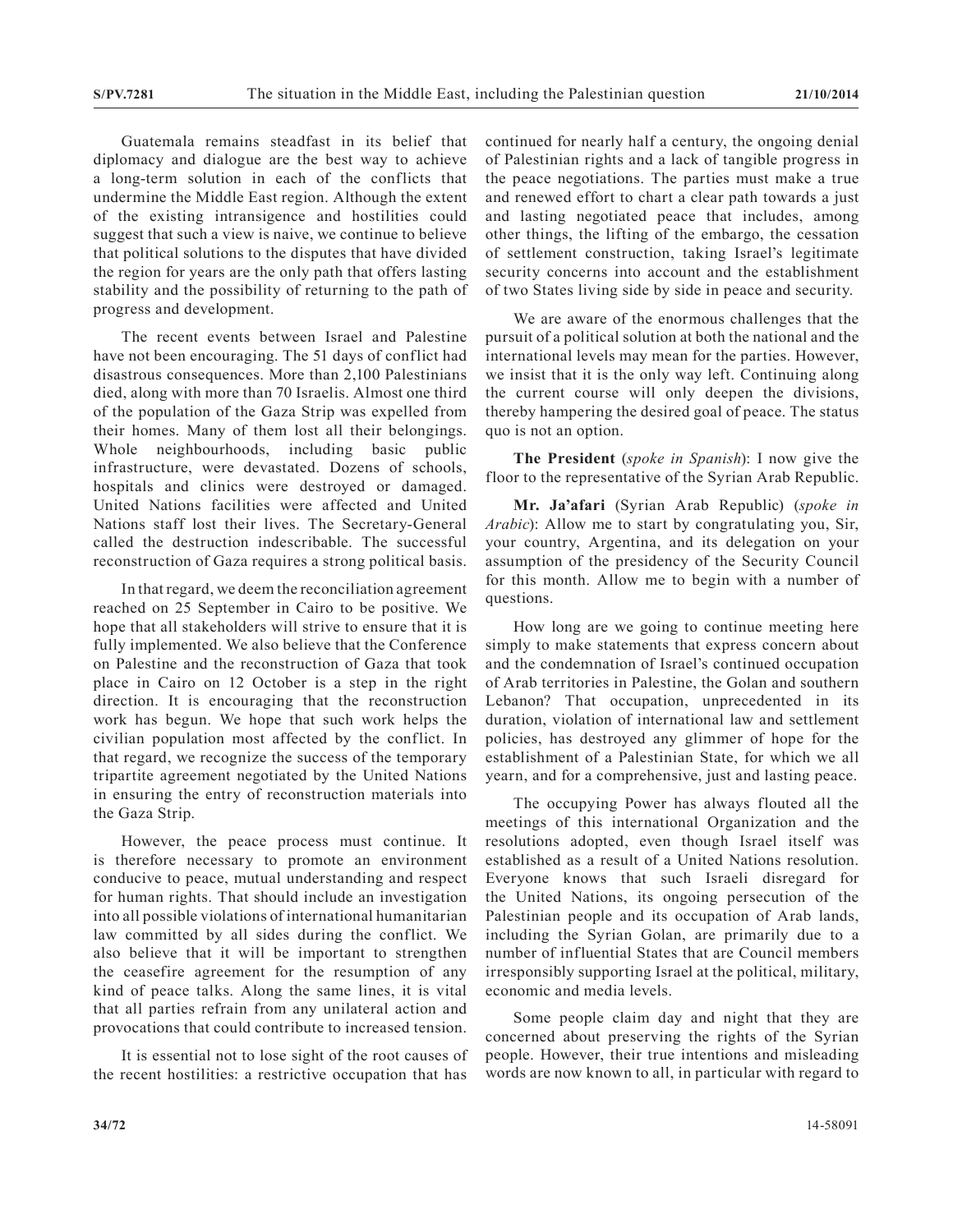the condemnation of the Israeli occupation of the Syrian Golan since 1967. That almost leads us to believe that reacquiring the Syrian Golan is not a natural right of the Syrian people, that the Golan is not an occupied Syrian land or that Syrian citizens who suffer under the Israeli occupation are not a part of the Syrian population. Where are those representatives who laud human rights and international humanitarian law when it comes to putting an end to the Israeli settlement campaigns and the suffering of Syrian citizens, which has continued for nearly half a century. Where are their noble words and intentions when those citizens suffer from policies of repression, racial discrimination and torture, and when they are deprived of their natural resources, including oil, gas and water?

The most recent developments in the region, which have pushed the United Nations Disengagement Observer Force (UNDOF) to temporarily evacuate some of its positions, are not jut coincidence. They have come at the right time to reaffirm what we had warned against, that the support led by certain regimes, including Israel, to Al-Qaida-related groups in the area of separation is not only a flagrant violation of the Disengagement Agreement, international law and all Security Council resolutions, but it also exposes the United Nations forces to danger, thereby making them unable to discharge their mandate. That is what happened when these terrorist groups repeatedly kidnapped peacekeepers, members of UNDOF, and fired against those soldiers or their positions, which prompted them to evacuate some of those positions under threat of fire. That occurred under a process of coordination with a regime that sponsors terrorism and claims that it is a mediator, but it does that to cover up the fact that it pays bribes and ransom money to terrorists. That is inadmissible.

What we cannot understand is that every single warning, all the information that we have communicated repeatedly to all the parties — the United Nations and others — including about Israeli support to terrorist groups and about the fact that Syrian positions were being directly targeted, was all disregarded. That is done to help those groups to achieve their ends. What about the request we officially submitteed calling for an investigation of the possible collusion between Qatari intelligence services and the kidnapping of UNDOF peacekeepers, especially members of the Filippino contingents?

Those terrorist groups continue to act on the basis of their conviction that the United Nations is not even

going to lift a little finger to intervene, that Israel will continue to lend them all logistical military support and that Qatar will keep paying millions of dollars in ransom money to release those who have been detained. That is taking place in the framework of what is nothing more than a masquerade to justify the financing of the Nusra Front, after the adoption of resolution 2170 (2014), regarding the prohibition on the financing of the Islamic State of Iraq and the Levant and the Nusra Front, caused new constraints and limitations to be imposed upon them. That does not, however, exempt Qatar of its legal responsibility  $-$  it is a flagrant violation of resolution 2133 (2014), which bans the payment of ransoms to terrorist outfits. It is high time for the United Nations to come into play, to end the Turko-Saudi collusion aimed at shedding Syrian blood and that promotes the Judaization of Jerusalem.

We would like to reaffirm our ongoing position in support of the right of the Palestinian people to selfdetermination, and the building of an independent State throughout its whole territory, with Jerusalem as its capital, while guaranteeing the right of refugees to return to their lands, to their homes, in keeping with General Assembly resolution 194 (III) of 1948. That is a non-negotiable right. It is a right that will never disappear or evaporate. It is reaffirmed by international law and United Nations resolutions and all the relevant international instruments.

Syria condemns the Israeli violence against the Palestinian people in the Gaza Strip. That is yet another new chapter in the overall plot and the overall aggression against the Palestinian people. Israel's continuation of such acts of aggression has exacerbated tension in the region. They have reached an unprecedented level, one that will have very heavy consequences and will not be limited to the region alone. That is why we call upon the United Nations, including the Security Council, to bear its responsibilities by putting an end to the Israeli occupation and the barbaric policy of continued aggression and by forcing Israel to withdraw from all occupied Arab lands to the line of 4 June 1967, in keeping with the relevant United Nations resolutions, including resolutions 242 (1967), 338 (1973) and 497 (1981).

We are again today witnessing repeated attempts by the United States of America and its allies aimed at killing off the very hope embedded in the agenda item under consideration, "The situation in the Middle East". That is being done to cover up Israel's crimes and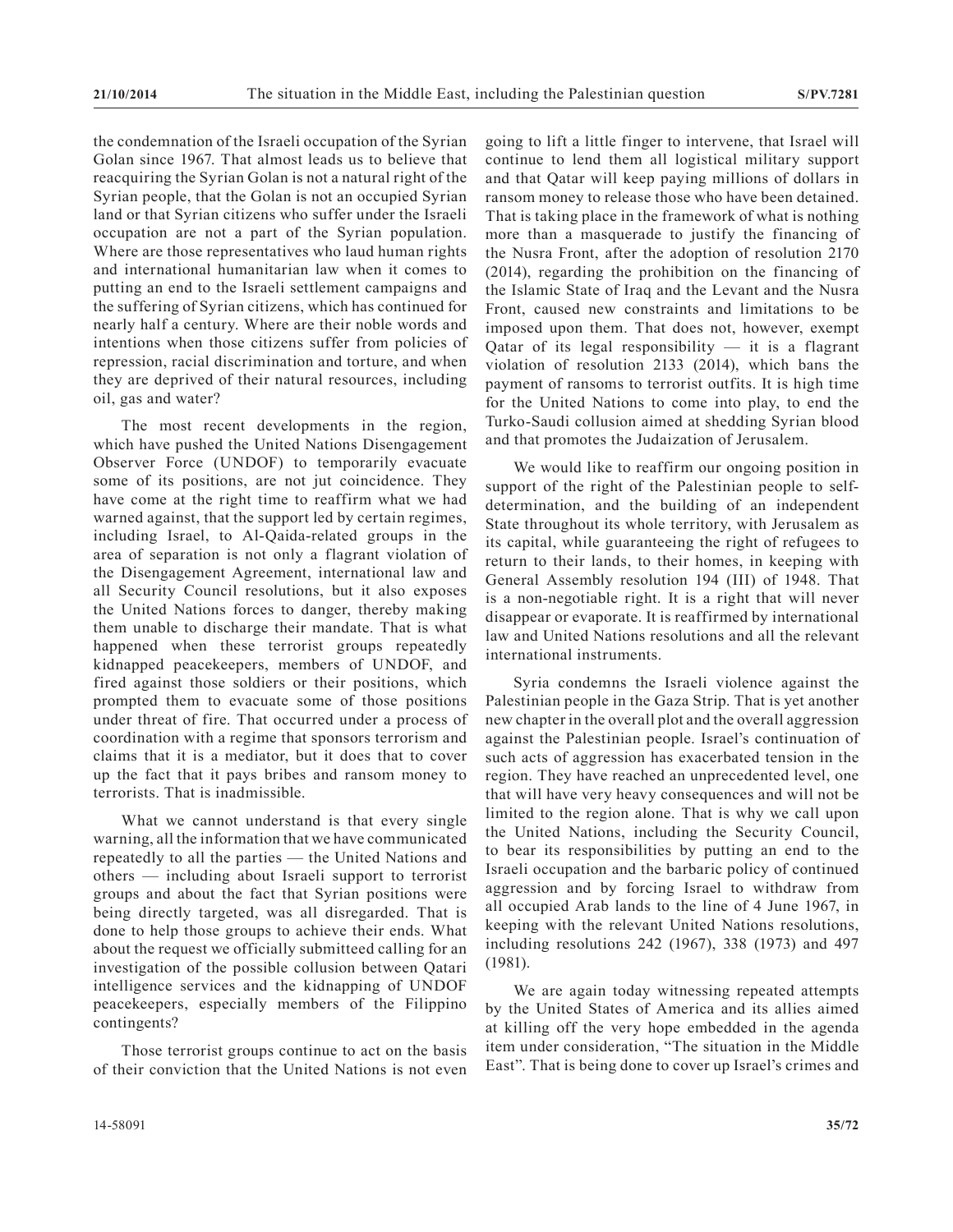its ongoing violations of international law by deflecting attention from those very facts. The policies of those States — headed by the United States, the United Kingdom, Saudi Arabia, Qatar and others — violate the provisions of the Charter of the United Nations and the rules of international law by resorting to the use of terrorism and defamation as tools to combat the Syrian State, including through the building — or should I say, the creation — of training camps for terrorists and mercenaries by claiming that they are the moderate opposition. Then they send them into the Syrian interior, crossing our borders with neighbouring countries, in violation of all the Security Council resolutions on counter-terrorism.

The statements made by delegations have revealed that the very same States that back terrorism in my country, Syria, are also working to protect Israel, attempting to ensure that it never faces embarrassment and covering up its crimes. The United States of America has not just used the right of veto 61 times to protect Israel, to prolong its occupation of our territories that suffer under its occupation. No, the United States has even disregarded Security Council resolutions in the past to forge illegal alliances targeting the sovereignty of a great many States Members of this Organization. Those are illegitimate alliances that were forged by the United States and the United Kingdom outside the confines of the Security Council, and they have resulted in nothing but violence, destruction, anarchy and terrorism throughout the world, and that came at the cost of respect for the rules of international law and human rights.

**The President** (*spoke in Spanish*): I now give the floor to the representative of Brazil.

**Mr. De Aguiar Patriota** (Brazil) (*spoke in Spanish*): I would like to thank the brotherly Argentine Republic for having organized this meeting.

### (*spoke in English*)

I also thank the Secretary-General for his briefing. Brazil also wishes to acknowledge the interventions by the Deputy Permanent Representative of Israel and by the Permanent Observer of the State of Palestine.

This quarterly exercise of reviewing the situation in the Middle East is once again happening against the backdrop of increasing tensions and threats to international peace and security in different parts of the region.

In Gaza, almost two months of conflict — the third in six years — left us with a legacy of extensive destruction and exacerbated distrust. The appalling number of Palestinian civilians dead, injured and displaced and the scale of destruction of homes, basic infrastructure and even United Nations facilities are no less shocking. It is time to break the cycle of violence and to ensure that both Israel and Palestine live side by side in peace and security. We must confront the recurring dramatic consequences of our collective failure to deal with the fundamental aspects of the Palestine question, including the settlement policies pursued by Israel in the occupied State of Palestine. A clear, united message against business as usual in the aftermath of conflict is urgently needed. We believe that there should be a fundamental change in the way we approach the question of Palestine, including in the Council. As President Dilma Rousseff stated on 24 September at the opening of the general debate of the General Assembly, the Israeli-Palestinian conflict "must be properly resolved, not precariously managed" (*A/69/PV.6, p. 8*). If the international community can be convened to help rebuild Gaza after each conflict, why not help devise a political solution to prevent new episodes of destruction so as to make peace much more than the mere absence of war?

There is some solace in the fact that the ceasefire agreed under Egyptian auspices is currently being maintained. We strongly encourage the parties to consolidate the basic agreement so that they can resume substantial talks aimed at resolving the underlying causes of the conflict. The trilateral agreement between Israel, Palestine and the United Nations for the reconstruction of Gaza is important and commendable, but it is not sufficient. The blockade should be completely lifted, allowing for the urgently needed humanitarian aid to enter the Strip and granting the people of Gaza their right to start rebuilding their lives.

At the international donors Conference held in Cairo on 12 October, another significant measure aimed at mitigating the effects of the destruction in Gaza, Brazil recalled its recent efforts to contribute to the objective of a viable, peaceful and sustainable State of Palestine. We also pledged an additional contribution of 6,000 tons of rice and 4,000 tons of beans to the United Nations Relief and Works Agency for Palestine Refugees in the Near East to be distributed in Gaza. While supporting the reconstruction of Gaza, this must be the last occasion on which Gazans need to rebuild. All efforts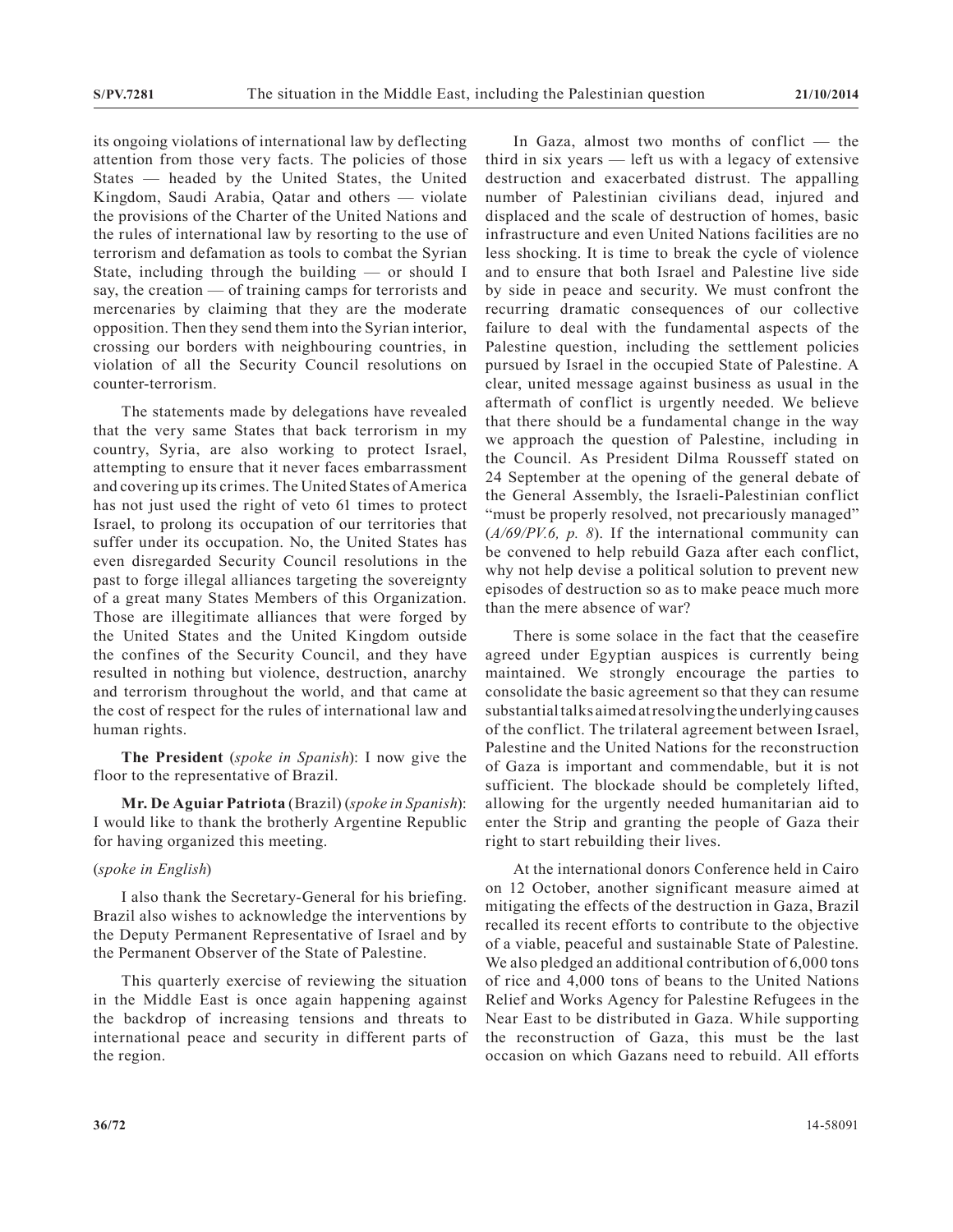should be undertaken to ensure accountability on both sides for the human rights violations and violations of international law and humanitarian law committed during the conflict. Fighting impunity is another way of preventing the recurrence of abuses and violations.

Brazil is increasingly concerned with the deteriorating security and humanitarian situation in Iraq. We condemn in the strongest terms the attacks and heinous executions perpetrated by the so-called Islamic State of Iraq and Syria (ISIS), which seeks to destabilize the region and spread extremist ideologies. The steps taken by Iraqi leaders in forming a new Government and declaring their commitment to stay united against the threats posed by ISIS are commendable. We encourage the new Government to ensure inclusiveness and to work to meet the needs of all Iraqi citizens, irrespective of their ethnicity, religion or sect. The international community should support Iraq in combating terrorism in a way that is fully and strictly compatible with the Charter of the United Nations.

Turning to Syria, it is greatly disturbing that violence continues unabated and the humanitarian situation is deteriorating further, despite the adoption of resolutions 2139 (2014) and 2165 (2014) and the United Nations efforts to implement them. We strongly condemn the continued violations of human rights committed by all sides, as has consistently been denounced by the Human Rights Council's Independent International Commission of Inquiry on the Syrian Arab Republic. As the Commission's Chair, Mr. Paulo Sérgio Pinheiro, stated during the presentation of the Commission's latest report in August 2014 (A/HRC/27/60), the number of innocent Syrians killed, including at the hands of terrorist groups, is climbing even higher, and their stories and their pain seem increasingly obscured by the extent of the tragedy.

It is as clear as ever that there is no military solution for the crisis. It is, however, dismaying to learn that there continues to be a belief in the merits of putting more weapons in the hands of armed groups. Brazil commends the work of the Organization for the Prohibition of Chemical Weapons-United Nations Joint Mission, which concluded its activities in September and whose efforts led to the successful removal and destruction of the chemical weapons declared by Syria. We expect the destruction of the 12 remaining production facilities on Syrian territory to start as soon as possible.

We applaud the outstanding generosity shown by many countries in the region, including Lebanon, Jordan, Turkey and Egypt, in receiving Syrian refugees. The international community should support that honourable effort. Brazil has also contributed to that effort by receiving more than 1,500 refugees from the Syrian conflict.

Brazil is also concerned about security and stability in Lebanon. We strongly condemn the terrorist acts perpetrated by extremist groups in the Beqaa Valley and surrounding areas, including the towns of Aarsal and Brital. We stand by the Lebanese Government in its fight against terrorism. Our participation at the Ministerial Conference on International Support for the Lebanese Armed Forces, held in June in Rome, derives from our firm solidarity with Lebanon's State institutions. We would like to underline once again our support for the policy of dissociation from regional crises agreed in the Baabda Declaration of June 2012. Brazil's participation in the United Nations Interim Force in Lebanon, whose Interim Maritime Task Force has been led by Brazilian officials since 2011, plays a prominent role in translating our commitment into practical actions. In addition, the Brazilian Navy School in Rio de Janeiro trains Lebanese Navy cadets.

The Security Council has a paramount legal and political responsibility and cannot abstain from its duties. Brazil expects the current situation in the Middle East to prompt the Council into a new phase of active diplomatic engagement to resolve those questions to the direct benefit of Palestinians, Israelis, Iraqis, Syrians, Lebanese, Libyans and other peoples in the region. Brazil is ready to offer assistance and support.

**The President**: I now give the floor to the representative of the Islamic Republic of Iran.

**Mr. Dehghani** (Islamic Republic of Iran): I have the honour to speak on behalf of the Movement of Non-Aligned Countries (NAM). I wish to convey the Movement's appreciation to your delegation, Sir, for convening this open debate on the situation in the Middle East, including the question of Palestine, at this crucial time. We also wish to thank Secretary-General Ban Ki-moon for his briefing to the Council today and to express the Movement's appreciation for his tireless efforts to uphold the Charter of the United Nations and promote peace, including his recent participation in the Cairo Conference and his visit to the occupied Palestinian territory, where he visited the Gaza Strip and witnessed at first hand the horrific tragedy and massive destruction inflicted on the Palestinian people during the Israeli military aggression of July and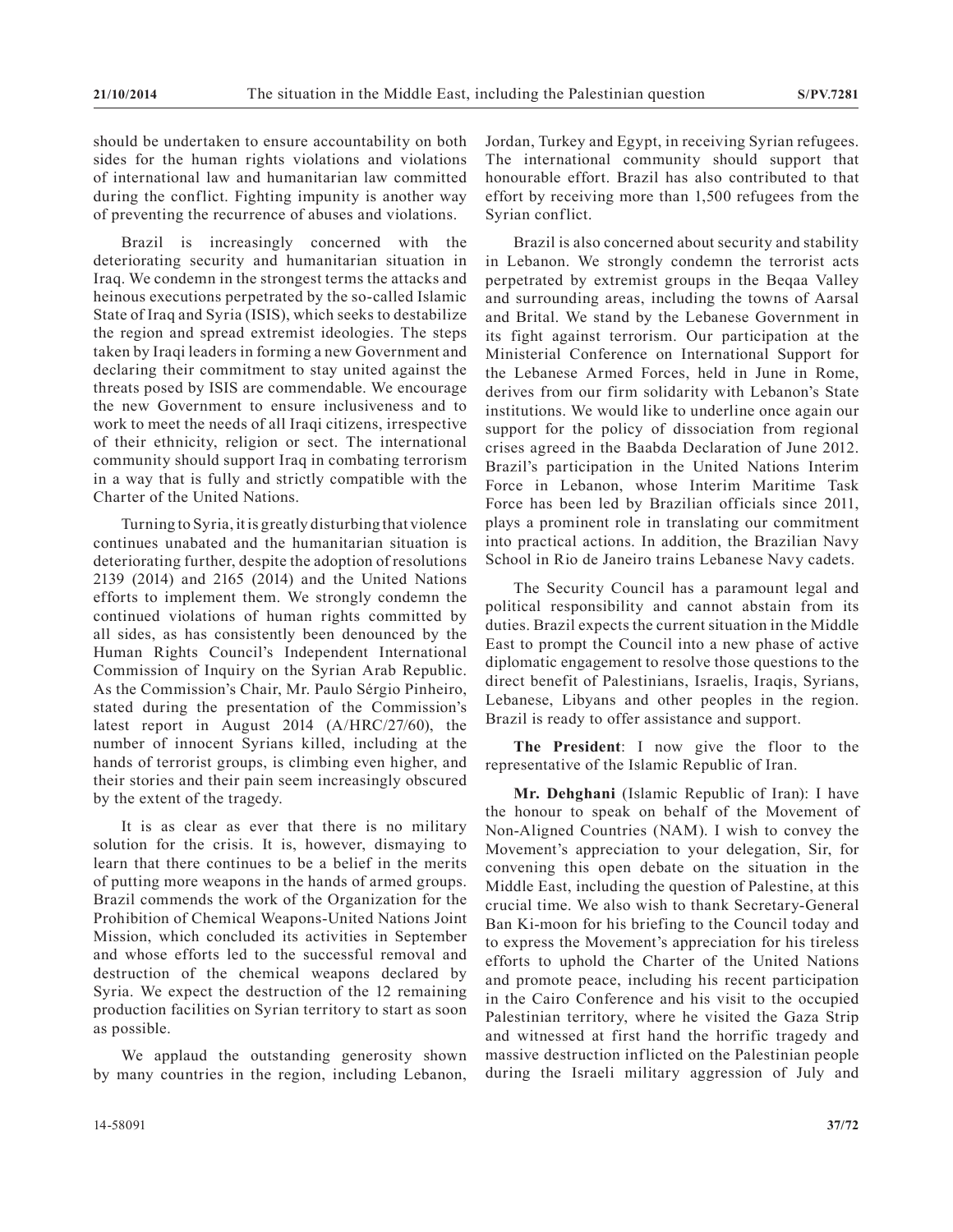August. I must also not fail to say that NAM strongly welcomes the convening and the success of Cairo International Conference on Palestine "Reconstructing Gaza", co-hosted by Egypt and Norway on 12 October.

The Non-Aligned Movement takes this opportunity to reaffirm its long-standing solidarity with the Palestinian people and to reiterate its support for the realization of their legitimate national aspirations and inalienable rights, including their rights to selfdetermination and freedom in their independent State of Palestine with East Jerusalem as its capital, as well as for a just solution for the plight of the Palestinian refugees in accordance with General Assembly resolution 194 (III) of 1948.

In this International Year of Solidarity with the Palestinian People, NAM reiterates its call for intensifying international efforts to actively advance a peaceful, just and lasting solution based on the longstanding parameters rooted in the relevant United Nations resolutions and major initiatives undertaken in the past decades. There is international consensus that the status quo is unsustainable and that the realization by the Palestinian people of their freedom and human rights is long overdue, and all efforts must be exerted to end the Israeli occupation and the prolonged conflict.

We meet at a time when our memories are still freshly filled with images from the Israelis' latest onslaught in Gaza. NAM strongly condemned the military aggression by Israel that traumatized the entire Palestinian population and shocked the whole world. The international community witnessed with horror the more than 50 days of criminal military aggression that caused massive human devastation, with thousands of injured and lives that perished and widespread physical destruction throughout Gaza.

The humanitarian disaster persists today as urgent and comprehensive recovery and reconstruction efforts continue to be delayed due to the ongoing Israeli blockade. Homes and entire neighbourhoods remain in ruins. More than 100,000 people remain homeless. Food insecurity is rampant. And injured civilians continue to die due to the severity of the wounds they sustained and the lack of lifesaving medical treatment and basic medicines in Gaza.

NAM condemns the Israeli blockade, which constitutes gross and systematic collective punishment of the Palestinian people, and urges the international community to persist in demanding that Israel, the occupying Power, end the blockade and all illegal actions against the Palestinian people under its occupation and abide by international law, including humanitarian and human rights law.

In that regard, NAM expresses its strong condemnation of Israel's continuing and escalating settlement construction throughout the occupied Palestinian territory, in violation of the Fourth Geneva Convention and United Nations resolutions, including those of the Council. We especially condemn the series of illegal actions in recent weeks, including the seizure of 1,000 acres of land near the Palestinian town of Bethlehem and the advancement of plans to build 2,600 settler units in and around occupied East Jerusalem. Those and other ongoing violations, including the demolition of homes, forced displacement of Palestinian civilians, the arrest and detention of Palestinians, including children, and incessant violence, terror and provocations by Israeli settlers and extremists, including vis-à-vis sensitive religious sites, particularly Al-Aqsa Mosque, have worsened conditions on the ground, deepening already grave doubts regarding Israel's claimed commitment to the two-State solution and peace.

Despite serious international efforts and repeated calls for a peaceful and comprehensive solution in conformity with international law and the relevant United Nations resolutions, Israel's military occupation of Palestinian and Arab lands continues, as does the denial and violation of the inalienable rights and freedoms of the Palestinian people by Israel, the occupying Power. The failure to resolve the question continues to undermine the credibility of our international system and the rule of law at the international level.

The Security Council cannot remain on the sidelines in the quest to find a just and peaceful solution to the question of Palestine, especially while the situation continues to deteriorate dramatically. The Security Council must play its rightful role in accordance with the Charter of the United Nations. NAM therefore urges the Council to act forthwith to put an end to the plight of the Palestinian people and to undertake resolute action towards bringing an end to the Israeli occupation and the decades-long injustice.

The question of Palestine has been on the United Nations agenda now for more than 66 years, yet there is not a glimmer of hope among the Palestinian people in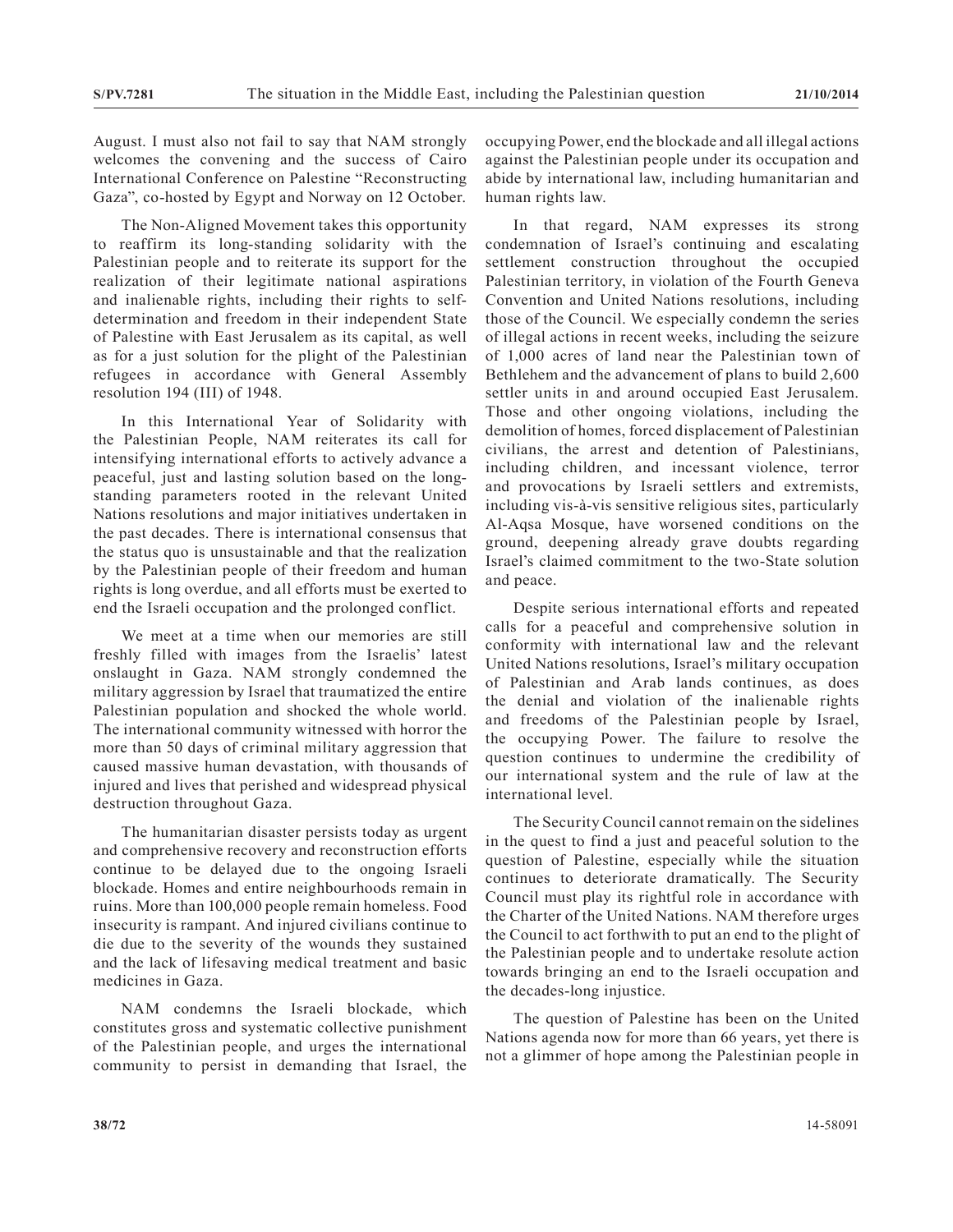realizing their right to self-determination and freedom. Despite their decades of good-faith participation in peace efforts, the plight and predicament of the Palestinians has worsened on all fronts due to Israel's illegal policies and practices that have entrenched the occupation and undermined all peace efforts.

It is time for the Council to take a historic step towards putting an end to the occupation of the Palestinian land and paving the ground for peaceful resolution of the conflict. In doing so, the Council would fulfil its Charter duty for the maintenance of international peace and security and genuinely contribute to a solution of the Palestinian-Israeli conflict, the core of the Arab-Israeli conflict, which remains a source of grave concern for the region and for the international community as a whole and for the prospects of global peace and stability.

Lebanon continues to suffer from consecutive Israeli violations of its borders and incursions against its territory, followed by subsequent years of occupation and aggression. Unfortunately, Israel continues to violate Lebanese airspace, intensifying its incursions over Lebanon. Such activities are blatant violations of Lebanese sovereignty and the relevant international resolutions, in particular resolution 1701 (2006), whose provisions should be implemented in a manner that guarantees the consolidation of the foundations of stability and security in Lebanon and that will prevent Israel from carrying out its daily violations of Lebanese sovereignty.

With regard to the occupied Syrian Golan, the Movement condemns all measures taken by Israel, the occupying Power, to alter the legal, physical and demographic status of the occupied Syrian Golan, which have intensified after the outbreak of the Syrian crisis. The Non-Aligned Movement demands once again that Israel abide by resolution 497 (1981) and withdraw fully from the occupied Syrian Golan to the borders of 4 June 1967, in implementation of resolutions 242 (1967) and 338 (1973).

Let me say a few words in my national capacity, in response to the statement made by the Israeli representative today in the Council. He once more repeated the nonsense and baseless rhetoric along the same lines as that which was recently stated before the General Assembly and then refuted, derided or ignored by those present.

The words stated by the Israeli representative today were objectively wrong at the core. It has not been Iran, but the Israeli regime that has been the root cause of every crisis and predicament in the Middle East in the past seven decades. That regime's continued occupation of other people's lands and its periodic aggressions to support that policy lie at the heart of the current situation in the region. Displacing and imprisoning people, besieging Gaza, creating terror networks, target murdering and terrorist acts in the region and beyond, including in Iran, stockpiling nuclear weapons, using prohibited weapons against children and women in Gaza, et cetera, are all consequences of the policy of occupation and aggression pursued by that regime.

There should be no doubt that such Israeli policies are the most important factor in creating a space for terrorist groups such as the Islamic State in Iraq and Syria, Al-Qaida and Jabhat Al-Nusra in the region.

The statements replete with baseless allegations against my country that the representatives of that regime read out from time to time are designed only to justify the aggression and atrocities they commit against other people in the region and the apartheid policy they implement within their borders on a continuing basis. While my Government is trying to resolve the misunderstanding about its peaceful nuclear programme, it is preposterous that the same regime with a highly known record of stockpiling hundreds of nuclear weapons ventures to falsely accuse others of trying to acquire similar weapons.

It is also well known that this regime has always done its best to sabotage and disrupt earnest and serious negotiations between Iran and the P5+1 group, as the negotiations could deprive them of an excuse to continue the occupation and aggression.

**The President** (*spoke in Spanish*): I now give the floor to the representative of Malaysia.

**Mrs. Adnin** (Malaysia): Allow me to congratulate you, Sir, on your country's assumption of the presidency of the Security Council for the month. I thank you for convening this open debate. I also wish to express my delegation's appreciation to Secretary-General Ban Ki-moon for his comprehensive briefing.

Malaysia associates itself with the statement made by the representative of Iran on behalf of the Movement of Non-Aligned Countries and with the statement made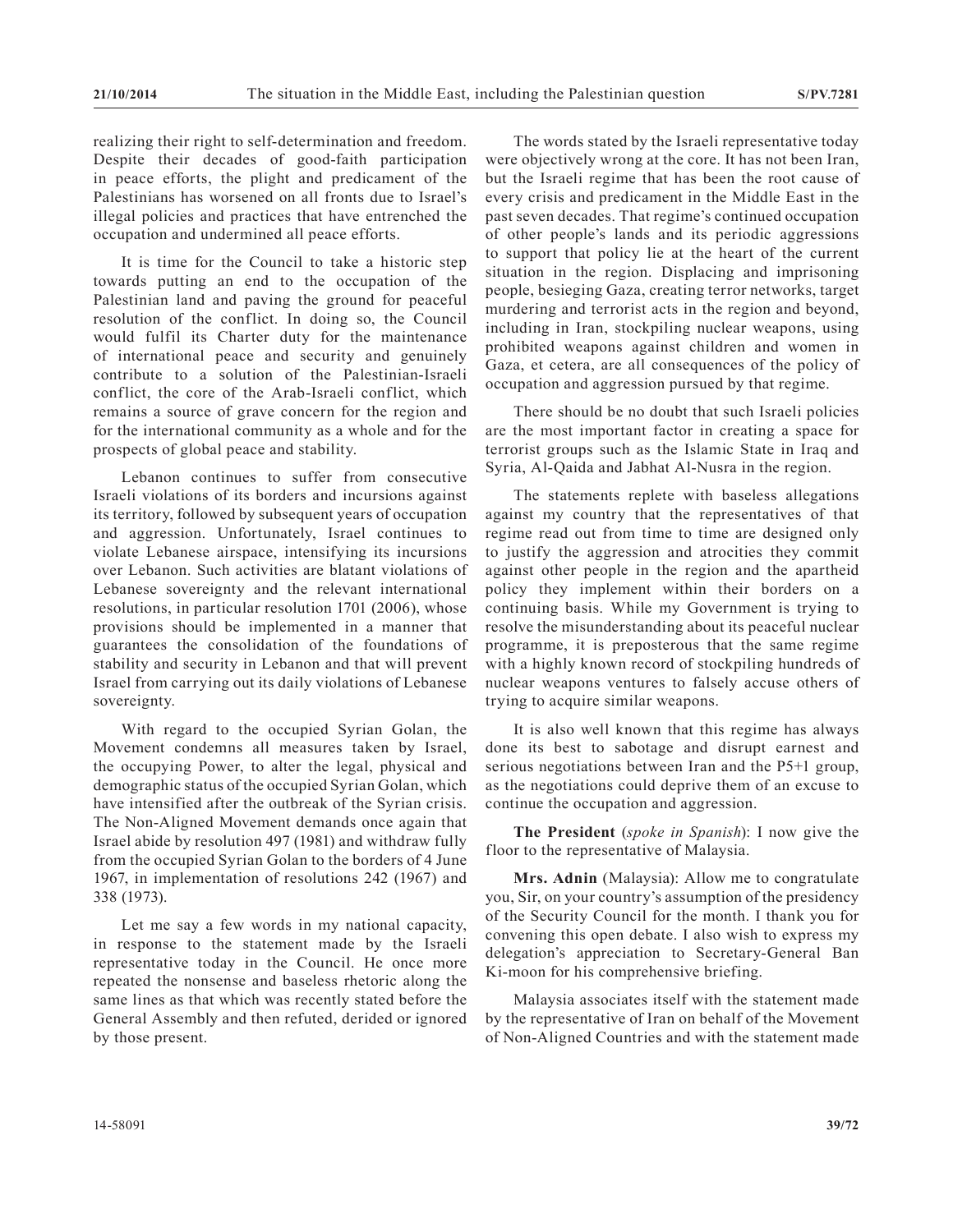by the representative of Saudi Arabia on behalf of the Organization of Islamic Cooperation.

Malaysia welcomes the Secretary-General's visit to the Middle East last week, which helped to maintain the attention of the international community on the urgent need to address the root causes of the Palestinian-Israeli conflict. Malaysia fully concurs with the Secretary-General in that the status quo is neither sustainable nor desirable.

Last month, the Russell Tribunal on Palestine convened in Brussels to examine violations of international law during the recent conflict in Gaza. Based on the findings made by 12 renowned experts from various fields and countries, the Tribunal found Israel to have committed crimes against humanity and genocide. The Tribunal also stated that Israel, as the occupying power in the Gaza Strip, could not justify its military aggression in Gaza as self-defence. Under international law, people living under colonial rule or foreign occupation are entitled to resist occupation. Thus, Israel's actions were aimed at perpetuating its occupation and suppressing resistance rather than resorting to force in lawful self-defence. Israel was also found to have violated two cardinal principals of international humanitarian law, namely, proportionality and the need to clearly distinguish between civilian and military targets.

In recent months, Israel announced a new expansion of illegal settlements in occupied Palestinian territory in the West Bank, including in East Jerusalem. Palestinians continue to be subject to forced displacement as their houses and property are demolished by the occupying Power. Those Israeli settlements are without a doubt illegal under international law and an obstacle to the creation of a Palestinian State.

Malaysia is also deeply concerned about increasing attacks and provocations by Israel on various holy sites in Jerusalem, including the Al-Aqsa Mosque compound. We strongly condemn attempts by Israeli authorities to change the status and identity of the holy sites in Jerusalem. We call for such provocations to cease before the situation escalates and turns into another senseless and tragic incident.

The international community has repeatedly urged the Security Council to shoulder its responsibilities in view of persistent and flagrant violations by Israel of international law, international humanitarian law, United Nations resolutions and the advisory opinion of the International Court of Justice. And yet the Security Council remains in paralysis, and Israel carries on its illegal actions with impunity.

Since the Security Council continues to shut its door on Palestine, it should not blame or punish Palestine for trying to open other doors in reliance on international law and multilateralism in order to attain the fulfilment of its long denied right to self-determination. The Palestinian decision to accede to various international conventions and treaties earlier this year, including the four Geneva Conventions, should be welcomed. The move is a step in the right direction, that is, towards making Palestine a responsible member of the international community, bound by the rules and norms of international law.

While Malaysia agrees that the final solution of the conflict remains in bilateral negotiations, it is not acceptable to allow negotiations to go on forever, as the Palestinian people continue to suffer. We are perpetuating the historic injustice against the Palestinian people if we insist that their only hope for a Palestinian State depends on endless negotiations with Israel, while at the same time, we allow Israel to move further and further away from a two-State solution. Malaysia therefore strongly supports the Palestinian effort to set a time frame to end the Israeli occupation. We call on the international community, especially the Security Council, not to shut its door again but to back the endeavour to end colonialism and apartheid against Palestine for the sake of peace and stability in the region.

Malaysia welcomes the outcome of the recent donors Conference in Cairo. We commend the Governments of Egypt and Norway for convening the conference. Malaysia remains committed to providing and facilitating the delivery of assistance to the Palestinian people. As part of our contribution to the reconstruction of Gaza, Malaysia contributed a sum of \$1.35 million to Palestine, both bilaterally and multilaterally. That includes \$100,000 to the Gaza Flash Appeal launched by the United Nations Relief and Works Agency for Palestine Refugees in the Near East and \$100,000 to the Organization of Islamic Cooperation's Islamic Solidarity Fund from the Palestine People's Humanitarian Trust Fund set up by the Malaysian Ministry of Foreign Affairs. During the recent clashes in Gaza this summer, Malaysian non-governmental organizations also delivered 40 tonnes of humanitarian and medical supplies to the Palestinians in Gaza to help ease their suffering.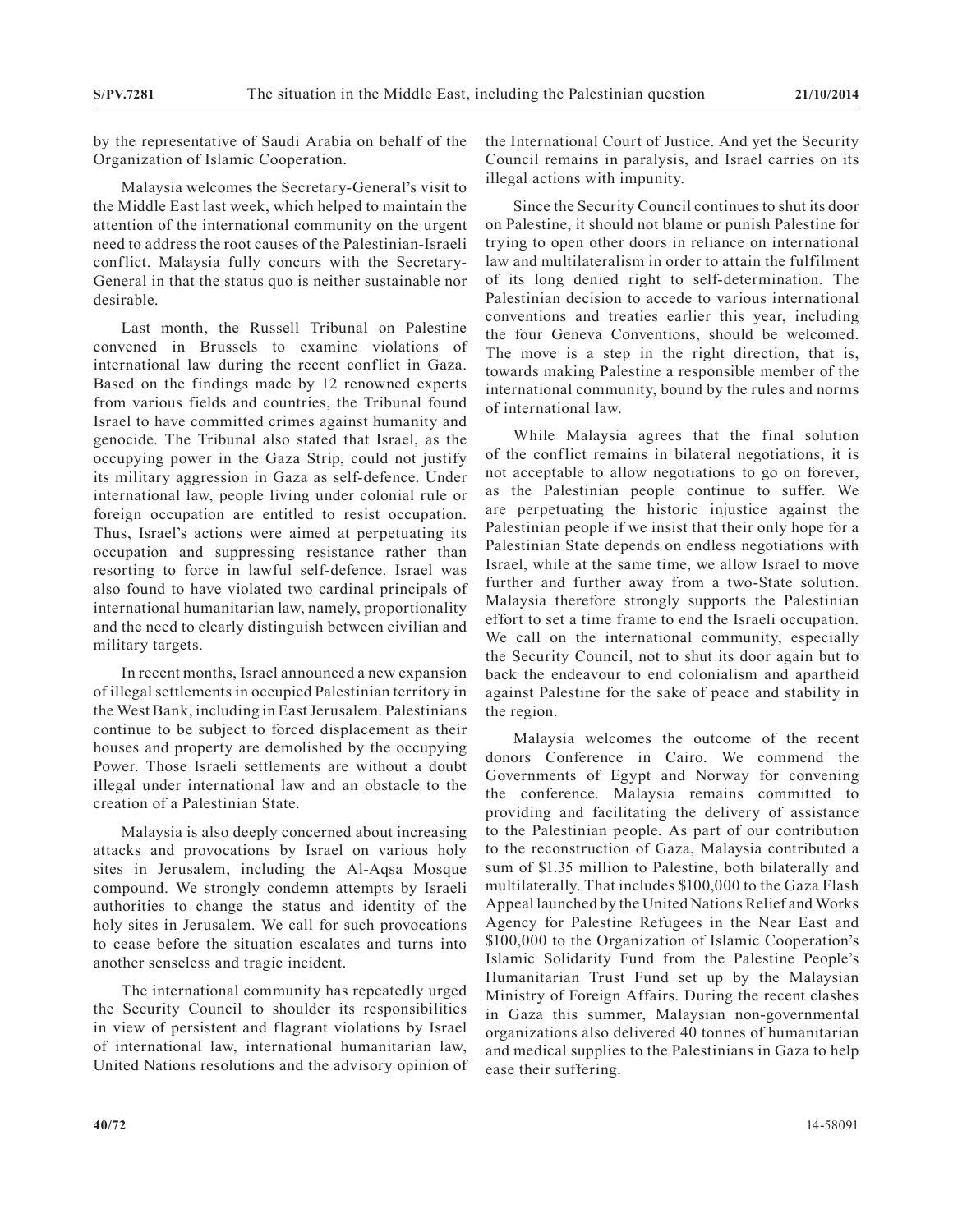The international community needs to do more than just rebuild Gaza. As emphasized by the Secretary-General during his visit to Gaza this week, the build-destroy/build-destroy cycle must be broken. The 50-day conflict in the summer of 2014 was Israel's heaviest assault on the Gaza Strip since the beginning of its occupation of Gaza in 1967. We pray that it will be the last.

**The President** (*spoke in Spanish*): I now give the floor to the Head of the Delegation of the European Union to the United Nations.

**Mr. Mayr-Harting**: I have the honour to speak on behalf of the European Union (EU). The candidate countries the former Yugoslav Republic of Macedonia, Montenegro, Serbia and Albania; the country of the Stabilization and Association Process and potential candidate Bosnia and Herzegovina; as well as Ukraine and the Republic of Moldova, align themselves with this statement.

In the interests of time, I will deliver a substantially shortened version of my statement. The complete text will be distributed.

The European Union welcomes the successful outcome of the Cairo Conference on Palestine, "Reconstructing Gaza". It is now essential that the Palestinian Authority assume its full Governmental responsibilities in Gaza and that the Israel lift restrictions to socioeconomic development, particularly in the field of movement and access. It is also essential that the threat to Israel posed by Hamas and other militant groups in Gaza as demonstrated by rocket attacks and tunnel construction is brought to an end. All terrorist groups must disarm and be prevented from rearming.

The 25 September understanding reached by the Palestinian parties and the 9 October meeting of the Palestinian Government of national consensus in Gaza are positive steps in the right direction which should be pursued further. The European Union welcomes the temporary monitoring mechanism negotiated by the United Nations, Israel and the Palestinian Authority, as a first step towards the necessary opening of all crossing points, as well as initial measures announced by Israel on movement and access, which should be implemented and expanded.

We remain ready to further develop our efforts to build the capacities of the Palestinian Authority, particularly with a view to its swift deployment at the border crossings and to support an effective and secure lifting of the closure through an EU presence at Gaza crossing points. Furthermore, we are ready to explore ways to support the creation of a land link between the West Bank and Gaza and to analyse the feasibility of a maritime link between Cyprus and Gaza.

We remain convinced that clear parameters defining the basis for negotiations are key elements for a successful outcome. As it is urgent to make tangible progress towards a two-State solution, the European Union will continue to actively promote its position with regard to parameters and is willing to work with the United States and other partners on an initiative to relaunch the peace negotiations, based on the following principles.

There must be an agreement as to the borders of the two States based on the 4 June 1967 lines, with equivalent land swaps as may be agreed between the parties. The European Union will recognize changes to the pre-1967 borders, including with regard to Jerusalem, only when agreed by the parties. There must be security arrangements that, for Palestinians, respect their sovereignty and show that the occupation is over, and that, for Israelis, protect their security, prevent the resurgence of terrorism and deal effectively with security threats, including with new and vital threats in the region. There must be a just, fair, agreed and realistic solution to the refugee question. Both parties' aspirations for Jerusalem must be fulfilled. A way must be found through negotiations to resolve the status of Jerusalem as the future capital of both States.

We urge all parties to refrain from actions that could undermine a resumption of negotiations and the prospects for peace. We also reiterate our call on the Palestinian leadership to use its United Nations status in a constructive manner.

The developments on the ground make the prospects for a two-State solution increasingly unattainable, and a one-State reality would not be compatible with the aspirations of both parties. In that regard, we strongly deplore the recent Israeli decisions to approve a plan for new settlement activity in Givat Hamatos and to allow for further settlement expansion in Silwan in East Jerusalem. That represents a further highly detrimental step that undermines prospects for a two-State solution and calls into question Israel's commitment to a peaceful negotiated settlement with the Palestinians.

Settlements are illegal under international law. We call on the Government of Israel to urgently reverse its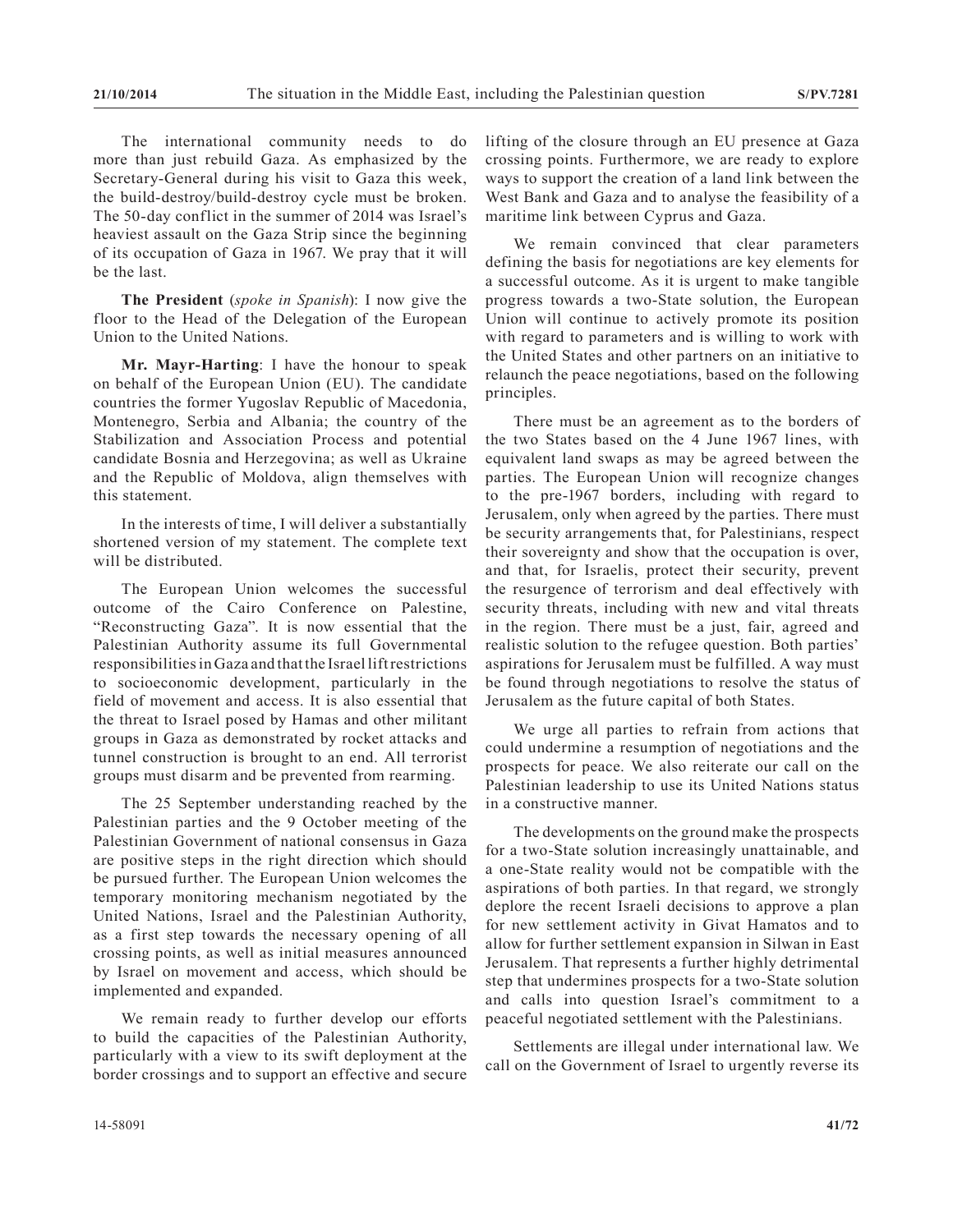decisions and put an end to its settlement policy in the West Bank, including in East Jerusalem; to put an end to settler violence, to the worsening of living conditions for Palestinians in Area C, to demolitions — including of EU-funded projects — evictions and forced transfers, including of the Bedouin communities in Area C, and to increasing tensions and challenges to the status quo on the Temple Mount/Haram Al-Sharif. We reiterate our offer to both parties of a package of European political, economic and security support and of a special privileged partnership with the European Union in the event of a final peace settlement.

We are committed to tackling in a comprehensive and coordinated manner the regional threat posed by terrorism and violent extremism and addressing the underlying instability and violence which has given the Islamic State of Iraq and the Levant (ISIL)/Daesh and other terrorist groups a foothold. We support the efforts made by more than 60 States to tackle this threat. The European Union calls on all partners to enforce the relevant Security Council resolutions, including 2170 (2014) and 2178 (2014). Non-inclusive policies in Iraq and the instability in Syria caused by the Al-Assad regime's brutal war against its own people, massive human rights violations and systematic obstruction against democratic reforms have allowed ISIL to flourish. As a consequence of its policies and actions, the Al-Assad regime cannot be a partner in the fight against ISIL. We reiterate our firm commitment to counter the serious problem of foreign fighters.

International efforts to achieve a Syrian-led transition remain a priority. We will continue to provide political and practical support to the moderate opposition. The European Union is determined to support all efforts for a political solution by mutual consent based on the Geneva communiqué and in line with the relevant Security Council resolutions. We call on all parties to engage constructively in negotiations, and we express our full support to the United Nations Special Envoy Staffan de Mistura. The active engagement of regional and international actors will be required to deliver a viable transition.

The European Union firmly condemns the indiscriminate killings and human rights abuses, including systematic sexual and gender-based violence, perpetrated in Syria and Iraq by ISIL and other terrorist organizations, in particular against Christian and other religious and ethnic groups, women and children.

The European Union reiterates also its condemnation of the gross, widespread and systematic violations of human rights and international humanitarian law by the Al-Assad regime. The European Union is seriously concerned about the human rights abuses and sectarian violence that are being committed in Iraq.

All responsible for abuses and violations of human rights and international humanitarian law must be held accountable, and there can be no impunity for them. We reiterate our call on the Security Council to refer the situation in Syria to the International Criminal Court and our call on Iraq to accede to the Rome Statute.

We reiterate our firm commitment to Iraq's unity, sovereignty and territorial integrity. We welcome the coalition's efforts, including the decision by individual Member States to provide military material and expertise to Iraq to reduce ISIL's capacity to attack civilian populations, which come in response to an explicit request for support by the Iraqi Government. Ultimately, however, the solution to the crisis can only be political. We call on the Iraqi Government, whose formation we welcomed, to reach out to all components of Iraqi society and to pursue, without delay, a process of national reconciliation. We urge all components of Iraqi society to unite in the fight against ISIL and to support a process of national reconciliation.

The EU is deeply concerned by the humanitarian predicament of millions of Syrians and Iraqis. We will continue to support humanitarian relief efforts and provide assistance to support the resilience of refugees and host communities. We condemn the Al-Assad regime's continued intransigence on humanitarian access and the use of administrative procedures to hinder the rapid and sustained delivery of aid. We reiterate our call on all parties, in particular the Al-Assad regime, to implement in full the provisions of Security Council resolutions 2139 (2014) and 2165 (2014). We will continue to implement those resolutions to deliver cross-border and cross-line assistance. We are also deeply concerned that ISIL has significantly affected the presence and operation of humanitarian agencies and actors in northern Syria. We call on the Government of Iraq to do more to contribute to the humanitarian relief efforts across the country.

We are fully aware of the immense challenges that the current developments in Syria and Iraq pose in particular to Lebanon and Jordan. We are determined to seek ways to further enhance our support to both countries. The European Union looks forward to the Berlin conference on 28 October.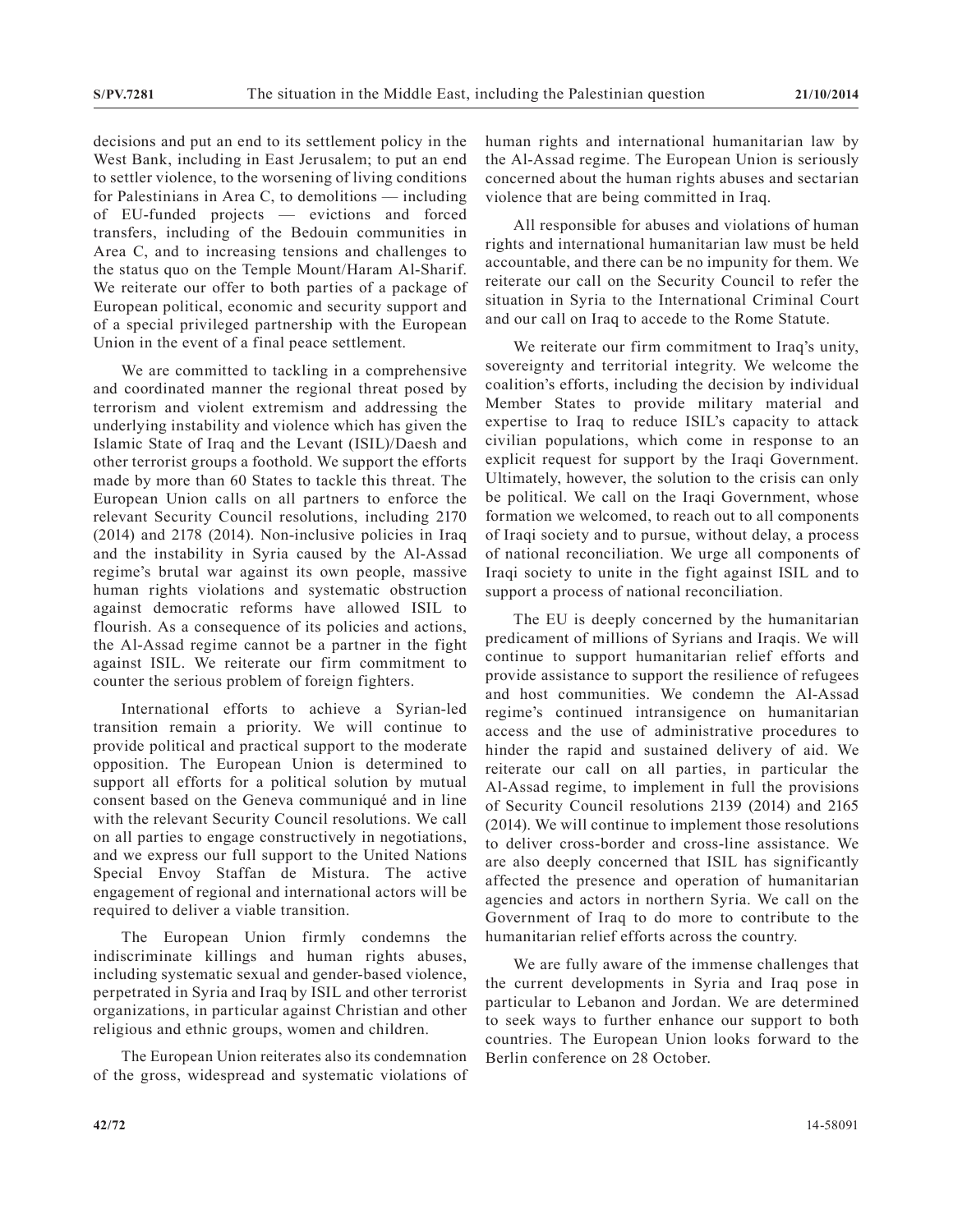We understand the extraordinary security, humanitarian, social, economic and political challenges that Lebanon is facing. We strongly condemn the repeated attacks by violent extremist groups on Lebanon's territory and commend the Lebanese security agencies for their joint efforts in responding to the numerous security threats. We stress the importance of strong institutions in preserving the stability and internal unity of Lebanon. The European Union encourages Lebanon's leaders to open the way for the election of a new President without further delay.

**The President** (*spoke in Spanish*): I now give the floor to the representative of Morocco.

**Mr. Atlassi** (Morocco) (*spoke in Arabic*): I should like at the outset to congratulate you, Sir, on having assumed the presidency of the Council for this month, and I thank you for having taken the initiative to put this item on our agenda, given its importance at the Arab and Islamic levels. My delegation would like also to associate itself with the statement made by the Movement of Non-Aligned Countries and to make the following comments in our national capacity.

We are meeting today at a very sensitive time and at a turning point for the Middle East and the world as a whole. We have witnessed unprecedented developments with negative consequences for international peace and security and the economic and social fabric. The persistence of the Israeli occupation of the Arab and Palestinian territories and the spread of extremism and terrorism has sounded the alarm today, and it is necessary to intervene before it is too late.

The unjustified and unacceptable Israeli aggression against Gaza has had and will have dire consequences that have jeopardized all the efforts deployed so far in order to push forward the peace process. It has pushed the region as a whole into the unknown and has ignited hatred.

His Majesty the King has strongly condemned this aggression since it began. It was also condemned by the various social groups, parties and unions in Morocco. Upon the directives of His Majesty, Morocco, since the onset of the aggression in Gaza, has provided humanitarian and financial assistance to our Palestinian brothers in a show of solidarity.

Morocco and other supporters of peace were relieved that on 26 August the ceasefire was signed thanks to the Egyptian mediation. We welcome once

The Kingdom of Morocco took part in the donors conference organized by Egypt in collaboration with the Norwegian Government and held on 12 October, and we will contribute to the plan for rebuilding Gaza through several projects that will be defined and implemented in coordination with the Palestinian Authority and in the framework of the relevant United Nations mechanism. This will be in addition to the technical support that we will be providing through the training of the Palestinian personnel undertaking the reconstruction.

The plan to rebuild Gaza prepared by the Palestinian Authority reflects the seriousness of our Palestinian brothers, their love for peace and their aspiration to live in peace and security as part of a two-State solution. It is indeed an opportunity to encourage the Palestinian private sector by building new partnerships between with other stakeholders and countries. To that end, the first step will be to lift the blockade and allow access for the provision of assistance in all its forms, in collaboration with the Palestinian National Authority and in the framework of the relevant United Nations mechanisms.

His Majesty the King, as Chair of the Jerusalem Committee, has condemned all the provocative measures in Jerusalem and the Judaization efforts and has been calling for respect for the demographic and legal specificities of Jerusalem, as a land for the coexistence of all religions. We would like to remind the Council of the outcome of the twentieth session of the Jerusalem Committee, hosted by Morocco in January under the chairmanship of His Majesty the King, which emphasized that Jerusalem was at the core of any political settlement for the Islamic nation.

The sufferings of the Palestinian people since 1948 will end only through a just and permanent settlement that includes the establishment of an independent Palestinian State with Jerusalem as its capital, based on the June 1967 borders and in accordance with the relevant international resolutions, the Arab Peace Initiative and the Madrid principles, with both States living side by side in peace, security, coexistence and collaboration. That is the only legitimate formula that is accepted by the international community and can put an end to the conflict. The international community must therefore give that issue the utmost priority in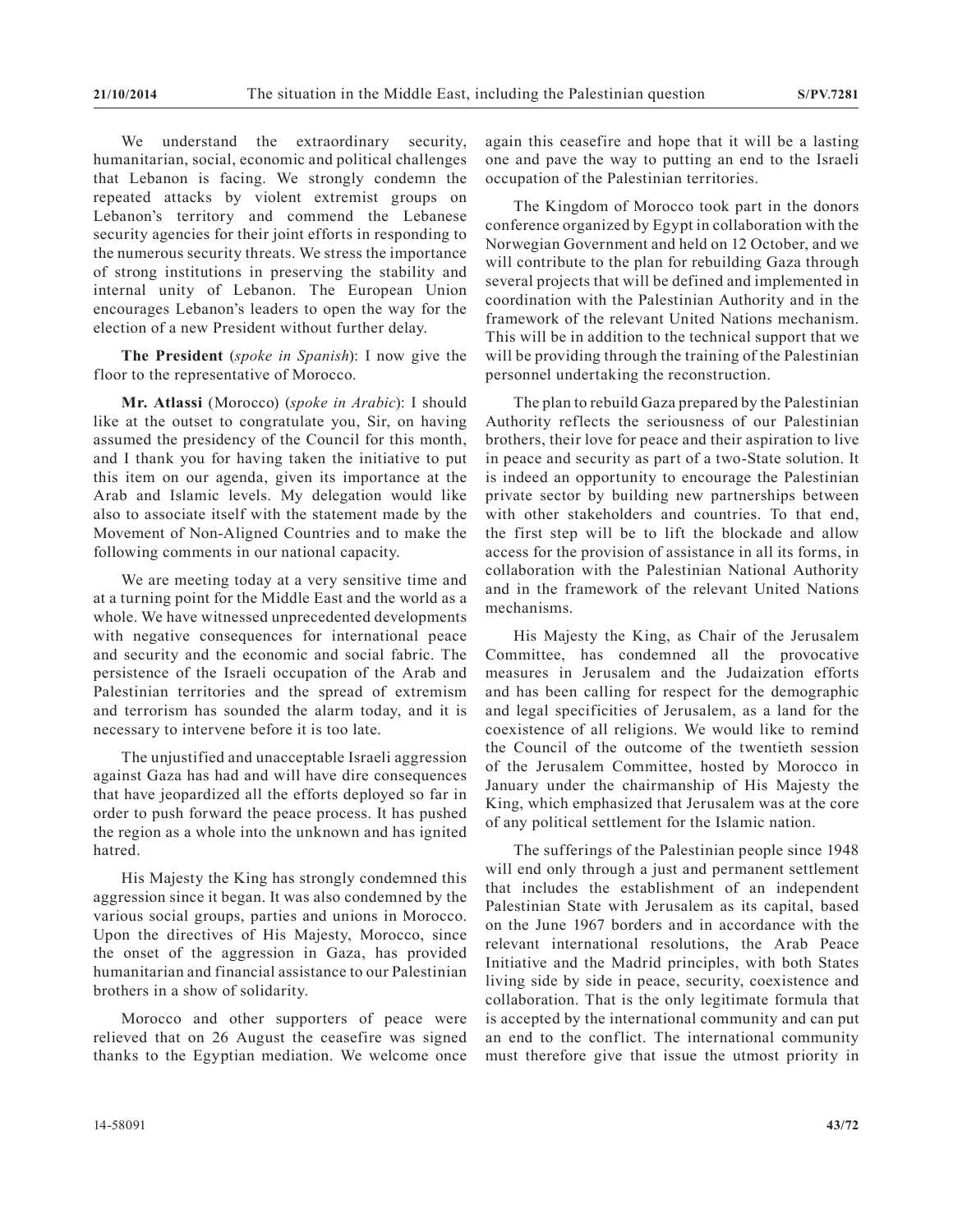order to find a speedy settlement to the conflict, so that the region can enjoy peace, security, prosperity and coexistence.

The Syrian crisis, which has been growing daily at all levels, must also be brought to an end. The Syrian people have paid a high price as a result of the killing and displacement of millions of Syrians, famine and the degradation of their living conditions. In that connection, we welcome the appointment of Mr. Steffan de Mistura as the Special Envoy of the Secretary-General for Syria. We support his efforts at finding a political solution and initiating a democratic transition based on the Geneva communiqué (S/2012/522, annex) of 2012, with a view to avoiding further destruction and human suffering. We also call for the provision of more medical and humanitarian assistance to the victims of the bombing and the blockade. Morocco is ready to provide more humanitarian assistance to the Syrian people and to alleviate the burdens of displaced persons and refugees. My delegation would like to reiterate the need to safeguard Syria's sovereignty, independence and territorial integrity.

I reiterate once again my delegation's commitment to Lebanon's independence and territorial integrity. I commend the national spirit and great responsibility shown by the various segments of the Lebanese population in safeguarding the country's security, stability and sovereignty.

The deterioration of the situation in Yemen is also a source of concern for us. After the important strides that were made in the peace process the consensus reached under the auspices of the Special Envoy of the Secretary-General, the situation has deteriorated once again and could jeopardize what has been achieved so far. We therefore call upon all the stakeholders in Yemen to show wisdom and give priority to the common interests of Yemen, including its sovereignty and territorial integrity.

I began by saying that we should sound the alarm. We should indeed, because the scourge of terrorism has taken a very worrisome turn and is today threatening not only the Middle East, but the entire world. It is jeopardizing our safety and security. The best proof of that is the expansion of the so-called Islamic State in Iraq and the Levant and the killing and degrading treatment in which that group is engaged. The use of religion by terrorist groups to justify their ideological, political, expansionist and destructive goals has

nothing to do with Islam and harms the teachings of Islam, which calls for coexistence, tolerance and peace. In that context, we reiterate our condemnation of terrorism in all its forms and manifestations. We must not link terrorism to any religion, race, nation or civilization. Terrorism must be fought relentlessly, and the phenomenon of the foreign terrorist fighters must also be fought and eliminated. In that regard, the Kingdom of Morocco commends resolution 2178 (2014), adopted in September, to address that scourge.

**The President** (*spoke in Spanish*): I now give the floor to the representative of Norway.

**Mr. Pedersen** (Norway): The war in Gaza this summer took a terrible toll on civilians and left the Gaza Strip in ruins. The rockets fired out of Gaza terrorized people all over Israel. Once again, for the third time in less than six years, the international community was reminded that the Israeli-Palestinian conflict is a threat to international peace and security.

Norway commends Egypt for its role in brokering a temporary cessation of hostilities. Absent a permanent ceasefire between the parties, however, all attempts at stabilizing the situation in and around Gaza are doomed to fail. Therefore, Norway urges the Israeli and Palestinian negotiators to take courageous steps when they meet again in Cairo later this month.

On 12 October, Norway, Egypt and Palestine co-hosted the Cairo International Conference on Palestine "Reconstructing Gaza". Representatives of more than 90 countries and organizations participated and pledged an impressive \$5.4 billion dollars — half of which will be allocated to recovery and reconstruction in Gaza. Just as important as the money pledged were the clear political messages given.

First, the Gaza Strip constitutes an integral part of the territory occupied in 1967 and is part of a future State of Palestine. Efforts to benefit Gaza will be successful only if placed within the overall framework of support to Palestine. The donors emphasized the need for one single and legitimate recipient Government for Palestine. They made clear that reconstruction was not possible without conducive political and security environments in Gaza. Security must be ensured for all civilians. Therefore, the participants called on all parties involved to support a process that results in the Palestinian Authority regaining all its functions and effective control in Gaza. Norway calls on all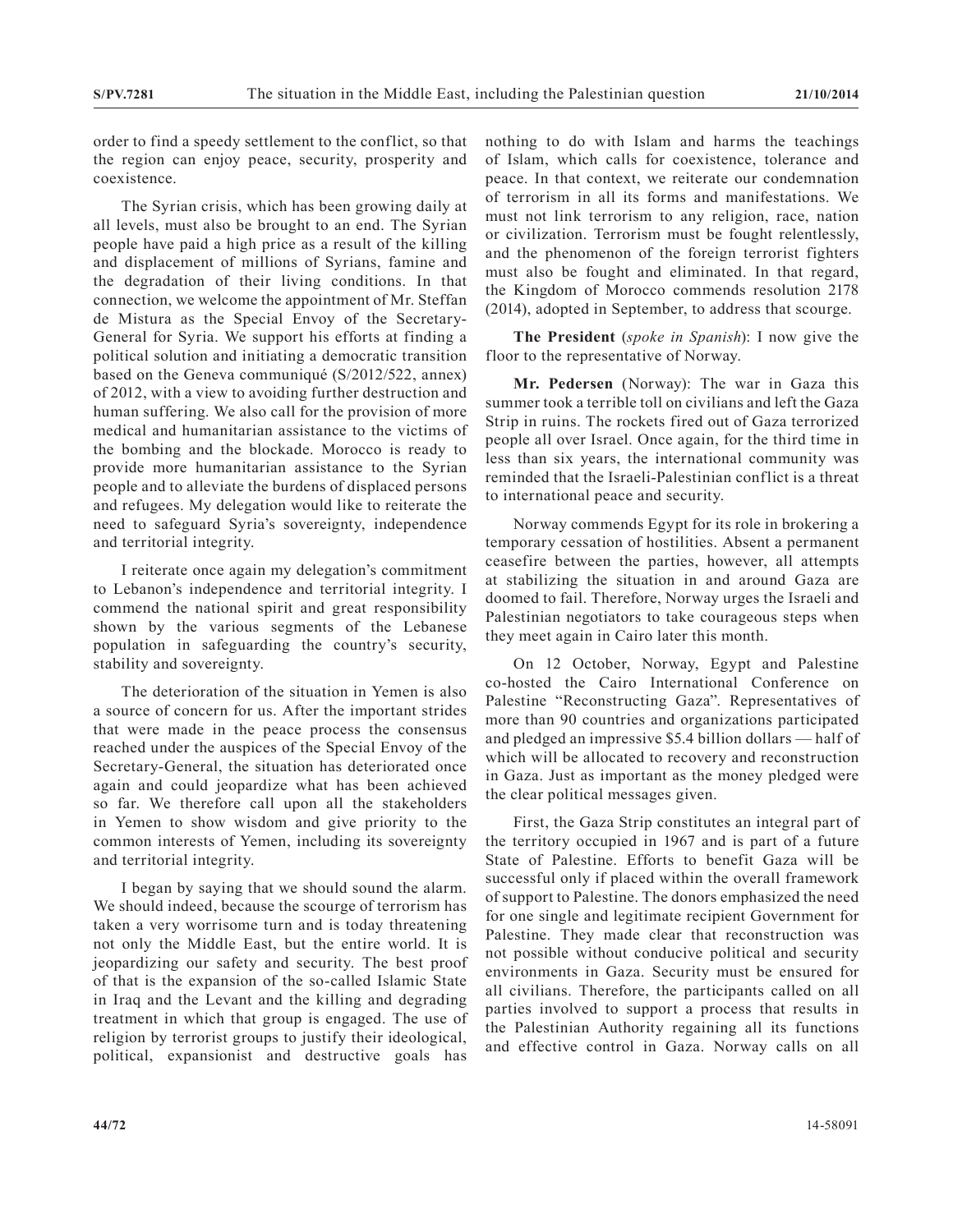Palestinian factions to cooperate for Palestinian unity under the leadership of President Abbas.

Secondly, the reconstruction of Gaza will simply not be possible unless border crossings to Israel are opened, socioeconomic development is facilitated and economic recovery accelerated. The Palestinian private sector plays a key role in that regard. Norway welcomes the announcement made by a representative of Israel of decisive changes in the current restrictions, as the people of Gaza cannot live under blockade and in poverty and misery. Norway calls on Israel to make significant contributions to the reconstruction efforts.

Thirdly, the challenges faced in Gaza and the West Bank can be fully addressed only in a final status agreement that resolves all core issues between the Israelis and the Palestinians. Norway deplores recent announcements of settlement building, including in occupied East Jerusalem, and calls for a resumption of serious, committed and productive negotiations that can bring an end to the conflict and the occupation that began in 1967. Norway reiterates its call on the Security Council to give leadership and guidance both to the stabilization efforts after the military confrontations this summer and to the resumption of the peace process.

Extremist forces bent on death and destruction in Iraq, Syria and beyond must be confronted head-on. In the face of brutal and criminal acts by the Islamic State in Iraq and the Levant and other terrorist groups, the international community must unite against the threat they pose.

At the same time, it is necessary to reach political solutions in both Iraq and Syria. Those conflicts, which kill and maim people and tear apart the social fabrics of both countries, cannot be brought to an end by military means alone.

With respect to Syria, it is crucial that the United Nations and Special Envoy de Mistura succeed in engaging the parties and the region in a political process underpinned by the emerging convergence of interests among a broad spectrum of Syrians, as well as key regional powers. Norway fully supports his efforts.

Norway is doing its part in the fight against violent extremism and terrorism, including through active support for the international humanitarian and military efforts in Iraq.

**The President** (*spoke in Spanish*): I now give the floor to the representative of Qatar.

**Ms. Al-Thani** (Qatar) (*spoke in Arabic*): At the outset, I would like to congratulate Argentina on its presidency of the Security Council and to express our thanks and appreciation to its Government for having convened today's meeting. We would also like to thank the Secretary-General for his presence here this morning and his personal commitment to the Palestinian cause, including through his recent visit to the Gaza Strip.

We agree that the Security Council and the entire membership of the United Nations should proceed to consider the best means for achieving a just and lasting peace in the Middle East, in particular a two-State solution. The recent escalation in Gaza is a reminder of the need to reach a lasting solution to the situation there and in the entire occupied Palestinian territory. We have come to the conclusion that temporary solutions or a piecemeal settlement are neither viable nor acceptable.

As we express our condolences to the brotherly people of Palestine following the catastrophic tragedy caused by the military aggression against Gaza, we stress that it is high time for the Security Council to assume its legal and moral responsibilities and take action to ensure that such an escalation does not recur — an escalation that had negative consequences on both sides, especially the Palestinian one.

We call on the Council once again to adopt a resolution to oblige Israel to end its occupation of the Palestinian territories, cease its construction of illegal settlements and put an end to all other practices that go against international humanitarian law. We also call on the Council to adopt a time-bound and clearly defined political plan for the realization of the two-State solution. Security, stability and peace in the region, including that of Israel, require daring steps towards such a solution — that is, the establishment of the State of Palestine on the basis of the 1967 borders, with East Jerusalem as its capital, living side by side with Israel. The solution should include the withdrawal from all of the occupied Arab territories, including the Syrian Golan, the Sheba'a farms and the Lebanese villages.

The desecration of holy sites and the denial of the freedom to worship in Palestine must be stopped, as must Israel's policy regarding Al-Haram Al-Sharif, including the attacks and the denial of the right to prayer.

Qatar is among the States that have sought, and continue to seek, to play a genuine and positive role in working towards a lasting and fair solution to the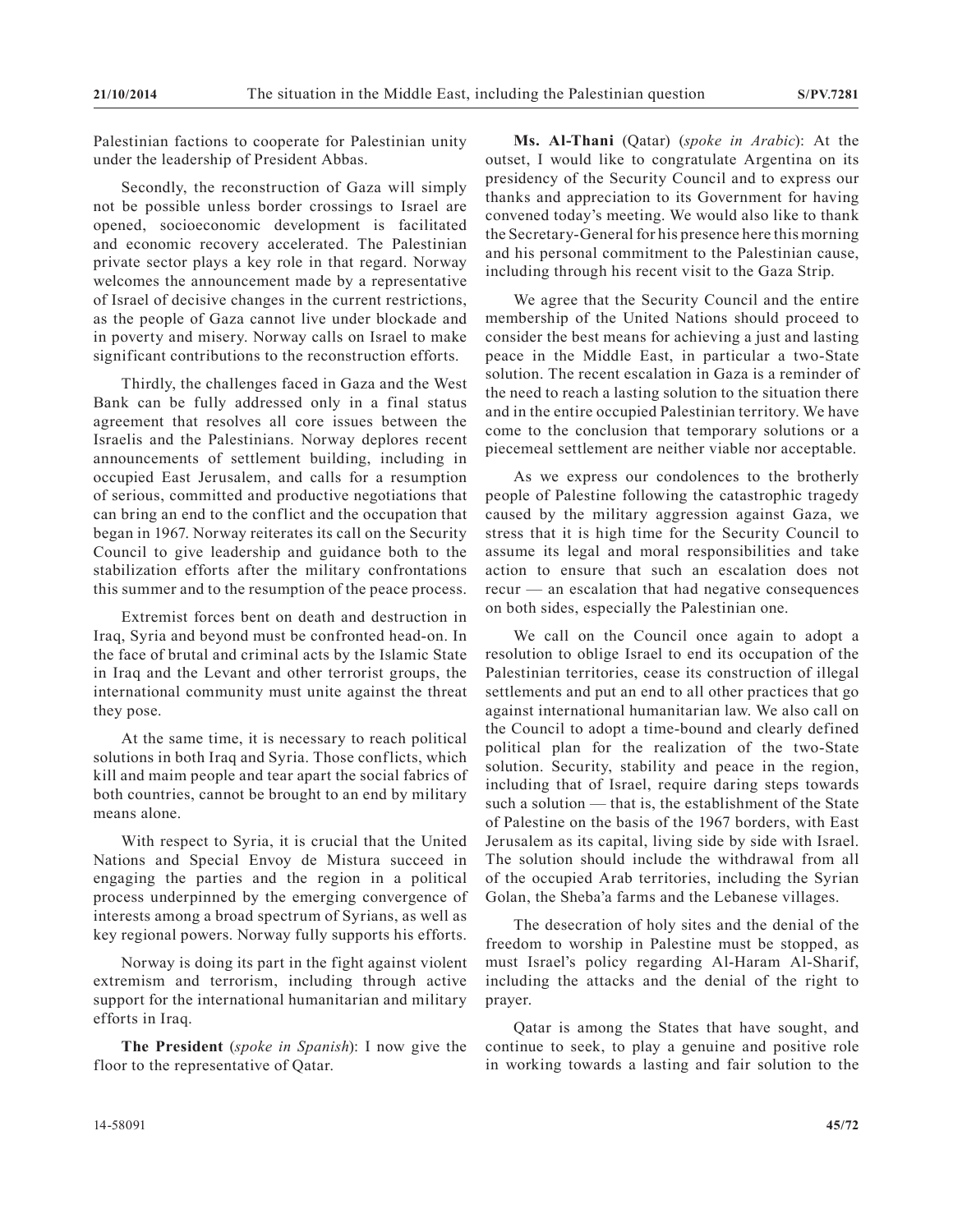question of Palestine. We were among the first States to take audacious steps to support means to reach a peaceful settlement to the Palestinian question. However, at the time of the recent military aggression in Gaza, Qatar took diplomatic measures to bring an end to the violence, which contributed to the agreement that ended the aggression. In that respect, Qatar welcomes the agreement reached in Cairo, brokered by Egypt.

On the humanitarian front, Qatar responded to the humanitarian needs in the Gaza Strip, announcing at the Gaza reconstruction Conference held recently in Cairo that it would contribute \$1 billion for the reconstruction of the Strip, representing half of the financial contributions needed according to the United Nations plan for the reconstruction of Gaza.

Qatar, through collaboration with the relevant agencies of the United Nations, has contributed in many other ways to strengthening stability in Gaza and supports the efforts of the national unity Government in Palestine to benefit the Palestinian people and enhance their national unity. We welcome the convening by the Government of Palestine of its first meeting in Gaza.

The recent developments in Syria and the broader region call for a coordinated international response in keeping with the principles enshrined in the Charter of the United Nations. The crimes committed by terrorist groups have recently reached an indescribable level, and they share characteristics with the crimes committed by the Syrian regime against its people. The regime's continued mistreatment of its people led to the conflict, which has had such a negative impact on Syria and the broader region and has created the breeding ground for the terrorism we are witnessing. Qatar warned against such developments at the Security Council in January 2012 (see S/PV.6710).

The humanitarian situation in Syria has become one of the worst in the world, including the situation of the internally displaced persons and refugees. As made clear by the remarks of the Secretary-General, the repercussions of the crisis on Syrian infrastructure, especially in areas that are hard to reach, are extremely significant. The Syrian refugee crisis is the most serious situation in the world, calling for an international response in line with the magnitude of the burden now being borne by the host countries. Qatar continues to provide humanitarian assistance for the Syrian people affected by the crisis, pursuant to the relevant resolutions of the General Assembly and Security Council, including resolution 2139 (2014). We contributed \$20 million to the consolidated humanitarian appeal to enable Syrians in hard-to-reach areas to rebuild their lives.

**The President** (*spoke in Spanish*): I now give the floor to the representative of Turkey.

**Mr. Çevik** (Turkey): Current developments in the Middle East affect Turkey in many ways. The situation in Palestine remains a source of concern to us, for humanitarian and political reasons. The immediate needs of Palestine in general and Gaza in particular constitute a priority for the international community. With that understanding, the total amount of our official development assistance to Palestine over the past decade has reached \$350 million. More recently, we announced at the Cairo Conference an additional \$200 million for the reconstruction of Gaza from 2014 to 2017. In addition to the aid that we channel through the United Nations Relief and Works Agency for Palestine Refugees in the Near East, the transfer of wounded Palestinians to Turkey  $-123$  to date  $-$  the construction of a hospital in Gaza, our projects to supply humanitarian aid, fuel, electricity and water will continue. We also welcome the trilateral agreement brokered by the United Nations on a temporary mechanism involving Israel, Palestine and the United Nations to secure the entry of reconstruction materials to Gaza.

Following the tremendous humanitarian suffering, death and destruction inflicted by the Israeli attacks, we should focus on preventing the recurrence of such a catastrophe in the future. Returning to the status quo is not an option.

The need to find a negotiated political settlement to the Israeli-Palestinian conflict, based on two States living side by side in peace and security, within the pre-1967 borders and in accordance with the relevant United Nations resolutions and the Arab Peace Initiative, remains an urgent priority. Any negotiations should take place on an equal footing. Although the Israeli side has been enjoying its statehood since 1948, the Palestinians have been denied that inherent right. That is unacceptable, and we urge all members of the international community to recognize the State of Palestine. We reiterate that negotiations cannot take place while one party is unilaterally claiming and confiscating the other's land. Israel should therefore end its occupation and illegal settlement activities. With that understanding, we support President Abbas's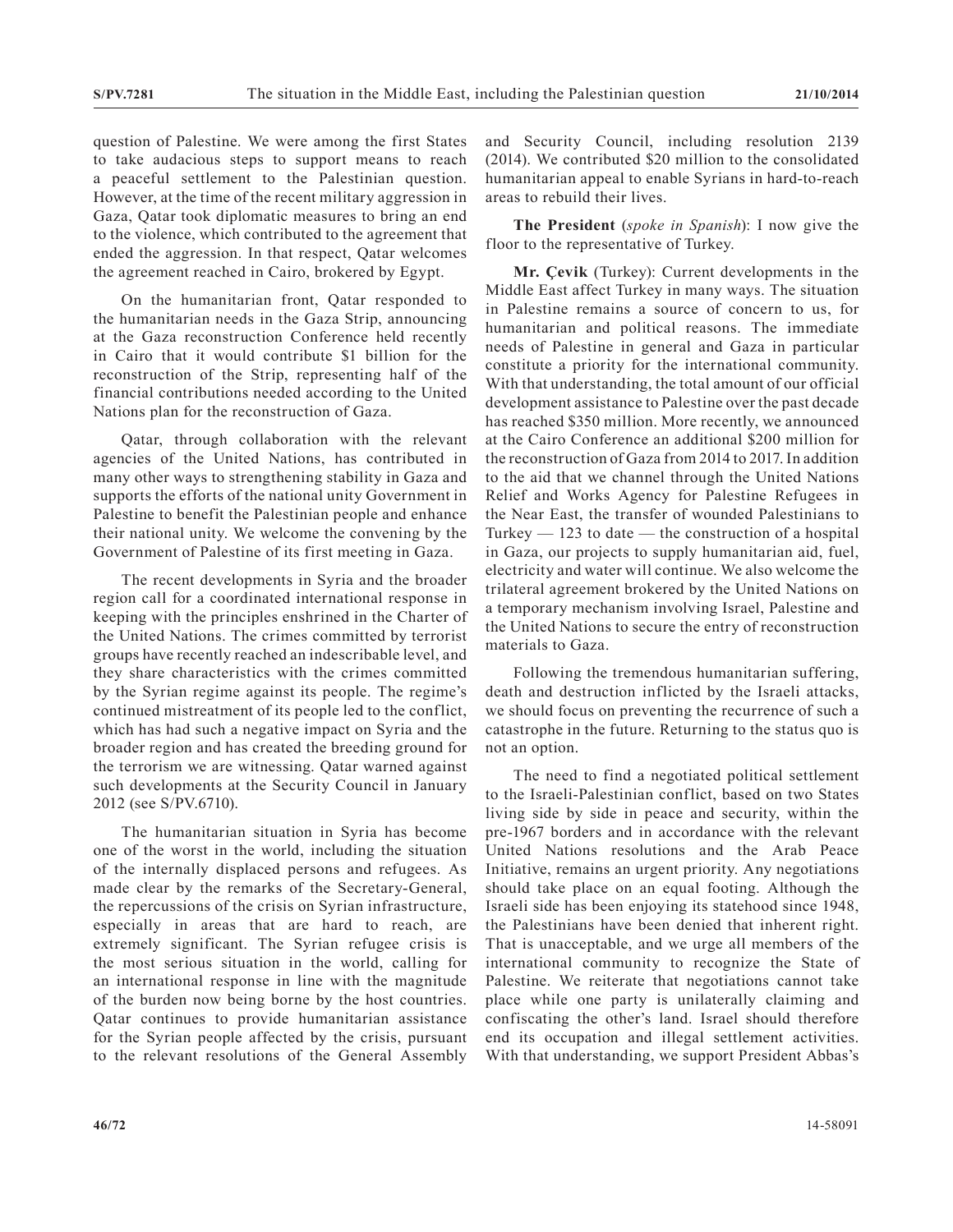initiative, announced during this year's general debate in the General Assembly, regarding the introduction of a draft resolution on the Israeli-Palestinian conflict for adoption by the Security Council (see A/69/PV.12).

Palestinian unity is crucial to reaching a lasting solution. We should all support President Abbas and the Palestinian Government of national unity. Turkey, in cooperation with international partners, will continue its efforts to find a just, comprehensive and lasting solution to the conflict. We remain committed to supporting our Palestinian brothers and sisters in their quest to live in peace, prosperity and dignity.

Turkey shares 1,295 kilometres of borders with Syria and Iraq. The instability in the region, particularly as represented by the Islamic State in Iraq and the Levant (ISIL), is a national security threat for us. In the light of that situation, our Government has obtained the necessary authority of Parliament to enable it to respond to potential security challenges. We are increasingly feeling the strain of the current state of chaos on our doorstep resulting from the serious humanitarian and security situation on the ground. The combination of the non-inclusive policies of the former Government in Iraq and the crisis in Syria caused by the regime's brutal war on its own people and massive violations of human rights have allowed ISIL to flourish.

We welcome the Iraqi Government's appointments on 18 October to Iraq's Ministries of Defence and the Interior, and to other vacant ministries. A new, inclusive political start is essential to solving Iraq's problems. That significant development is an important step in the process and will help the new Government take the measures necessary to overcome the threat of terrorism. For our part, we are taking necessary measures to combat the activities of the extremist groups. Full compliance with the relevant Security Council resolutions, including 2170 (2014) and 2178 (2014), is important. Preventing the illegal transportation of logistics and manpower across the Turkish-Syrian border is a high priority. Such transnational threats require full and efficient international cooperation, with a comprehensive, coordinated strategy. From a security perspective, I would also like to emphasize that the destruction of Syria's chemical stockpiles should not be considered a closed case, and the international community and the Security Council should remain vigilant concerning the matter.

Our cooperation with the international community in eradicating terrorism and ISIL will continue. In that regard, it is crucial that we address the root causes of the problem through a comprehensive plan. Taking steps to ensure that there is a transfer of power to a representative Government, the result of a genuine political transition, in accordance with the Geneva communiqué (S/2012/522, annex), should be our shared priority. We have always been in the forefront in defending the rights and freedoms of the Syrian people, including the Kurds, with whom we are continuing our dialogue. Any group in Syria must work for the common goal of a democratic and prosperous Syria and refrain from taking unilateral steps. The future constitutional structure of a new Syria can be decided only by a parliament formed as the result of free and fair elections. The territorial integrity and unity of Syria must be preserved.

With the recent influx of nearly 200,000 people from the Ayn al-Arab/Kobani region, the total number of Syrians in Turkey is more than 1.5 million. In the face of that enormous challenge, we must reiterate that sharing burdens actively and meaningfully is the collective responsibility of the international community. In the context of the cross-border operations by the United Nations agencies being conducted under resolution 2165 (2014), 155 trucks transporting humanitarian assistance have entered Syria so far.

I would like to conclude by reiterating that our strong commitment to peace and security in the region and our full solidarity with the Palestinian people will continue.

**The President** (*spoke in Spanish*): I now give the floor to the representative of Kuwait.

**Mr. Alotaibi** (Kuwait) (*spoke in Arabic*): I would like to begin by congratulating you, Mr. President, on Argentina's assumption to the presidency of the Council this month. We wish you every success in managing the Council's work, and we also pay tribute to the United States for its presidency last month.

We should recall the deeply troubled circumstances in whose shadow the recent debate on the Middle East has been taking place, specifically those of 22 July, when Gaza became the target of the worst kind of attacks under the hateful Israeli aggression, which lasted for 15 days, resulting in thousands of dead and wounded and indescribable destruction, worse than in Gaza in 2009. Israel, the occupying Power, has also perpetrated horrendous violations of human rights and international law, including of the Fourth Geneva Convention, on the protection of civilians in time of war.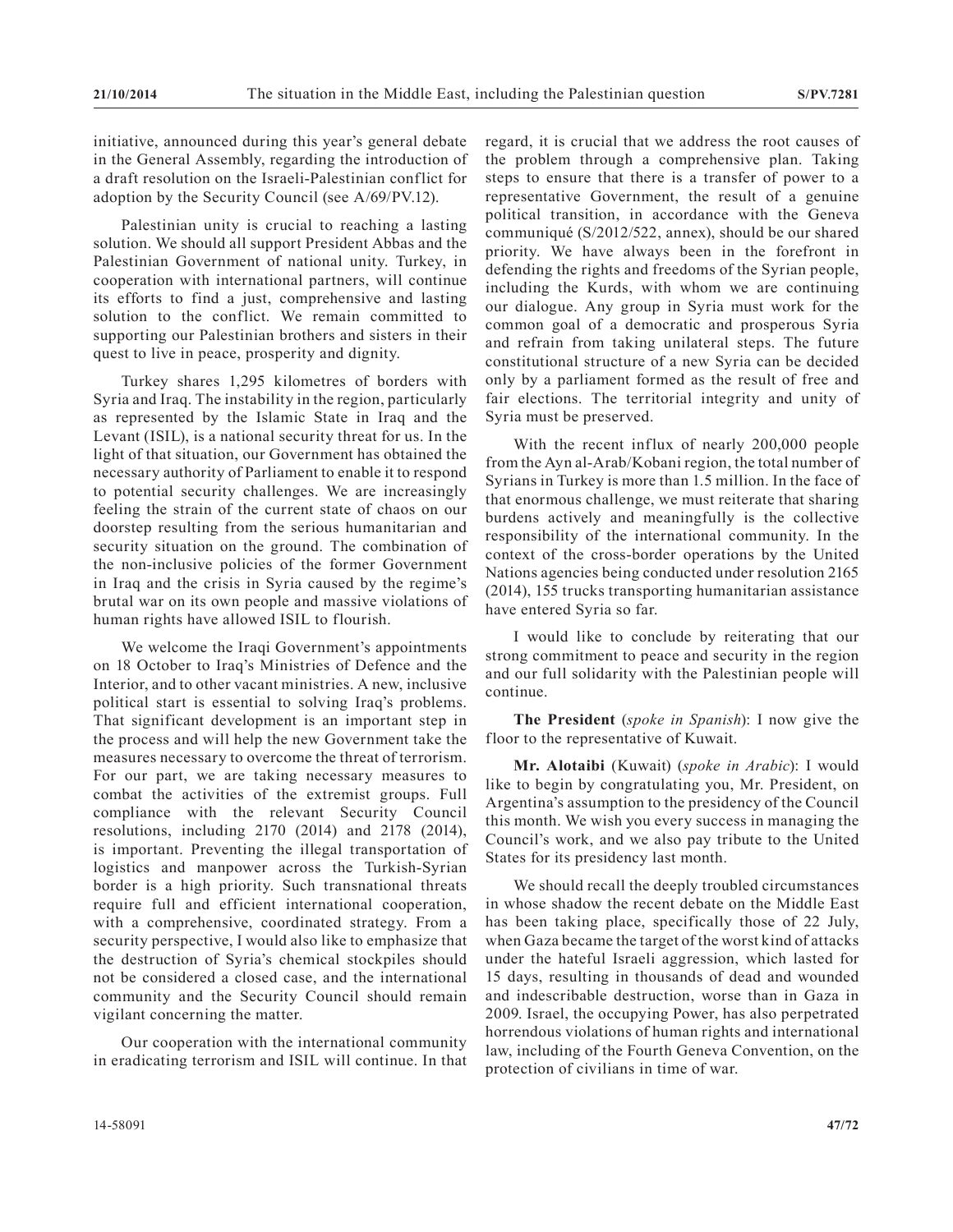Israel continues to pursue its policies of provocation and aggression, risking undermining the foundations of peace and paving the way for a serious period in the Middle East that represents the antithesis of peace and security, owing to Israel's intransigence in the face of every genuine effort to establish a comprehensive, just and lasting peace between the two parties. In that regard, we welcome the efforts of the Arab Republic of Egypt to reach a ceasefire agreement between Israel and Palestine on 26 August.

At the same time, we affirm the inalienable rights of the Palestinians and the legitimate fulfilment of their aspirations for a independent State within the borders of 4 June 1967, with East Jerusalem as its capital. We also reiterate our request that the Security Council shoulder the responsibility conferred on it by the Charter of the United Nations to work for and maintain international peace and security by taking the necessary measures to address such problematic issues relating to peace by adopting the draft resolution that the Arab Group proposes to introduce in the Council. I should like to make the following points.

We must set a deadline for ending Israel's occupation of the Palestinian territories. We must urge the Government of Israel, the occupying Power, to end its policies of settling and confiscating land, as well as those designed to evict Palestinian from their lands, farms and property and detain them in Israeli jails. Israel must renounce its racist, extremist and systematic plans aimed at the total Judaization of Jerusalem, and end its attacks on the city's holy sites. It must lift the blockade of the Gaza Strip and guarantee open border crossings to ensure that humanitarian aid can pass through them and thus meet the basic needs of the people of Gaza. We must support the Palestinian demands for international protection of their people and the occupied territories and for that occupation to end.

While very positive, the results of the recent Cairo International Conference on Palestine "Reconstructing Gaza", which collected pledges of \$5.4 billion for those efforts, must lead to concrete, practical steps that can ensure that we will really be able to rebuild Gaza. We should use all possible means and resources to achieve a comprehensive and lasting peace in the Middle East. We also welcome the decision of the Kingdom of Sweden to recognize the State of Palestine, and I reiterate the call to States that have not yet done so to follow Sweden's example and thus contribute to the implementation of the relevant Security Council resolutions and the Arab

Peace Initiative, with the goal of two States living side by side in peace.

The State of Kuwait reiterates its call on Israel to implement resolution 497 (1981) and withdraw from the occupied Syrian Golan to the 4 June 1967 lines. Kuwait also reiterates its commitment to stand shoulder to shoulder with the brotherly country of Lebanon by supporting all measures to protect and safeguard its security and sovereignty.

**The President** (*spoke in Spanish*): I now give the floor to His Excellency Mr. Fodé Seck, Chairman of the Committee on the Exercise of the Inalienable Rights of the Palestinian People.

**Mr. Seck** (*spoke in French*): I would first of all like to express our deep appreciation for the able manner in which you, Mr. President, have guided the work of the Security Council in October. I would also like to pay special tribute to the Secretary-General for his support for the exercise of the fundamental rights of the Palestinian people and his constant assistance during the conflict over the summer. We are grateful for his detailed briefing on the results of the recent Cairo Conference and his visit to the region. The tireless efforts of the Special Coordinator for the Middle East Peace Process, Mr. Robert Serry, and of the Commissioner General for the United Nations Relief and Works Agency for Palestine Refugees in the Near East, Mr. Pierre Krähenbühl, together with their outstanding specialized teams on the ground, must also be recognized. I also take this opportunity to commend Ambassador Mansour for his presentation to us this morning.

The Committee on the Exercise of the Inalienable Rights of the Palestinian People has condemned, in the strongest possible terms, the excessive and disproportionate use of force during the Israeli assault on the occupied Gaza Strip, which resulted in the deaths of more than 2,100 Palestinians. The Committee also condemned the indiscriminate rocket fire emanating from Gaza.

We were therefore greatly dismayed to hear, in the wake of that conflict, Israel's announcement of new plans for settlements and for annexing land outside its 1967 borders. The Committee and the entire international community strongly condemn such actions, which are not conducive to a peaceful settlement of the Israeli-Palestinian crisis.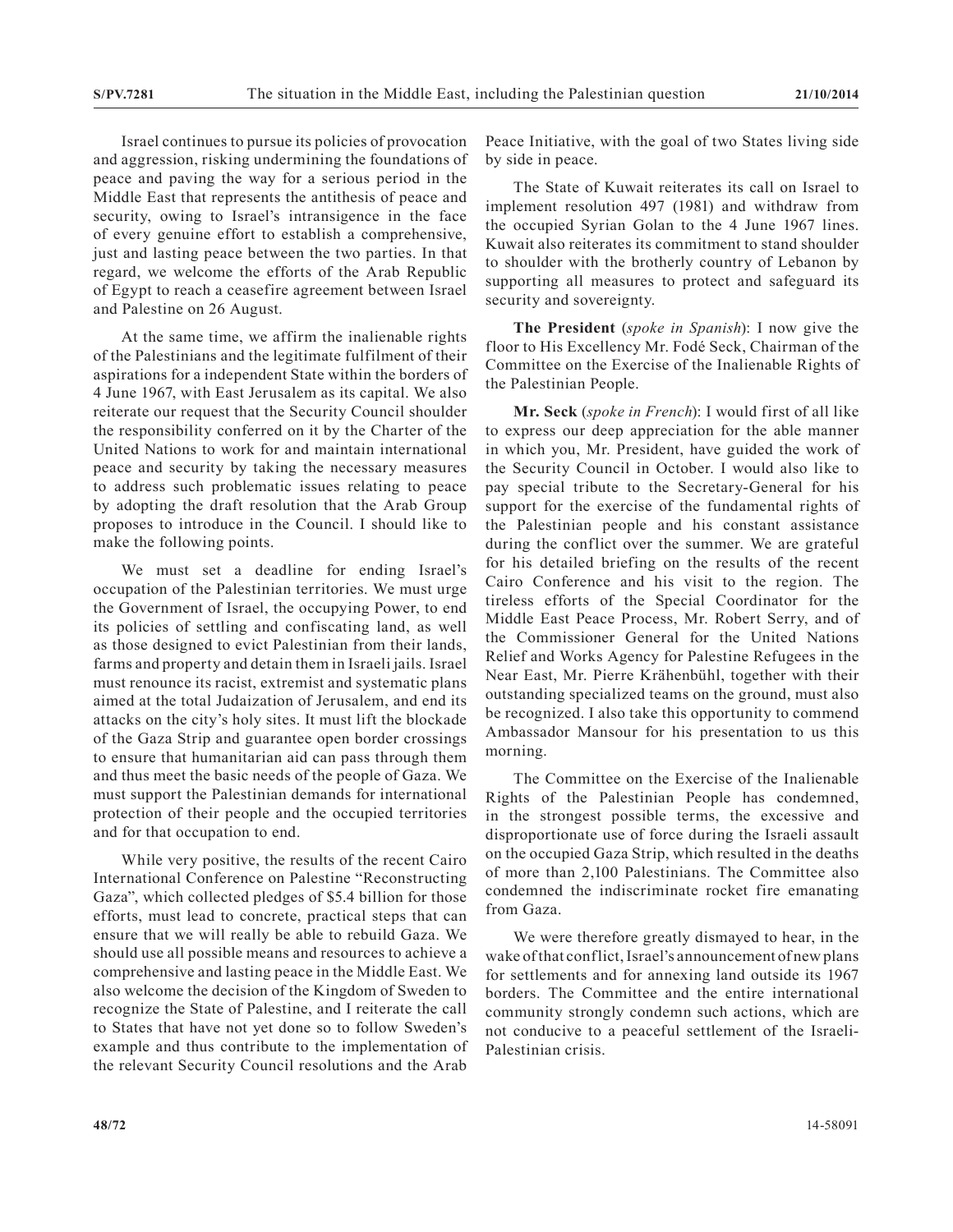In Gaza, the Secretary-General expressed the view of the vast majority of Member States when he said that there would be no peace in the Middle East, nor security for Israel, while the crisis in Gaza was not resolved. He also emphasized that the "build-destroy" cycle must be broken and that the mindless pattern of blockade, rockets and destruction must stop. The Committee shares the conviction of the Secretary-General and calls for an immediate end to the blockade of Gaza by the occupying Power.

The Committee would also like to express its appreciation for the efforts of Egypt and Norway in organizing last week's Cairo International Conference. We welcome the generosity of the international community in pledging \$5.4 billion to support reconstruction in Gaza and meet the urgent needs of the Palestinian people. In that connection, the Special Coordinator must play a particularly important role in overseeing the delivery of construction materials through a negotiated, tripartite access regime. The international community, especially the Security Council, will need to ensure that the mechanism works appropriately to meet the needs of those most affected.

Together with the rest of the international community, the Committee welcomes the establishment of the Government of national consensus in Gaza. Its effective work will help to consolidate governance and secure the importation of equipment that is critical for the reconstruction efforts. The decision by the Government of Israel to facilitate access for Palestinian Ministers from the West Bank to Gaza is a step in the right direction, and the Committee hopes that Israel will continue to thus facilitate the efforts of the new Government to accomplish the immense task before it.

The Committee also welcomes the decision by the new Government of Sweden to recognize the State of Palestine, and appreciates the commitments made by the Government of France. Together with the vote last Monday by the British Parliament calling for recognition of the Palestinian State, those separate decisions have given new impetus to the international momentum in support of the exercise of the legitimate and inalienable rights of the Palestinian people.

Along with the rest of the international community, the Committee hopes that this momentum will breathe new life into the negotiations between the parties, which must be restarted as soon as possible, this time with a specific deadline and a firm commitment to agree on viable borders for both the State of Israel and the state of Palestine. Moreover, the Committee supports the proposals made by the state of Palestine at the United Nations and invites the Security Council and the rest of the international community to support that initiative.

To the pessimists and extremists on all sides, I would like to offer a lesson from Professor Noam Chomsky, an eminent thinker and a public figure who is emblematic of our universal conscience, who addressed our Committee a week ago to the day. Professor Chomsky emphasized that the choice before the international community, and in particular its organ that is charged with the maintenance of international peace and security, the Security Council, was either a viable two-State solution or a continuation into the indeterminate future of the status quo, with more Israeli settlements and a continued siege of Gaza, and thus a prolonged period of instability for both Palestine and Israel.

The United Nations Committee for the Exercise of the Inalienable Rights of the Palestinian People can certainly not support that second option, which would guarantee the fait accompli of the occupation and the denial of the fundamental rights of the Palestinian people. During this International Year of Solidarity with the Palestinian People, the Security Council must not allow the status quo to stand.

**The President** (*spoke in Spanish*): I now give the floor to the representative of Belize.

**Ms. Young** (Belize): On behalf of the delegation of Belize, please permit me to congratulate Argentina on assuming the presidency and to thank you, Mr. President, for convening this meeting.

The problem of Palestine has been on the agenda of the Security Council since the end of the British Mandate in 1948. It was included in the Council's agenda because, on 29 November 1947, in its resolution 181 (II), the General Assembly recommended to the United Kingdom, as the Mandatory Power for Palestine, and to all other Members of the United Nations, the adoption and implementation of a Plan of Partition with Economic Union for the future Government of Palestine.

That Plan, set out in resolution 181 (II) B, called for, inter alia, "Independent Arab and Jewish States and the Special International Regime for the City of Jerusalem", to come into existence "in any case not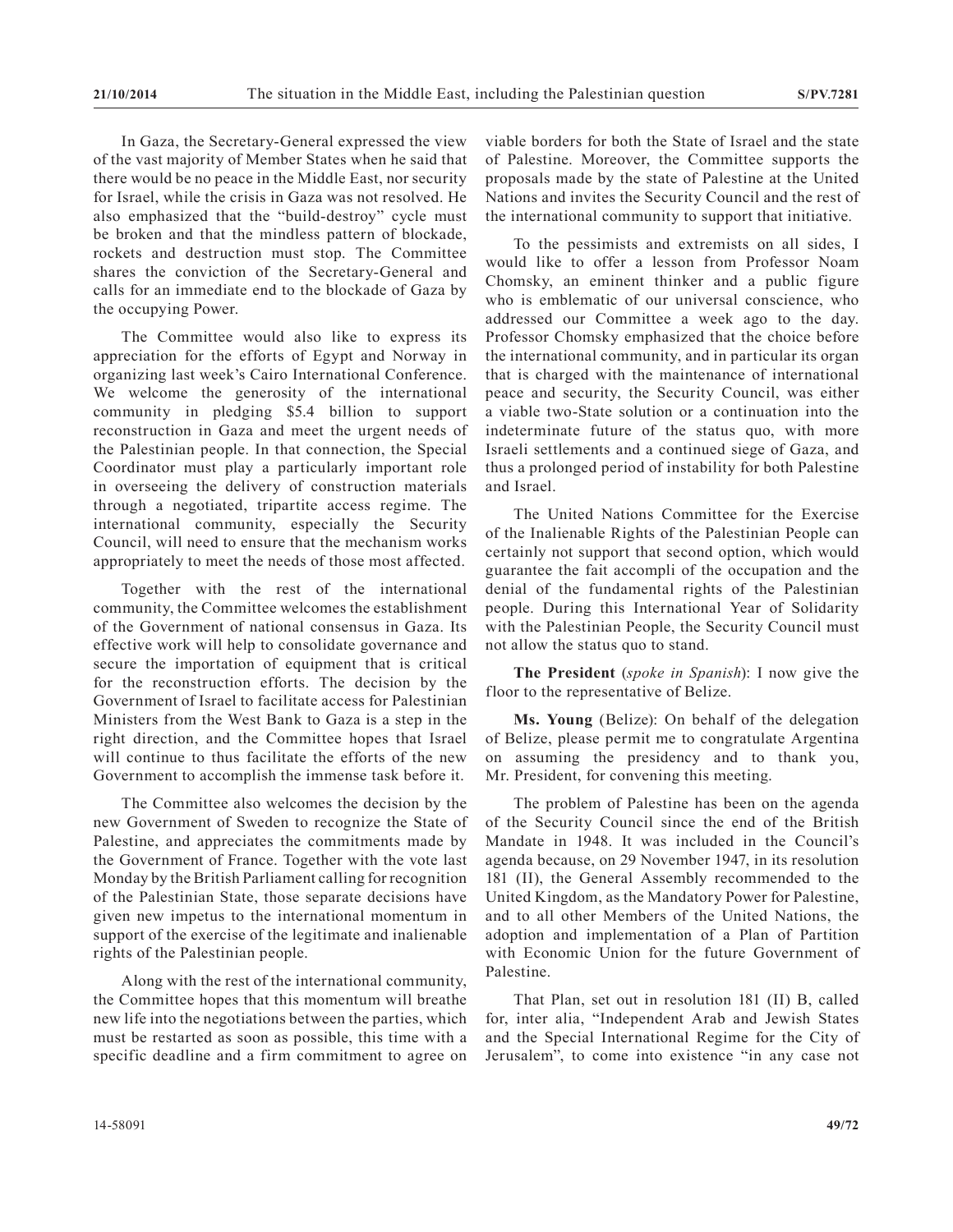later than 1 October 1948". The boundaries of the Arab State, the Jewish State and the city of Jerusalem were settled, and the Security Council was requested to take the necessary measures to implement the Plan. Bolivia, Czechoslovakia, Denmark, Panama and the Philippines were elected to a United Nations Commission on Palestine to act under the guidance of the Council.

Sixty-six years later, the conflict between the Jews and Arabs that should have been neutralized with the implementation of the Plan has become increasingly contentious. The bombing of Gaza by the Israeli Defense Forces between June and August of this year, in a disproportionate use of force that killed more than 2,000 Palestinians and destroyed businesses and key infrastructure, could be described as the last straw. In addition to the killing and destruction over the summer, there was the annexation of approximately another 950 acres of Palestinian territory on the West Bank.

When the response to that bombing is an assertion that Israel has the right to defend itself, it should also be remembered that in the same way as the historical displacement and oppression of Jews by others produced relentless resistance on the part of the Jewish people, Israeli oppression and displacement of Palestinians will produce relentless resistance on the part of the Palestinian people.

However, the political tide is surely turning. The new Swedish Government, which came to power in September, announced its intention to recognize Palestine as a State. In the week of 13 October, the House of Commons in Britain passed a non-binding resolution that endorsed the diplomatic recognition of the Palestinian State by a vote of 274 to 12.

It is time for those in the Security Council who habitually block decisive action aimed at redressing the wrongs perpetrated on the people of Palestine to seriously consider that the continuation of the death and destruction of an oppressed people will likely open the door for extremist philosophies to enter and flourish. The recent urging of Palestinian President Mahmoud Abbas for the Security Council to set a specific deadline for Israel to end the occupation is reasonable and should be taken onboard by the Council. Measures should be adopted to achieve the immediate, sustained and unconditional opening of the crossings for the flow of humanitarian aid, commercial goods and persons to and from the Gaza Strip in line with resolution 1860 (2009). Through the negative trade measures that the European Union brought against us in March, Belize

has experienced only too well the ways and means by which super-Powers can achieve their goals once there is the will.

In negotiations with Israel, Palestine needs the support of the Security Council and of individual powerful countries to help level the negotiating field. There is no doubt that the United States plays a critical role in any negotiations on the issue. Members of the Security Council ought therefore to work with the United States to relaunch the peace negotiations that collapsed in April.

We owe it to the people of Palestine and of Israel to help them return to that time of optimism in 1993 when the Oslo Peace Accords were signed. At that time, to quote the words of Amy Marcus, a reporter for *The Wall Street Journal* based in Israel from 1991 to 1998, in her book *Jerusalem 1914*:

"Everyone, Israelis and Palestinians alike, seemed to be signing a deal — to sell tomatoes to the Persian Gulf, to look for oil in the Dead Sea, to open a casino in Jericho. There was talk of a new Middle East, the falling of borders, and an era of open trade."

My delegation thinks that it is not too much for the Palestinian and the Jewish people to ask for. We owe that to them.

**The President** (*spoke in Spanish*): I now give the floor to the representative of Tunisia.

**Mr. Khiari** (Tunisia) (*spoke in Arabic*): I would like first of all to congratulate you, Sir, on your assumption of the presidency of the Security Council for this month. We thank you for having convened this open debate on the situation in the Middle East, including the Palestinian question, at a time when the region is witnessing unprecedented events. I would also like to thank Secretary-General Ban Ki-moon for his briefing today on his recent visit to the region.

Today, we meet as the occupation forces and the Israeli settlers continue their aggression against the Palestinian people, in particular on the West Bank and in Gaza, in blatant violation of international law and agreements and with impunity. A few weeks after the brutal attack on the Gaza Strip, which left thousands of people dead or wounded, the majority of whom were women or children, and caused major damage to homes and infrastructure, the Secretary-General visited the Gaza Strip and witnessed the occupation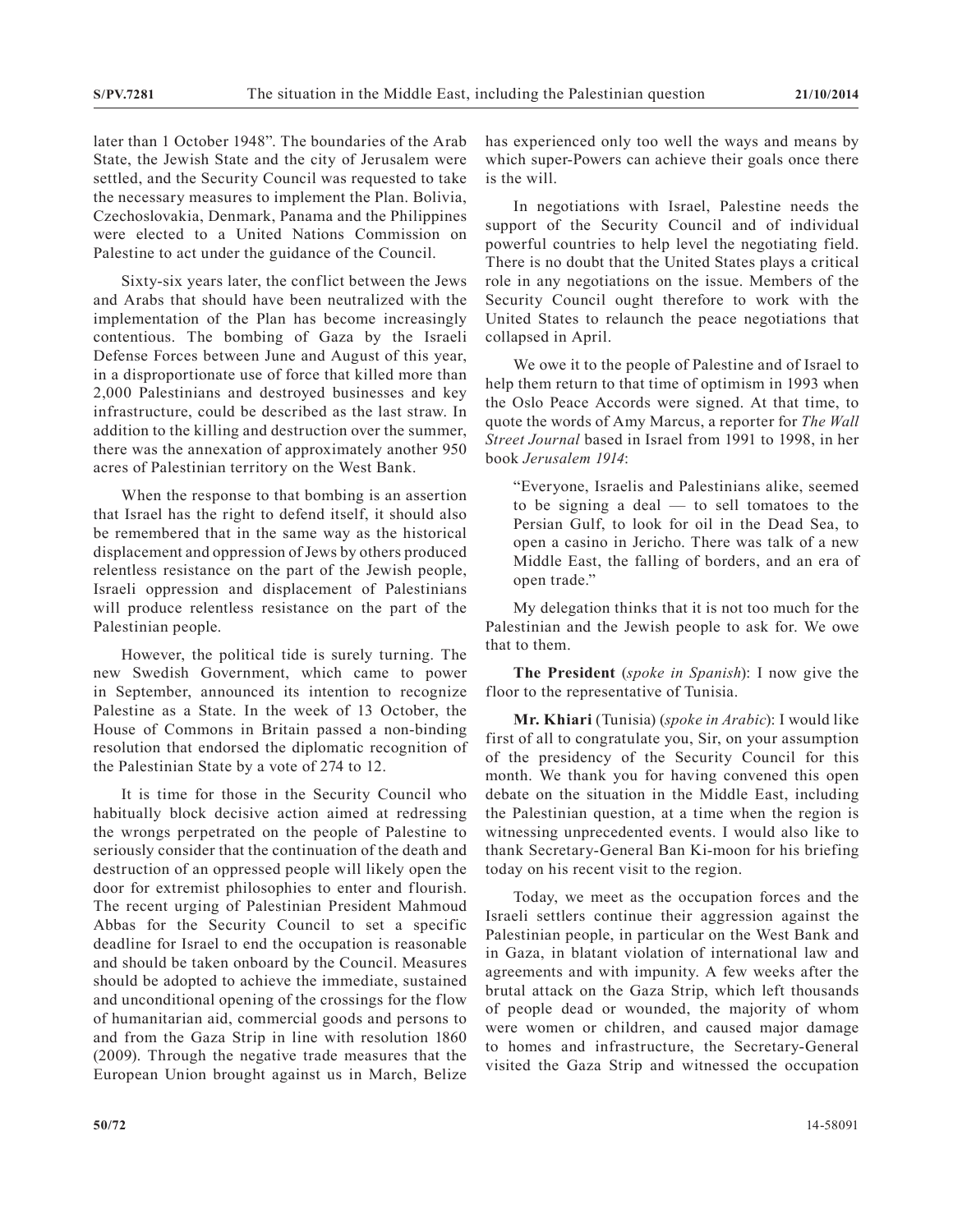forces continuing their daily violations of Islam's holy sites, in particular in Jerusalem. Today, the settlers are attacking the Al-Aqsa Mosque, preventing believers from entering it to pray and humiliating them.

Tunisia strongly condemns such practices and rejects all occupation policies that seek to violate the Islamic and Christian holy sites on occupied Palestinian land. The occupying forces continue their settlement policies despite the international condemnation of such policies. We all agree that those policies are illegitimate and a violation of international law.

## *Mrs. Perceval returned to the Chair.*

Such practices, policies and other daily violations being carried out by the occupying Powers on the West Bank and in Gaza and Jerusalem, which has been subject to a blockade for more than eight years, apart from the humiliation and mistreatment of Palestinian prisoners and detainees in Israeli prisons, prove undeniably that Israel persists in imposing the status quo policy, seeks to buy time so as to change the status quo by force and obstructs all attempts and initiatives to open new horizons for peace on the basis of the two-State solution, the most recent being the mediation efforts brokered by the United States.

Tunisia would therefore like to reiterate that it is unacceptable for the current situation to continue. It is high time for the international community, in particular the Security Council, to live up to its responsibilities and put an end to the Israeli occupation of Palestinian lands and to the illegal practices against the Palestinian people. It is time to undertake a real change in dealing with the Palestinian issue within the Security Council, thereby providing a true opportunity for the achievement of a peaceful, just and comprehensive solutin on the basis of the two-State solution and international law and instruments.

Tunisia would like to reiterate its full support for the self-determination of the Palestinian people and for an independent, sovereign, viable and geographically contiguous State on territory occupied since 1967. That means a united political entity that encompasses the West Bank, including East Jerusalem and the Gaza Strip.

In the same context, we express our support for the demands of the Palestinian leadership with regard to the adoption of a time frame for putting an end to the Israeli occupation, for the declaration of an independent Palestinian State within the borders that I have just mentioned and for reaching a comprehensive solution to all final status issues, including that of East Jeruslaem. We also call for the protection of Palestinian civilians in the civilian Palestinian territories to be ensured in accordance with the Charter of the United Nations, international law, international humanitarian law, the Geneva Conventions of 1949 and international human rights law.

Tunisia also reiterates its support for the independent commission of inquiry established by the Human Rights Council to investigate the aggression against Gaza. We look forward to seeing the commission complete its investigation into the crimes and aggression perpetrated by Israel against the Palestinian people. Tunisia calls for the blockade on the Gaza Strip to be lifted and for all border crossings to be opened for the free access and movement of people and goods, as well as humanitarian assistance for the citizens of the Gaza Strip, in particular following the most recent attacks.

Tunisia welcomes the outcome of the Cairo Conference on the reconstruction of Gaza. We urge that all parties to live up to the commitments that they made at that conference.

Tunisia underscores that a lasting and a just peace in the Middle East can be achieved only through the total withdrawal of Israel from all the Arab and Palestinian occupied territories, including the occupied Syrian Golan. We express our deep concern about the deterioration of the situation in Syria and its dire consequences on both Syria's future and that of the whole region. We hope that the efforts of the United Nations Special Envoy Staffan de Mistura will allow us to reach a political settlement that meets the aspirations of the Syrian people for freedom and democracy and safeguards its sovereignty, territorial integrity and social unity.

**The President** (*spoke in Spanish*): I now give the floor to the representative of Zimbabwe.

**Mr. Shava** (Zimbabwe): At the outset, I wish to congratulate you, Madam President, on assuming the presidency of the Security Council for the month of October. On behalf of the 15 member States of the South African Development Community (SADC), I wish to thank you for convening this very important debate on the Middle East.

SADC aligns itself with the statement delivered by the representative of the Islamic Republic of Iran on behalf of the Movement of Non-Aligned Countries.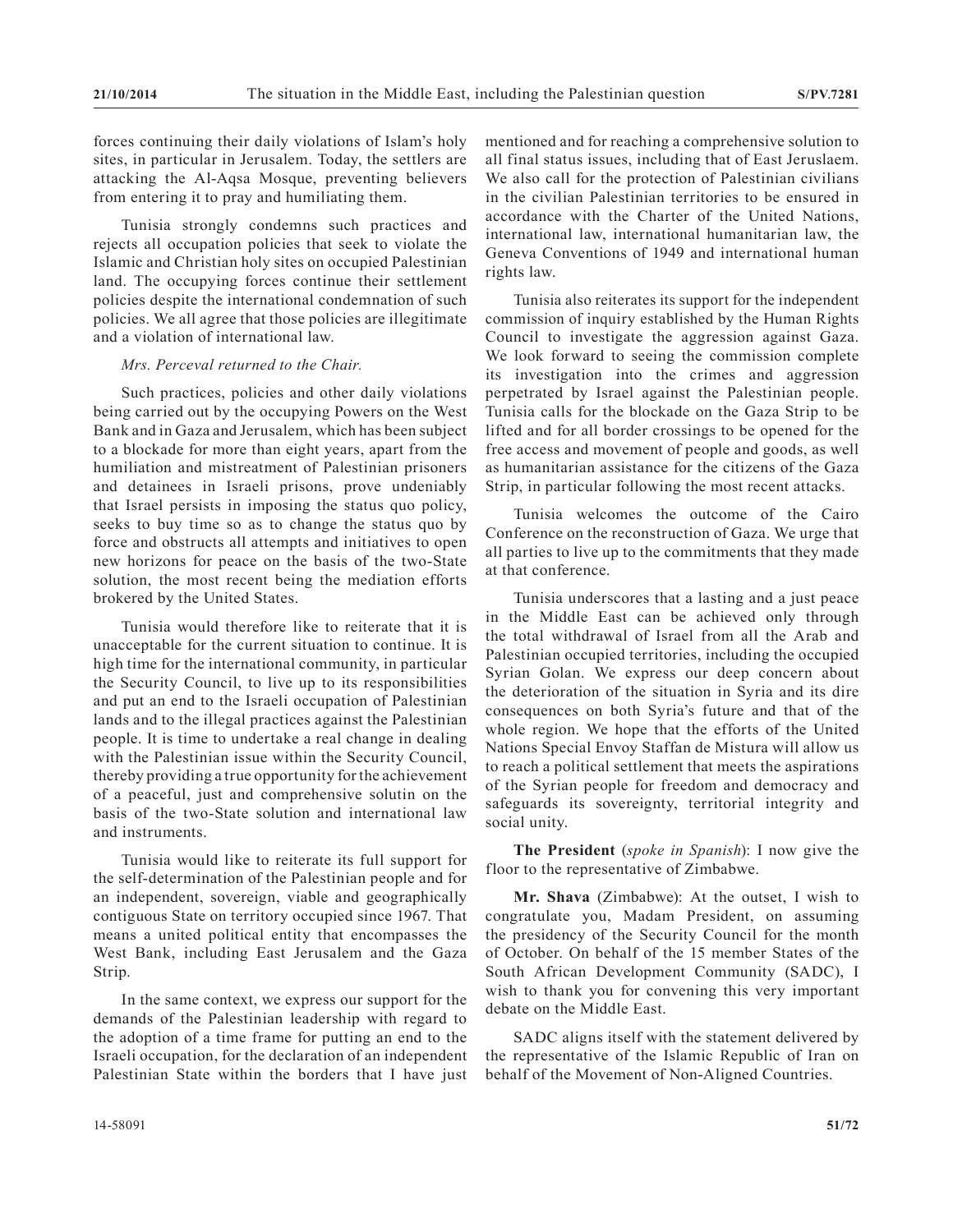We continue to witness the persecution of the people of Palestine at the hands of Israel. Recently, the world witnessed the brutal and indiscriminate bombardment of the Gaza Strip that resulted in the deaths of over 2,000 civilians, rendered 103,000 homeless and destroyed social and economic infrastructure. While Israel perpetrated those heinous acts, some in the international community who always preach about the responsibility to protect remained conspicuously silent. It is unacceptable that Israel violates the territorial integrity of Gaza and the human rights of the Palestinian people, and the Security Council fails to intervene decisively. The Council must uphold its responsibilities under the Charter of the United Nations and act to protect innocent Palestinian civilians. The collective failure of the Security Council and the international community has fostered Israel's flagrant violations of all Security Council resolutions on the Arab-Israeli conflict.

The pretext by Israel that it acts in self-defence against victims of its illegal occupation defies all logic. Israel's self- defence cannot justify the scale of violence it perpetrated in its maiming of innocent women and children. Israel must be held accountable and perpetrators must be brought to justice. SADC welcomes the decision by the Human Rights Council to establish an independent international commission of inquiry to investigate all violations of international humanitarian and human rights law in the occupied Palestinian territory. We call on Israel to lift the seven-year illegal blockade on Gaza. The international community must exert the necessary pressure to compel Israel to end the inhuman blockade by which it has wilfully inflicted a humanitarian disaster in Gaza that affects every single dimension of life for every woman, man and child.

Israel's recent announcement that it would acquire 1,000 acres of Palestinian territory in the West Bank is a blatant violation of various Security Council resolutions. It demonstrates Israel's belief that it can continue to act with impunity, which arises from the protection it receives from some within the Security Council. The international community's constant appeasement of Israel has fostered the belief that it is a State above the law, and has enabled it to pursue atrocities against the Palestinian people. The illegal acquisition of Palestinian territory continues to undermine the vision of a two-State solution based on the pre-1967 borders.

This tragedy underscores the need for serious efforts by all concerned to address the root causes of the conflict, if the international community truly wants to realize a just and lasting peace between the Palestinian and Israeli peoples. The core problem, which is Israel's belligerent occupation of Palestinian territory, must be addressed in accordance with the United Nations resolutions and international law. While we commend efforts to mobilize resources for the reconstruction of Gaza, SADC believes it will be an exercise in futility if a more comprehensive agreement is not reached that includes the lifting of the illegal blockade. It is ironic that some Member States leading the campaign to mobilize funds for the reconstruction process in Gaza are the same that give tacit approval to massive destruction by Israel under the so-called right to self-defence. The international community must act in unison to compel Israel to comply with international law.

History has shown us that we run the risk of getting into a cycle of building and destroying if the status quo is maintained. The key to moving forward is addressing all issues undermining prospects for attaining a peace agreement. We urge the international community to address the conflict in its entirety rather than narrowly focusing on the recent events in Gaza. In that vein, SADC expresses its unwavering support to current efforts by Prime Minister Abbas to garner support for a peace plan that he hopes will compel Israel to negotiate the framework for a two-State solution within a specific time frame. The plan, announced by Prime Minister Abbas when he addressed the General Assembly on 26 September (see A/69/PV.12), entails a resumption of negotiations to demarcate the borders, reach a comprehensive agreement and draft a peace treaty. Palestinian authorities hope that the plan will be adopted in a Security Council draft resolution.

SADC supports negotiations towards a just, comprehensive and lasting peace in the Middle East leading to the restoration of the Palestinian people's legitimate right to establish an independent State coexisting peacefully with the State of Israel. There is no option to peaceful dialogue to achieve the two-State solution based on the June 1967 borders. Any other manoeuvres to change demographic realities through settlements or use of force will only prolong the suffering of the Palestinian people.

In conclusion, allow me to recognize Egypt's important role in brokering the ceasefire that ended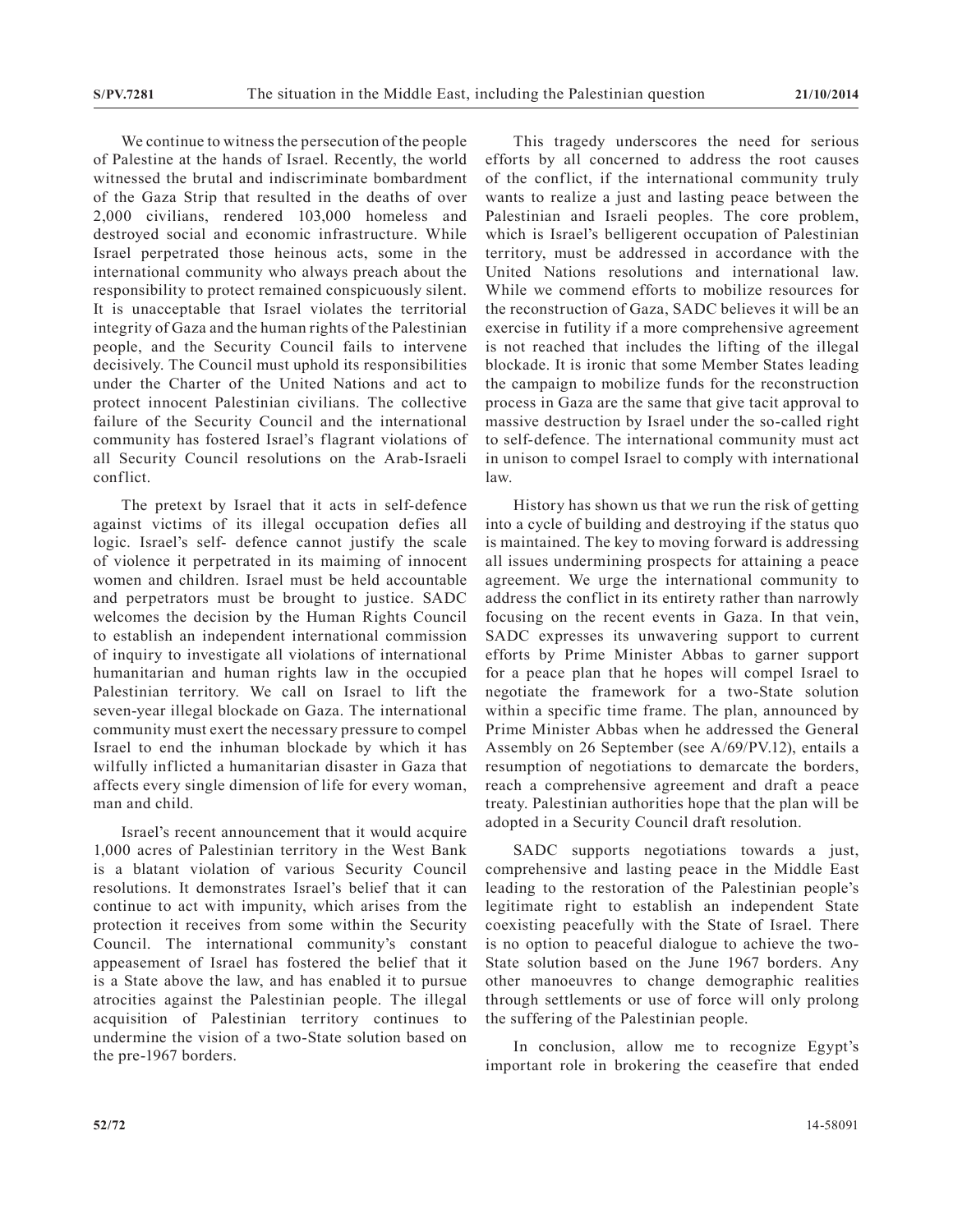50 days of Israel's bombardment of Gaza, its continued efforts in trying to find a lasting solution to the Palestinian-Israeli conflict and for hosting a successful reconstruction conference that brought some hope to all those whose homes were destroyed in Gaza.

**The President** (*spoke in Spanish*): I now give the floor to the representative of Indonesia.

**Mr. Percaya** (Indonesia): Let me begin by thanking you, Madam President, for convening this open debate. I would also like to thank Secretary-General Ban Ki-moon for his comprehensive briefing this morning.

Indonesia associates itself with the statements delivered by the representatives of Iran and Saudi Arabia on behalf of the Movement of Non-Aligned Countries and the Organization of Islamic Cooperation, respectively.

I would like to focus my statement on the question of Palestine. The last time that the Security Council convened an open debate on the situation in Middle East, including the Palestinian question, was in mid-July, at the height of the Israeli aggression against Gaza (see S/PV.7222). Now that the aggression is over, the international community is preoccupied with the issue of the reconstruction of Gaza. To that end, Indonesia expresses its support for last week's International Conference on Palestine "Reconstructing Gaza", which was convened at the initiative of Egypt, Norway and Palestine. We also commend the generosity of countries that have pledged their assistance to Palestine.

Nonetheless, we must be clear. The success of the Conference, in our view, should not blind us to the root of the problem, which is none other than the continued Israeli occupation. The international community's view has been very clear and consistent on this particular matter — the status quo ante is unacceptable. The occupation must end, and it must end immediately. Unless we focus on bringing the occupation to an end, the situation in the occupied Palestinian territory is destined to remain volatile, and violence will erupt with the least provocation.

Against that backdrop, Indonesia again voices its call on Israel to heed the demands of the international community to resume peace negotiations and allow the establishment of an independent State of Palestine, with East Jerusalem as its capital. We also take this opportunity to remind the Security Council of its responsibilities under the Charter of the United

Nations. By allowing Israel to continue with the occupation, the Council not only fails to uphold those responsibilities, but it also calls into question the very principles of justice and humanity that are the foundations of the United Nations. It is therefore high time that the Security Council fulfil the demands of the Government of Palestine to set a deadline for Israel to end its occupation.

It is also very disturbing to see Israel's persistent policies aimed at frustrating the peace process. The blockade on Gaza remains in place, and in the West Bank the construction of illegal settlements continues. Earlier this month, the Israeli Government announced its intention to construct more than 2,600 housing units in East Jerusalem. To add to our dismay, Israel has also been continuing its practices of desecrating religious sites. Again last week, several Israeli politicians, protected by soldiers, entered the Al-Aqsa Mosque. We also take note of the recent incidents in which Israeli soldiers stormed the Al-Aqsa Mosque and evicted worshippers. Those deplorable developments clearly underline the proposal that Palestine be put under a United Nations protection mechanism. It is also one more reason for the international community to support the work of the Human Rights Council commission of inquiry. It is our hope that the commission will contribute to the efforts to end Israel's culture of impunity.

I will conclude by reiterating Indonesia's steadfast support for the Government and the people of Palestine in their pursuit to strengthen unity among all factions. We believe strongly that Palestinian national reconciliation is an encouraging factor in the quest for lasting peace, and not an obstructing one. In that regard, I underline Indonesia's suggestion that this courageous move of Palestine receive the sustained support of the international community, including through the recognition of the State of Palestine. The struggle of Palestine is the just and legitimate struggle of a people under foreign occupation. That is a fact that should not be ignored by members of the international community.

**The President** (*spoke in Spanish*): I now give the floor to the observer of the Observer State of the Holy See.

**Archbishop Auza** (Holy See): My delegation congratulates you, Madam President, on the Argentine Republic's assumption of the presidency of the Security Council for the month of October. On behalf of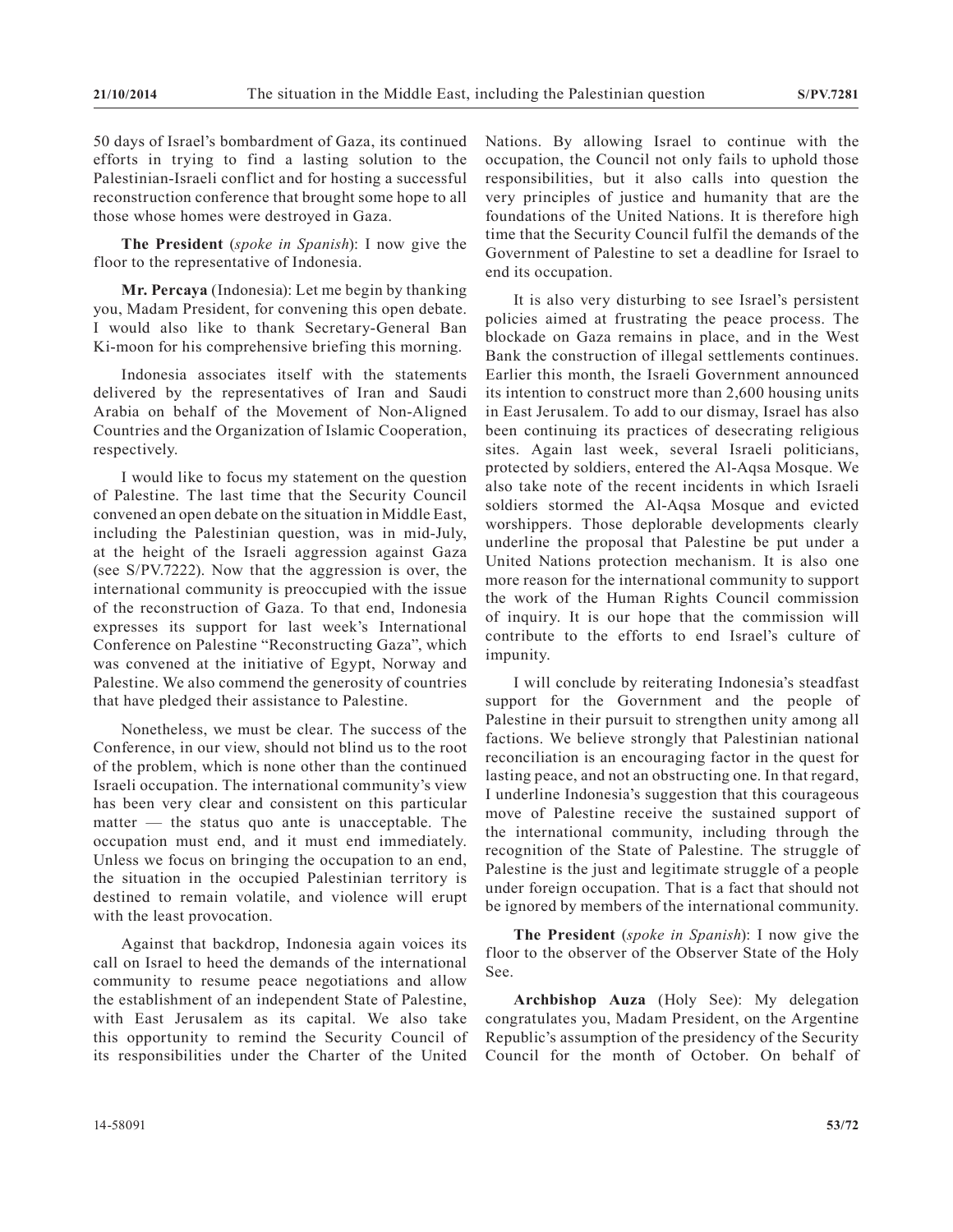Pope Francis, who has been duly informed of today's meeting and follows it with interest, I commend you highly for convening this timely open debate on the situation in the Middle East, including the Palestinian question. The Holy See has always followed the situation in the Middle East with great interest and concern. It has always pleaded for negotiations and dialogue among the parties involved. It has always tried to do all it could to help the victims of violence.

Given the rapidly deteriorating situation in the region during these past months, Pope Francis has intensified his efforts to push for negotiations and to call on all parties to respect international humanitarian law and fundamental human rights. During the first week of the current month, the Pope convoked in the Vatican the Papal Ambassadors to the Middle East countries, including Egypt and Turkey, the permanent observers of international organizations and high-ranking Vatican officials to discuss the Middle East situation. Just yesterday, 20 October, the Pope held a meeting with the Cardinals and Bishops from the Middle East to discuss the same issue. Following those meetings, the Holy See reiterates its conviction that peace in the Middle East can be sought only through negotiated settlements and not through unilateral choices imposed by the use of force.

With regard to the Israeli-Palestinian question, the Holy See reiterates its support for a solution based on two States, Israel and Palestine. With the vigorous support of the competent organs of the United Nations and the entire international community, we must work towards the final objective, which is the realization of the Palestinians' right to have their own State, sovereign and independent, and of the right of the Israelis to peace and security. Pope Francis reaffirmed this in a statement to the Palestinian authorities on 25 May, when he visited Bethlehem, where he said:

"The time has come for everyone to find ... the courage to forge a peace which rests on the acknowledgment by all of the right of two States to exist and to live in peace and security within internationally recognized borders."

With regard to the horrific situation in Syria, the Holy See urgently calls on all parties to stop the massive violations of international humanitarian law and fundamental human rights, and on the international community to help the parties find a solution. There is no other way to alleviate and put an end to the untold sufferings of the entire nation, half of whose population needs humanitarian assistance and around one third has been displaced.

Turning to Lebanon, the Holy See calls for international solidarity at a time when the country is gravely affected by the Syrian crisis and by the massive presence of refugees. It exhorts Lebanon itself to find a solution as soon as possible to the vacancy of the presidency of the republic. The Holy See reaffirms its support for a sovereign and free Lebanon. For the Holy See, Lebanon is a message and a sign full of hope for the coexistence of the various groups that form it.

As to the grave violations and abuses committed by the so-called Islamic State in Iraq and the Sham, the competent organs of the United Nations must act to prevent possible new genocides and to assist the increasing number of refugees. The Holy See appeals in particular for the protection of the ethnic and religious groups, including the Christian communities, who are specifically targeted and victimized simply because of their ethnic origins and religious beliefs. The Holy See insists on respect for the right of those communities and all displaced persons to return to their homes and to live in dignity and safety.

The Holy See hopes that the United Nations will take the escalating, ruthless phenomenon of international terrorism as an occasion to urgently re-enforce the international juridical framework of a multilateral application of the responsibility to protect people from genocide, war crimes, ethnic cleansing, crimes against humanity and all forms of unjust aggression. With lessons learned from our failure to stop recent horrors of genocide, and presently confronted with blatant, massive violations of fundamental human rights and international humanitarian law, now is the time for courageous decisions.

Finally, the Holy See reiterates its call on all religious leaders in the Middle East and everywhere else in the world to play a leading role in promoting interreligious and intercultural dialogue, in promptly denouncing every use of religion to justify violence and in educating all in reciprocal understanding and mutual respect.

I wish to end by citing a passage from the words of Pope Francis during his meeting yesterday with the Cardinals:

"This unfair situation [in the Middle East] requires an adequate response by the international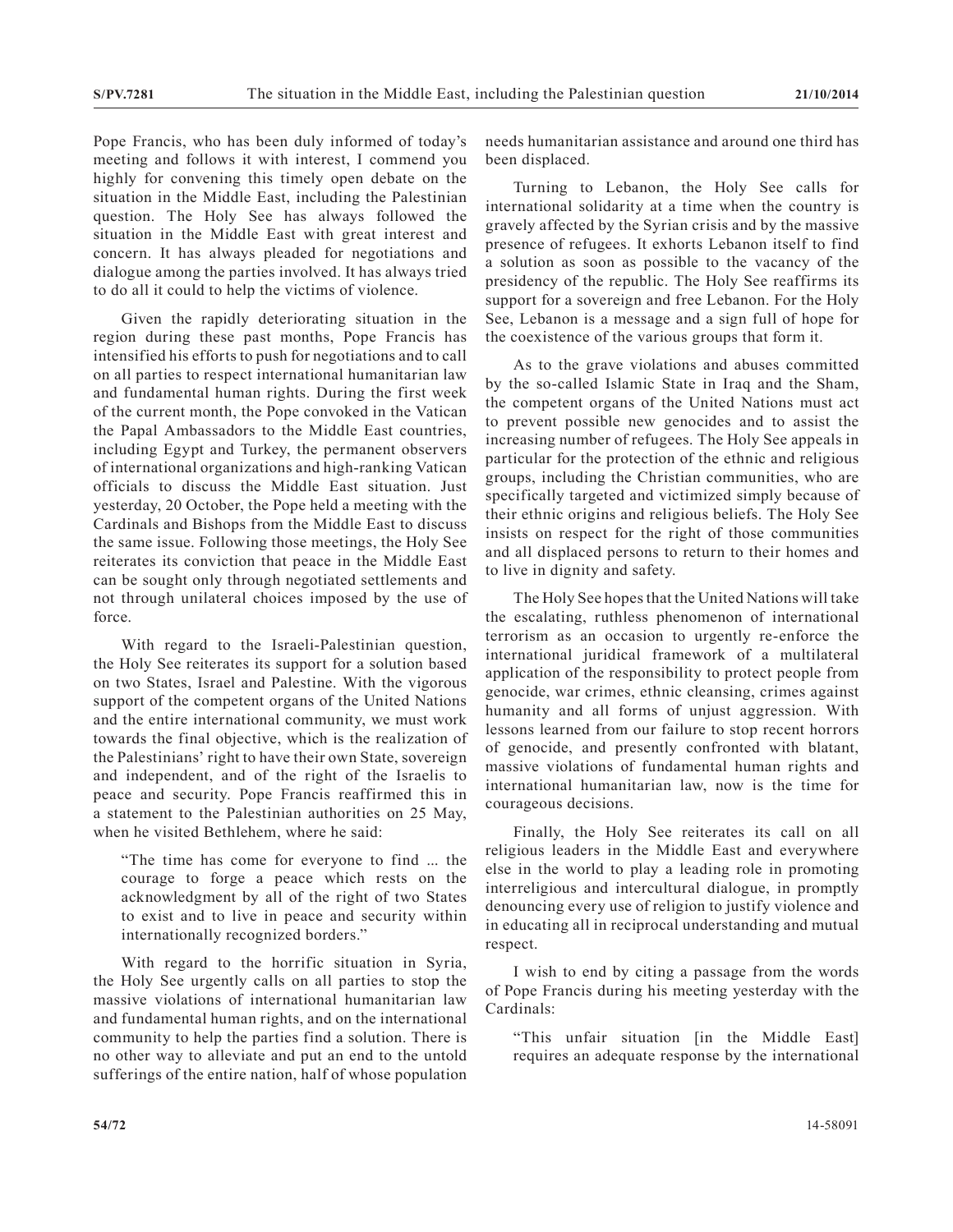community, as well as and in addition to our constant prayer".

**The President** (*spoke in Spanish*): I now give the floor to the representative of Pakistan.

**Mr. Masood Khan** (Pakistan): We thank the Secretary-General for his briefing today. His continued personal engagement in the Middle East gives us hope. His visit to the occupied Palestinian territory last week provided him with an opportunity to witness first-hand the frustrating build-destroy cycle.

We fully support his two-pronged strategy of sparing no effort to rebuild Gaza and sparing no time to jumpstart the peace talks. We meet here for the Council's last open debate on this subject for the year — a year that we ourselves had declared the International Year of Solidarity with the Palestinian People. We cannot put a spin on what happened this year. The peace process collapsed, Gaza was devastated once again, Israel announced its largest land grab in over three decades, and tensions around the Al-Aqsa Mosque increased. The Council failed to fulfil its responsibility as Gaza was burning and  $2,100$  of its citizens — of whom one-third were women and children — were killed. We appreciate the pledges of \$5.4 billion made in Cairo to rebuild Gaza. But Gaza, as we all know, will remain vulnerable if the status quo continues.

An overwhelming majority of the international community continues to support a clear path towards full Palestinian statehood and sovereignty. The British House of Commons has recognized the State of Palestine. Sweden's new Government has also decided to recognize it. Those weighty pronouncements, coming from two major European Union countries, raise the hopes of the beleaguered Palestinian people. The Council must acknowledge these realities on the ground. Sustainable peace in the region is not possible without establishing an independent, viable and contiguous State of Palestine with pre-1967 borders and Al-Quds Al-Sharif as its capital, living side by side in peace and security with Israel.

All Arab lands, including the Syrian Golan must also be vacated. Prime Minister Nawaz Sharif, while addressing the General Assembly last month, said,

"The United Nations should facilitate a just and lasting solution to the Palestinian issue, based on the relevant United Nations resolutions" (*A/69/PV.12, p. 38*).

We appreciate the United States' persistent efforts in the quest for peace. We hope that Secretary Kerry's efforts to reinvigorate the peace process will bear fruit. The Quartet also needs to be re-energized, but dialogue should not be pursued only for the sake of dialogue. It should not forever remain a mirage. It should have clear goals, timelines and benchmarks.

In Syria and Iraq, the international community has been challenged to face down the rising tide of primeval barbarism and criminality. The so-called Islamic State in Iraq and the Sham (ISIS) does not derive its authority or writ from any religion. We must all, collectively, oppose and defeat its evil ideology of hatred, murder and destruction. We must remain united in our fight against this new face of terrorism and violent extremism. The political process must be revived to resolve the continuing conflict in Syria. Now is not the time to abdicate diplomatic responsibility in the hope that the warring parties will force the outcome through guns and blood.

The United Nations and regional players should use all diplomatic means at their disposal to prevent a further deterioration of the situation. It is now clear that if the Syrian conflict had been addressed two years ago, we would not have witnessed the rise of ISIS. We should hold fast to the lessons that we have learned so painfully in our contemporary history. As the Secretary-General said in Gaza, this "endless, needless, mindless cycle of suffering" must end. Whether in Palestine or Syria, dialogue and diplomacy need to be pursued with a real sense of purpose and urgency. That was the rationale behind creating the United Nations and we must not fail in fulfilling our duties in that regard.

We know from experience that the failure to resolve the Palestinian issue has spawned many more conflicts. The object lesson is that fixing Palestine will fix the Middle East; fixing the Middle East will cure some major ailments of our international polity.

**The President** (*spoke in Spanish*): I now give the floor to the representative of Namibia.

**Mr. Emvula** (Namibia): It is a pleasure, Madam President, to see you presiding over the Council for the month of October. I wish to thank you for organizing this very important debate at this crucial moment, which affords the wider United Nations membership an opportunity to address the challenges facing the Middle East, particularly the people of Palestine.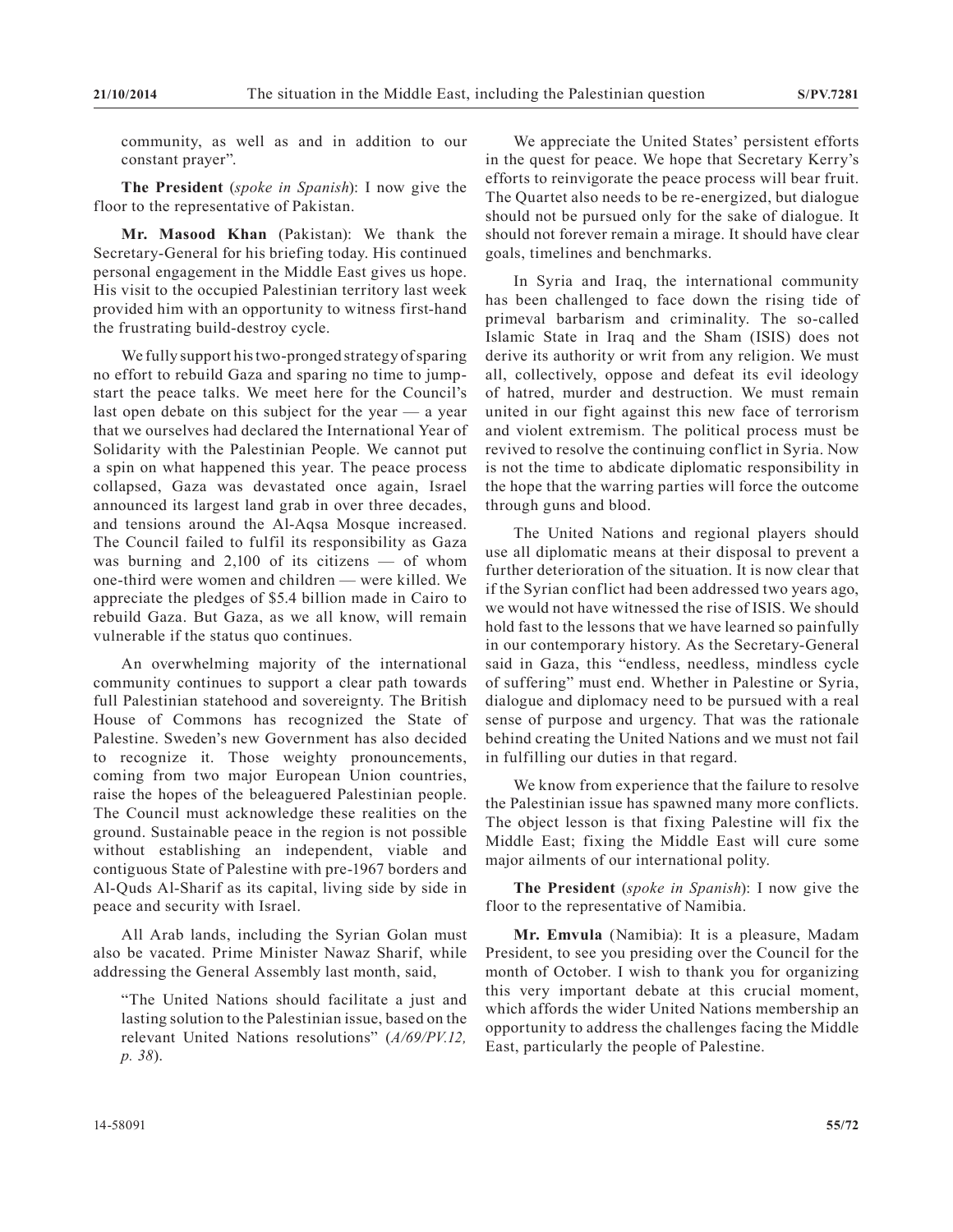My delegation aligns itself with the statements made by the representative of the Islamic Republic of Iran on behalf of the Non-Aligned Movement and by the representative of Zimbabwe on behalf of the Southern African Development Community.

This debate is taking place following the indiscriminate massacre of over 2,000 Palestinian civilians — including innocent women and children — with more than 100,000 Palestinian people left without a place to call home during the more than 50-day criminal Israeli military aggression against Gaza. That genocidal aggression by the Israeli occupation forces took place under the watchful eye of the international community, including the Security Council. No one stopped the aggression. We reiterate our call on the Human Rights Council to take immediate action to investigate the genocide against the people of Palestine.

Furthermore, the international community is bearing witness to Israel's fixation on its illegal settlement enterprise, which includes the destruction, theft and confiscation of Palestinian lands and property, the construction and expansion of both the settlements and the wall, and the forced displacement of Palestinian families. We applaud the decision of Sweden and the United Kingdom to recognize the State of Palestine and call upon the rest of us to do so as well.

My delegation has repeatedly cautioned that the illegal Israeli settlement campaign is undermining and fragmenting the contiguity and territorial integrity of the State of Palestine and threatens the viability of and prospects for the physical realization of a two-State solution on the basis of the pre-1967 borders. As the Security Council debates the situation in the Middle East, the turmoil and the deterioration of the situation in the occupied State of Palestine, including East Jerusalem, persist due to the illegal and provocative policies that Israel, the occupying Power, continues to pursue. Those illegal policies have a negative impact on and prejudice the situation on the ground and enflame already heightened tensions between the two sides. We thank the Secretary-General for his efforts, including his participation in the Cairo donors' conference and his visit to the affected areas in the Gaza Strip.

Namibia will continue to draw the international community's attention to the ongoing plight of the more than 1.8 million Palestinians living in the Gaza Strip who have dramatically suffered from the massive human devastation and physical destruction resulting

from the more than 50-day criminal Israeli military aggression. They must not be forgotten, and all efforts must be made to alleviate the suffering and hardship.

Thousands of families rendered homeless by the Israeli destruction of their homes in Gaza are sheltered in schools operated by the United Nations Relief and Works Agency for Palestine Refugees in the Near East or with host families. Thousands of civilians continue to require medical care due to Israeli attacks. Clean water for human consumption remains scarce. Electricity cuts last up to 18 hours a day due to power plants' lack of fuel, which affects every aspect of life. Thousands of pieces of unexploded ordnance launched by Israel at Gaza continue to threaten civilian lives and require removal before any effective reconstruction can take place. But how much longer will the international community continue to step in to reconstruct just for Israel to destroy again?

A clear demand must be made that Israel, the occupying Power, cease all its illegal actions and commit to the path of peace. It is the responsibility of the international community, especially the Security Council, not to tolerate the occupying Power's empty pretexts and utter violation of international law. Collective action is necessary if Israel, the occupying Power, is to be held accountable for its violations. In that regard, Namibia calls upon all members of the Security Council to fully support the Palestinian initiative to seek for a Security Council resolution that would, inter alia, delineate a time frame for an end to the Israeli occupation that began in 1967. That resolution would naturally be based on the long-standing parameters enshrined in United Nations resolutions.

While supporting the steadfast resolve of the Palestinian leadership in the face of the unprovoked aggression against its land and people, we reiterate our total condemnation of all of the illegal actions and crimes perpetrated by Israel, the occupying Power, in the Palestinian territory, including East Jerusalem. In that context, we reiterate our call for the immediate establishment of a committee to investigate those horrendous crimes. We further urge the international community to continue to provide the necessary humanitarian assistance to ease the suffering of the affected Palestinian communities, in particular the most vulnerable members of society such as women and children. We welcome the ongoing efforts to keep negotiations going and appeal to both parties to commit themselves to success, embrace the opportunity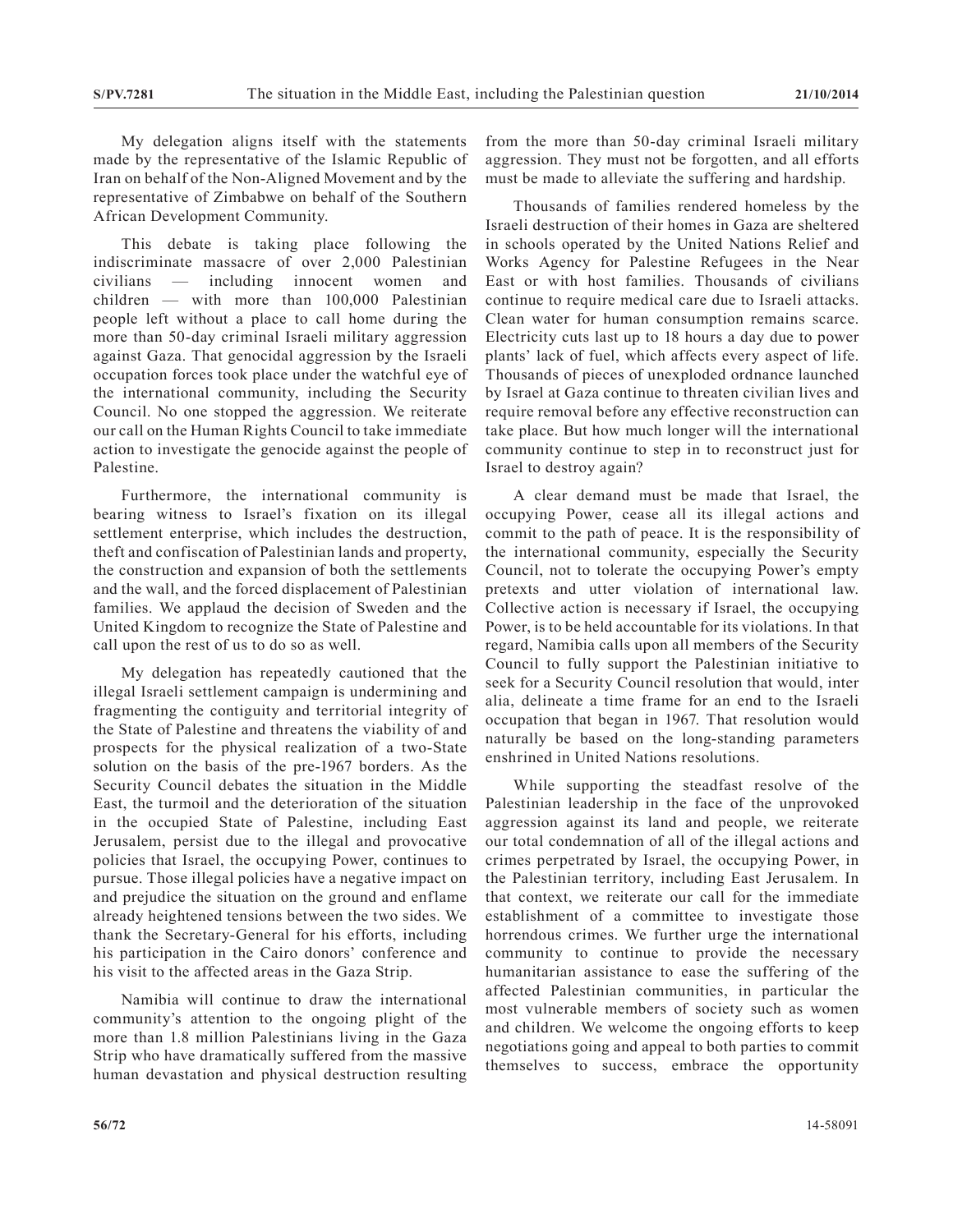presented and abide by the obligations under their previous agreements, in order to achieve lasting peace between Israel and Palestine.

I would conclude by reiterating Namibia's support for the efforts undertaken by the Secretary-General, our unwavering friendship and solidarity with the people of Palestine in their just cause for freedom, independence and social justice, and our backing for the establishment of an independent Palestinian State on the basis of the 1967 borders, with East Jerusalem as its capital, and its unconditional admission as a full member of the United Nations and its agencies, so that it can take its rightful place among the community of nations.

**The President** (*spoke in Spanish*): I now give the floor to the representative of Japan.

**Mr. Yoshikawa** (Japan) (*spoke in Spanish*): At the outset, I would like to congratulate the Argentine Republic and you, Madam President, on having taken up the important task of presiding over the Security Council in this month of October.

To save time, I will read out only a part of my statement. My full text will be distributed in the Chamber.

## (*spoke in English*)

The Gaza reconstruction Conference held in Cairo on 12 October proved to be a significant catalyst for renewing the international community's commitment towards the reconstruction of Gaza. We congratulate Egypt and Norway on their role in organizing that important conference. I would also like to pay tribute to the personal efforts of the Secretary-General, who just travelled to the region to re-energize the peace process. In Cairo, Japan pledged to provide more than \$20 million in aid towards the reconstruction and development process, which is in addition to the \$7.8 million in emergency aid already disbursed in August. These contributions are part of Japan's \$200 million aid package announced by our Foreign Minister Kishida in Jakarta in March.

It is essential that we build on the commitments made by the international community for attaining a sustainable ceasefire and reconstruction of Gaza. In that regard, the establishment of an international mechanism that addresses the issues of security, humanitarian aid and good governance is indispensable. Japan, in cooperation with Israel, Palestine and the United Nations among others, is ready to work towards that goal.

The recent crisis in Gaza demonstrates the urgent need for a just, durable and comprehensive peace based on a two-State solution. Efforts for the reconstruction of Gaza must also target the resumption of peace talks and the stabilization of the Middle East region. Regrettably, we have yet to see the resumption of direct negotiations since its interruption in April and the Gaza crisis in July. It is imperative that both Israel and Palestine work towards fostering mutual confidence and dialogue.

Japan stands ready to assist the parties in building mutual confidence. At every opportunity, Japan has called on leaders from both sides to work towards the resumption of peace negotiations, including, inter alia, during the visit by Israeli Prime Minister Netanyahu to Japan in May and through the participation of Foreign Minister Kishida at the meeting of the Ad Hoc Liaison Committee held in New York last month. Our Parliamentary Vice-Minister, Mr. Sonoura, is currently on a visit to Palestine and Israel to reiterate our message to both sides.

We call on Israel to completely freeze its settlement activities, which are illegal under international law. Israel's recent land seizures, which risk paving the way for further settlement activities, run counter to international efforts for the pursuit of a two-State solution.

Correspondingly, we look to the Palestinian National Unity Government, under the leadership of President Abbas, to remain committed to renouncing violence, the recognition of Israel and adherence to previous diplomatic agreements, on the path towards achieving national reconciliation and peace in the Middle East. Japan welcomes the convening of their first-ever cabinet meeting in Gaza, on 9 October, as a positive step. Japan also calls on Palestine to refrain from any unilateral action that may hinder the resumption of peace negotiations. From this perspective, we will closely follow discussions in the Council on this matter.

Japan is of the view that assistance for Palestine's nation-building efforts also strengthens the foundations of the political process towards a two-State solution. To this end, we have been making distinct contributions to this effort by mobilizing private investments in Palestine. One such initiative is the Jericho agroindustrial park project. It is a flagship project of the "Corridor for Peace and Prosperity" initiative that Japan has been implementing since 2006 in cooperation with Israel, Jordan and Palestine. Six companies have already signed tenant contracts. It is expected that the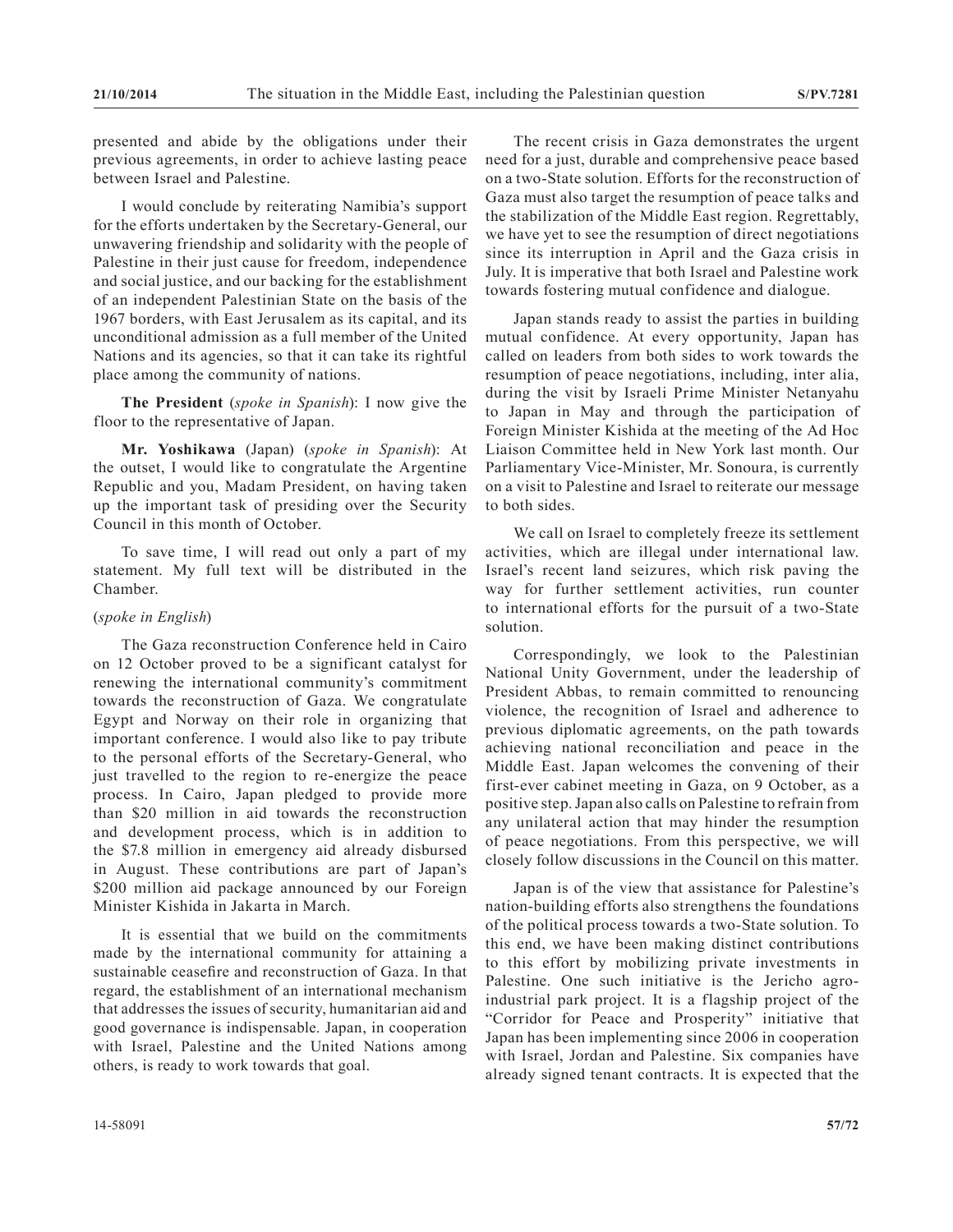industrial park will lead to the creation of 7,000 jobs, with expected annual economic benefits totalling more than \$40 million.

Another initiative of Japan is the Conference on the Cooperation among East Asian Countries for Palestinian Development. This is a process aimed at mobilizing East Asian resources for the sake of Palestinian development. During its second ministerial meeting, held in Jakarta last March, participants committed to carrying out numerous capacity-building projects. We have steadily been doing our part, for example, by conducting tourism-sector cooperation with Thailand as well as human-resource training for Islamic finance with Malaysia.

In the interest of saving time, I will stop here. Please refer to the full text distributed, which covers our stance on the Islamic State in Iraq and the Levant, and Syria.

**The President** (*spoke in Spanish*): I now give the floor to the representative of Nicaragua.

**Mrs. Rubiales de Chamorro** (Nicaragua) (*spoke in Spanish*): As this is the first time we are addressing the Security Council under your presidency, we wish to commend you, Madam, for your sterling leadership and in particular for the dynamism that you and your delegation have brought to the work of the Council.

Nicaragua reiterates its absolute and total solidarity with the Palestinian people in their struggle for freedom and the exercise of their inalienable right to self-determination, with the creation of a Palestinian State based on pre-1967 borders, with East Jerusalem as its capital, allowing for the return of all refugees and in solidarity with all Palestinian political prisoners. We also demand the immediate lifting of the criminal blockade and an end to the settlement policy.

It is with a great deal of pride that we convey our greetings to the Palestinian national unity Government. We regret that this year, the International Year of Solidarity with the Palestinian People, at a time when the overwhelming majority of the international community has pledged to support the Palestinians in their struggle to claim once and for all their inalienable rights, we have witnessed yet another massacre — another genocide of Palestinian children, women and men, along with the destruction of their homes, schools, hospitals and infrastructure. We wonder if Israel and those who support it understand the meaning of the word "solidarity"?

That criminal aggression lasted more than 50 days, even as people looked on. Beyond the loss of life, it left behind a Gaza that is but scorched earth and has consequences for the future that we are all familiar with: more refugees, more overcrowding, more destroyed houses, hospitals and schools, and more Palestinian children, women and men traumatized by this horrible assault.

It is important that the funds recently pledged by donor countries for the reconstruction of Gaza become a reality. These must be immediate, new and unconditional so as to provide support and ensure reconstruction for this long-suffering people.

But I wonder how long we will allow the vicious circle of policies and practices by Israel: attack, destroy and massacre, and, once everything has been destroyed, accept a temporary ceasefire and then wash its hands of the tragedy that it caused, and, later, start anew.

As a developing country, the State of Palestine has every right to receive development aid and investments, but if we allow this vicious circle of mass destruction and massacres on the part of Israel to continue, the international community's aid will serve only to help that people merely survive. They deserve, as we all do, a sustainable development that is in keeping with their interests and promotes their well-being. They should not be destroyed in step with the cyclical agenda of the occupying Power.

Israel continues to refuse to negotiate in good faith, hiding behind the veil of impunity that a permanent member of the Security Council has historically offered it. Each time we have seen progress in the negotiations, inevitably we have seen Israeli policies and practices aimed at interrupting that process. We must put an end to this vicious circle. Countries with responsibility for the maintenance of international peace and security cannot continue to allow this impunity or the suffering of this heroic people.

The Security Council must meet its responsibilities by adopting a resolution containing a set timetable for the creation of a Palestinian State based on pre-1967 borders, with East Jerusalem as its capital, laying the foundation for a just and lasting peace in the Middle East, and with two States, Palestine and Israel, living side by side in peace, in accordance with the relevant United Nations resolutions and the aspirations of peace-loving people.

Peace in the Middle East will hinge on not only resolving the Palestinian-Israeli conflict, but also on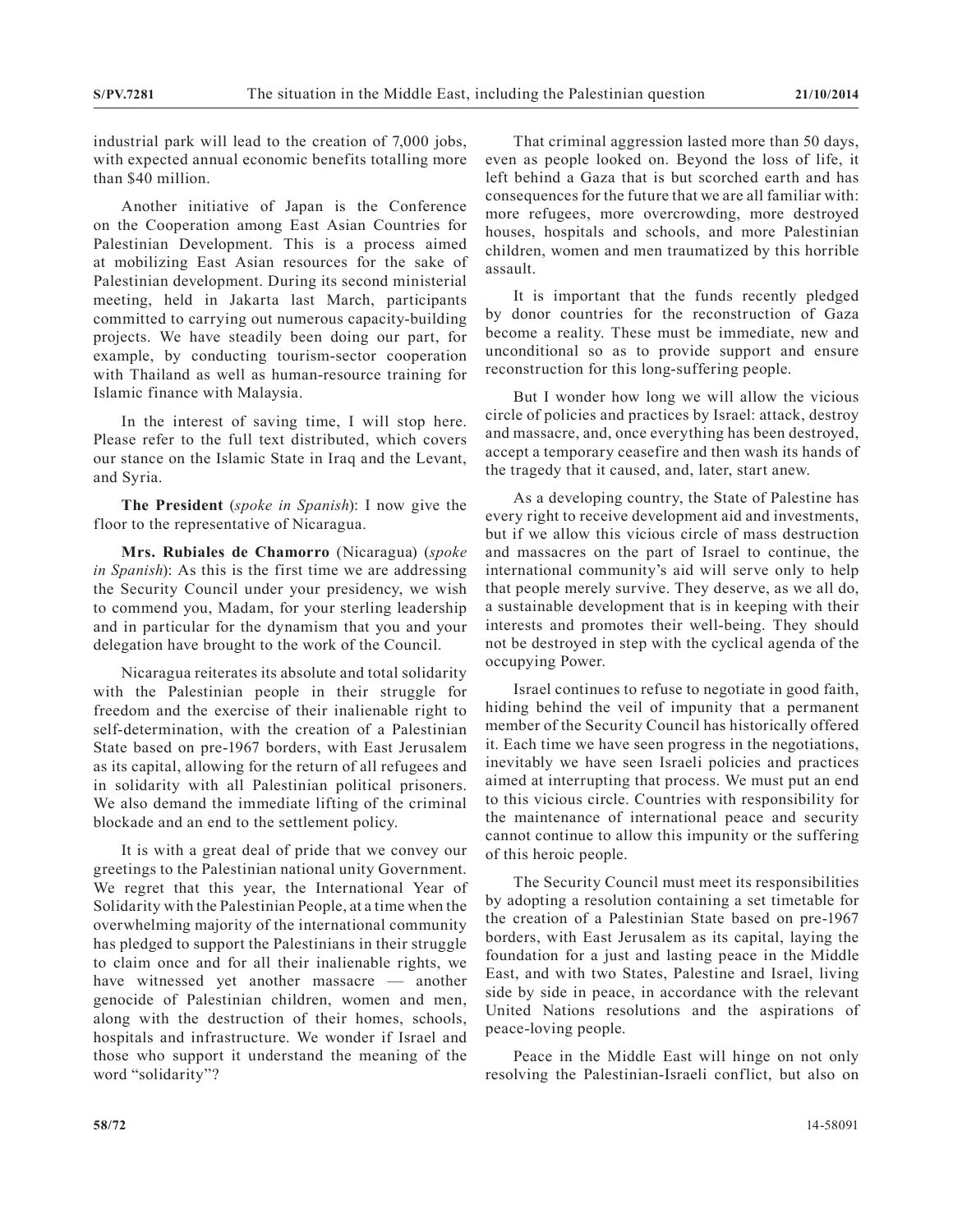liberating the Lebanese and Syrian territories occupied by Israel. The situation in the Middle East beyond the situation in Palestine and the rest of the occupied territories must be resolved through dialogue and negotiation, bearing in mind the legitimate interests of all the States in the region, without external interference. We cannot continue to encourage conflicts, finance terrorist groups or impose regime-change policies. All of this, as has been shown since 2003, has brought nothing but death and destruction, extremism and radicalism. Syria, a brotherly nation, is a victim of those policies.

In conclusion, I call for us to work together with Security Council members for a Middle East zone of peace and development for their peoples.

**The President** (*spoke in Spanish*): I now give the floor to the representative of Saudi Arabia.

**Mr. Al-Mouallimi** (Saudi Arabia) (*spoke in Arabic*): I am honoured to deliver this statement on behalf of the Organization of Islamic Cooperation (OIC). I would like at the outset to extend my sincere congratulations to you, Madam President, on your assumption of the presidency of the Council for this month and wish you every success. Moreover, I express my gratitude for convening this open debate on the situation in the Middle East, including the Palestinian question. We thank His Excellency the Secretary-General for his briefing and his efforts in that context.

Today's meeting is of particular importance because it follows the inhuman Israeli military aggression against the Palestinian people in the Gaza Strip, which lasted 51 days. During that time, the Israeli war machine burned fields, claimed lives, destroyed infrastructure and indiscriminately targeted elderly civilians, women and children. It resulted in the death of more than 2,800 martyrs, including 516 children, 11,100 wounded, and the demolition of more than 10,620 houses and residential complexes, including several assaults on United Nations institutions and premises. All those actions constitute war crimes and crimes against humanity and will not be forgotten by future generations. They constitute a flagrant disregard of all the international community's appeals to Israel to end such practices, which are truly a stain on humankind's conscience.

The OIC expresses its support for and solidarity with the population of Gaza and all the Palestinian people, and strongly condemns the successive, continuous and brutal Israeli campaigns against the occupied Palestinian territory, including Jerusalem. The Organization of Islamic Cooperation holds Israel solely responsible, as the occupying Power, for its shameful killing of innocent Palestinians and destruction of thousands of homes, buildings and infrastructure, and holds it fully responsible for all human and material damages suffered by the Palestinian people in the Gaza Strip.

The OIC member States stress that the disasters and consequences caused by the Israeli aggression must be at the forefront of the international community's concerns. In that regard, we welcome the Conference of international donors for the reconstruction of Gaza, which was held in Egypt, on 12 October. In addition, we commend the efforts of Egypt and Norway, who chair the international coordination committee for aid to the Palestinians. We also emphasize the need to fulfil the declared contributions, and not to surrender to disappointment and frustration after Israel destroyed the infrastructure projects for which the donors had contributed originally. Moreover, we reiterate our call for an end to the illegitimate blockade of the Gaza Strip in order to enable the Palestinian people to live in dignity, freedom and peace in their native country.

In addition, the OIC reiterates its call for the immediate implementation of the Human Rights Council's decision to provide immediate international protection for the Palestinian people in the occupied Palestinian territory, including Jerusalem, and the formation of an independent international investigation commission to investigate all violations of international humanitarian and human rights laws committed by Israel.

The OIC reaffirms the Islamic, Arab and Palestinian identity of occupied Jerusalem and that East Jerusalem is an integral part of the Palestinian territory occupied by Israel since 1967, and that its annexation by Israel, the occupying Power, remains illegal, unrecognized and condemned by the international community. The OIC condemns in the strongest terms the ongoing violations against the Al-Aqsa Mosque and Muslim worshipers committed by the Israeli occupying forces and settlers. The OIC stresses that those actions are a flagrant violation of the principles of international law and relevant United Nations resolutions.

Accordingly, we call on the Security Council to put an end to those violations, and to compel Israel,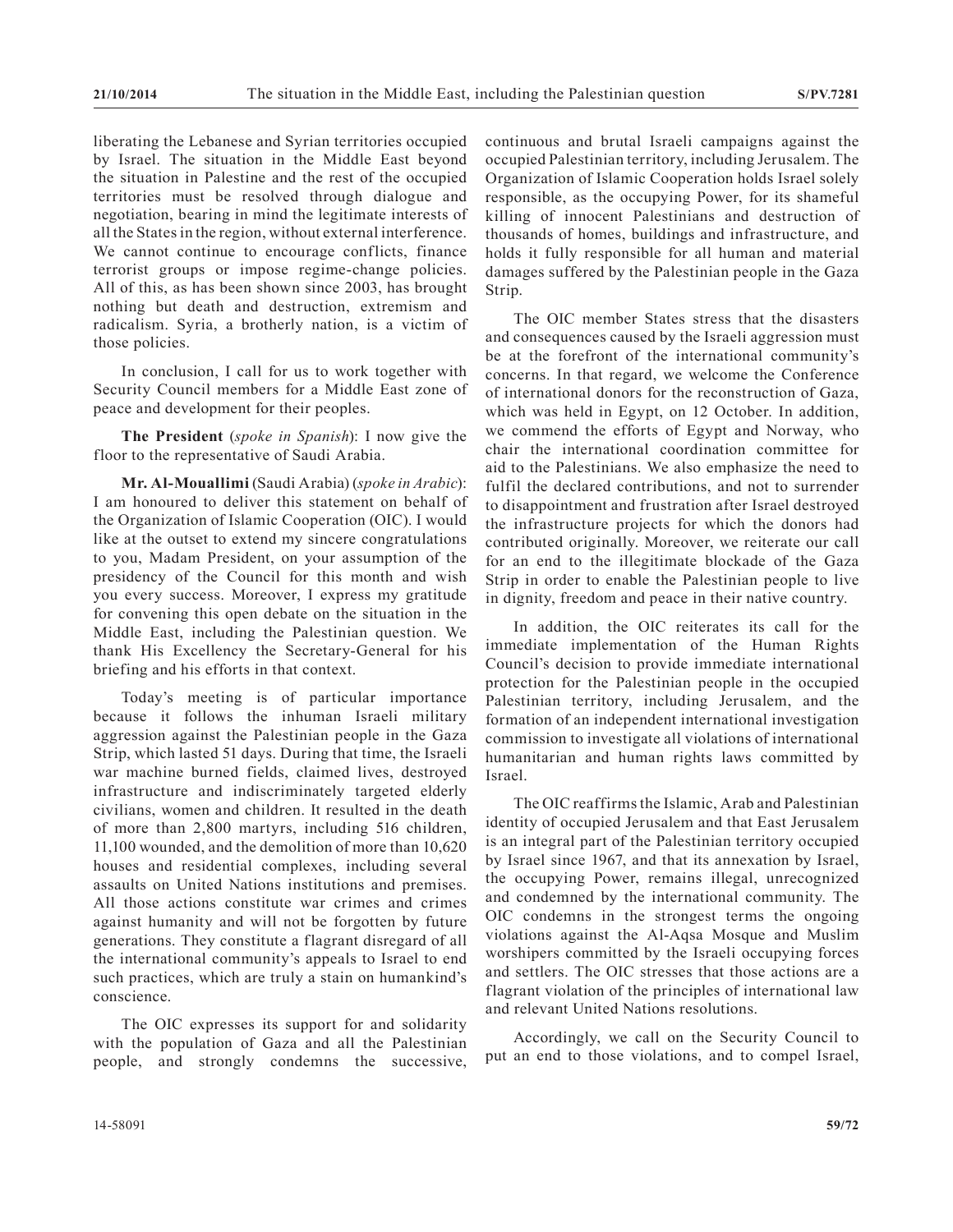the occupying Power, to respect the right to freedom of worship and to preserve the sanctity of the holy places and the worshipers. Moreover, the OIC condemns Israel, the occupying Power, for not permitting the international mission of experts mandated by UNESCO to reach the occupied city of Jerusalem to investigate the Israeli violations.

In addition, the OIC holds Israel, the occupying authority, fully responsible for the consequences of the heinous crimes practiced by extremist settlers against the Palestinian people, and calls for the inclusion of settler leaders and extremist settlers groups, including the Price Tag and Hilltop Youth factions, on the list of terrorists and criminals wanted for international prosecution by the States of the world and international organizations.

The continuation of illegitimate settling practices by Israel, the occupying Power, and its seizure of Palestinian land and the expulsion of its indigenous Palestinian population are clear evidence of the policy of ethnic cleansing it practices. That policy undermines the two-State solution and is a definite confirmation that Israel is not interested in peaceful solutions and only applies a policy of fait accompli, continuous occupation and deprivation of the Palestinian people of their rights. We call upon the Security Council to take the necessary measures to stop the Israeli settlement activity in the occupied Palestinian territory and to implement the relevant international resolutions, particularly both resolutions 465 (1980) and 497 (1981), which affirm the illegitimacy of the settlement policy and the necessity of dismantling the existing settlements.

The OIC stresses the necessity for the international community, especially the Security Council, to shoulder its responsibilities in maintaining international peace and security, to take all necessary measures to put an end to the continuing Israeli occupation of Palestinian land and ensure Israel's compliance with relevant international resolutions. If the Council is to avoid losing further credibility in the eyes of the international community and the conscience of the world, it is time to adopt a resolution establishing an imperative time limit to end the Israeli occupation of Palestinian and Arab territories and compelling Israel to withdraw to the borders of June 1967, including a withdrawal from the occupied Syrian Golan and other occupied territories and to move forward towards implementing the two-State solution and the achievement of independence for the Palestinian people. In that regard, we reaffirm our support for Palestinian efforts seeking to use all legal

means based on international legitimacy to achieve those goals.

Together with the countless honourable people around the world, we cannot help but wonder what obstacles are preventing justice and putting a time limit for ending the illegitimate occupation, as stipulated in United Nations for many decades now. What is the obstacle that prevents resorting to legal means? The member States of the Organization of Islamic Cooperation welcome the recent decision by the Kingdom of Sweden and the decision of the House of Commons of Great Britain to recognize the State of Palestine, and we call on other countries to follow suit. The independence of the State of Palestine, in accordance with the resolutions of international legitimacy, and the granting to the Palestinian people of their right to self-determination are long overdue.

The States members of the OIC express their deep concern at the escalation of the violence, destruction, murder and other heinous crimes being committed against the Syrian people as well as the serious deterioration of the humanitarian situation and the failure to implement both Security Council resolutions 2139 (2014) and 2165 (2014) due to the intransigence of the Syrian regime. Those resolutions stipulated the unhindered delivery of humanitarian aid to Syrian civilians. Moreover, we call on all States Members of the United Nations to fulfil their commitments to support the humanitarian needs of the Syrian people, especially since the number of displaced persons and refugees has reached over 10 million individuals inside Syria and in neighbouring countries, in addition to four million in need of urgent humanitarian aid in the besieged areas.

The States members of the OIC emphasize the need to achieve a negotiated political solution as soon as possible. In that regard, we call on the Security Council to shoulder its full responsibility towards the stalled political solution, and urge the United Nations Special Envoy, Mr. Staffan de Mistura, to step up his efforts to form a transitional Government with full executive powers, according to the first Geneva declaration, so as to achieve the aspirations of the Syrian people for change, freedom, security and stability, and to guarantee that there be no place in such a solution for those whose hands are soaked in the blood of more than 100,000 Syrians — that is, those who have committed crimes against humanity, including aerial bombardment and the use of fire bombs, missiles and chemical weapons.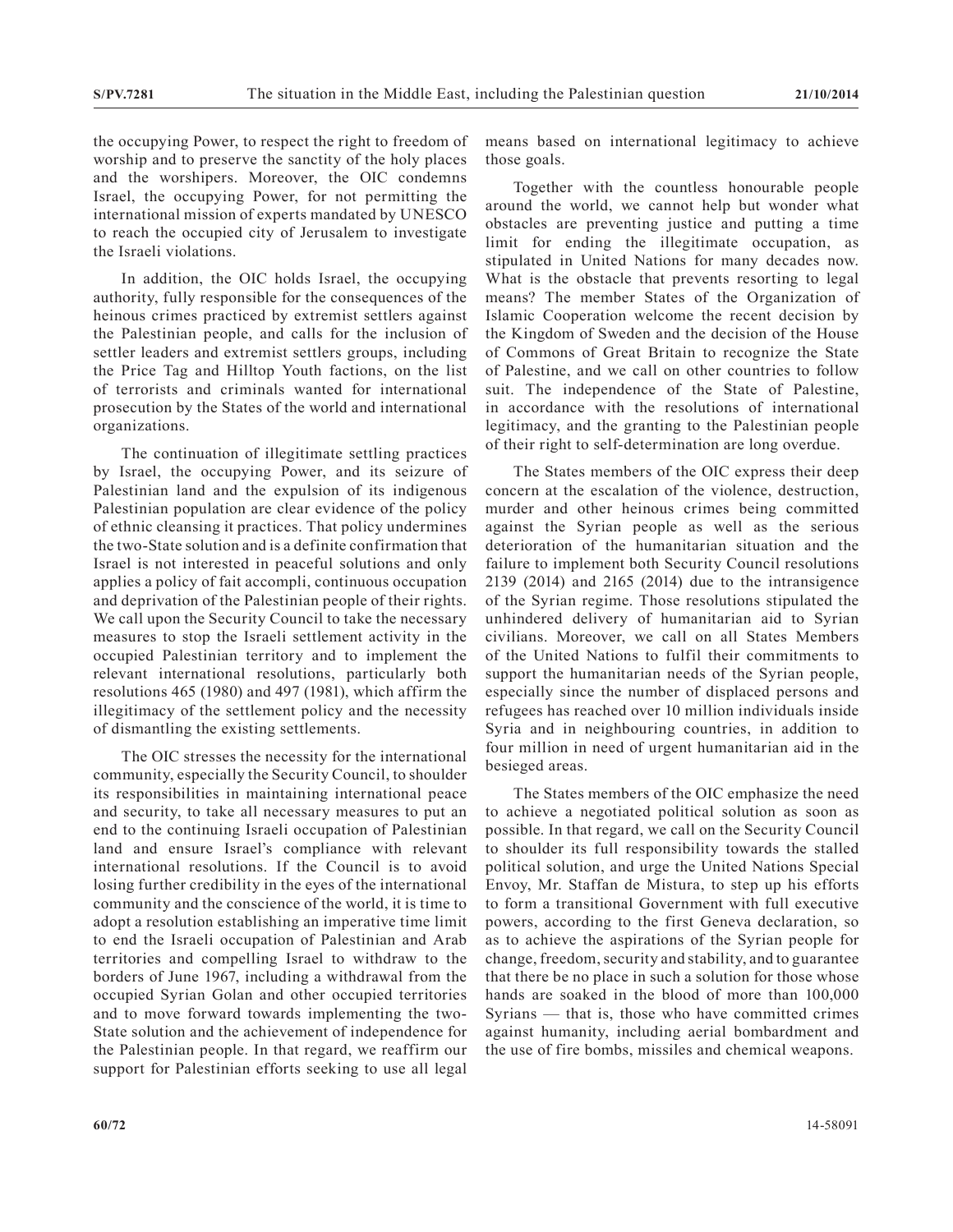**The President** (*spoke in Spanish*): I now give the floor to the representative of Cuba.

**Mr. Reyes Rodríguez** (Cuba) (*spoke in Spanish*): Cuba once again expresses its pleasure at seeing you, Madam, preside over the Security Council. We commend you for the manner in which you have discharged you duties, as during its prior presidency.

We fully support the statement made by the representative of Iran on behalf of the Non-Aligned Movement.

The Middle East situation has worsened in recent months and the international community remains highly attuned to developments there. The crimes committed by Israel in its latest aggression against the Palestinian people shocked global public opinion. Israel again acted with impunity. The Security Council, revealing once again its characteristic double standards, stood silently by as Israel murdered over 2,000 Palestinians, most of them children, women and elderly, and we again bore witnesss as Israel's massive military might destroyed homes, livelihoods, basic services and infrastructure.

Cuba reiterates that the Security Council must uphold the duties with which it is entrusted by defending international peace and security and by adopting, without delay, specific and practical measures to bring to an end once and for all Israel's aggression against the Palestinian people, and to hold it accountable for the crimes of aggression, collective punishment, arbitrary arrests, mass imprisonment and genocide committed against this people.

We fully support the Palestinian initiative seeking a Security Council resolution setting a deadline for the end of the Israeli military occupation of the Palestinian territories that began in 1967 and permitting the exercise of the inalienable rights of the Palestinian people, including the right to self-determination in an independent Palestinian State within its pre-1967 borders with East Jerusalem as its capital.

The General Assembly took an historic decision when its members adopted the majority resolution 67/19, granting Palestine non-Member observer State status in the United Nations. The international community must continue to support the Palestinian people in their legitimate call for the establishment of an independent Palestinian State and its admission as a full Member of the United Nations.

The construction and expansion of illegal Israeli settlements, the building of the wall of shame in the occupied Palestinian territory, the destruction and confiscation of Palestinian land and property, the forced displacement of hundreds of thousands of Palestinian families and the transfer of settlers into occupied Palestinian territory are unacceptable. Following the recent announcement by the Israeli Government of the construction of over 2,000 new Israeli settlements in occupied East Jerusalem, we demand the immediate and complete cessation of all Israeli settlement activities in the Palestinian territories.

Such aggressive Israeli colonizing policies and practices deliberately contravene United Nations resolutions, international law and international humanitarian law; constitute a threat to regional and international peace and security; and deprive the Palestinian people of their fundamental human rights. Only the end of the colonization policy, the release of Palestinian prisoners and the recognition of the legitimate and inalienable rights of the Palestinian people will allow for the launching of a meaningful political process that could lead to lasting peace in the region.

The deteriorating humanitarian situation in the besieged Gaza Strip, where living conditions have been excacerbated by the most recent atrocious bombardment, requires the urgent attention and support of the international community. Cuba reiterates its support for the Palestinian people in its just struggle for selfdetermination. We demand an end to the occupation of all Arab territories and reiterate our position in favour of a just and lasting peace for all the peoples of the Middle East.

We reiterate our call for the safeguarding of the sovereignty, independence and territorial integrity of Syria and for the right to self-determination of its people without foreign interference or intervention of any kind. Foreign intervention in Syria must stop. Cuba reiterates its opposition to the calls of those who promote regime change in the Syrian Arab Republic and are committed to the use of force and violence.

We cannot but reiterate our serious concern at the loss of innocent life resulting from the Syrian conflict. We condemn all acts of violence taking place in that country against the civilian population, but the supposed protection of human lives and the fight against terrorists cannot be used as a pretext for foreign intervention. Cuba reiterates its condemnation of all acts, methods and practices of terrorism in all their forms and manifestations, wherever and by whomever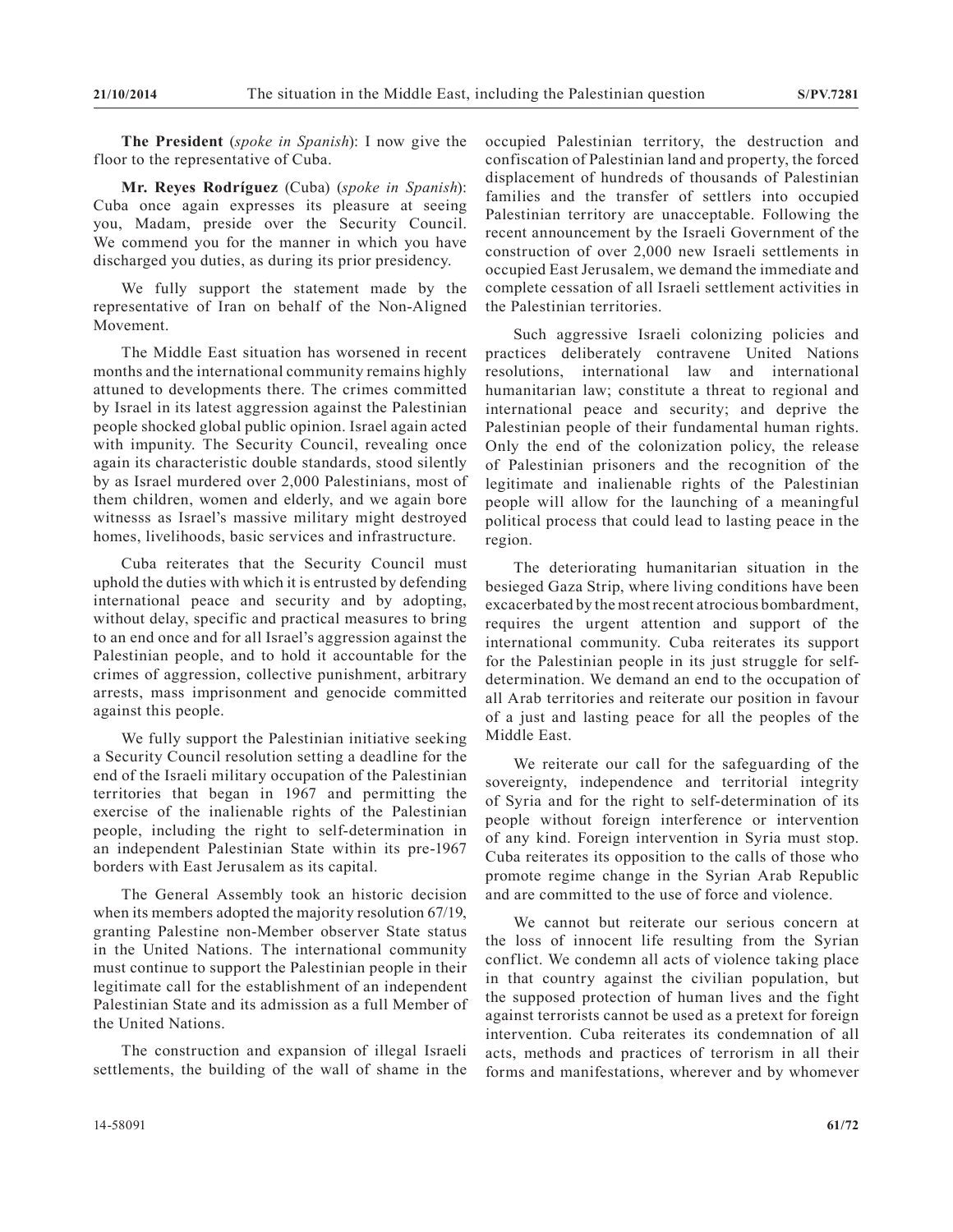they are committed, including State terrorism. We condemn all the acts of terrorism that have taken place in the Middle East and any support of irregular armed groups, including the use of mercenaries, which sows only destruction and death and attempts to obstruct the settlement of this conflict through diplomatic channels. We reject unilateral actions and those taken outside the United Nations, such as those of the United States, which is launching air strikes across boundaries of sovereign States in clear violation of international law. We recall that it is the duty of the Council to promote peace, not violence; to avoid destabilization and not to contribute to financing, arming and training those who would destabilize.

**The President** (*spoke in Spanish*): I now give the floor to the representative of Iceland.

**Ms. Gunnarsdóttir** (Iceland): I would like to thank the Argentinian presidency for organizing this meeting and in particular for the way you have framed the debate.

Iceland agrees that in the wake of the ceasefire in Gaza, this open debate is an important opportunity to focus on that longstanding issue. That is not to diminish the importance and urgency of other crises demanding our attention in the region, or the importance of other forums where this issue is discussed, including the Quartet. But, as the President has pointed out, the Council can and must play a more active role and assume its responsibilities, in accordance with the Charter of the United Nations, by supporting all efforts and initiatives aimed at reaching a lasting peace. It is, after all, the Security Council that is charged with maintaining international peace and security.

The present state of affairs is sustainable neither for the Israelis or the Palestinians. When we look at Gaza, the facts on the ground are shocking. In the pointless war of the past summer, 20,000 homes were destroyed and more than 2,000 Palestinians killed, most of them civilians, including more than 500 children. More than 70 Israelis were killed, including 6 civilians. Iceland has condemned the disproportionate use of force by the Israel Defense Forces during the conflict, and we also condemn the indiscriminate rocket attacks by Hamas and other militant organizations in Gaza against civilian targets in Israel.

The phrase "facts on the ground" began as an innocent euphemism for Israeli settlements established in violation of international law. It has come to signify the enormous gap between statements of political intent and actions — that is, what people have done in spite of what they say or have said. Those facts stand in disregard of international human rights and humanitarian law. The facts on the ground include widespread violations of the rights and dignity of Palestinians through denial of property rights and restrictions on their freedom of movement and expression. Those actions have clear consequences for the chances of the peaceful coexistence of two States living side by side. We have seen a series of actions over a long period that diminish the chances of establishing a two-State solution. And that means diminishing the chances of any solution that would allow both populations to live in peace for the long term.

A sea change is needed to move this issue onto a path that can lead to an enduring peace. The core problem on the ground is the occupation of Palestine, and that occupation must end. Without a clear political horizon there is no hope and the bloodshed will continue. Choosing the way of peace must bring results. On the twenty-fifth anniversary this year of the Convention on the Rights of the Child, we should think about all the children whose names have been read out in this very forum at former meetings, to remind us that in the end, maintaining international peace and security is about people, and that the Security Council has both the responsibility as well as the tools to do its utmost to solve the Israeli-Palestinian conflict, as well as all the other conflicts in the region where children are suffering.

**The President** (*spoke in Spanish*): I now give the floor to the representative of Sri Lanka.

**Mr. Kohona** (Sri Lanka): I join other speakers in commending you for convening this important debate, Madam President. The Sri Lankan delegation associates itself with the statement made by the representative of Iran on behalf of the Non-Aligned Movement.

We are very concerned about the humanitarian impact of the recent escalation of violence resulting in large-scale destruction, devastation and displacement in Gaza. Sri Lanka joined the international community in mourning the tragic loss of life, including those of many children, during the violence. The extensive damage to public infrastructure, including schools, hospitals and United Nations buildings, further undermined the already precarious access to basic services that prevailed prior to the current conflict,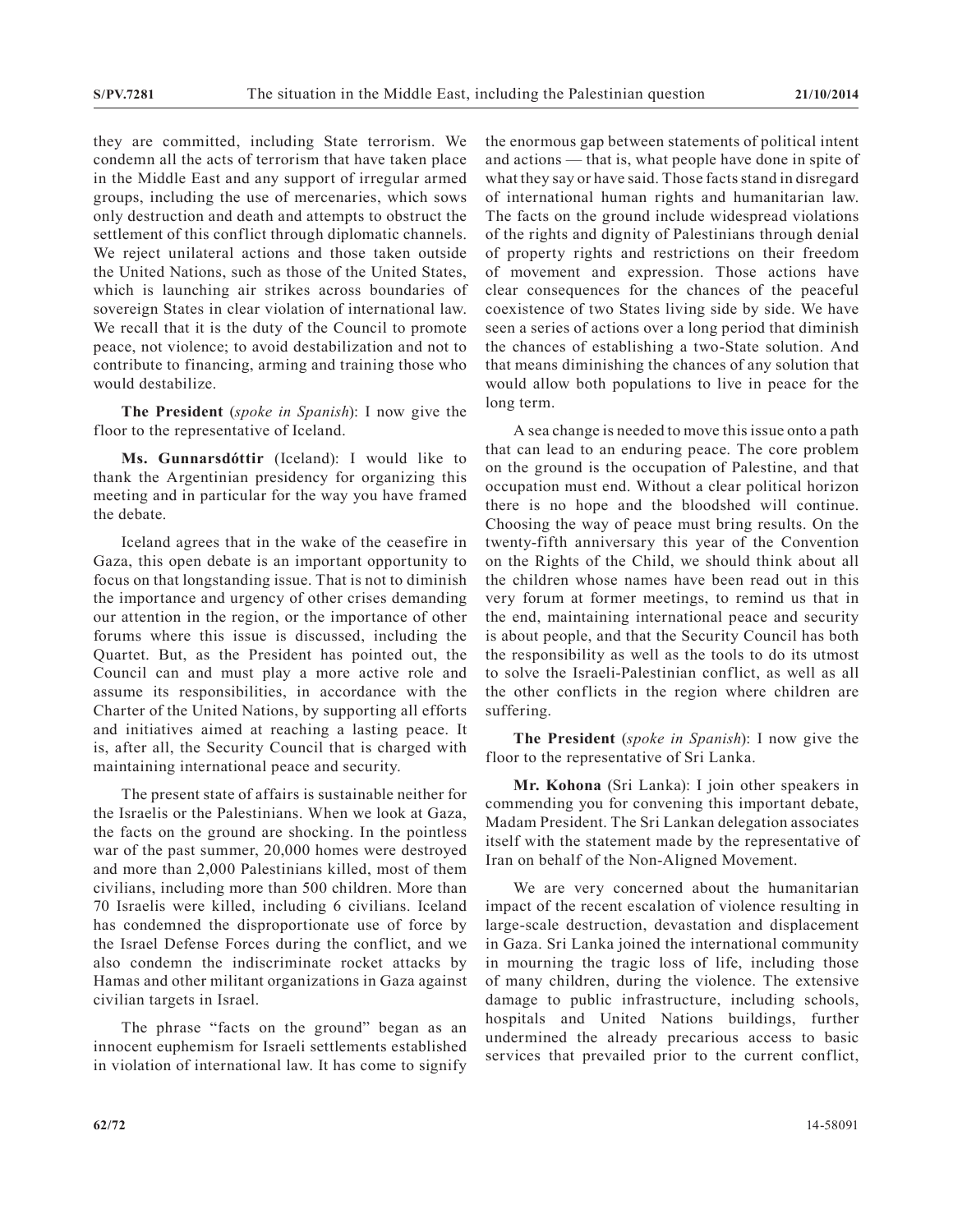services that include electricity, water and sanitation, health and education.

Despite the open-ended ceasefire reached on 26 August, the situation in Gaza remains tense. The challenges ahead of addressing the immediate humanitarian needs and launching reconstruction activities are enormous. The international community must ensure that the injured, the displaced and the homeless are taken care of while addressing the broader question of peace in the region. In that regard, we welcome the successful convening of the conference on reconstructing Gaza held in Cairo on 12 October. It is essential that the unilateral sanctions and blockade of Gaza be lifted if we are to find a more permanent solution to its bleak economic conditions. The restrictions on imports and exports due to the blockade are stifling economic growth as well as aggravating the humanitarian crisis. We welcome the partial lifting of the restrictions within the framework of resolution 1860 (2009), which should contribute significantly to Gaza's economic advancement and the well-being of its people, and to creating an environment of hope.

We join the international community in appealing to all parties to refrain from indiscriminate and disproportionate attacks on civilians, since they are detrimental to the peace and security of both Israel and Palestine and to the stability of the entire region. Indiscriminate attacks on civilians will only worsen feelings of desperation and insecurity and widen the gap between the parties. The security needs of the people of Israel must be respected. A climate conducive to peace will be encouraged by a mutual approach sensitive to the concerns of both sides. We hope that all parties will engage constructively and sincerely to end the conflict, enabling the achievement of a lasting peace. The ongoing settlement activity, which is illegal under international law, particularly article 49 of the Fourth Geneva Convention, the relevant United Nations resolutions and an advisory opinion of the International Court of Justice, must end if a sustainable solution to this problem is to be negotiated.

Finding a just and durable solution to the situation in the Middle East has been a priority for the international community since 1948. It is disappointing that after more than five decades, we are still nowhere near a satisfactory solution. The Middle East conflict absorbs a considerable amount of international attention and resources. As we heard in the summit-level meeting of the Security Council on 24 September (S/PV.7272), the

conflicts in the Middle East, especially the lingering question of Palestine, are one of the main motives driving the recruitment of terrorists in the region and worldwide. Terrorism originating from the region has the potential to pose a serious threat to the security and stability of many countries.

Given the events of this year that led to the unprecedented humanitarian crisis in Gaza, we hope that every effort will be made to achieve a successful negotiated end to the conflict so that the people of both Israel and Palestine will be able to enjoy peace and prosperity in their own lands. In this year of International Year of Solidarity with the Palestinian People, we must not give up on our hopes for a lasting peace accord that leads to the establishment of a fully sovereign and secure State of Palestine. We are encouraged by the political rapprochement between Gaza and the West Bank with the formation of the unity Government.

Sri Lanka supports Palestine's application for admission to full membership in the United Nations. Let me conclude by reiterating Sri Lanka's support for the implementation of General Assembly resolutions regarding the inalienable rights of the Palestinian people to statehood and the attainment of a two-State solution on the basis of the 1967 borders.

**The President** (*spoke in Spanish*): I now give the floor to the representative of Kazakhstan.

**Mr. Abdrakhmanov** (Kazakhstan): As this is my first statement in the Council for this month, please accept my congratulations — to Argentina and you personally, Madam — on your assumption of the presidency. I thank you for convening this open debate on the very important topic of the situation in the Middle East. I also thank the Secretary-General for his briefing and for his tireless efforts to promote peace in the Middle East.

Along with the entire international community, we are alarmed that terrorist groups are creating quasi-State entities to fight against legitimate Governments and sow enmity and hatred. Kazakhstan strongly condemns the attacks by the so-called Islamic State in Iraq and the Levant (ISIL) and associated armed groups in the Middle East, which pose a major threat to the region and beyond, including our part of the world, and Central Asia in particular. They must be held accountable for their violations and atrocities and brought to justice by the international community.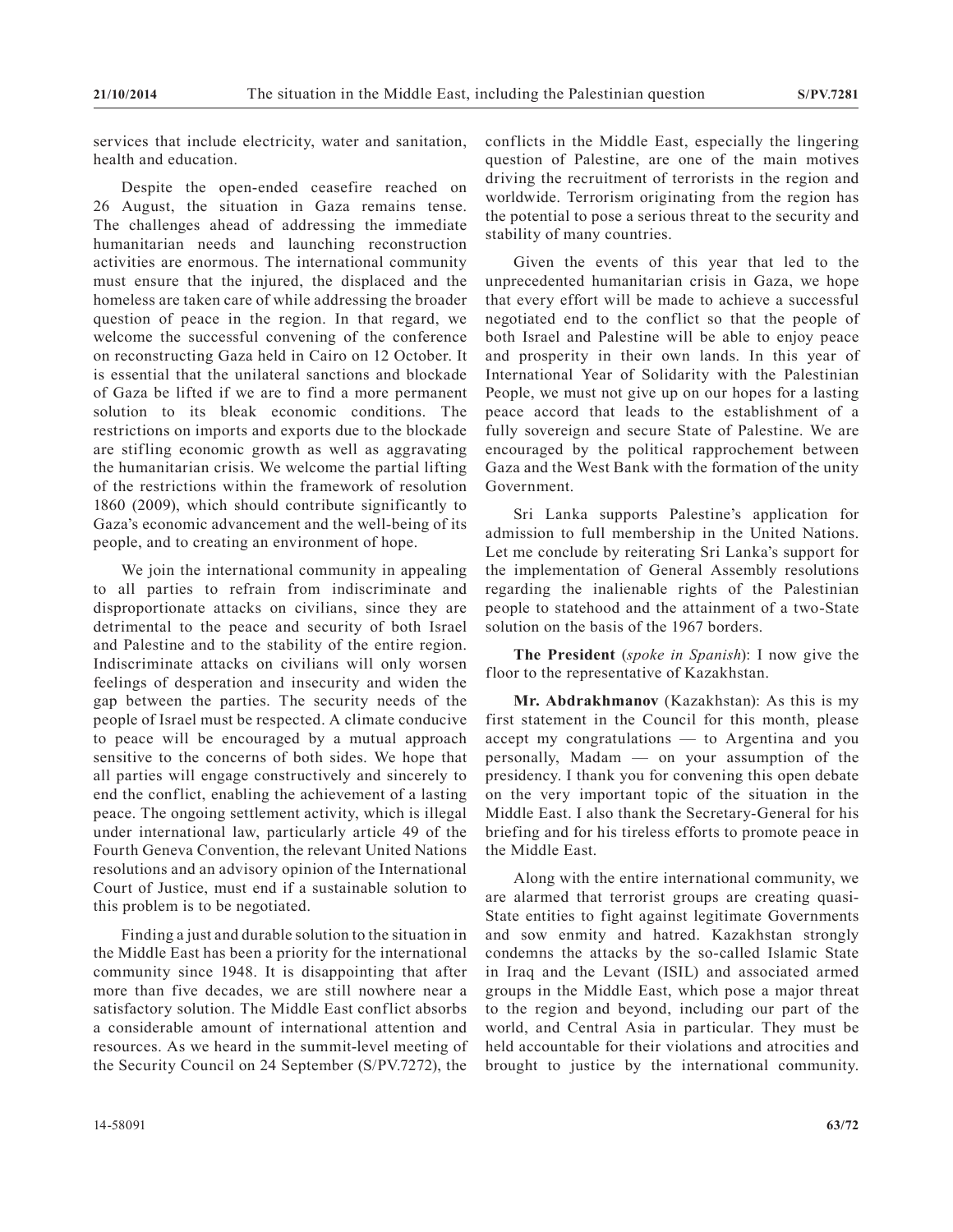We stress that terrorism can be defeated only by a sustained and comprehensive approach involving the active participation and cooperation of all States and international and regional organizations, to impede, impair, isolate and incapacitate the terrorist threat.

My delegation has already expressed to the Council Kazakhstan's concern about the developments in the Gaza Strip. Kazakhstan expresses its deepest condolences and profound sympathy for the senseless deaths among the civilian population of the Gaza Strip, most of which were of women, children and the elderly. We call for the immediate lifting of the Israeli blockade on Gaza. We are also concerned about the continuing settlement process on Palestinian territory.

It is clearly evident that the persistence of the Israeli-Palestinian conflict continues to threaten regional and international peace and security, and its negative implications are not confined to just that region, but are felt well beyond, across the globe. The ultimate goal of the efforts of all parties involved should be the restoration and promotion of the peace processes in all directions. That should be in accordance with Security Council resolutions, the Madrid principles and the land-for-peace formula. All parties to the Middle East conflict must fulfil their commitments, as stipulated by the Road Map.

We support Egypt's peaceful initiative and welcome the outcomes of the 12 October Cairo talks on the longterm settlement conditions. Kazakhstan expresses its hope that international actions, including those of the Secretary-General, will contribute to the ceasefire and resumption of further peace talks. My delegation reiterates our recognition of the legitimate right of the Palestinian people to self-determination, the creation of an independent State of Palestine within the 1967 borders in peaceful co-existence with Israel and fullfledged membership in the United Nations.

In conclusion, we again urgently call on all parties to commit their political will to ensure lasting peace and security, and freedom and justice for all people through a genuine multilateral approach.

**The President** (*spoke in Spanish*): I now give the floor to the representative of Peru.

**Mr. Meza-Cuadra** (Peru) (*spoke in Spanish*): At the outset, I would like to commend your initiative, Madam President, to convene an open debate on the situation in the Middle East, including the Palestinian question. I would also like to welcome the briefing by the Special Coordinator for the Middle East Peace Process.

From the beginning, the situation in the Middle East has been of particular concern for Peru. With respect to the question of Palestine, my country has consistently maintained a clear position in accordance with the rules and principles of international law, in particular peoples' right to self-determination. Therefore, my country recognizes the need to implement the relevant General Assembly resolutions, which are the basis for the creation of two States in the territory of Palestine, one Arab and one Jewish, coexisting side by side as neighbours within secure and mutually recognized borders, in peace and security and free from the threat or use of force.

Therefore, conscious of the inalienable right of the Palestinian people to establish themselves as an independent State, and convinced that the creation of a Palestinian State is a key element in the peaceful and definitive resolution of the conflict, Peru has recognized Palestine as a State and supported the relevant United Nations resolutions, including through our sponsorship of historic General Assembly resolution 67/19, of 29 November 2012, in accordance with which Palestine was granted the status of non-member observer State.

The attacks against densely populated urban areas in the Gaza Strip carried out by Israel last summer were the subject of vigorous condemnation by my Government. In the same vein, Peru condemned the firing of rockets from Gaza towards Israeli civilian populations. Of course, Peru deplored the disproportionate use of military force during the conflict, which resulted in the deaths of more than 1,400 people in the Gaza Strip, mostly Palestinian civilians, including women and children, some of whom were seeking shelter in United Nations facilities.

Therefore, consistent with our ongoing call for the parties to act with strict respect for human rights and international humanitarian law and to take measures to protect the civilian population, Peru voted in favour of Human Rights Council resolution S-21/1 through which, in addition the attacks being condemned, Israel was asked to cease its settlement activities and end the blockade of the Gaza Strip. While my country recognizes the inalienable right of Israel to preserve its own existence and security, including by exercising its right to legitimate self-defence, we note that the exercise of this right must be carried out in accordance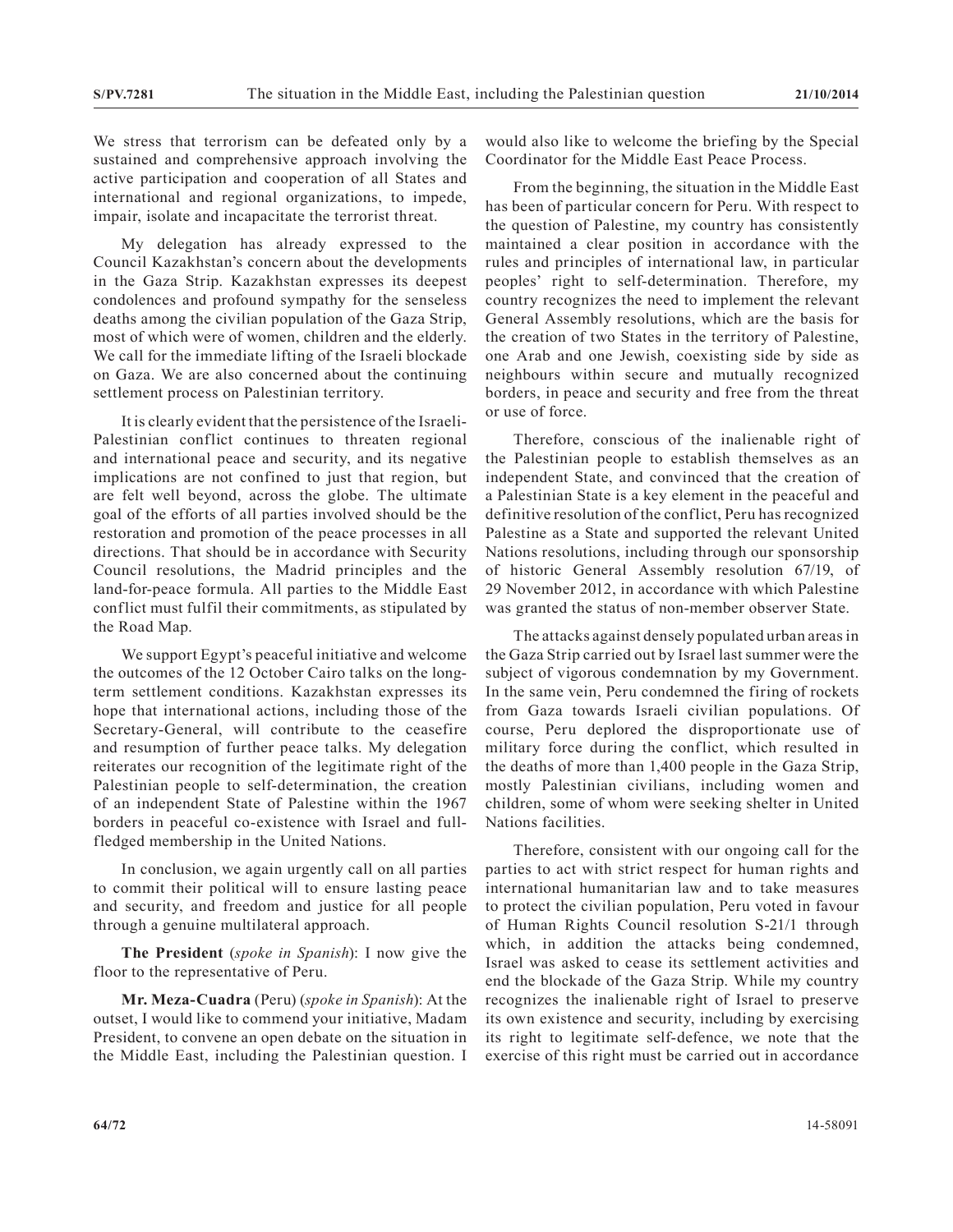with international law and international humanitarian law, in particular the principles of proportionality and lawfulness, within defined and internationally recognized borders.

On that last point, my delegation reiterates that the acquisition of territory by force is inadmissible in the light of international law, which is why any action by Israel to impose its laws, jurisdiction and administration are null and void. In that regard, we reiterate our call on Israel to immediately cease the practice of the construction of settlements, house demolitions and evictions in the occupied Palestinian territory, including East Jerusalem, in accordance with the provisions of various General Assembly resolutions.

In accordance with our traditional and unchanging commitment to the peaceful settlement of disputes, my delegation reaffirms its full support and calls for the search for a lasting peace in the Middle East, which can only be achieved as a result of negotiations with the participation of parties, and on the basis of full implementation by all parties of their obligations under the Madrid terms of reference, the Quartet Road Map and other agreements and full respect for international law, including Security Council resolutions on the subject. My delegation therefore hopes that the ceasefire agreement signed in August will pave the way for the parties to resume the peace process on the Middle East, in order to achieve a viable and lasting solution that ends the status quo and allows Palestinians and Israelis to live in peace, in two States, within secure and internationally recognized borders.

I would like to turn to a growing threat to the peace and security of the entire Middle East region, namely, the terrorist organization that calls itself the Islamic State, whose terrible acts and crimes cannot be tolerated. In that regard, Peru reiterates its strong condemnation and rejection of terrorism in all its forms and manifestations, reaffirming its commitment to the fight against that scourge. In that context, Peru welcomes the recently adopted resolution 2178 (2014), which seeks to combat the spread of terrorism, in particular by reducing the threat posed by so-called foreign terrorist fighters given that their presence may increase the intensity and duration of conflicts. In addition, it represents a serious threat to their States of origin, transit States and the States to which they travel.

Finally, I wish to reiterate Peru's commitment to taking all necessary measures to combat terrorism at the international and the national levels, while always bearing in mind the four pillars of the United Nations Global Counter-Terrorism Strategy, in strict accordance with international law, including the norms and principles of international human rights law, international humanitarian law and refugee law.

**The President** (*spoke in Spanish*): I now give the floor to the representative of South Africa.

**Mr. Mamabolo** (South Africa): For countless years, in numerous Security Council meetings, the international community has utilized this forum to express its anger and disappointment at the senseless loss of life and the cruelty and barbarism meted out to women, men and children by warring factions that refuse to acknowledge the reality that peace will reign in the Middle East only as a result of peaceful negotiations, justice and fairness. On numerous occasions, the international community has reiterated its position that the conflict between Israel and Palestine can be resolved only through a two-State solution, with a viable Palestinian State living side by side with Israel and its other neighbours.

South Africa wishes to congratulate you, Madam President, on your assumption of the presidency of the Security Council for the month of October and on having convened such an important debate. We also extend our gratitude to Secretary-General Ban Ki-moon for his briefing today and express our appreciation for the role that he plays in upholding the principles of the United Nations and in his involvement in the resolution of conflict in the Middle East. My delegation associates itself with the statement delivered earlier by the representatives of Zimbabwe on behalf of the Southern African Development Community and of the Islamic Republic of Iran on behalf of the Non-Aligned Movement.

This morning, we listened attentively to the briefing of the Secretary-General on his recent visit to the State of Palestine, including the Gaza Strip, in which he told us that he had witnessed first hand the massive destruction in those areas. South Africa, for its part, believes that such visits are helpful in drawing the attention of the international community to the reality of the horrific killing and the suffering of civilians in Palestine.

We also listened to the Permanent Observer of the Observer State of Palestine to the United Nations, who told us that Palestinians now face the mammoth task of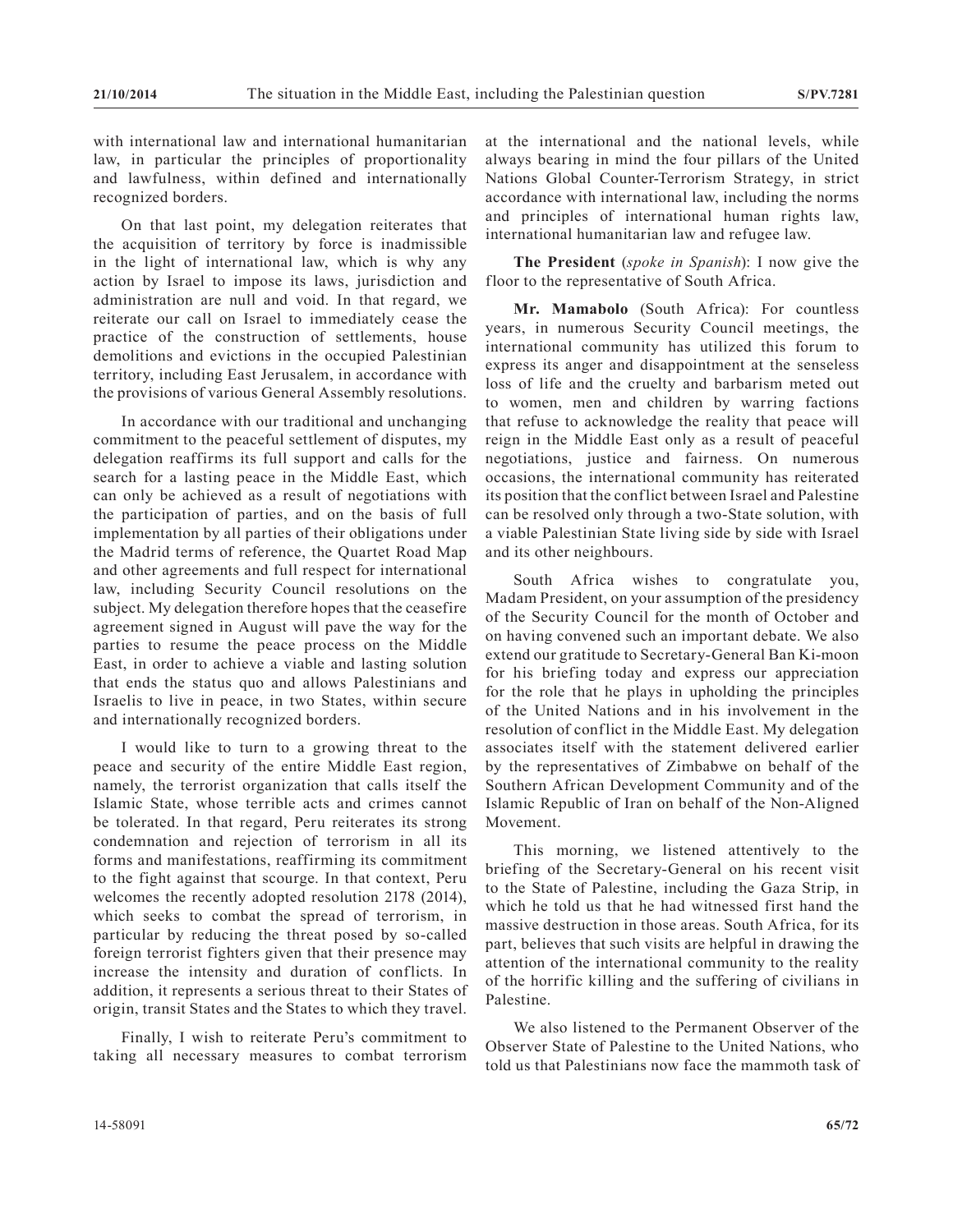rebuilding their lives after the deaths of 2,180 people, the majority civilians, including 516 children and 283 women. Clearly, we should unreservedly condemn such a situation in the Council. At the same time, we equally listened to the representative of the State of Israel, who pointed out Israel's readiness to find a lasting solution to the conflict. In order to demonstrate its seriousness, we believe that the starting point should be the lifting of the seven-year blockade on Gaza.

We are also pleased that the Palestinians and Israelis have concluded a ceasefire agreement. We are hopeful that the ongoing negotiations will lead to a permanent ceasefire arrangement. South Africa, for its part, believes that now is the time for our readiness to be put to the test and that attempts should be sought to indeed seek a genuine solution to the long conflict. South Africa is ready to support a Security Council resolution that will compel both Israel and Palestine to negotiate a framework for a two-State solution within a specific time frame. In that regard, we welcome the attempts of the Group of the Arab States, which is making an effort in that regard.

Lastly, South Africa very recently pledged its support for the ongoing humanitarian assistance effort taking place in Gaza. We are indeed pleased that the international community is making efforts to try and restore conditions in Gaza. In that regard, we have pledged 10 million South African rand, or \$1 million, as a contribution to that end. The funds pledged by South Africa will be transferred to the United Nations Relief and Works Agency for Palestine Refugees in the Near East. We stand ready to be of assistance, if called upon, to share our experience in national reconciliation, nation-building, constitution-building and post-conflict reconstruction and development.

**The President** (*spoke in Spanish*): I now give the floor to the representative of Bahrain.

**Mr. Alrowaiei** (Bahrain) (*spoke in Arabic*): At the outset, allow me to sincerely thank you, Madam President, for having convened this open debate of the Security Council on the situation in the Middle East, including the Palestinian question. Allow me also to thank the Secretary-General for his briefing to the Security Council.

The Kingdom of Bahrain reaffirms that a lasting and comprehensive settlement of the Palestinian question will be achieved only through the establishment of an independent Palestinian State with East Jerusalem as its capital in accordance with United Nations resolutions, the Arab Peace Initiative and the decisions of the Quartet, as well as all international terms of reference in that regard. Just peace can be obtained only through a complete Israeli withdrawal from all occupied Arab territories and the lifting of the illegal Israeli siege of Gaza.

A peaceful settlement of the Middle East issue requires putting an end to the illegitmate Israeli occupation of Arab and Palestinian lands, including East Jerusalem and the Syrian Golan. as well as a Israel's complete withdrawal from other occupied Lebanese territories, in accordance with the relevant Security Council resolutions. The most recent brutal aggression against the Gaza Strip, which led to the widespread destruction and more than 2,000 martyrs, clearly demonstrates Israel's violations and its breach of all international resolutions, laws, norms and treaties owing to its expropriation of Palestinian land, construction of illegal settlements, their expansion and the imposition of the blockade.

The Kingdom of Bahrain underscores the words of His Excellency Mr. Mahmoud Abbas, President of the State of Palestine, when he called for the international protection of the Palestinian people and their occupied land, Israel to commit to implementing the Fourth Geneva Convention, a specific timeline to end the Israeli occupation and the realization of the aspirations of the Palestinian people to set up their own independent State of Palestine on the basis of the 4 June 1967 lines, with East Jerusalem as its capital. All of this must be undertaken pursuant to the Arab Peace Initiative, the two-State solution, international legitimacy and relevant United Nations resolutions.

We pay tribute to the key role played by the Arab Republic of Egypt in securing the ceasefire and as co-host with the Kingdom of Norway of the International Conference on Palestine, "Reconstructing Gaza". The Kingdom of Bahrain will always support the principles of peace, freedom, justice, self-determination and coexistence. We support moderation and international resolutions, and will continue to act and work to ensure the implementation of resolution 1515 (2003).

**The President** (*spoke in Spanish*): I now give the floor to the representative of Maldives.

**Mr. Sareer** (Maldives): My delegation wishes to thank Argentina, in its capacity as President of the Security Council, for convening this open debate in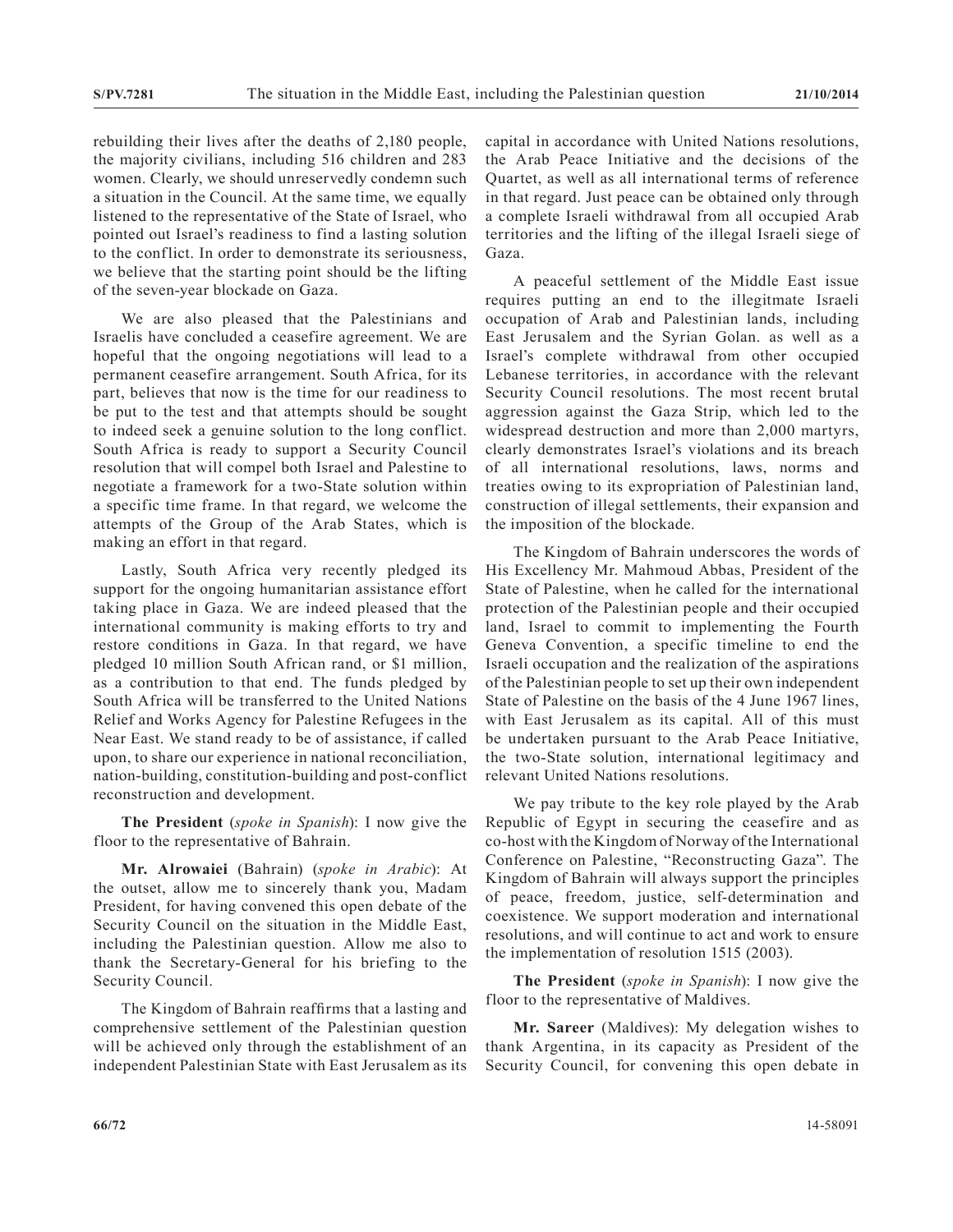connection with the agenda item on the situation in the Middle East, including the Palestinian question. I would also like to extend our appreciation to the Secretary-General for his briefing and his dedicated efforts towards a resolution of the conflicts in the Middle East.

Once again, the Maldives takes the floor in the Council to join the global chorus of voices condemning the violence in the Middle East, especially in the State of Palestine. For the past few decades, the international community has expended time, energy and resources towards the realization of a two-State solution based on relevant United Nations resolutions, the Madrid principles, the Arab Peace Initiative and the Quartet Road Map. However, time and time again the progress made ends in the sound of gunfire, rockets, missiles and bombs. Time and time again, it ends in the cries of the innocent who unwillingly give their final measure in what we so nonchalantly refer to as collateral damage.

Generations grow up under the oppression of occupation and learn both hatred and violence, although there has been long-standing consensus on the parametres of a solution. United Nations resolutions and subsequent negotiations have made clear that the Israeli occupation that began in 1967 has no place in the modern world, and that the State of Palestine must be recognized. It must be granted full independence within its pre-1967 borders and with East Jerusalem as its capital. As elaborated in these resolutions, the issues of refugees, borders, settlements, security, natural resources, prisoners and East Jerusalem must be addressed if there is ever to be hope for peace.

Yet with peace only a distant hope, the international community must first rally to keep this latest induced despair and human misery at bay. The United Nations Relief and Works Agency for Palestine Refugees in the Near East now estimates that 600,000 Palestinians were affected in the latest bombings that destroyed 100,000 homes, and the need for more aide is dire. Yet, with the current restrictions on movement, trade, employment and aid, the effort at rebuilding is severely hindered. A resolution from this Council ensuring the reopening of the Gaza Strip based on the 2005 Agreement on Movement and Access, an end to the blockade and guaranteed protection of civilian populations is long overdue and much wanted.

This is the first step in easing the situation — the first step in rebuilding. Unless population recovers its God-given right to human dignity, the cycle of hatred and violence will continue, not only in Palestine but around the world. Hatred breeds violence, contempt, extremism and the very worst that humankind has to offer. We have seen this hatred infect young people from every nation, race and creed. Yet today it spreads across the Middle East and threatens the future stability of the entire region. It is a threat facing the Islamic Ummah. Terrorist organizations, including the so-called Islamic State, are among the greatest emerging threats to the global community.

The President of Maldives, Mr. Abdulla Yameen Abdul Gayoom, and the Government of Maldives condemn these groups, their ideologies and activities in the strongest terms. The Maldives welcomes initiatives that emphasize the global will to jointly address the issue of foreign fighters, including resolutions 2170 (2014) and 2178 (2014). Unfortunately, far more needs to be done.

It is deeply concerning to note that an estimated 1.8 million Iraqi citizens have been internally displaced this year alone. It is deeply concerning that, every day, thousands of refugees are fleeing for their lives and that the refugee crisis is only worsening, with no end in sight. More than 3 million Syrians have been registered as refugees outside of the country, with another 6.5 million estimated to be internally displaced since the Syrian civil war began.

The need for continued aid is ever present. The ongoing violence in the region is once again creating a generation without access to basic needs including food, water, shelter, education, health care, peace and stability. Once again, a generation will grow up in fear and will learn hatred unless we begin to take steps that will address them in a holistic and long-sighted manner. It is time we stopped repeating our mistakes.

**The President** (*spoke in Spanish*): I now give the floor to the representative of Ukraine.

**Mr. Sergeyev** (Ukraine): First of all, let me join previous speakers in thanking you, Madam President, for organizing today's meeting of the Security Council devoted to the important issue of the situation in the Middle East, including the Palestinian question. Ukraine very much appreciates and supports Argentina's initiative in organizing today's open debate.

Ukraine is deeply concerned over the situation in the Middle East, and in the Palestinian territories in particular. It is our strong conviction that the solution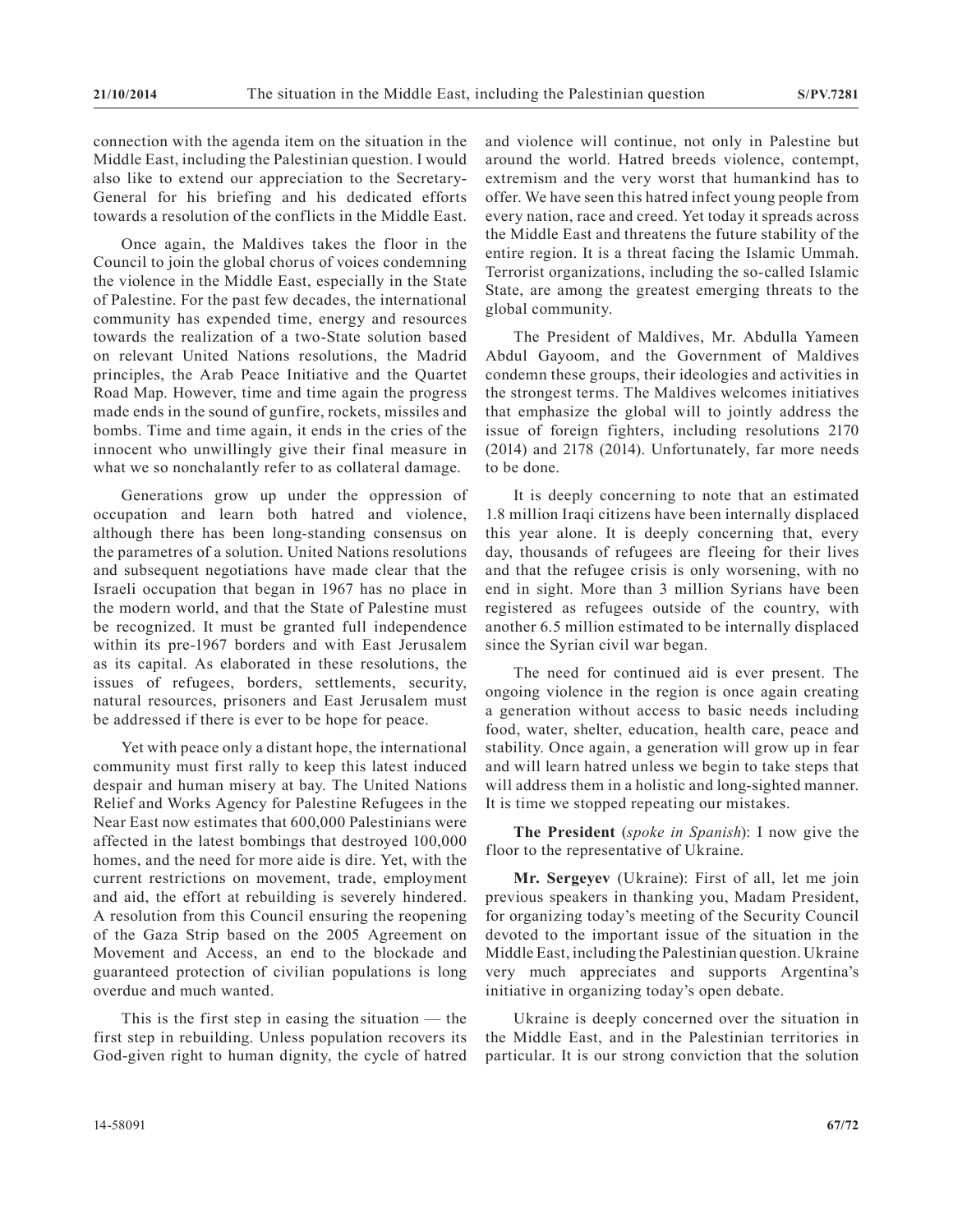to the question of Palestine should be based on the full implementation of the relevant Security Council resolutions, as well as the Madrid Peace Conference formula and the Oslo accords.

Ukraine is committed to a balanced and impartial position on the Middle East peace process, and is willing to develop stable and constructive relations with both Israel and the Arab States, including Palestine. On the issue of the Israeli-Palestinian settlement, Ukraine supports the principle of the coexistence of Israel and Arab states in peace and security. Ukraine welcomed the Israeli-Palestinian agreement on a ceasefire, which put an end to the killings among the civilian population and gave parties an opportunity to find diplomatic ways to solve their differences. The strategic outcome of the initiative is to create two States for two peoples that would coexist in peace and security, based on the expectations of the international community for a stable, democratic and prosperous Middle East.

Ukraine considers the principles of the 2002 Arab Peace Initiative to be a key element of international efforts to reach a comprehensive Israeli-Palestinian peace agreement. Ukraine reaffirms its commitment to the universal principles and basic norms of international law, in particular strict observance of human rights, territorial integrity, inviolability of borders and State sovereignty. Ukraine stands for an immediate end to the bloodshed and calls on to maximize the use of political and diplomatic means to resolve the conflict.

Ukraine proceeds from the fact that, according to the Charter of the United Nations, the primary responsibility for maintaining international peace and security lies with the Security Council, and specifically its permanent members. We consider the unanimous adoption of resolution 2178 (2014) on the fight against foreign terrorists to be an important example of such responsibility, and call upon all Member States to support its full implementation.

Ukraine supports the mission of Special Envoy Staffan de Mistura, tasked with the Syrian crisis, as well as other initiatives brokered by influential international organizations, and calls on the parties to the conflict to rapidly and fully implement the Geneva agreements. Ukraine welcomes the cooperation of the Syrian Government with the overall aims of the Organization for the Prohibition of Chemical Weapons-United Nations Joint Mission to destroy the arsenal of chemical weapons. We are confident that the final

removal of Syrian chemical weapons represents an important step for Syria and the whole Middle East region. Ukraine condemns the ongoing violence and systematic violations of human rights in Syria.

Ukraine takes a proactive stance on the Syrian issue. We supported General Assembly resolution 68/182, "Situation of human rights in the Syrian Arab Republic". The Ukrainian delegation took part in the 2nd, 3rd and 4th meetings of the Group of Friends of the Syrian People. Ukraine is concerned about the deterioration of the humanitarian situation in Syria, where the total number of internally displaced persons exceeds 6.5 million, and almost 3 million refugees were forced to move to neighbouring countries. In that regard, we call on Syrian authorities to remove all bureaucratic barriers and other obstacles to the expansion of humanitarian aid operations. We also support implementation of the provisions of resolutions 2139 (2014) and 2165 (2014) to ensure the free access of humanitarian assistance to the affected population and the protection of medical personnel and United Nations humanitarian workers. Realizing the critical humanitarian situation in Syria, Ukraine has provided, through the relevant United Nations agencies, humanitarian aid to Syrian refugees.

Ukraine has clearly expressed its position in the statement issued by the Ukrainian Foreign Ministry on 16 September on the results of the International Conference on Peace and Security in Iraq, held in Paris. Ukraine, which decisively fights foreign-backed terrorists and itself faces direct aggression, shares the view that the terrorist group the Islamic State is a threat not only to Iraq and Syria, but also to the international community.

**The President** (*spoke in Spanish*): I now give the floor to the representative of the Philippines.

**Mrs. Natividad** (Philippines): Madam President, I thank you for convening this most important open debate on the situation in the Middle East, including the Palestinian question.

The Philippines continues to closely follow developments in the region. There is a continuing need to take stock of the advances achieved by our Organization in helping secure a lasting and just peace in the region. We also need to be fully apprised of the continuing and emerging challenges that confront us. Even as we acknowledge the efforts being undertaken in the Middle East, we clearly realize that more needs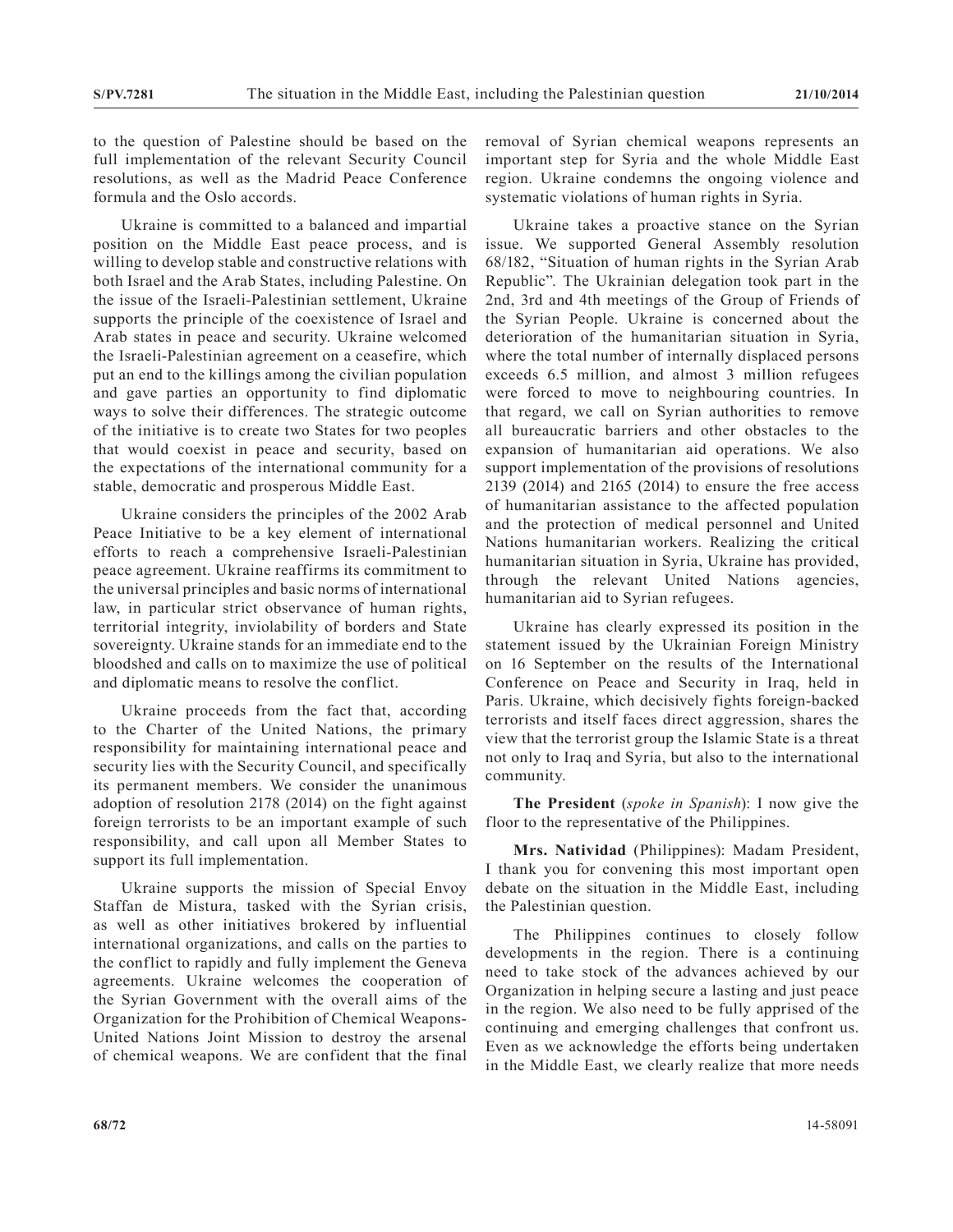to be done, particularly on humanitarian assistance, given the toll that conflicts have taken on civilian populations. The Philippines continues to be concerned about the situation in Gaza. We welcome the ceasefire brokered by Egypt between the concerned parties. We express the sincere hope that all parties will continue working together for a long-term and durable solution.

Extremism continues to cast its long shadow, and the emergence of the phenomenon of foreign terrorist fighters further complicates the already complex terrain in the Middle East, with security implications extending beyond the region. The scourge that is the Islamic State in Iraq and the Sham (ISIS) is particularly troublesome. The Philippines condemns ISIS and its atrocities in the strongest terms. The Philippines co-sponsored resolution 2178 (2014), believing that resolute and immediate action by the international community is necessary to suppress that group.

As a responsible member of the international community, the Philippines will do its part in the global efforts to thwart ISIS and its false ideologies. Resolution 2178 (2014) rightly indicates the importance of countering violent extremism and the need for States to step up their efforts to do so and to decrease the risk of radicalization to terrorism in their societies. The annual General Assembly resolution on interreligious and intercultural dialogue is a long-standing initiative of the Philippines and Pakistan that aims to counter violent extremism. Along with other initiatives, the international community can learn from the wealth of experience and expertise in that initiative.

Also worrisome is the existence of non-State actors in situations of armed conflict that impact the efforts of our Organization to maintain the line of peace. That is true for United Nations peacekeeping operations, particularly the United Nations Disengagement Observer Force (UNDOF). The presence and actions of anti-Government armed elements have seriously affected the implementation of the UNDOF mandate. Peacekeepers, including those from my country, have been restricted in movement, held in siege conditions or kidnapped. That situation is unacceptable. While United Nations peacekeepers are known for their courage and professionalism, that alone will not help them implement their mandate. They should be provided wth the necessary support to deal with emerging factors not contemplated when the mandate was formulated.

To ensure that UNDOF continues to successfully implement its mandate, it is necessary to revisit outstanding operational and tactical issues, including United Nations command and control vis-à-vis the safety and security of peacekeepers during kidnapping and siege incidents, the accountability of peacekeeping mission leaders for decisions made during crisis operations, and multidimensional contingency plans and procedures to address similar situations. The Philippines believes that much can be learned from UNDOF's experience. In that regard, the inclusion of such lessons in the high-level review of peacekeeping operations called for by the Secretary-General should be sought and anticipated.

Finally, the situation in the Middle East requires all stakeholders to work together on the establishment of a Middle East zone free of nuclear weapons and all other weapons of mass destruction. My country is disappointed that, four years after the 2010 Review Conference of the Parties to the Treaty on the Non-Proliferation of Nuclear Weapons (NPT), we have not yet convened a conference on the establishment of a Middle East zone free of nuclear weapons and all other weapons of mass destruction. I wish to briefly recall that the issue was an integral part of the grand design that made the 2010 NPT Review Conference a success.

**The President** (*spoke in Spanish*): I now give the floor to the representative of India.

**Mr. Mukerji** (India): Since this is the first time I am addressing you, Madam President, let me begin by congratulating you on ably steering the Council as the President for this month and by expressing our appreciation for the convening pf this quarterly open debate on the situation in the Middle East, including the Palestinian question. I should also like to thank the Secretary-General for his comprehensive briefing earlier today.

When the Council held its open debate on 22 July on this agenda item (see S/PV.7222), we were faced with the unfortunate situation of the resumption of the tragic and steeply escalated conflict in Gaza, which resulted in a large number of civilian casualties and heavy damage to property. We in India, on our part, had called upon both sides to exercise maximum restraint and avoid taking actions that might further exacerbate the situation and threaten the peace and security of the region. We remain hopeful that the current ceasefire will be sustainable and that both sides will resume the peace process soon towards a comprehensive resolution of the Palestinian issue.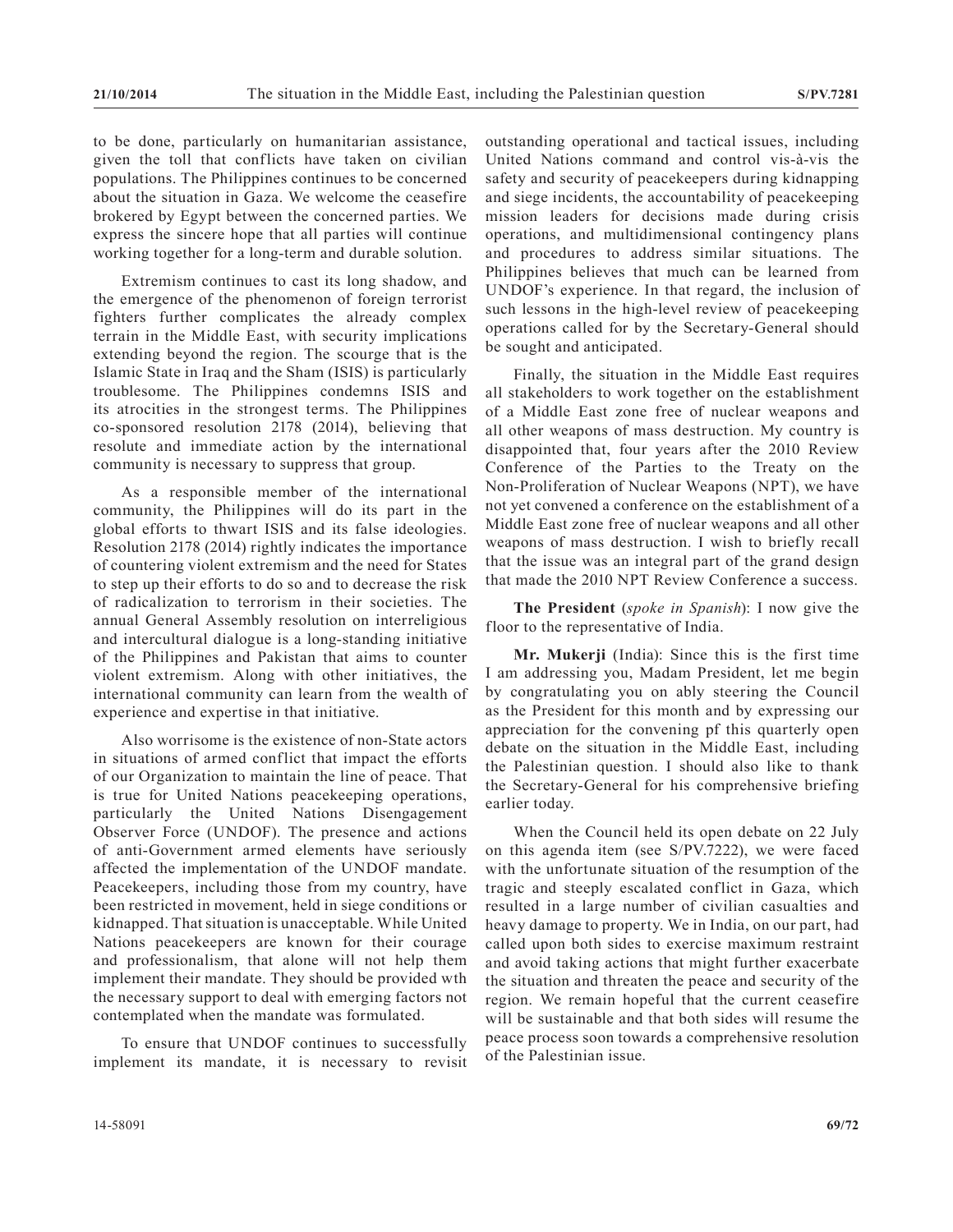India's deep association with and continuing commitment to Palestine are rooted in our modern history going back to our own struggle for independence. We should also like to reiterate our support for a negotiated solution to the Israeli-Palestinian issue, based on the relevant United Nations resolutions, the Arab Peace Initiative and the Quartet road map, resulting in a sovereign, independent, viable and united State of Palestine, with East Jerusalem as its capital, living within secure and recognized borders, side by side and at peace with Israel.

Apart from strong political support to the Palestinian cause at the international, regional and bilateral levels, India has been contributing economic and development assistance to the Palestinian people. In keeping with those efforts, India pledged \$4 million in response to the Palestinian National Early Recovery and Reconstruction Plan for Gaza, presented by Palestinian Authority during the recent International Conference on Palestine, "Reconstructing Gaza", held in Cairo on 12 October.

India remains firmly convinced that dialogue remains the only viable option that can effectively address the issues confronting the region and its people. We hope that both sides will demonstrate the necessary political will to return to the negotiating table and resume dialogue.

We are also deeply concerned about the activities of radicalized and extremist groups in the northern parts of Iraq and Syria, with a dangerous exacerbation of sectarian and extremist tensions critically impacting the peace and stability of the region. Efforts must be taken by all parties and stakeholders in the region to curb those trends. We believe that consolidation of political processes and solutions, while building durable State institutions, will be an effective way of addressing such extremism and radicalism in the region.

On Syria, we have consistently supported a Syrianled, comprehensive political solution to the ongoing crisis, in alignment with the 2012 Geneva communiqué (S/2012/523, annex). We continue to urge all parties to demonstrate the requisite political will, exercise restraint and commit to seeking common ground in accommodating their differences.

**The President** (*spoke in Spanish*): The representative of Israel has asked to make a further statement. I give him the floor.

**Mr. Nitzan** (Israel): Once again, we have heard serial human rights abusers, such as Zimbabwe, Syria, Nicaragua, Cuba, Iran and Saudi Arabia, as well as systematic religious rights violators such as Bahrain, Qatar and — once again — Iran and Saudi Arabia attack my country. President Kennedy once said, "No matter how big the lie, repeat it often enough and the masses will regard it as truth".

Today, I heard a lot of lies directed at the State of Israel, so I wish to clarify a number of issues. Israel respects and protects religious freedom and grants full religious rights to people of all faiths — an uncommon practice in our region.After reuniting Jerusalem in 1967, Israel abolished discriminatory laws. Israel introduced religious freedom that allowed millions of Muslims and Christians to visit and pray in the holy sites in Jerusalem. Today Jerusalem is an open city for all faiths that celebrates religious tolerance and diversity.

I want to remind some of the delegations here in this institution that Jerusalem had a Jewish character long before most cities in the world had any character at all. Jews have lived continuously in Jerusalem for 3,000 years, from the time that King David built his great palace in the city's rolling hills. By denying the history of the Jewish people, the Arabs and Palestinians are planting seeds of intolerance. The truth is that the Palestinian Authority incites violence in Jerusalem and on the Temple Mount. President Abbas and other Arab leaders try to advance their political agendas by inflaming tensions and encouraging violence. In doing so, they are playing with fire and distancing us from peace.

I have to admit that it was difficult to follow the complex conspiracy theory devised and delivered by the Syrian representative earlier today. Syria has become an expert at blaming others for its problems. The responsibility for the catastrophe of the humanitarian crisis taking place in the Syrian Arab Republic lies solely with the Syrian Government. Blaming Israel for the evacuation of United Nations Disengagement Observer Force (UNDOF) troops from the area of separation is nothing more than revisionist history. The truth of the matter is that the Syrian Army fled in the face of the advancing Jabhat Al-Nusra fighters, leaving UNDOF troops unprotected and at risk. Recognizing the danger, Israel opened its gates and provided UNDOF safe harbour.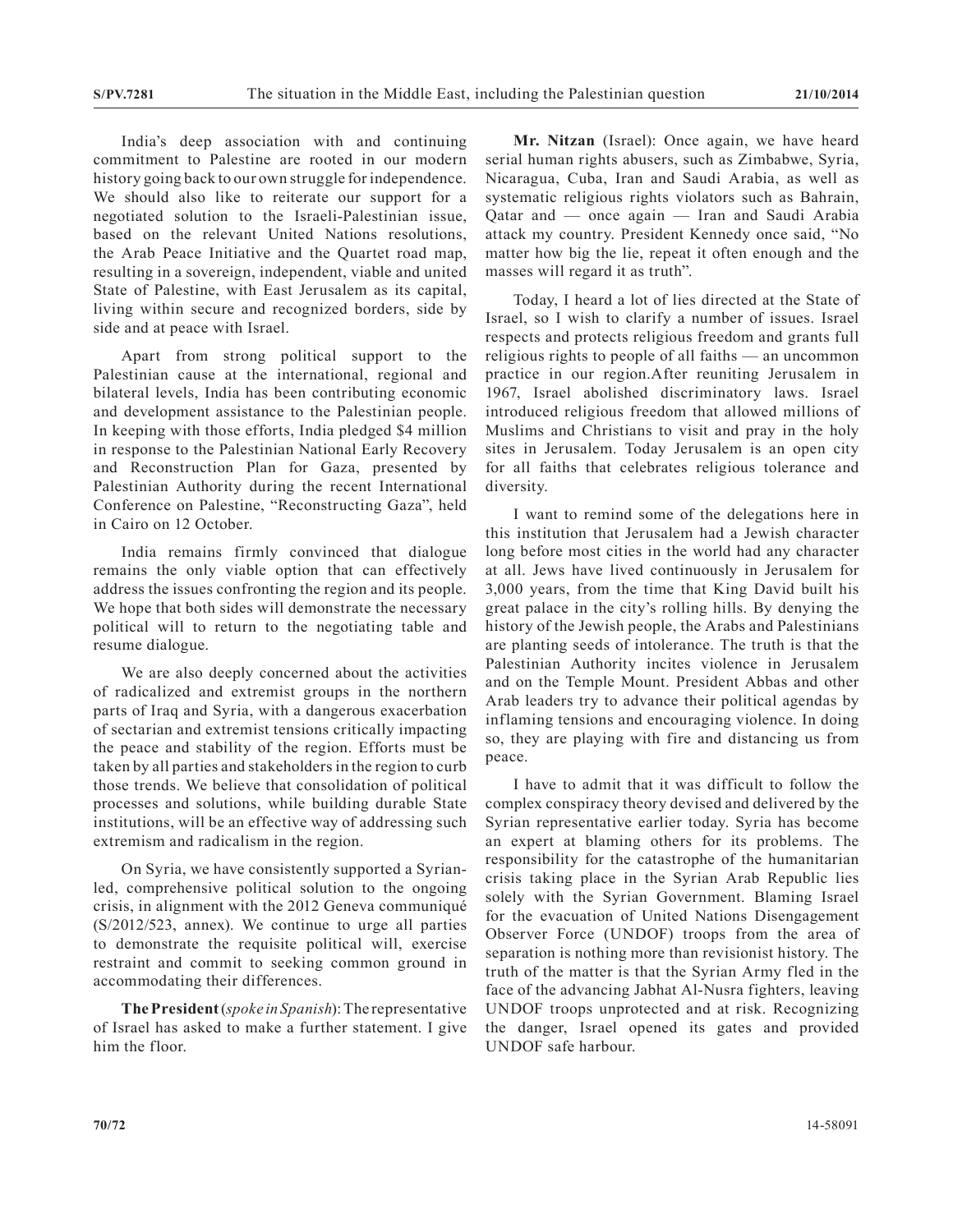Finally, I want to once again address the remarks made by the representative of Qatar. The Qatari representative once again had the audacity to criticize Israel. The fact of the matter is that Qatar serves as the chief financial sponsor for Hamas and others among the most brutal and dangerous groups in the Middle East. That is a matter that should be a source of concern for the Council and for the international community.

**The President** (*spoke in Spanish*): The Permanent Observer of the Observer State of Palestine has asked to make a further statement. I give him the floor.

**Mr. Mansour** (Palestine): I want to thank you, Madam President, and all of the members of the Security Council and the large number of representatives speaking on behalf of the entire international community for reaffirming their commitment to justice for the Palestinian people, and for their call for an end to the occupation so that we can actualize the global consensus on the two-State solution. We cannot have the two-State solution without ending the occupation. We challenge the one delegation that is refusing to accept that it is an occupier and refusing to tell everyone here, and throughout every corner of the globe, that it is willing and ready to withdraw from our land and to allow for the independence of our State with East Jerusalem as its capital, so that we can achieve the two-State solution.

Let me also say that those who speak about lies should not themselves tell lies. We know for a fact that Palestinians under 50 years of age are not allowed to come to Jerusalem to practice their religious freedom. We know for a fact that Palestinians from areas outside of East Jerusalem and the West Bank cannot freely come to exercise their religious freedoms in Al-Aqsa Mosque or in the Church of the Holy Sepulchre. We have sent many letters to the Council telling the stories of the restrictions imposed by those who say that Jerusalem is a city that is open to everybody to practice their religion. We live the daily reality in which thousands and sometimes tens of thousands of Palestinians pray in the streets close to the holy sites in Jerusalem because the Israeli occupying authority denied them such rights.

Let me also note that the representative of the occupying authority said "since the unification of Jerusalem". We know that there is a Security Council resolution saying that everything that Israel has done unilaterally in annexing Jerusalem is null and void and has no legal authority. Israel is alone — isolated — in

not accepting East Jerusalem as an occupied territory. The entire international community  $-$  those who are represented in this Chamber and those who are not — are all united in stating that Israel is occupying East Jerusalem and that it must withdraw from East Jerusalem. We agree that Jerusalem is one of the final status issues, yet the Israeli representative speaks to the Council with such disrespect, saying "since we unified Jerusalem" — in other words, they do not want to withdraw from it. Is the behaviour of such authorities — leaders, including the Deputy Speaker of the Knesset, who, together with extremists, stands on top of the Al-Aqsa Mosque and raises the flag of Israel — the behaviour of a Government that is really interested in peace with us? Or is it the behaviour of a cavalier colonial Power that disrespects the people that it occupies?

We are familiar with that behaviour — everyone here is familiar with that behaviour. All colonialists behave in the same way: they blame the victims for their own crimes. As all of them in history were defeated, we are confident that this colonial authority will withdraw from our land so that we can have a two-State solution.

We thank you again, Madam President, for this support. We look forward to seeing this collective will to be translated into the adoption of a draft resolution that demands from the occupying Power that it withdraw from our land and negotiate with us in good faith the end of occupation so that we can celebrate the two-State solution after the State of Palestine acquires its independence.

**The President** (*spoke in Spanish*): The representative of Israel has asked for the floor to make a further statement. I would never stand in opposition to constructive dialogue, for which reason I shall give him the floor. Following his additional statement — he does have the right — I think we will be able to conclude the meeting. Again, as President of the Council and in my national capacity, we can never, in any way, cut off constructive statements. That is what I ask of his statement.

I give the floor to the representative of Israel.

**Mr. Nitzan** (Israel): I will be very brief. We are familiar with the Palestinian delegation's selective descriptions of the reality on the ground. They are probably the result of selective hearing. We said it earlier today, we say it in each and every meeting, we say it every day: this is our dream, we want peace.